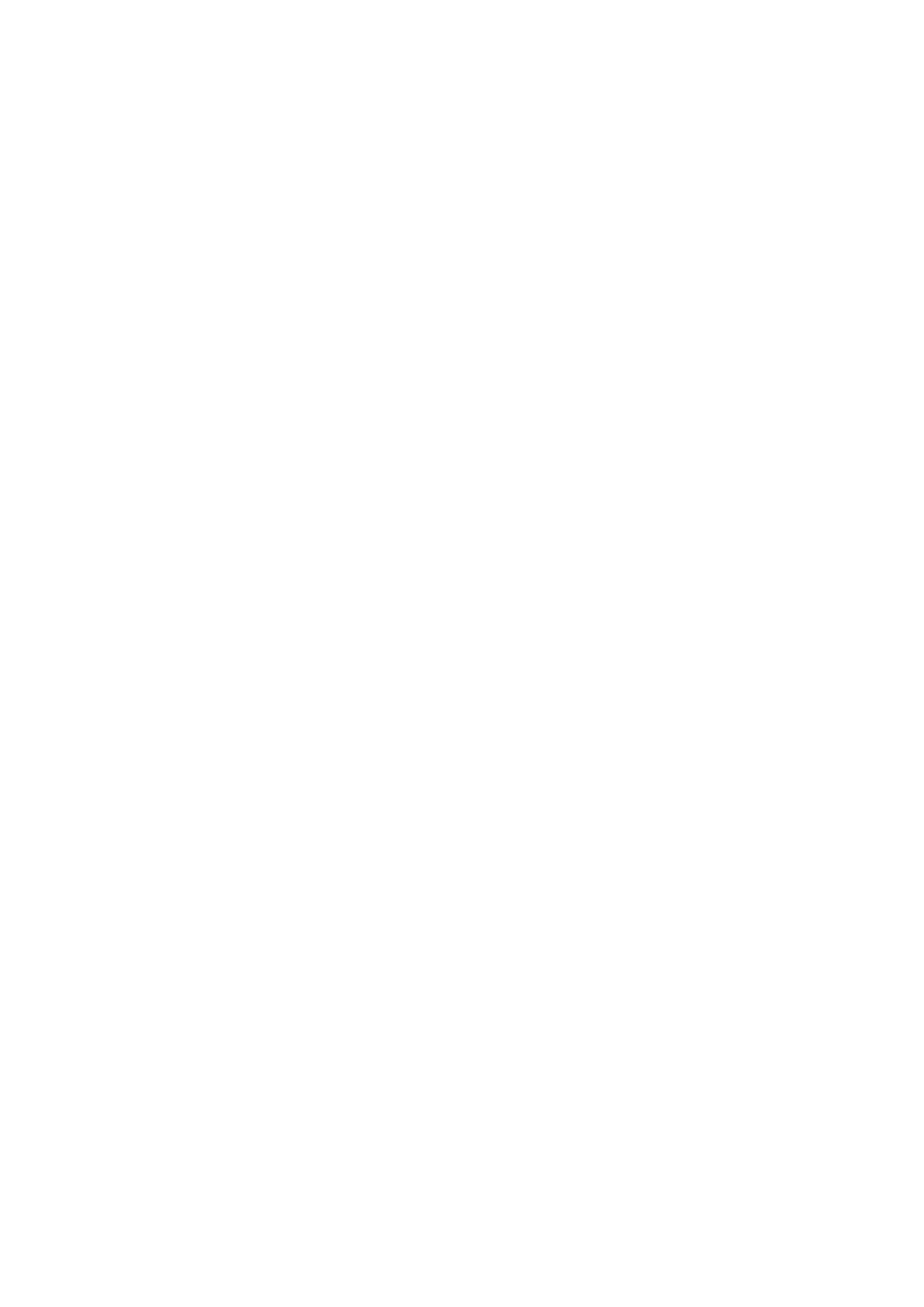Western Australia

# **Bail Act 1982**

## **Contents**

# **Part I — Preliminary**

| 1.               | Short title                                        | $\overline{c}$ |
|------------------|----------------------------------------------------|----------------|
| 2.               | Commencement                                       | $\overline{c}$ |
| 3.               | Terms used                                         | $\overline{2}$ |
| $\overline{4}$ . | Application of this Act                            | 10             |
| 4AB.             | <b>Courts and Tribunals (Electronic Processes</b>  |                |
|                  | <i>Facilitation</i> ) Act 2013 Part 2 applies      | 10             |
| 4A.              | Accused appearing on summons or court hearing      |                |
|                  | notice, detention and bail of                      | 11             |
|                  | Part $II$ — Rights of accused in                   |                |
|                  | relation to bail                                   |                |
| 5.               | Accused's rights to have bail considered           | 12             |
| 6.               | Arresting officer's duty to consider bail          | 12             |
| 6A.              | Officials considering bail may order release       |                |
|                  | without bail                                       | 14             |
| 7.               | Unconvicted accused, court to consider bail for    | 15             |
| 7A.              | Bail may be dispensed with by court                | 16             |
| 7B.              | Adult accused of murder                            | 16             |
| 7C.              | Child accused of murder                            | 18             |
| 7D.              | Bail after initial decision by court, court's duty |                |
|                  | as to                                              | 19             |
| 7E.              | Bail refused for trial, court's duty during trial  | 20             |
| 7F.              | Appeal from court of summary jurisdiction, bail in |                |
|                  | case of                                            | 20             |
| 8.               | Accused to be given information, approved forms    |                |
|                  | etc.                                               | 21             |

As at 01 Jan 2020 Version 09-g0-02 page i Published on www.legislation.wa.gov.au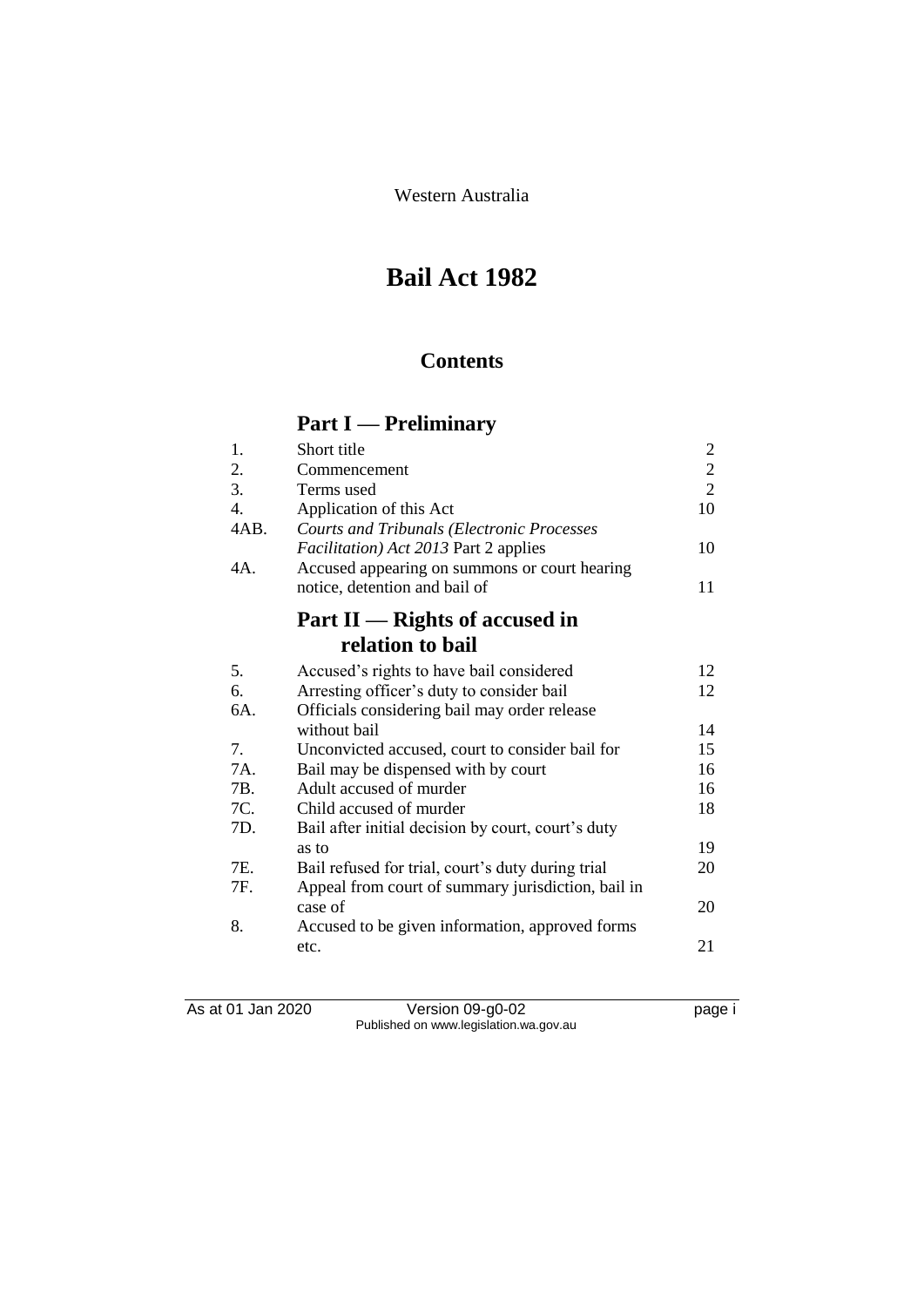| 9.   | Bail decision may be deferred until more                                  |    |
|------|---------------------------------------------------------------------------|----|
|      | information obtained                                                      | 23 |
| 10.  | Sections 5, 6 and 7 do not apply if accused<br>imprisoned for other cause | 23 |
| 11.  | Accused's rights following grant of bail                                  | 24 |
| 12.  | Rights in s. $7A(2)$ and 11, limitations on                               | 25 |
|      |                                                                           |    |
|      | Part III — Jurisdiction relating to                                       |    |
|      | <b>bail</b>                                                               |    |
| 13.  | Jurisdiction to grant bail, who has and exercise of                       |    |
|      | (Sch. 1)                                                                  | 26 |
| 13A. | Jurisdiction in s. 7A to dispense with bail, who has                      |    |
|      | and exercise of                                                           | 26 |
| 13B. | Notices under s. 13A(3), service and proof of                             | 27 |
| 14.  | Judges, jurisdiction of                                                   | 28 |
| 15.  | Accused charged with murder, jurisdiction as to                           |    |
|      | bail for                                                                  | 29 |
| 15A. | Appeal against judge's decision on bail,                                  |    |
|      | commencement and conduct                                                  | 30 |
| 15B. | Appeal under s. 15A, determination                                        | 31 |
| 16.  | Person arrested on warrant, bail of                                       | 32 |
| 16A. | Person arrested in urban area, restrictions on who                        |    |
|      | can grant bail for in some cases                                          | 32 |
| 16B. | Person linked to terrorism                                                | 34 |
| 17.  | Conditions on bail which may be imposed                                   | 34 |
| 17A. | Child on bail, changing responsible person for                            |    |
|      | (Sch. 1 Pt. C cl. 2)                                                      | 34 |
|      | Part IV — Hearing of case for bail,                                       |    |
|      | parties, and evidence                                                     |    |
| 20.  | Bail hearing for indictable offence, court may                            |    |
|      | restrict publication or hold in private                                   | 36 |
| 21.  | Parties to bail proceedings                                               | 37 |
| 22.  | Evidence at bail hearings                                                 | 37 |
| 23.  | Accused not bound to supply information                                   | 37 |
| 24.  | Court or authorised officer may ask police to verify                      |    |
|      | accused's information or make report                                      | 38 |
| 24A. | Court may ask community corrections officer to                            |    |
|      | verify accused's information or make report                               | 38 |
|      |                                                                           |    |

page ii Version 09-g0-02 As at 01 Jan 2020 Published on www.legislation.wa.gov.au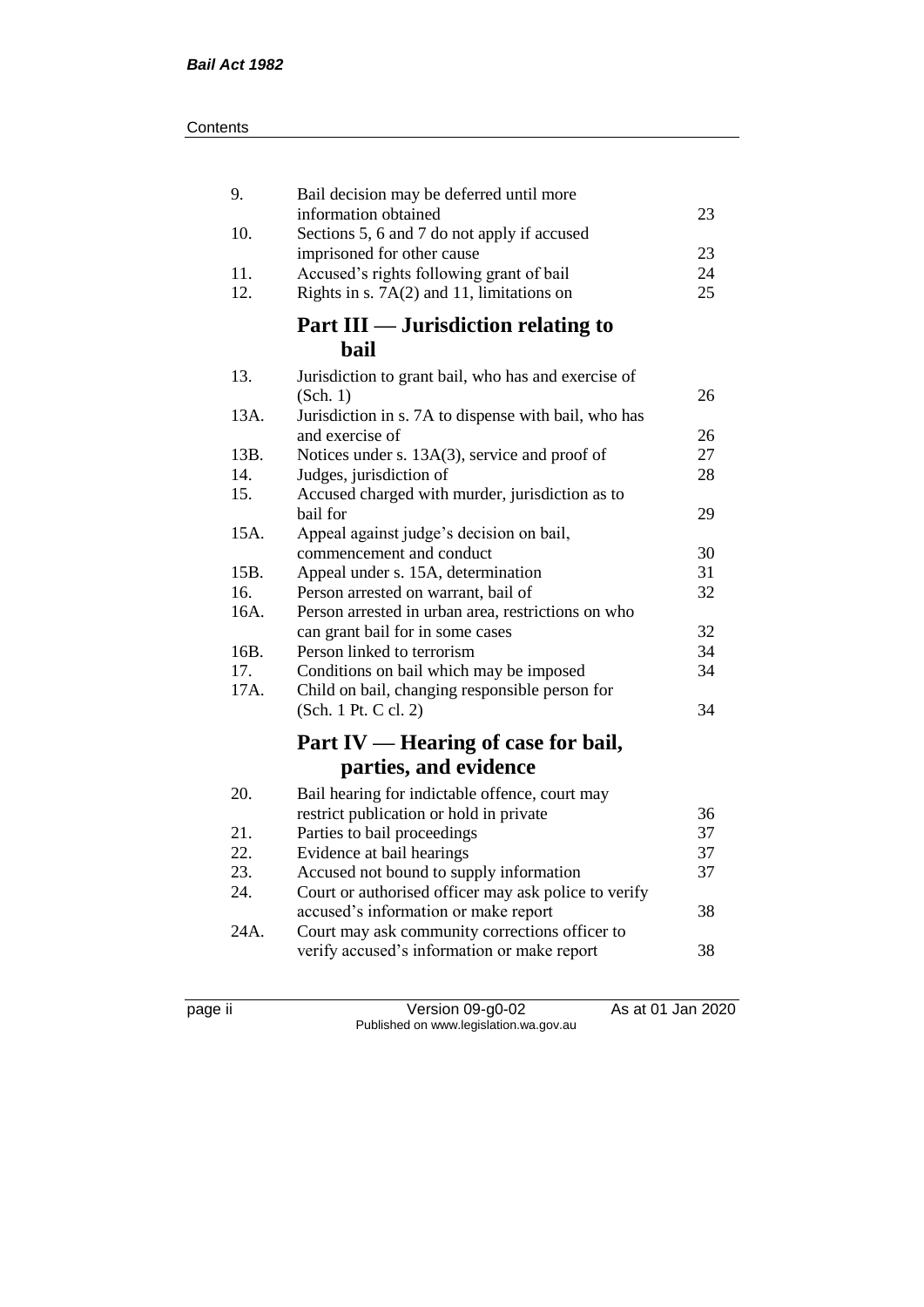| 25.  | Information given by accused for bail purposes not         |          |
|------|------------------------------------------------------------|----------|
| 26.  | admissible at trial<br>Record of bail decision and reasons | 39<br>39 |
| 27.  | Relevant papers to be made available to court              |          |
|      | where accused to appear                                    | 41       |
| 27A. | Bail with home detention, papers to be sent to CEO         |          |
|      | (corrections)                                              | 41       |
|      | <b>Part V</b> — Bail undertakings                          |          |
| 28.  | Bail undertaking, when required and nature of              | 42       |
| 29.  | Before whom bail undertaking may be entered into           | 43       |
| 30.  | Duties of person before whom bail undertaking is           |          |
|      | entered into                                               | 43       |
| 31.  | Different time and place for appearance,                   |          |
|      | substituting                                               | 44       |
| 31A. | Conditions on bail, amending during trial                  | 46       |
| 32.  | Notices under s. 31, service and proof of                  | 48       |
| 33.  | Judicial officer may order accused to enter into bail      |          |
|      | undertaking                                                | 49       |
| 34.  | When bail undertaking ceases to have effect                | 50       |
|      | <b>Part VI</b> — Sureties and surety                       |          |
|      | undertakings                                               |          |
| 35.  | Surety and surety undertaking                              | 51       |
| 36.  | Sureties, who may approve                                  | 51       |
| 37.  | Proposed surety to receive certain information and         |          |
|      | form                                                       | 52       |
| 38.  | Persons disqualified from being sureties                   | 52       |
| 39.  | Matters to be regarded when approving sureties             | 53       |
| 40.  | Decision on application by proposed surety                 | 53       |
| 41.  | Finality of decision to refuse approval of surety          | 54       |
| 42.  | Before whom surety undertaking may be entered              |          |
|      | into                                                       | 54       |
|      |                                                            |          |
| 43.  | Duties of person before whom surety undertaking            |          |
|      | is entered into                                            | 54       |
| 43A. | Entering into surety undertaking where proposed            |          |
|      | surety interstate                                          | 55       |
| 44.  | When surety undertaking extends to different time          |          |
|      | or different time and place substituted under s. 31        | 56       |
| 45.  | Notices under s. 44, service and proof of                  | 58       |

As at 01 Jan 2020 Version 09-g0-02 page iii Published on www.legislation.wa.gov.au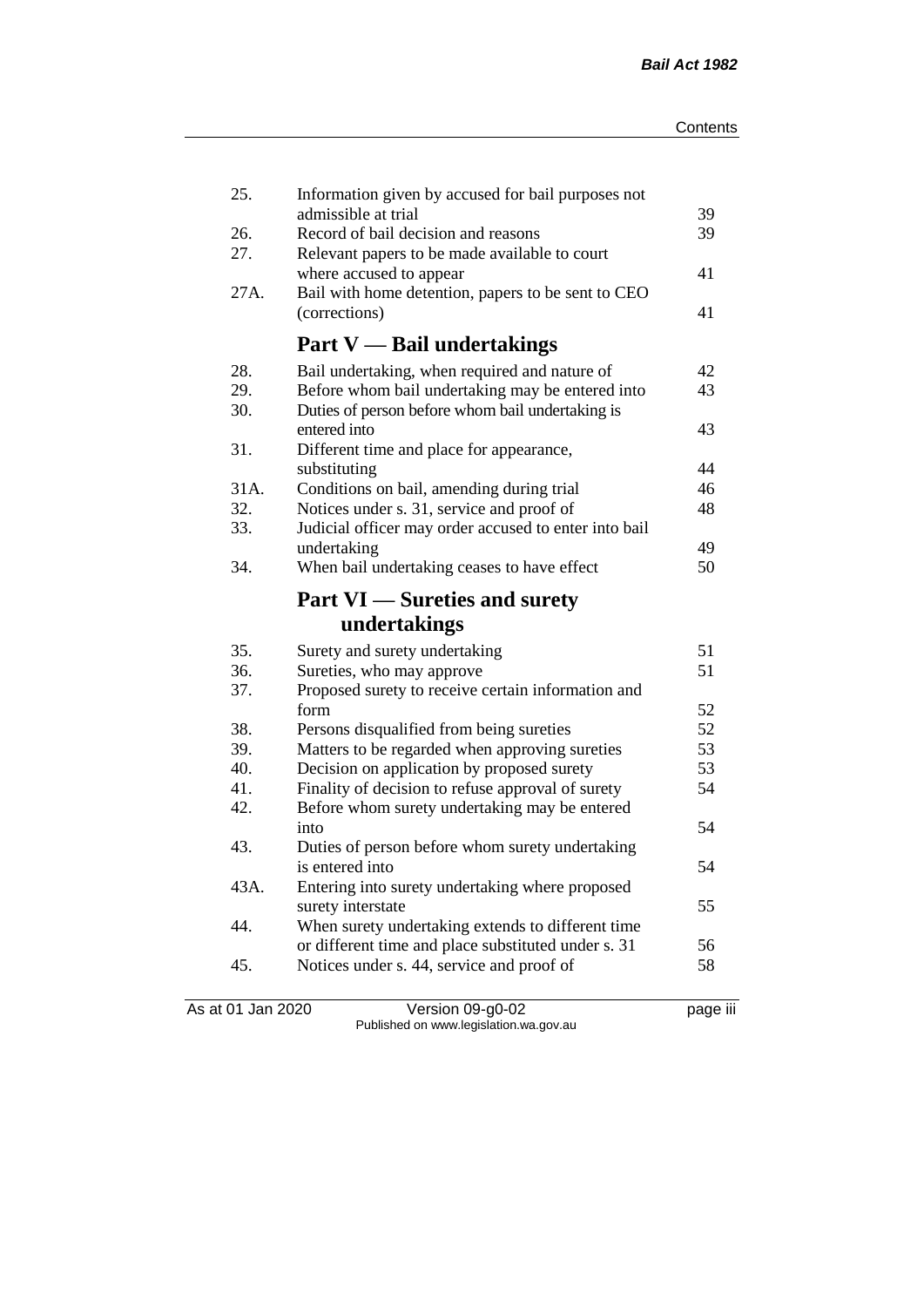| 46.  | Surety's power to arrest accused                                                                          | 59 |
|------|-----------------------------------------------------------------------------------------------------------|----|
| 47.  | When surety undertaking ceases to have effect                                                             | 60 |
| 48.  | Surety may apply for cancellation of his                                                                  |    |
|      | undertaking                                                                                               | 61 |
| 49.  | Surety's undertaking to pay money, enforcing                                                              | 61 |
| 50.  | Indemnifying surety, offence                                                                              | 64 |
|      | <b>Part VIA — Administration of home</b>                                                                  |    |
|      | detention conditions                                                                                      |    |
| 50A. | Powers of CEO (corrections)                                                                               | 65 |
| 50C. | Powers and duties of community corrections                                                                |    |
|      | officers                                                                                                  | 65 |
| 50D. | Powers of members of Police Force                                                                         | 67 |
| 50E. | CEO (corrections) may substitute different place of                                                       |    |
|      | detention and apply conditions                                                                            | 67 |
| 50F. | CEO (corrections) may revoke bail                                                                         | 68 |
| 50G. | Procedure on arrest after revocation under s. 50F                                                         | 68 |
| 50H. | Rules of natural justice excluded                                                                         | 69 |
| 50J. | Delegation by CEO (corrections)                                                                           | 69 |
| 50K. | Monitoring equipment, retrieving                                                                          | 69 |
|      |                                                                                                           |    |
| 50L. | Rules for this Part                                                                                       | 70 |
|      |                                                                                                           |    |
|      | <b>Part VII — Enforcement of bail</b><br>undertakings                                                     |    |
|      |                                                                                                           |    |
| 51.  | Failing to comply with bail undertaking, offence                                                          | 71 |
| 51A. | Prosecuting s. 51 offence for non-appearance in                                                           | 72 |
| 52.  | court of summary jurisdiction                                                                             |    |
|      | Prosecuting s. 51 offence for non-appearance in                                                           | 72 |
| 53.  | superior court                                                                                            | 74 |
| 54.  | Appeal against decision made under s. 52                                                                  |    |
|      | Bailed accused may be taken before judicial officer                                                       |    |
|      | to show cause against variation or revocation of<br>bail                                                  | 75 |
| 54A. | Accused on committal may be taken for purposes                                                            |    |
|      |                                                                                                           | 77 |
| 55.  | of s. 54 before judicial officer by which committed<br>Accused before court under s. 54, judicial officer |    |
|      | may revoke bail of etc.                                                                                   | 78 |
| 57.  | Offence under s. 51, court to order forfeiture of                                                         |    |
|      | money under bail undertaking                                                                              | 79 |

page iv Version 09-g0-02 As at 01 Jan 2020 Published on www.legislation.wa.gov.au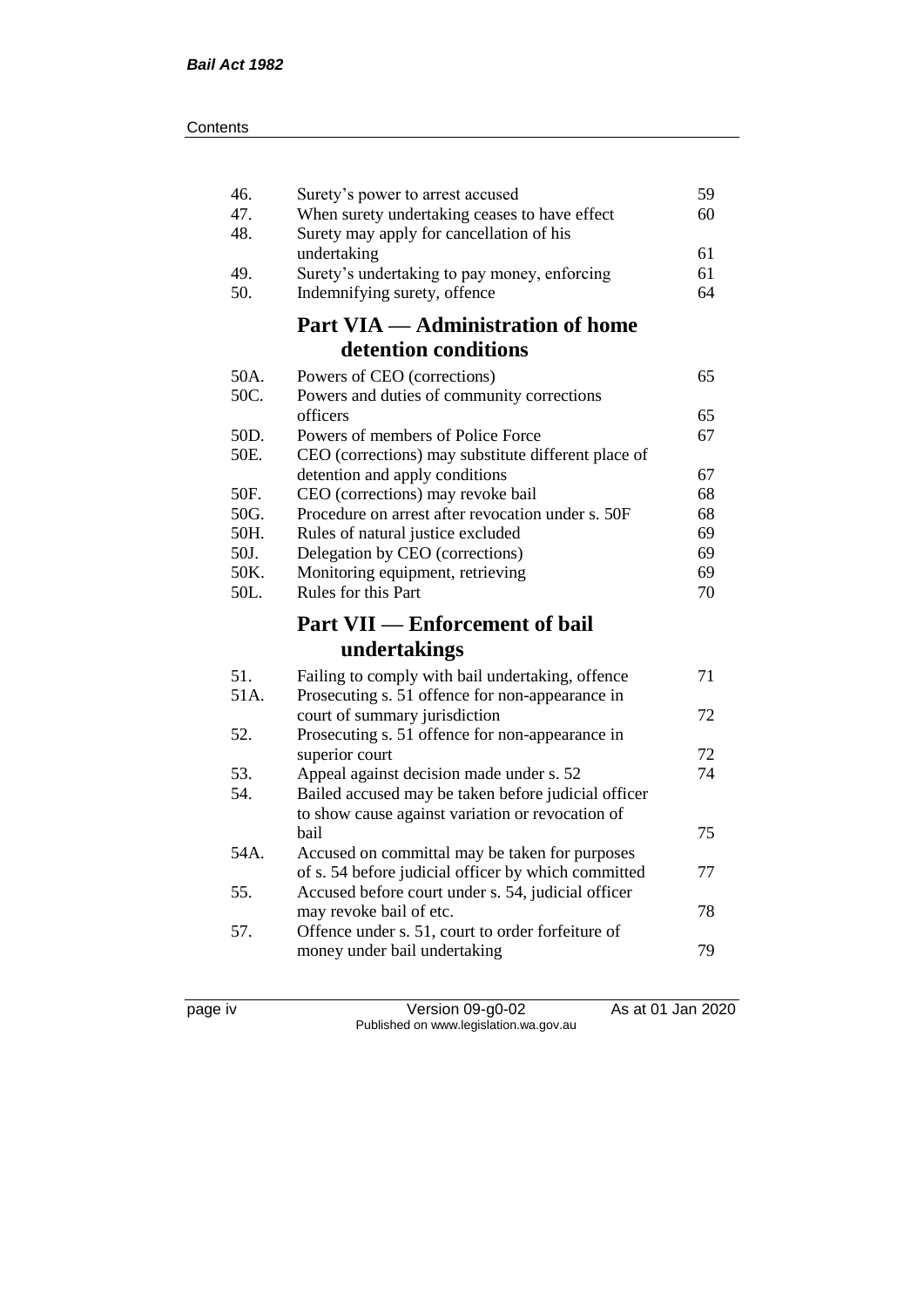| 58.          | Automatic forfeiture of money on expiration of<br>one year after absconding                                 | 80 |
|--------------|-------------------------------------------------------------------------------------------------------------|----|
|              | <b>Part VIII — Miscellaneous</b>                                                                            |    |
| 59.<br>59A.  | Order for forfeiture, court's additional powers as to<br>If bail dispensed with, accused may be taken       | 81 |
|              | before judicial officer for reconsideration of matter                                                       | 81 |
| 59B.         | Absconding accused, warrant for arrest of                                                                   | 82 |
| 60.<br>61.   | Change of address, accused and surety to notify<br>Failing to bring arrested person before court or         | 83 |
|              | person able to grant bail, offence                                                                          | 83 |
| 62.          | Giving false information for bail purposes, offence                                                         | 84 |
| 63.          | Protection from personal liability                                                                          | 84 |
| 64.          | Proving appearance or non-appearance by accused                                                             | 84 |
| 65.          | Bail undertakings by child, effect of                                                                       | 85 |
| 66.          | Other powers or duties to grant bail abolished                                                              | 85 |
| 66A.         | Delegation by registrar of court                                                                            | 85 |
| 66B.<br>66C. | Video link or audio link, use of in bail proceedings<br>Protection of terrorist intelligence information in | 86 |
|              | bail proceedings                                                                                            | 87 |
| 66D.         | Annual report to include information about                                                                  |    |
|              | application of s. 66C                                                                                       | 88 |
| 67.          | Regulations                                                                                                 | 90 |
| 67A.         | Review of amendments made by Bail Amendment<br>(Persons Linked to Terrorism) Act 2019                       | 91 |
|              | Schedule 1 — Jurisdiction as to bail                                                                        |    |
|              | and related matters                                                                                         |    |
|              | Part $A$ — Jurisdiction relating to bail                                                                    |    |
| 1.           | Initial appearance                                                                                          | 92 |
| 2.           | Appearance after adjournment                                                                                | 93 |
| 3.           | Appearance on committal to Supreme Court or                                                                 |    |
|              | <b>District Court</b>                                                                                       | 93 |
| 4.           | Appearance in connection with appeal, rehearing                                                             |    |
|              | etc.                                                                                                        | 93 |
| 5.           | Appearance prescribed by regulation                                                                         | 94 |
| 6.           | Appearances not otherwise provided for                                                                      | 94 |
| 7.           | Term used: proceedings for an offence                                                                       | 94 |

As at 01 Jan 2020 Version 09-g0-02 page v Published on www.legislation.wa.gov.au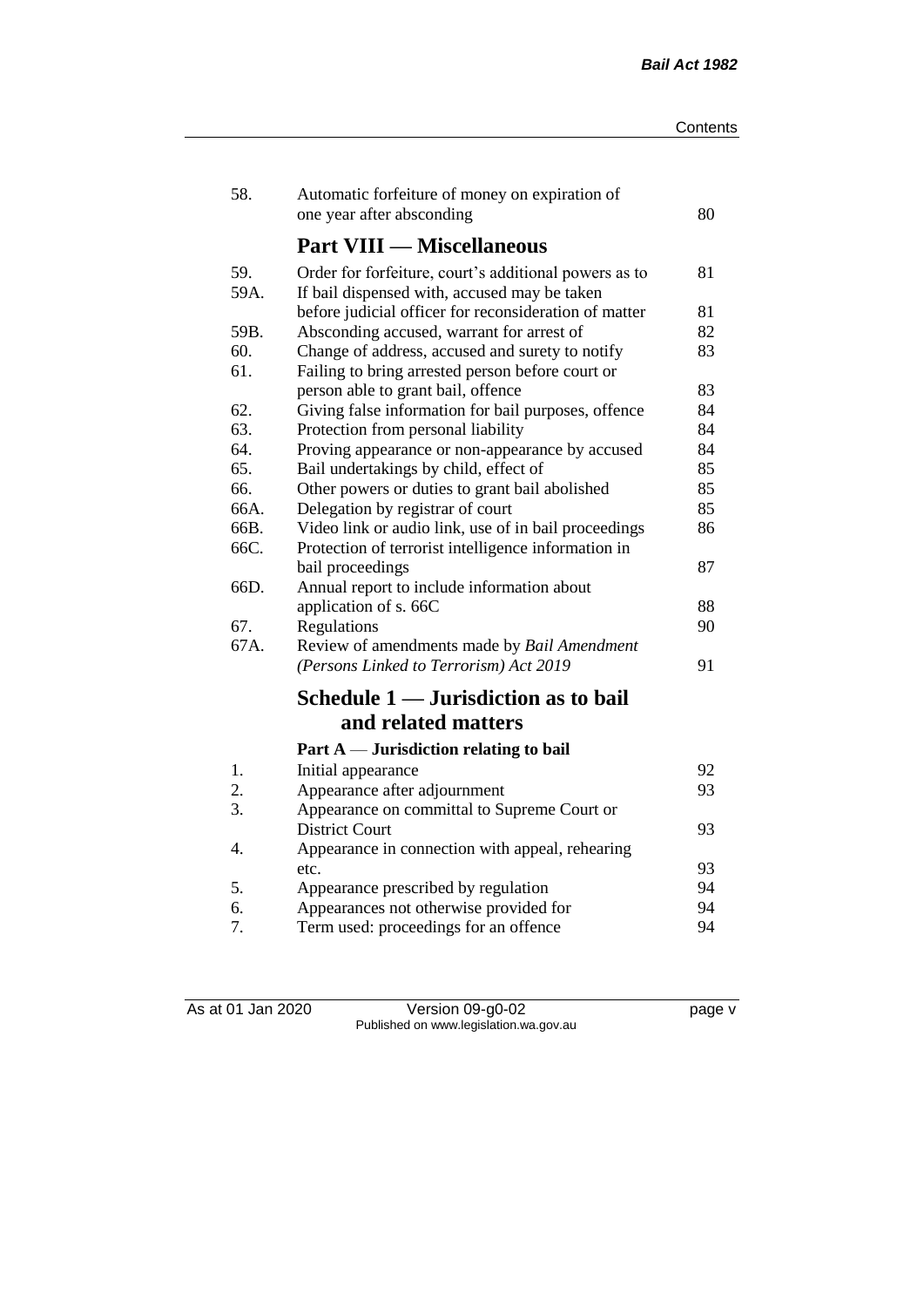#### **Contents**

|                  | Part $B$ — Cessation of powers relating to bail      |     |
|------------------|------------------------------------------------------|-----|
| 1.               | Upon decision by judge, power of other officers      |     |
|                  | ceases                                               | 95  |
| 1A.              | Upon decision by Court of Appeal, other powers       |     |
|                  | cease                                                | 95  |
| 2.               | Upon decision by judicial officer, his power and     |     |
|                  | that of his peers ceases                             | 95  |
| 3.               | Upon refusal of bail for initial appearance, certain |     |
|                  | powers cease                                         | 96  |
| 4.               | Judicial officer's powers if accused proves new      |     |
|                  | facts or changed circumstances                       | 96  |
|                  | Part C — Manner in which jurisdiction to be          |     |
|                  | exercised                                            |     |
| 1.               | Bail before conviction at discretion of court or     |     |
|                  | judicial officer except for child                    | 97  |
| 2.               | Child to have qualified right to bail                | 98  |
| 3.               | Matters relevant to cl. $1(a)$                       | 100 |
| 3A.              | Bail for accused charged with serious offence        |     |
|                  | committed while on bail or early release for         |     |
|                  | another serious offence                              | 100 |
| 3B.              | Exceptional reasons under cl. 3A(1), determining     | 101 |
| 3C.              | Bail in murder cases                                 | 103 |
| 3D.              | Bail in cases of offence under Dangerous Sexual      |     |
|                  | Offenders Act 2006 section 40A                       | 104 |
| 3E.              | Bail in cases of person linked to terrorism          | 105 |
| $\overline{4}$ . | Bail after conviction for accused awaiting sentence  | 107 |
| 4A.              | Bail after conviction for accused awaiting disposal  |     |
|                  | of appeal                                            | 107 |
| 5.               | Exception to cl. 4A for bail in appeal under         |     |
|                  | Criminal Appeals Act 2004 Part 2                     | 108 |
| 6.               | Bail of people on community or similar orders        | 108 |
| 7.               | Bail for initial appearance to be for not more than  |     |
|                  | 30 days                                              | 108 |
| 8.               | Bail on adjournment in court of summary              |     |
|                  | jurisdiction to be for not more than 30 days except  |     |
|                  | by consent                                           | 109 |
| 9.               | Calculating periods for cl. 7 and 8                  | 109 |

page vi Version 09-g0-02 As at 01 Jan 2020 Published on www.legislation.wa.gov.au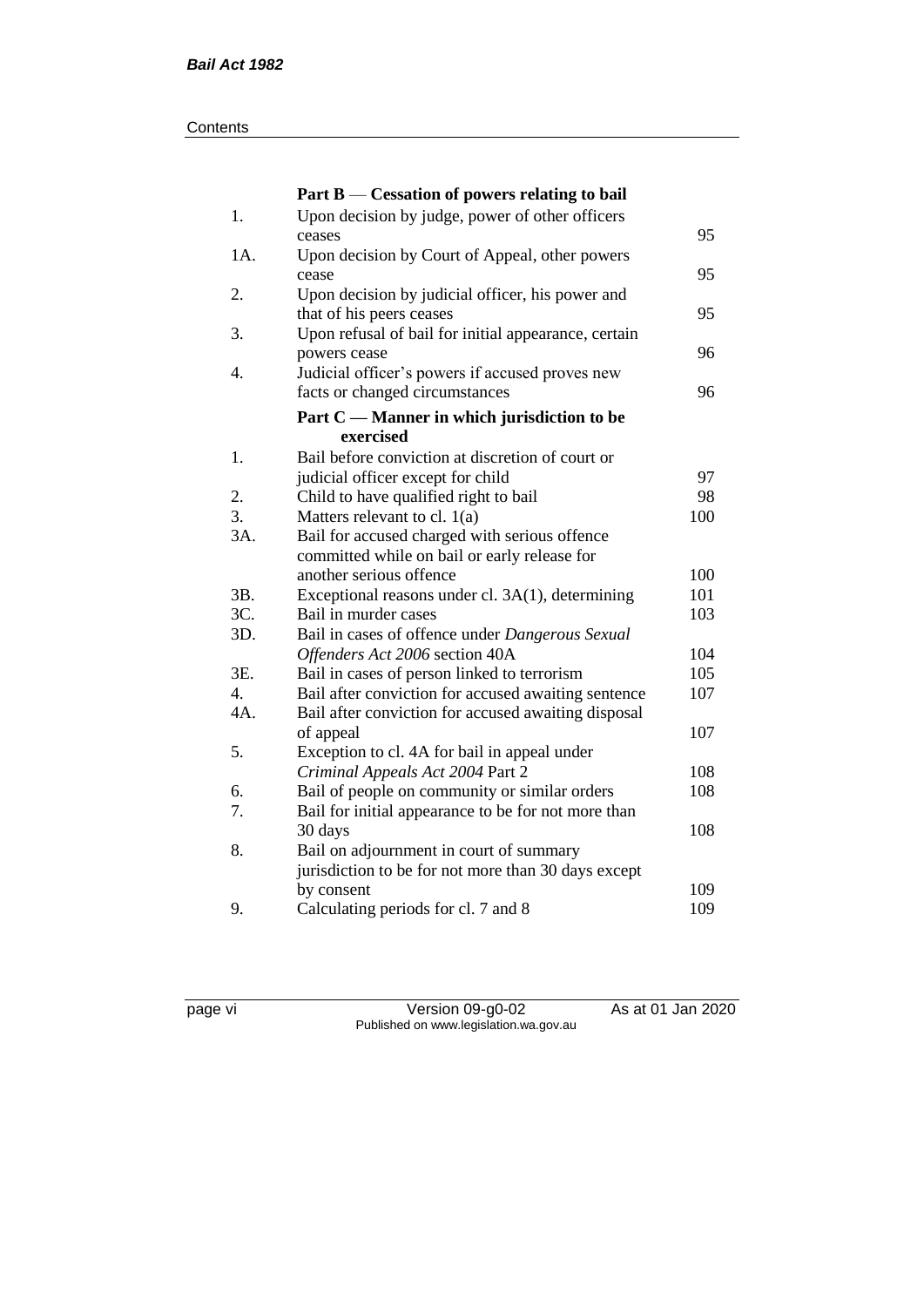#### **Part D — Conditions which may be imposed on a grant of bail**

| Conditions as to forfeiture, sureties, security etc. | 109 |
|------------------------------------------------------|-----|
| Other conditions                                     | 111 |
| Home detention condition                             | 114 |
|                                                      |     |

# **Schedule 2 — Serious offences**

# **Notes**

| Compilation table | 120 |
|-------------------|-----|
| Other notes       | 125 |

## **Defined terms**

As at 01 Jan 2020 Version 09-g0-02 page vii Published on www.legislation.wa.gov.au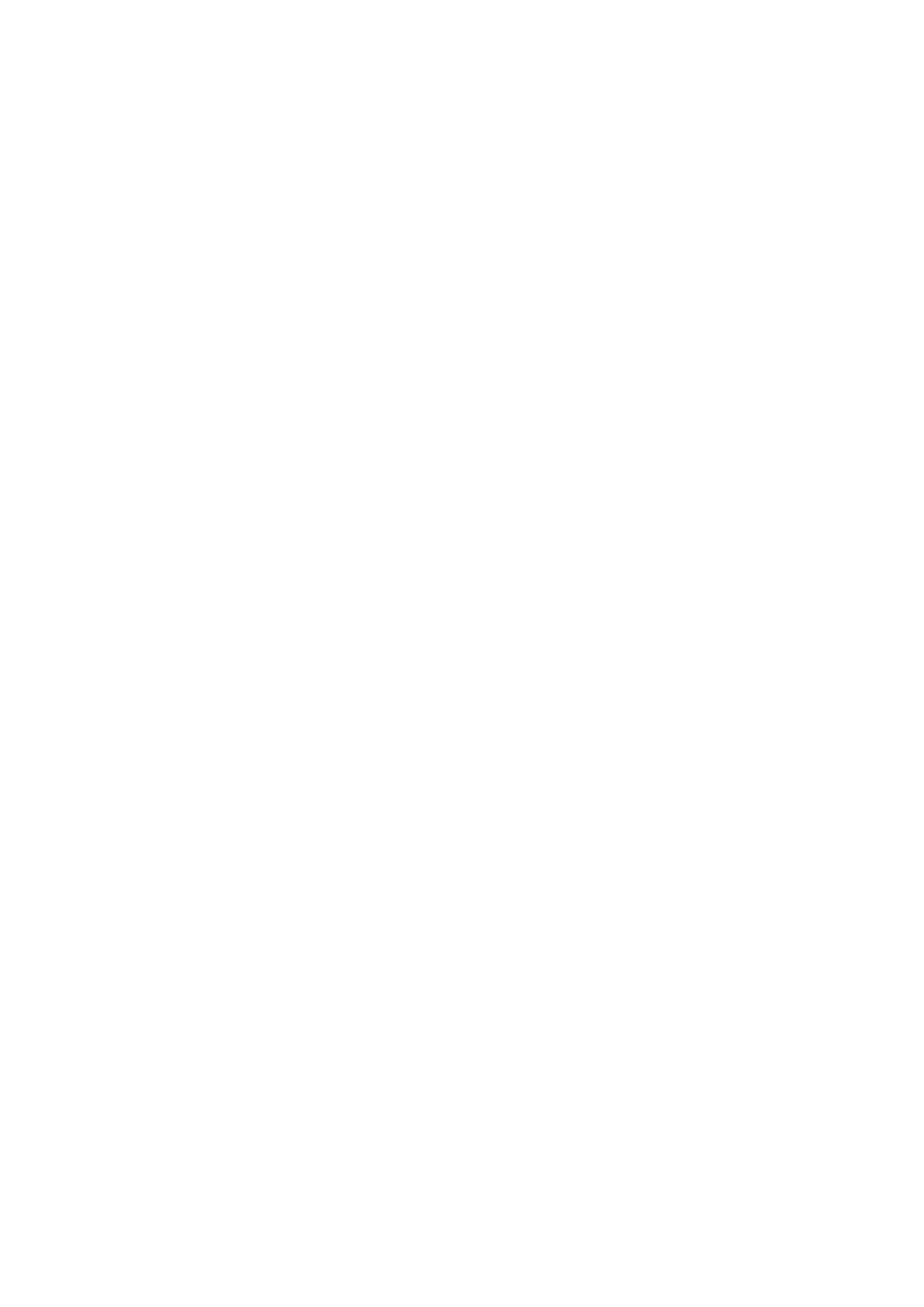Western Australia

# **Bail Act 1982**

**An Act to make better provision for bail in criminal proceedings.** 

As at 01 Jan 2020 **Version 09-g0-02 Page 1** page 1 Published on www.legislation.wa.gov.au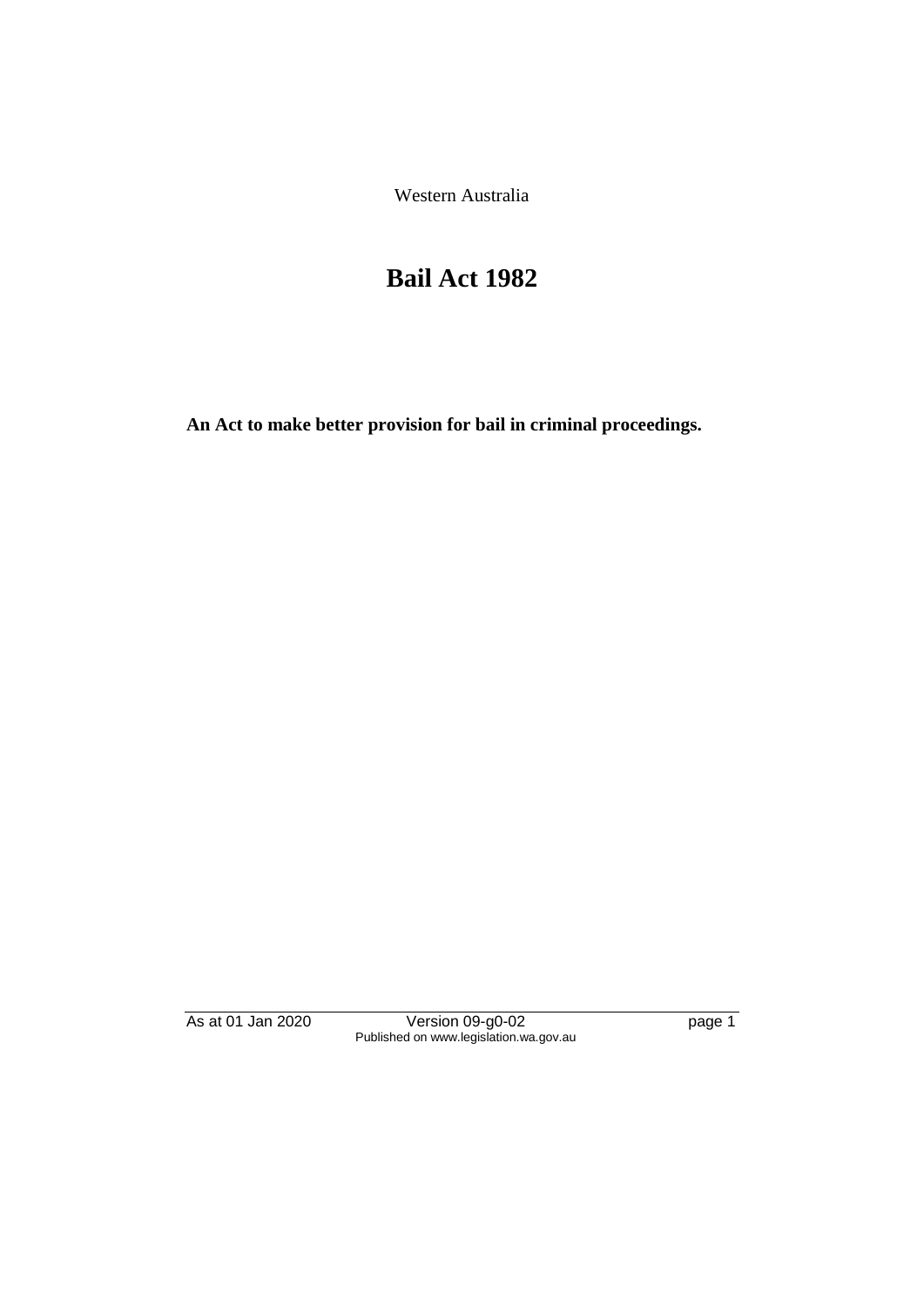## **Part I — Preliminary**

### **1. Short title**

This Act may be cited as the *Bail Act 1982*.

### **2. Commencement**

This Act shall come into operation on a day to be fixed by proclamation.

### **3. Terms used**

(1) In this Act, unless a contrary intention appears —

*accused* includes —

- (a) a person charged with, convicted of, or found guilty of an offence;
- (b) a person whose conviction for an offence is stayed;
- (c) a person in respect of whom an appeal relating to an offence is pending;
- (d) a person in respect of whom a new trial for an offence has been ordered;

## *adjournment* —

- (a) means any order of a court by which proceedings for an offence are postponed or interrupted or are to be held at a different time or place before the same court; and
- (b) is deemed to include any order of a court, other than a committal to the Supreme Court or District Court, by which the venue of any proceedings for an offence is changed to another court or a court at another place whether by way of a remand, referral, or recommittal of the accused or otherwise;

*appeal* includes an application for leave to appeal;

## *appropriate judicial officer* means —

(a) subject to paragraphs (b), (c) and (d), a judicial officer who is empowered to exercise jurisdiction in the court

page 2 Version 09-g0-02 As at 01 Jan 2020 Published on www.legislation.wa.gov.au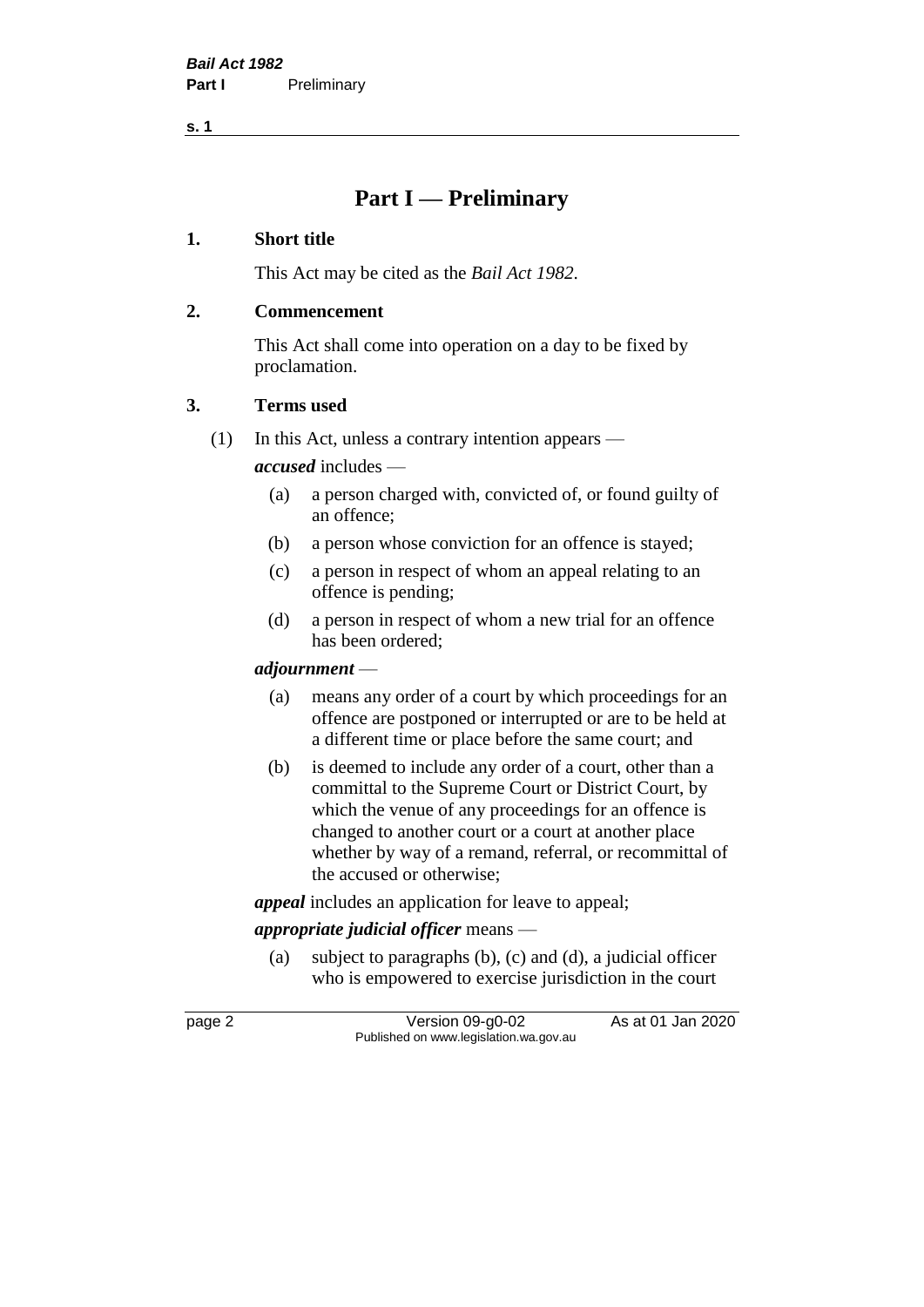before which the accused is required to appear pursuant to his bail undertaking; or

- (b) if the court is the Court of Appeal, a judge of appeal; or
- (c) except in section 49, a judge of the Supreme Court or of the Children's Court, as the case may require, in any case where —
	- (i) under section 15 only a judge of the Supreme Court or of the Children's Court has power to grant bail; or
	- (ii) a judicial officer has exercised the power contained in section 31(2)(d),

for the appearance in question; or

(d) except in section 49, a judge of the Supreme Court, of the District Court, or of the Children's Court, as the case may require, in any case where such a judge has granted bail under section 14 for the appearance in question;

*approved*, in relation to a form, means approved by the chief executive officer of the department of the Public Service principally assisting in the administration of this Act;

*as soon as is practicable* means as soon as is reasonably practicable;

*authorised community services officer* means any of the following persons —

- (a) the CEO (corrections) or a delegate of the CEO (corrections) under subsection (5);
- (b) a registrar of the Children's Court;
- (c) a superintendent of a detention centre under the *Young Offenders Act 1994*;
- (d) the officer for the time being in charge of any detention centre under the *Young Offenders Act 1994*;

*authorised officer* means an authorised police officer or an authorised community services officer;

As at 01 Jan 2020 Version 09-g0-02 page 3 Published on www.legislation.wa.gov.au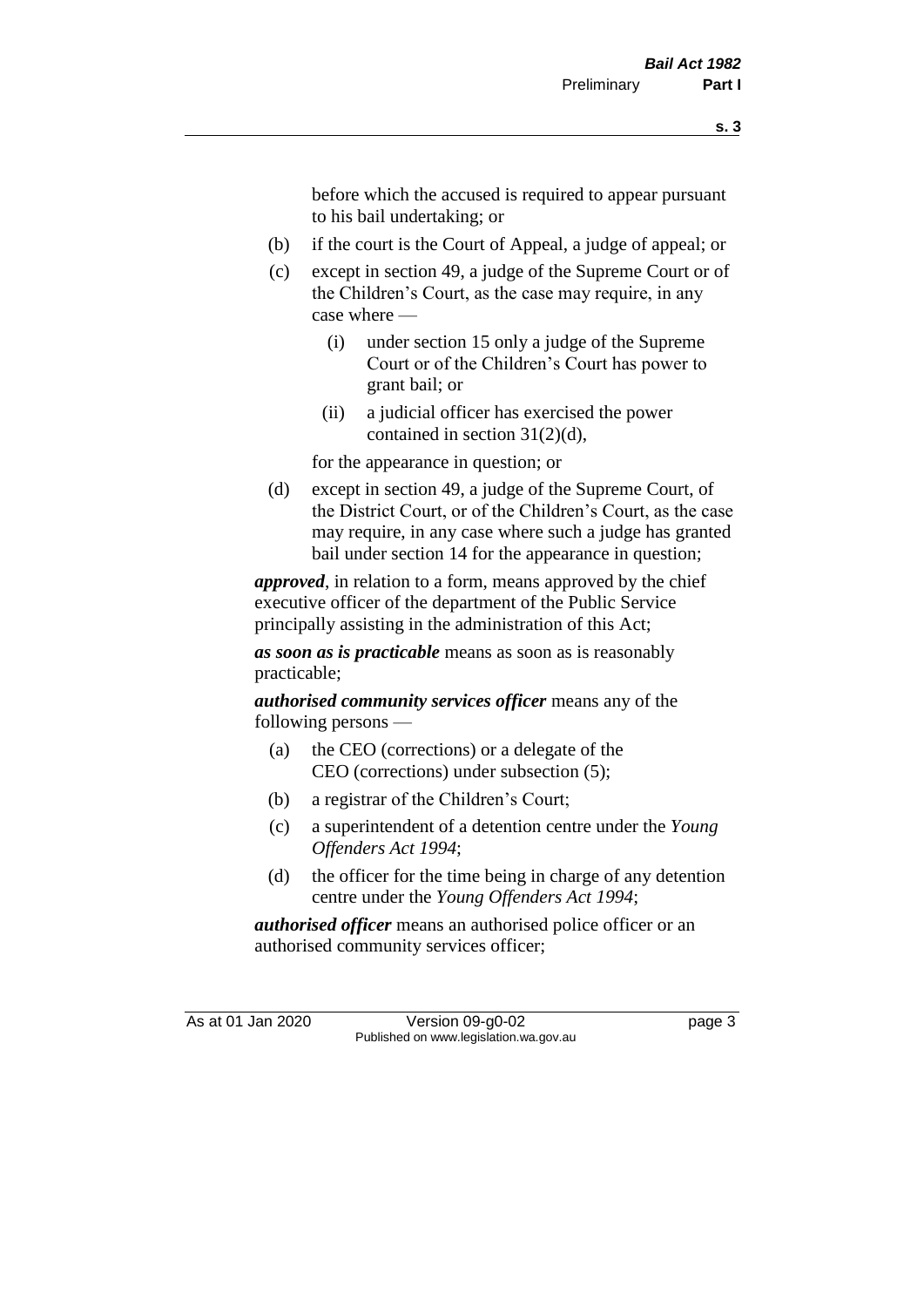*authorised police officer* means —

- (a) a police officer who holds the rank of sergeant, or a higher rank;
- (b) the police officer who is for the time being in charge of a police station;
- (c) whichever of these officers is for the time being in charge of a lock-up —
	- (i) a police officer;
	- (ii) a special constable appointed under the *Police Act 1892* Part III whose powers, duties and obligations are or include those of an authorised police officer under this Act;
	- (iii) a police auxiliary officer appointed under the *Police Act 1892* Part IIIB whose powers, duties and obligations are or include those of an authorised police officer under this Act;

*bail undertaking* means an undertaking described in section 28(2);

*CEO (corrections)* means the chief executive officer of the Public Sector agency principally assisting the Minister administering Part 8 of the *Sentence Administration Act 2003* in its administration;

*Chief Judge* means the Chief Judge of the District Court;

*Chief Justice* means the Chief Justice of Western Australia;

*child* has the same meaning as *young person* has in the *Young Offenders Act 1994*;

*Commonwealth Criminal Code* means the Criminal Code set out in the Schedule to the *Criminal Code Act 1995* (Commonwealth);

*community corrections officer* has the same meaning as in the *Sentence Administration Act 2003*;

*confirmed control order* has the meaning given in the Commonwealth Criminal Code section 100.1(1);

page 4 Version 09-g0-02 As at 01 Jan 2020 Published on www.legislation.wa.gov.au

**s. 3**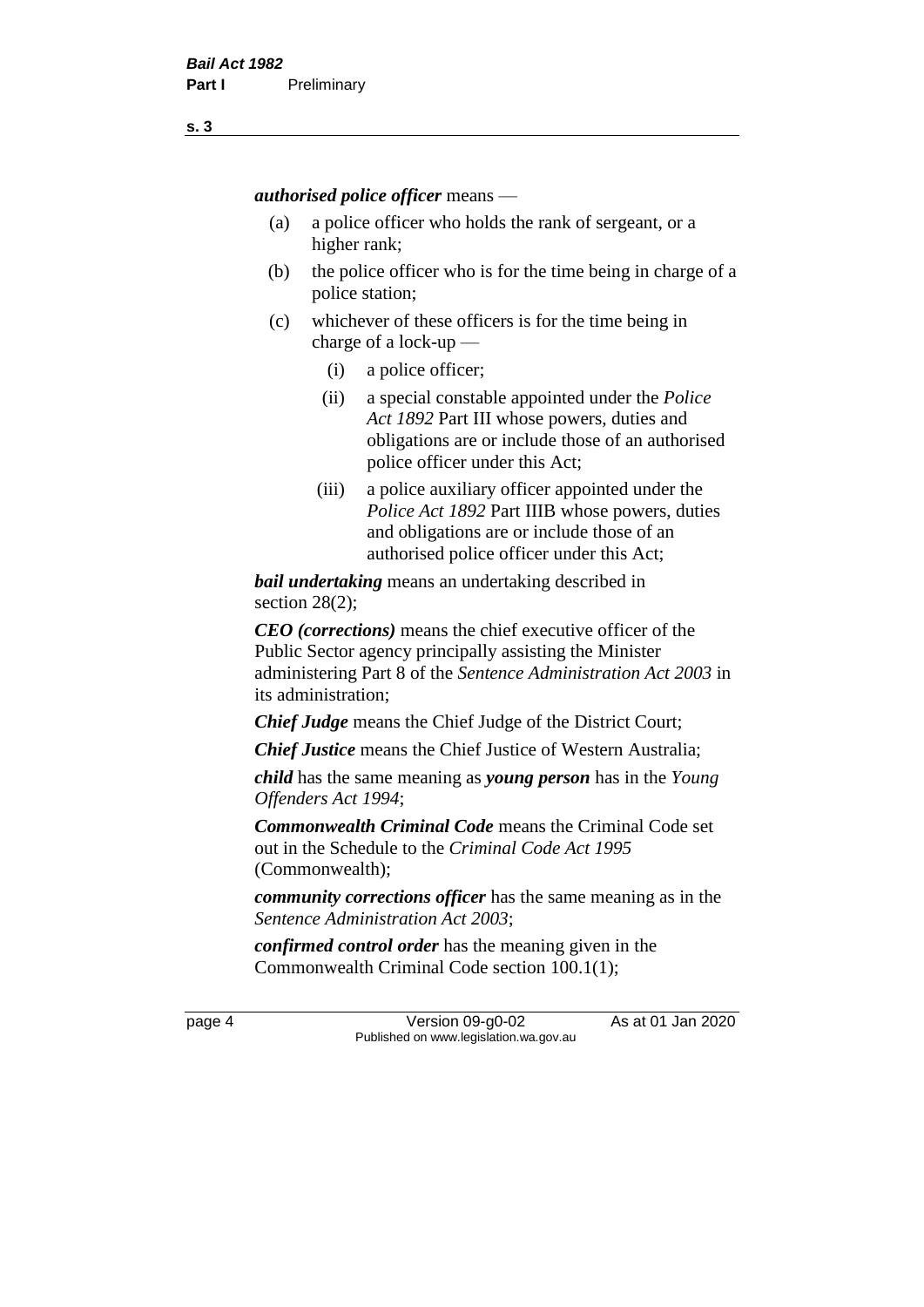*court* means each of the following —

- (a) the Magistrates Court;
- (b) the Children's Court;
- (c) the Coroner's Court of Western Australia;
- (d) the District Court;
- (e) the Supreme Court;
- (f) the Court of Appeal;

*court custody centre* has the meaning given in the *Court Security and Custodial Services Act 1999* section 3;

*Director of Public Prosecutions* means —

- (a) the Director of Public Prosecutions for the State; or
- (b) the officer in charge in the State of the Commonwealth Office of the Director of Public Prosecutions,

as the case requires;

*early release order* means an early release order made under the *Sentence Administration Act 1995* or *Sentence Administration Act 2003*;

*home detention condition* means a home detention condition imposed under clause 3 of Part D of Schedule 1;

*interim control order* has the meaning given in the Commonwealth Criminal Code section 100.1(1);

*judge of appeal* has the meaning given in the *Supreme Court Act 1935* section 4(1);

*judicial officer* means any person empowered to exercise jurisdiction in a court whether or not he is sitting as a court, and includes a single justice and, where the context so requires, the Court of Appeal exercising jurisdiction under this Act;

*lock-up* includes a place prescribed as a lock-up for the purposes of the *Court Security and Custodial Services Act 1999*;

*offence* means any act, omission or conduct which renders the person doing the act, making the omission or engaging in the conduct liable to any punishment, and includes an alleged

As at 01 Jan 2020 Version 09-g0-02 page 5 Published on www.legislation.wa.gov.au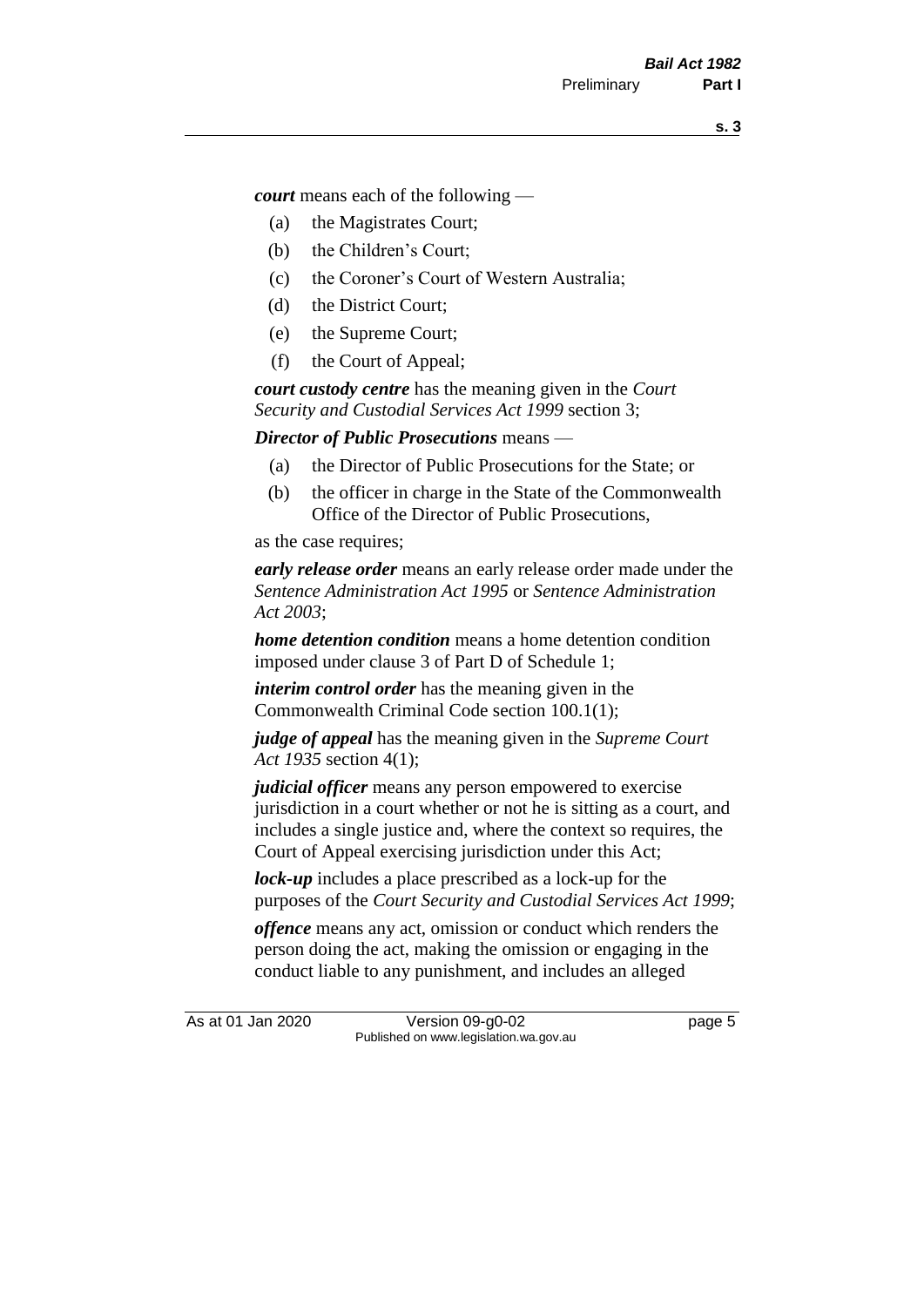offence; but nothing in this definition shall limit the operation of subsection (4);

#### *person linked to terrorism* means a person who —

- (a) is charged with, or has been convicted of, a terrorism offence; or
- (b) is the subject of an interim control order or confirmed control order, or has been the subject of a confirmed control order within the last 10 years;

### *prosecutor* includes —

- (a) in the case of an offence charged in a prosecution notice, the prosecutor;
- (b) in the case of an offence charged in an indictment, the State or the Commonwealth, as the case may be;

*registrar* of a court means —

- (a) for a court other than the Coroner's Court of Western Australia, the principal registrar, a registrar or a deputy registrar of the court; or
- (b) for the Coroner's Court of Western Australia, a coroner's registrar as defined in the *Coroners Act 1996* section 3;

*serious offence* means —

- (a) an offence against section 51(2a); and
- (b) an offence described in Schedule 2;

*surety* and *surety undertaking* have the meanings assigned to them by section 35;

*surety approval officer* means a person who is authorised by section 36 to decide whether an applicant should be approved as a surety;

*terrorism offence* means —

(a) an offence against the Commonwealth Criminal Code Division 72 Subdivision A; or

page 6 Version 09-g0-02 As at 01 Jan 2020 Published on www.legislation.wa.gov.au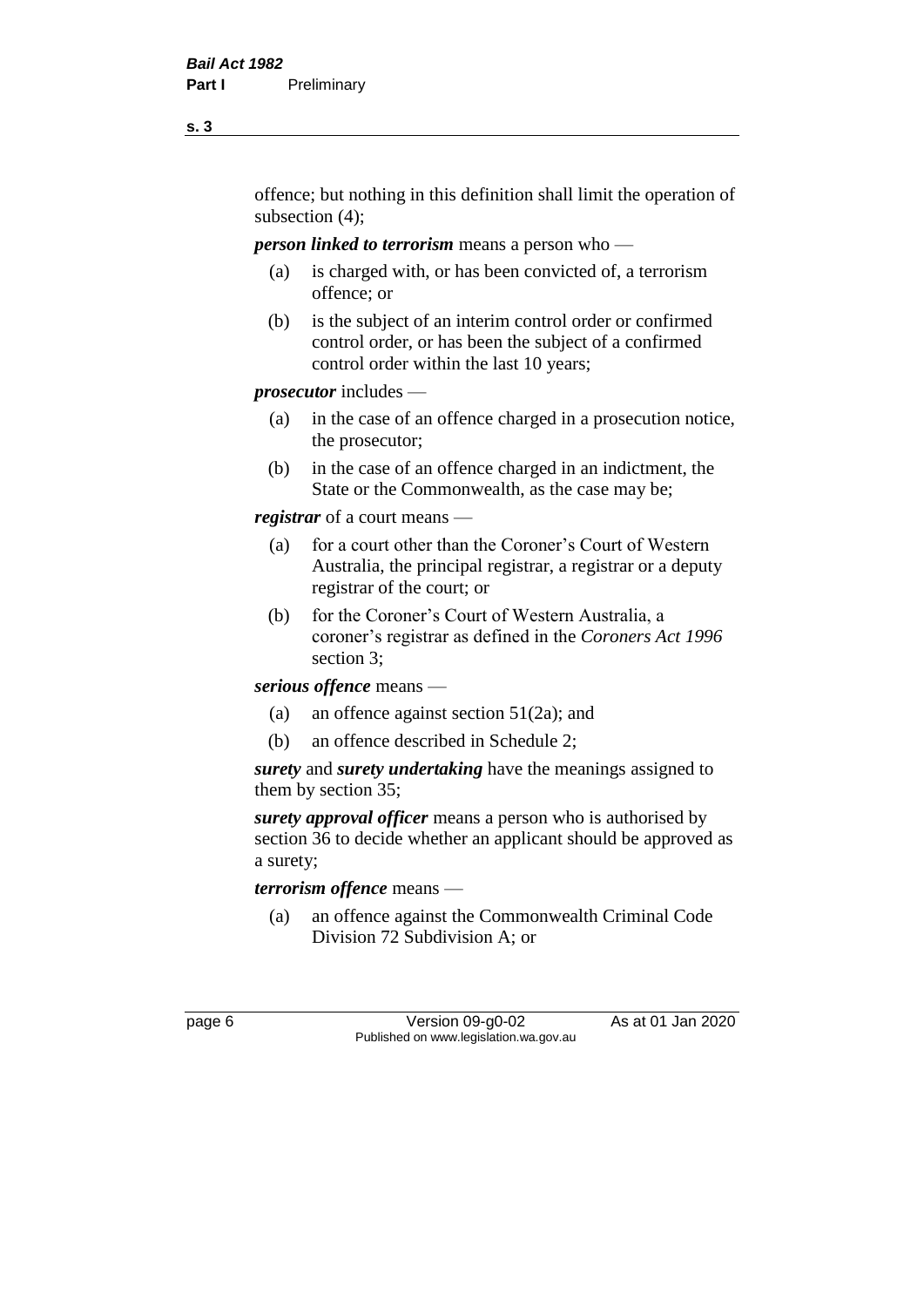- (b) an offence against the Commonwealth Criminal Code Division 80 Subdivision B; or
- (c) an offence against the Commonwealth Criminal Code Part 5.3, except an offence against section 104.22, 104.27, 104.27A, 105.41 or 105.45; or
- (d) an offence against the Commonwealth Criminal Code Part 5.5; or
- (e) an offence against either of the following provisions of the *Charter of the United Nations Act 1945*  (Commonwealth) —
	- (i) Part 4; or
	- (ii) Part 5, to the extent that it relates to the *Charter of the United Nations (Sanctions — Al-Qaida) Regulations 2008* (Commonwealth);

or

- (f) an offence against the *Crimes (Foreign Incursions and Recruitment) Act 1978* (Commonwealth) (repealed); or
- (g) an offence against the *Crimes (Internationally Protected Persons) Act 1976* (Commonwealth) section 8; or
- (h) an offence under a written law or a law of the Commonwealth, another State, a Territory or another country, that substantially corresponds to an offence in paragraphs (a) to (e) and (g); or
- (i) an offence of attempting, inciting or conspiring to commit an offence referred to in paragraphs (a) to (h);

*terrorist act* has the meaning given in the *Terrorism (Commonwealth Powers) Act 2002* section 3;

*terrorist intelligence information* means information relating to an actual or suspected terrorist act (whether in this State or elsewhere) the disclosure of which could reasonably be expected —

- (a) to prejudice national security; or
- (b) to endanger a person's life or physical safety; or

As at 01 Jan 2020 Version 09-g0-02 page 7 Published on www.legislation.wa.gov.au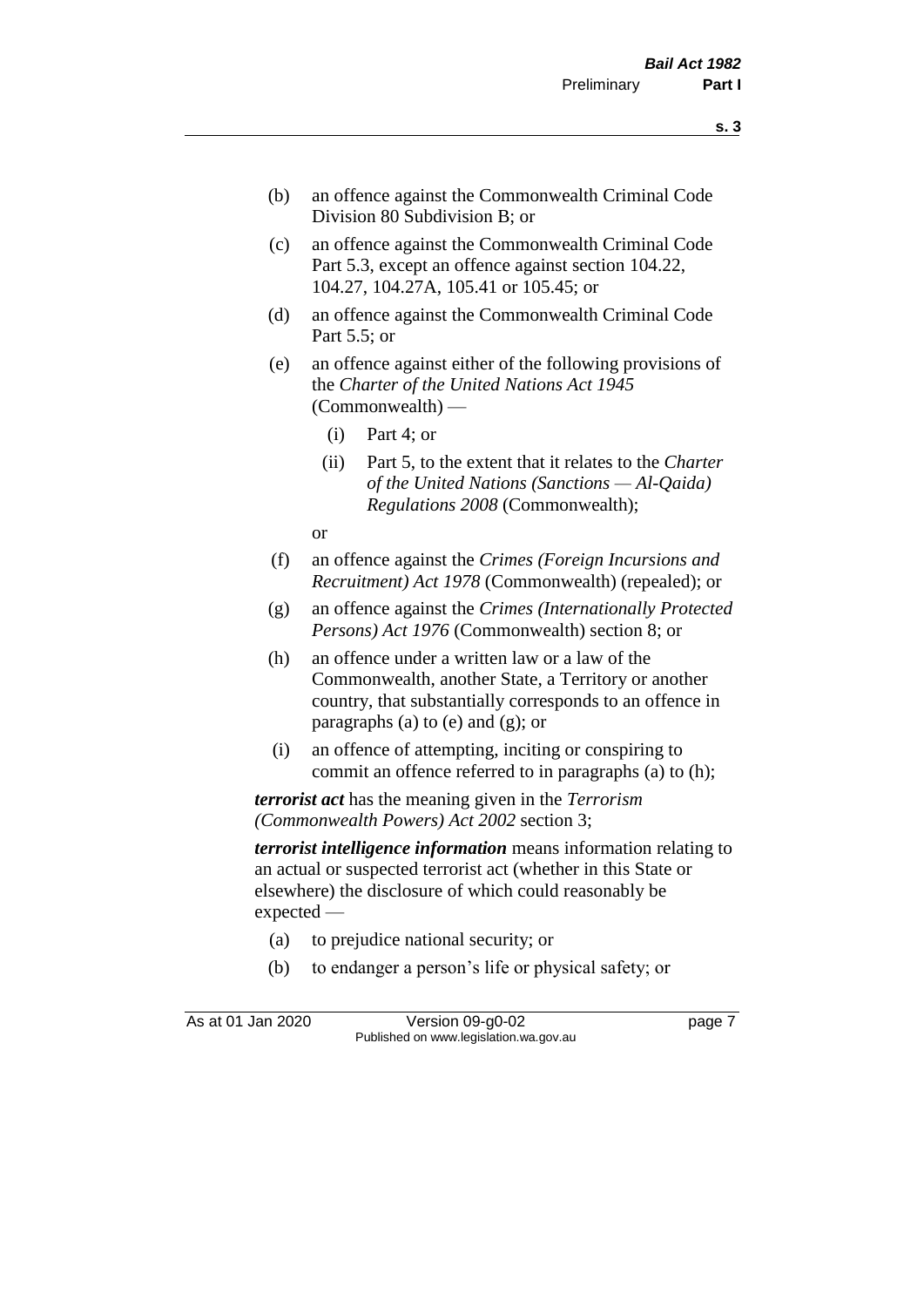(c) to threaten significant damage to infrastructure or property; or

- (d) to prejudice a criminal investigation; or
- (e) to reveal intelligence-gathering methodologies, investigative techniques or technologies or covert practices; or
- (f) to enable the discovery of the existence or identity of a confidential source of information relevant to law enforcement;

*trial* means all proceedings for an offence between —

- (a) the time when the accused is called upon to plead to the prosecution notice or the indictment; and
- (b) the time when the accused is found not guilty or is sentenced.
- (2) A reference in this Act
	- (a) to a power to grant bail includes a reference to a power to refuse bail;
	- (b) to a grant of bail includes a reference to a grant of bail by the exercise of a power in section 31(2).
- (3) Where in this Act there is a reference to a requirement that an accused appear in court, the reference is to a requirement, unless a contrary intention appears, that the accused —
	- (a) surrender himself into the custody of the court or, in the case of a bail undertaking, of the court specified therein, or of such person as the court may direct, to be dealt with according to law; and
	- (b) submit himself to a search of his person and any property then in his possession (which is hereby authorised) and allow to be taken from him, to be dealt with according to the relevant law and procedures, anything so found; and
	- (c) remain in custody until authorised to be released therefrom.

page 8 Version 09-g0-02 As at 01 Jan 2020 Published on www.legislation.wa.gov.au

**s. 3**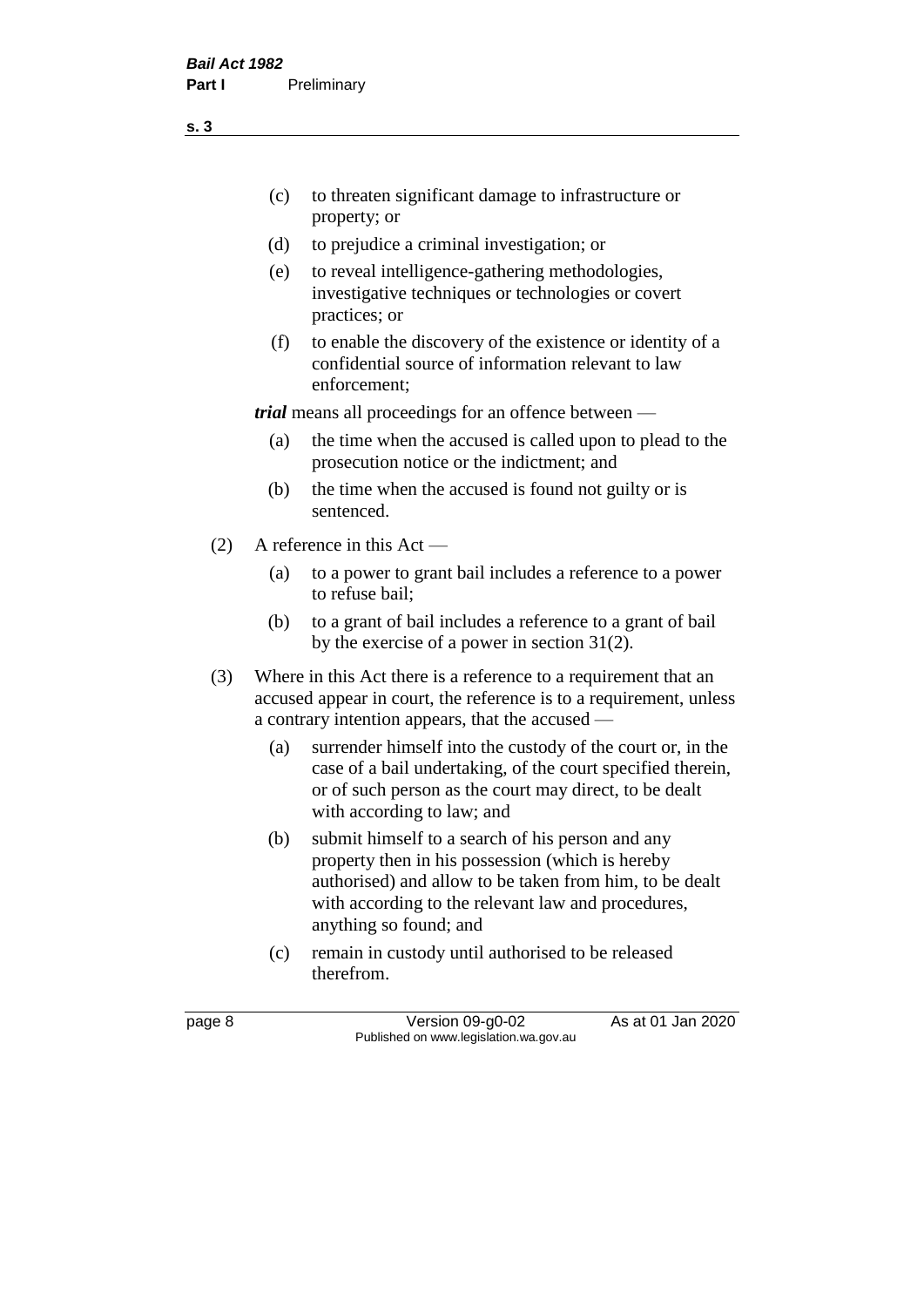- (4) If a person is arrested under a warrant issued
	- (a) under section 50, 79, 84E or 129 of the *Sentencing Act 1995* in connection with a possible breach of a conditional release order, a sentence of suspended imprisonment or conditional suspended imprisonment, or a community order imposed under that Act; or
	- (b) under section 43 of the *Young Offenders Act 1994* in respect of an alleged breach of a youth community based order, an intensive youth supervision order or a conditional release order made under that Act,
	- then
		- (c) the person is to be taken as having been arrested and to be in custody awaiting an appearance in court for the offence for which the sentence was imposed; and
		- (d) the first appearance in court after the arrest is to be taken, for the purposes of sections  $5(1)$  and  $8(1)$  and clause 1 of Part A and clause 7 of Part C of Schedule 1, to be the initial appearance for that offence; and
		- (e) the proceedings following the arrest are to be taken to be proceedings for that offence and to be a trial for the purpose of the definition in subsection (1) of *trial*.
- (5) The CEO (corrections) may by writing signed by him delegate to any officer of the department of which he is the chief executive officer any function he has under this Act as an authorised community services officer.

*[Section 3 amended: No. 74 of 1984 s. 3; No. 15 of 1988 s. 4; No. 49 of 1988 s. 78; No. 61 of 1990 s. 4; No. 31 of 1993 s. 6; No. 45 of 1993 s. 4 and 12; No. 78 of 1995 s. 7; No. 57 of 1997 s. 21(1); No. 54 of 1998 s. 4 and 14; No. 47 of 1999 s. 7; No. 50 of 2003 s. 29(3); No. 65 of 2003 s. 121(2); No. 27 of 2004 s. 13(2); No. 34 of 2004 Sch. 2 cl. 3(2); No. 45 of 2004 s. 28(4); No. 59 of 2004 s. 141; No. 84 of 2004 s. 11, 82 and 83(2); No. 65 of 2006 s. 51 and 53; No. 6 of 2008 s. 4 and 24(2); No. 46 of 2011 s. 25; No. 20 of 2013 s. 22; No. 15 of 2019 s. 4.]* 

As at 01 Jan 2020 Version 09-g0-02 page 9 Published on www.legislation.wa.gov.au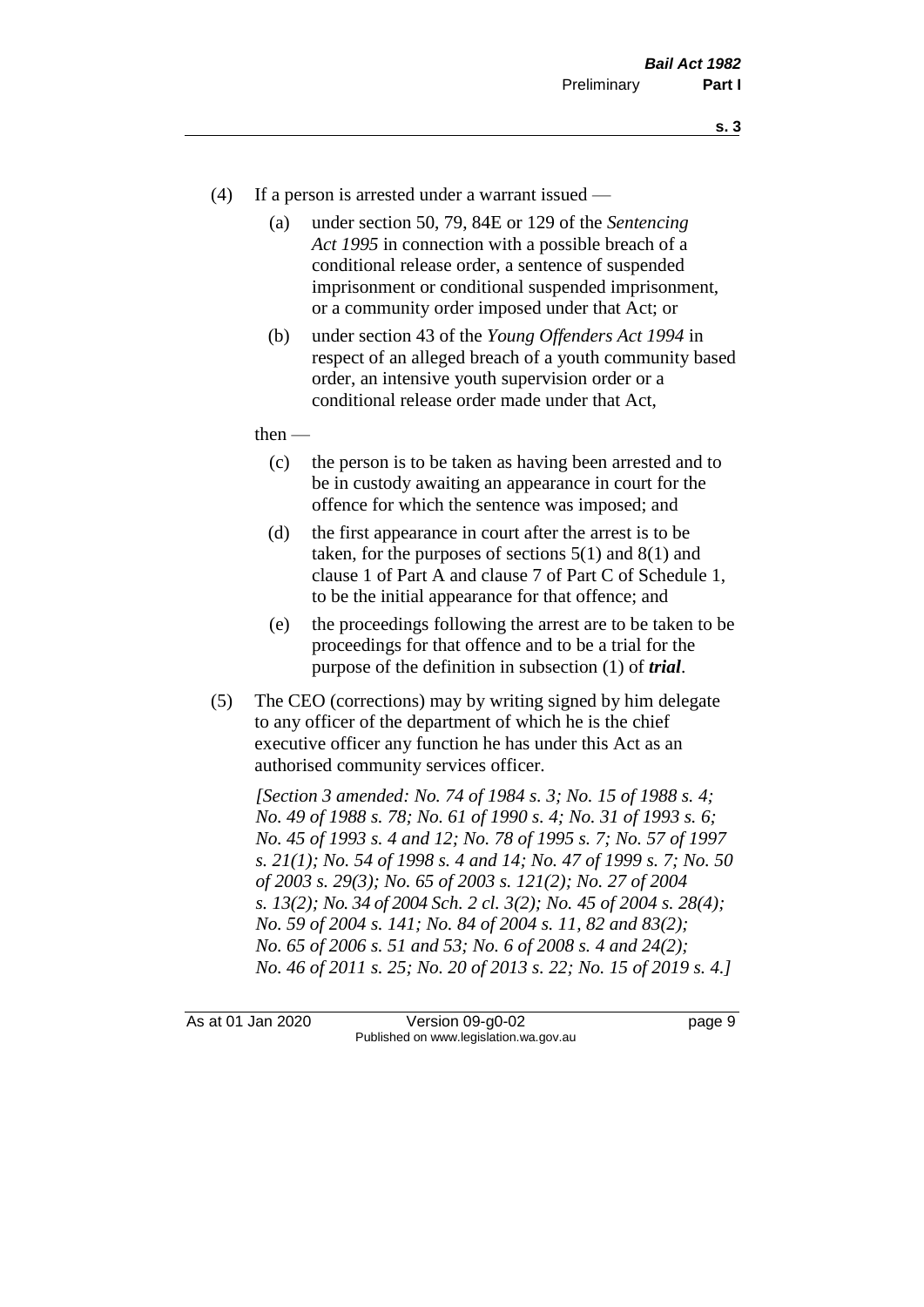*[Section 3. Modifications to be applied in order to give effect to Cross-border Justice Act 2008: section altered 1 Nov 2009. See endnote 1M; amended: No. 42 of 2009 s. 12.]*

## *[3A. Deleted: No. 20 of 2013 s. 23.]*

## **4. Application of this Act**

The operation of this Act extends to any appearance in a court for an offence —

- (a) except to the extent that in this Act, or in the law creating the offence or applicable thereto, express provision is made excluding or limiting the operation of this Act in respect of that appearance; and
- (b) whether or not that law contains a reference to the granting of bail; and
- (c) however any reference in that law to the granting of bail may be expressed; and
- (d) as if any reference therein to the taking of a recognizance were to a requirement that, except where bail is dispensed with under this Act, the accused enter into a bail undertaking.

*[Section 4 amended: No. 84 of 2004 s. 82.]*

*[4AA.* 1M *Modifications to be applied in order to give effect to Cross-border Justice Act 2008: section inserted 1 Nov 2009. See endnote 1M.]*

## **4AB.** *Courts and Tribunals (Electronic Processes Facilitation) Act 2013* **Part 2 applies**

The *Courts and Tribunals (Electronic Processes Facilitation) Act 2013* Part 2 applies to this Act.

*[Section 4AB inserted: No. 20 of 2013 s. 24.]*

page 10 Version 09-g0-02 As at 01 Jan 2020 Published on www.legislation.wa.gov.au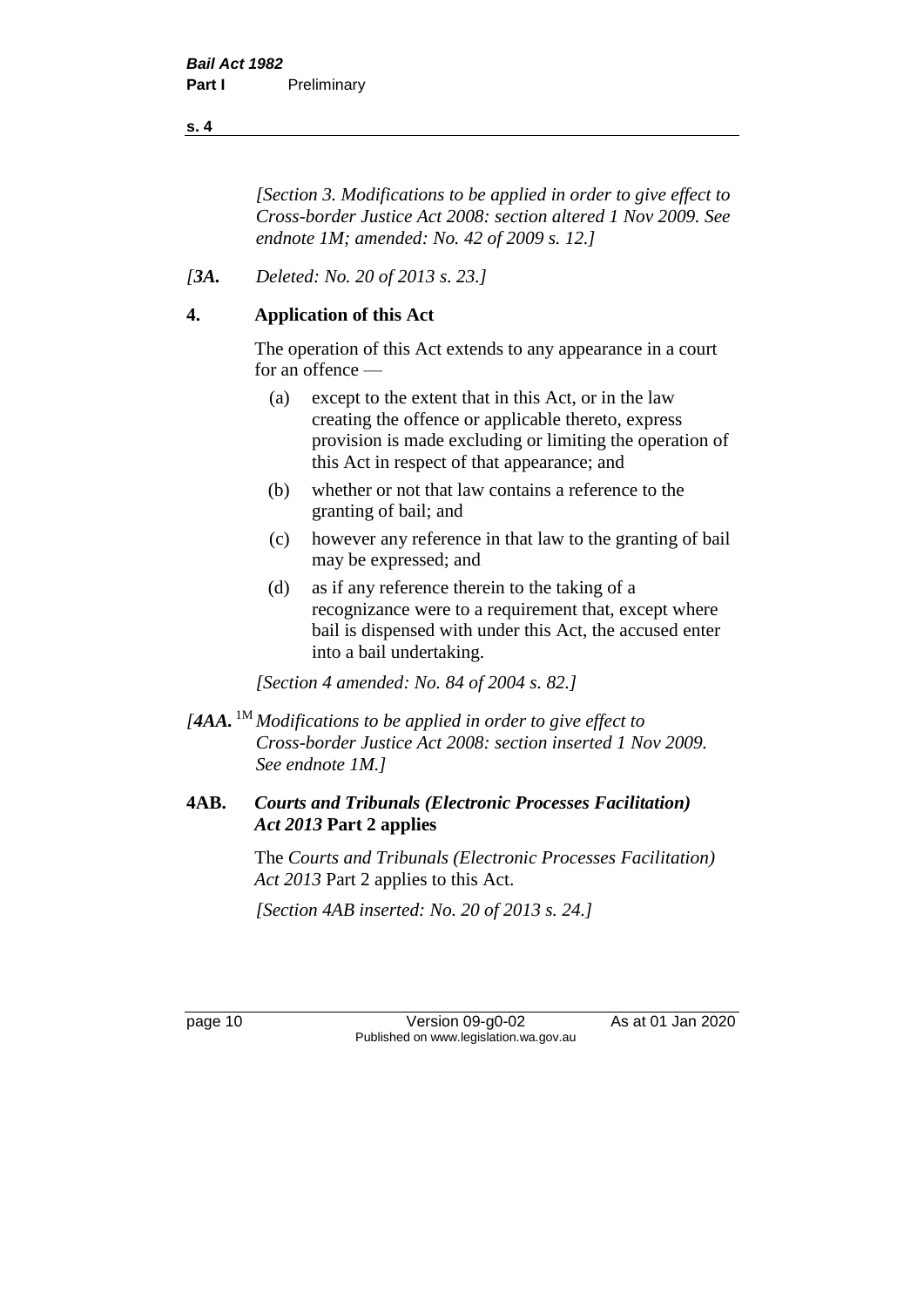#### **4A. Accused appearing on summons or court hearing notice, detention and bail of**

- $(1)$  Where
	- (a) an accused has appeared in court for an offence pursuant to a summons or court hearing notice issued under the *Criminal Procedure Act 2004*; and
	- (b) a judicial officer adjourns the proceedings,

the accused is not to be detained in custody to further appear before the court for that offence unless the judicial officer so orders.

- (2) If an order is made under subsection (1), the duty described in section 7(1) applies.
- (3) On any appearance in court by the accused a judicial officer to whom section 7(1) applies may revoke an order made under subsection (1).

*[Section 4A inserted: No. 6 of 2008 s. 6(1).]*

As at 01 Jan 2020 Version 09-g0-02 page 11 Published on www.legislation.wa.gov.au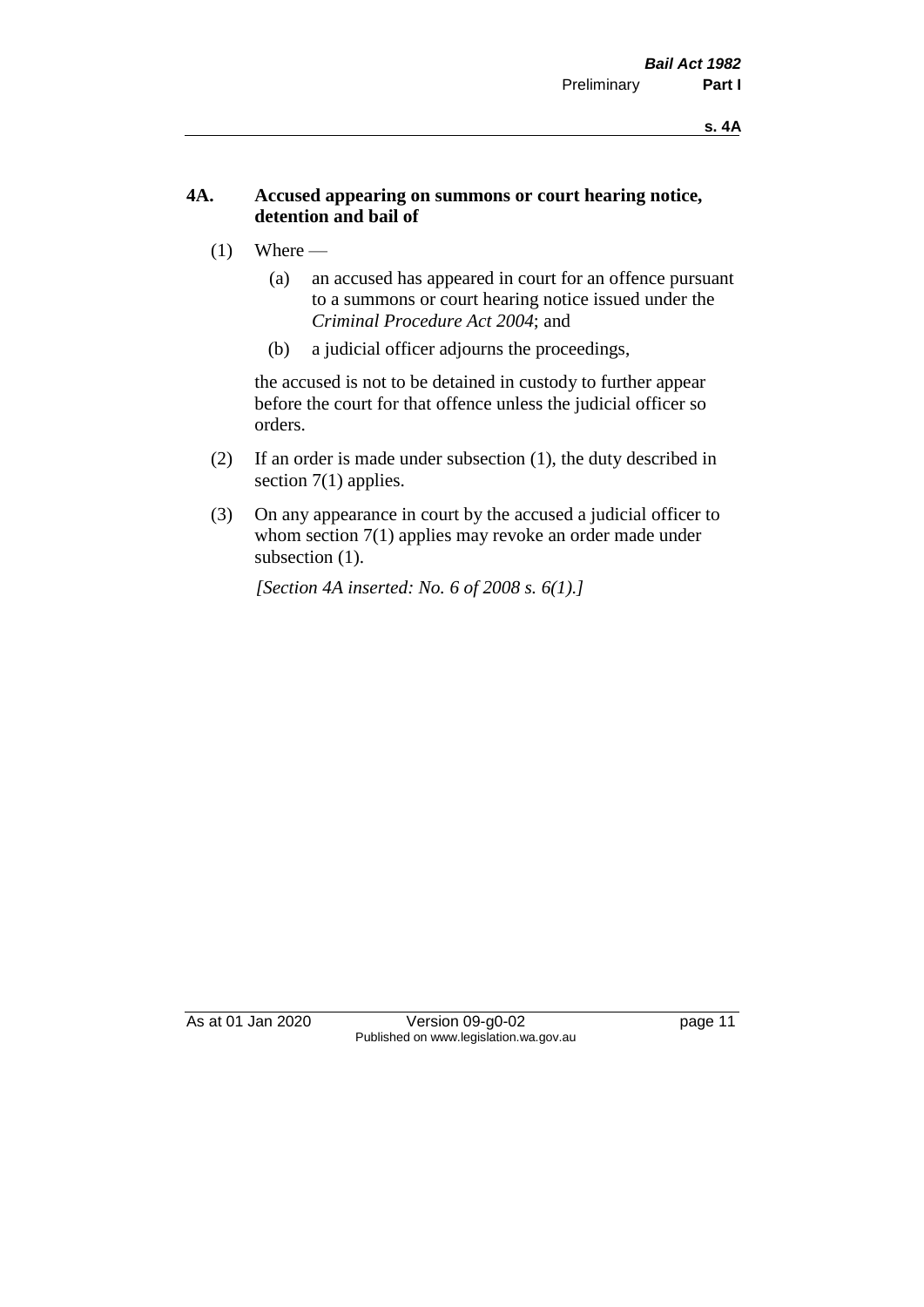## **Part II — Rights of accused in relation to bail**

*[Heading amended: No. 84 of 2004 s. 82.]* 

## **5. Accused's rights to have bail considered**

- (1) An accused who is in custody for an offence awaiting his initial appearance in court therefor is entitled —
	- (a) subject to sections 9, 10, 12 and 16(2), to have his case for bail for that appearance considered under and in accordance with this Act as soon as is practicable;
	- (b) if his case is not so considered, or if he is refused bail or is not released on bail, to be brought before a court as soon as is practicable.
- (2) An accused who is in custody awaiting any appearance in court for an offence, other than an initial appearance, is entitled, subject to sections 7B, 7C, 7E, 9 and 10, to have his case for bail for that appearance considered under and in accordance with this Act.

*[Section 5 amended: No. 74 of 1984 s. 4; No. 84 of 2004 s. 82; No. 6 of 2008 s. 7.]* 

#### **6. Arresting officer's duty to consider bail**

- (1) This section applies to a police officer or other person (the *arrester*) who —
	- (a) charges a person who is under arrest (the *accused*) with an offence; and
	- (b) does not release the accused unconditionally under section 142 of the *Criminal Investigation Act 2006*,

or who arrests a person under a warrant.

- (2) This section is subject to  $-$ 
	- (a) the exercise of the power conferred by section 9; and
	- (b) sections 10, 12 and 16 and Schedule 1 Part C clauses 3A and 3D.

page 12 Version 09-g0-02 As at 01 Jan 2020 Published on www.legislation.wa.gov.au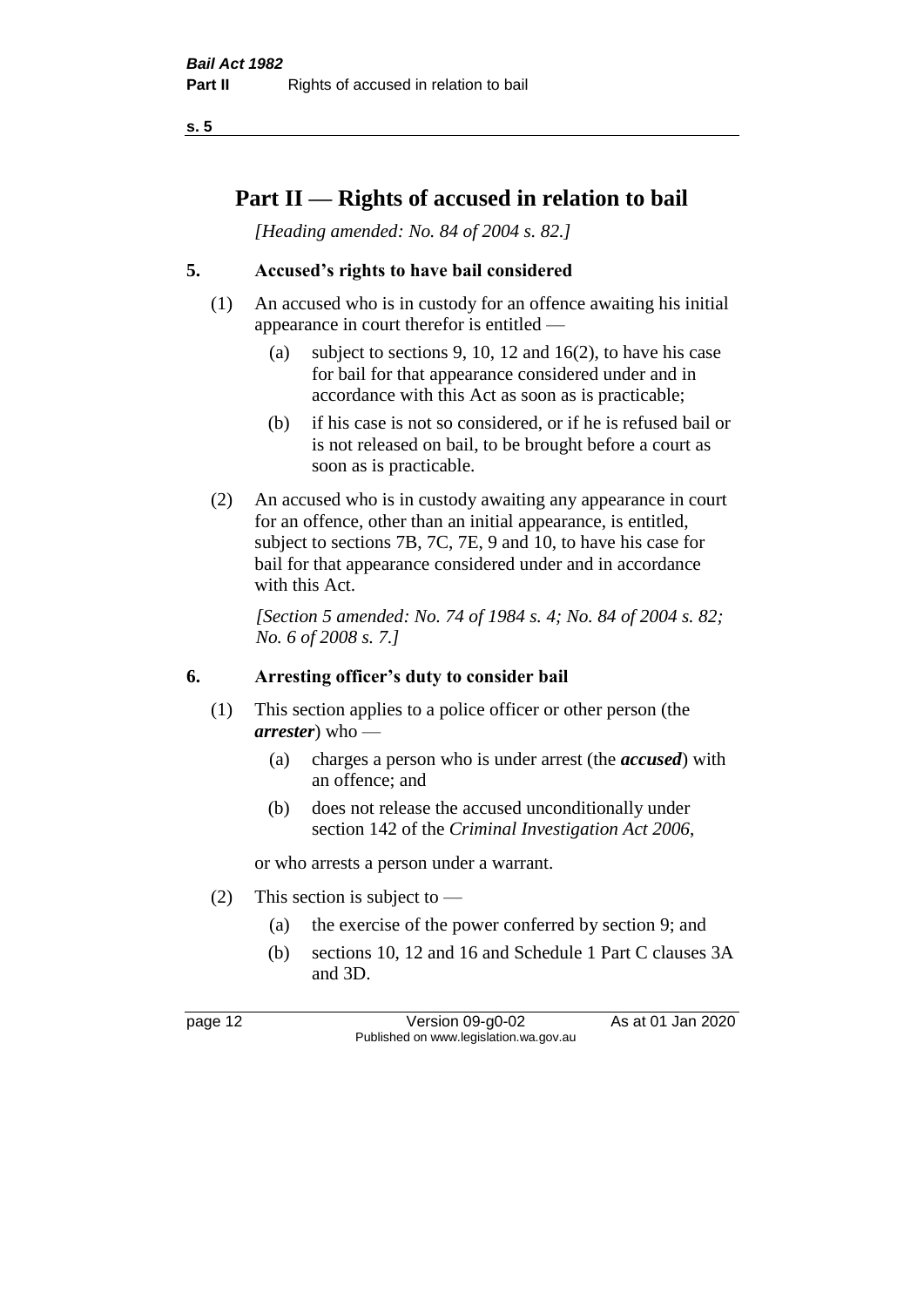- (3) The duties in this section shall be performed whether or not an application for bail is made by or on behalf of the accused.
- (4) As soon as is practicable after the accused is charged, or arrested under a warrant, as the case may be, the arrester shall either —
	- (a) bring the accused or cause the accused to be brought before a court; or
	- (b) perform the other duties of the arrester under this section.
- (5) If the arrester has power to grant the accused bail, the arrester shall consider the accused's case for bail.
- (6) If the arrester does not have power to grant the accused bail, the arrester shall, unless subsection (8), (9), (10) or (11) applies, bring or cause the accused to be brought before an authorised police officer or a justice or, in the case of a child, any authorised officer or a justice, who shall consider the accused's case for bail as soon as is practicable.
- (7) Even if the arrester has power to grant the accused bail, the arrester may, instead of complying with subsection (5), comply with subsection  $(6)$  as if the arrester did not.
- (8) If under section 15 only a judge of the Supreme Court or a judge of the Children's Court has power to grant the accused bail, the arrester shall bring the accused or cause the accused to be brought before a judge of the Supreme Court or a judge of the Children's Court, as the case requires, who shall consider the accused's case for bail as soon as is practicable.
- (9) If under section 16 only a justice has power to grant the accused bail, the arrester shall bring the accused or cause the accused to be brought before a justice, who shall consider the accused's case for bail as soon as is practicable.
- (10) If section 16A applies, the arrester shall bring the accused or cause the accused to be brought before a court or judge referred

As at 01 Jan 2020 Version 09-g0-02 page 13 Published on www.legislation.wa.gov.au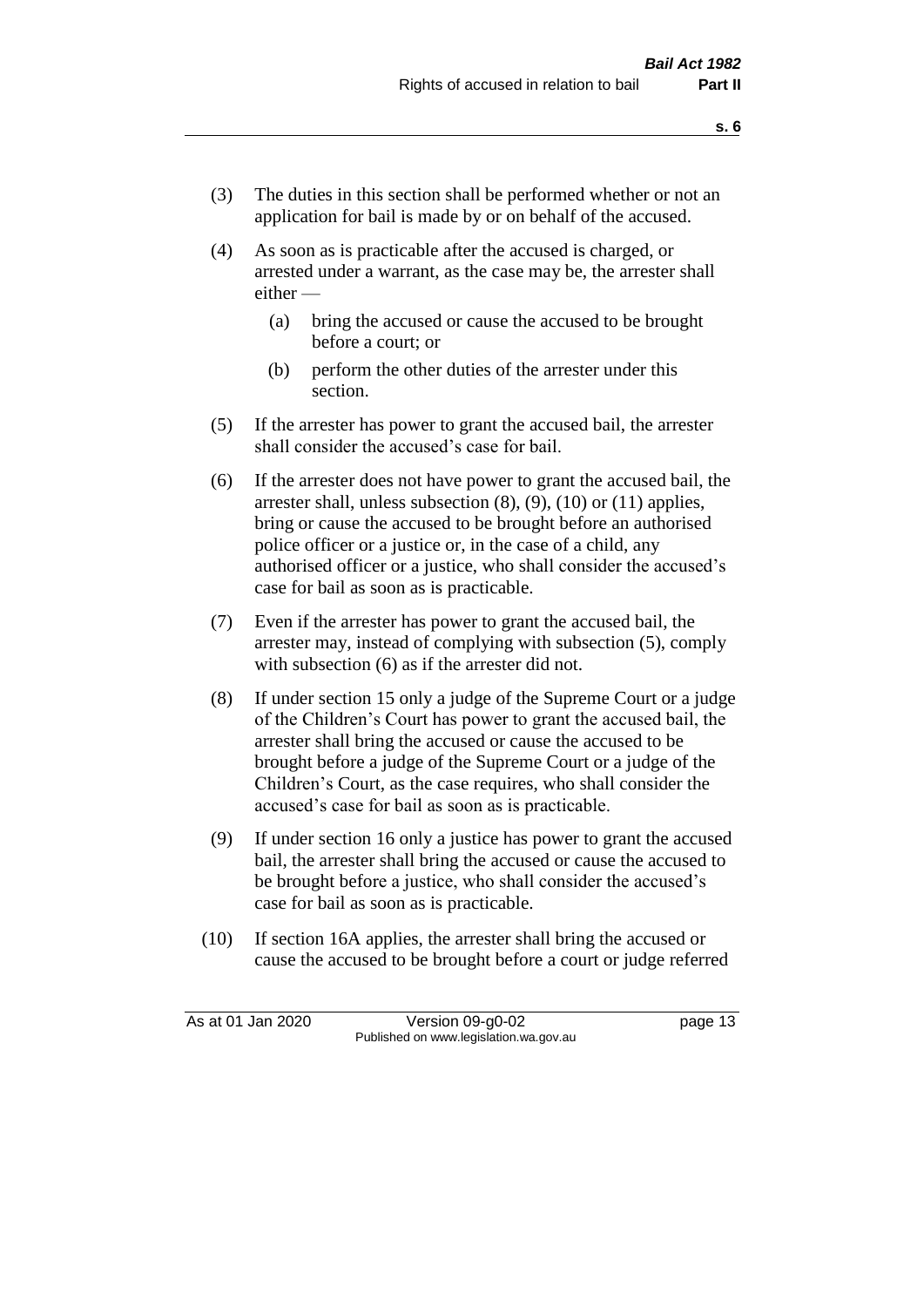**s. 6A**

to in section 16A(1), who shall consider the accused's case for bail as soon as is practicable.

(11) If section 16B applies, the arrester must bring the accused or cause the accused to be brought before a court constituted by a judicial officer other than a justice, who must consider the accused's case for bail as soon as is practicable.

> *[Section 6 inserted: No. 59 of 2006 s. 4(1); amended: No. 21 of 2017 s. 4; No. 15 of 2019 s. 5.]*

### **6A. Officials considering bail may order release without bail**

(1) In this section —

*accused* means an accused who is under arrest, other than pursuant to a warrant;

*released* means released from custody without being required to enter into, or without having entered into, a bail undertaking;

*serious offence* means an indictable offence the penalty specified by a written law for which is or includes imprisonment for 5 years or more or life;

*summary court* means the Magistrates Court or the Children's Court.

- (2) An authorised officer or justice who is considering an accused's case for bail for an initial appearance in a summary court on a charge of an indictable offence that is not a serious offence may order that the accused be served with a summons under the *Criminal Procedure Act 2004*, and released, in respect of the charge unless satisfied —
	- (a) that there are reasonable grounds to suspect the accused would not obey the summons if served with it; or
	- (b) that not releasing the accused is justified under subsection (4) or for any other reason.
- (3) An authorised officer or justice who is considering an accused's case for bail for an initial appearance in a summary court on a charge of a simple offence must order that the accused be served with a court hearing notice under the *Criminal Procedure*

page 14 Version 09-g0-02 As at 01 Jan 2020 Published on www.legislation.wa.gov.au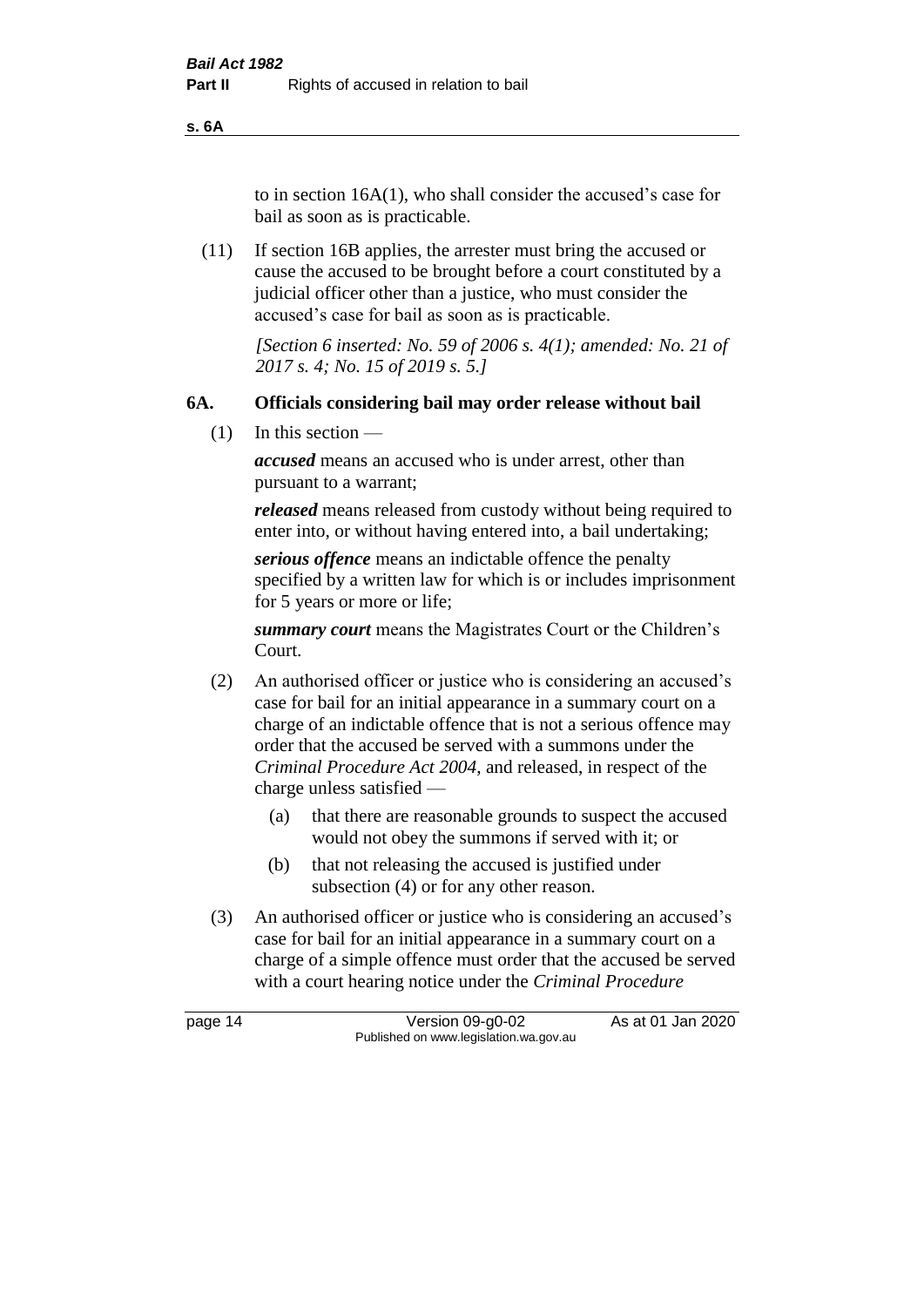*Act 2004*, and released, in respect of the charge unless satisfied —

- (a) that the presence of the accused when the charge is dealt with is likely to be necessary for any reason or for sentencing purposes; or
- (b) that not releasing the accused is justified under subsection (4) or for any other reason.
- (4) Not releasing an accused is justified if there are reasonable grounds to suspect that if the accused were released —
	- (a) the accused
		- (i) would commit an offence; or
		- (ii) would continue or repeat an offence with which he or she is charged; or
		- (iii) would endanger another person's safety or property; or
		- (iv) would interfere with witnesses or otherwise obstruct the course of justice, whether in relation to the accused or any other person;
		- or
	- (b) the accused's safety would be endangered.
- (5) This section does not affect the operation of section 28 or 30 of the *Criminal Procedure Act 2004*.

*[Section 6A inserted: No. 59 of 2006 s. 5.]* 

#### **7. Unconvicted accused, court to consider bail for**

(1) Upon and following an accused's initial appearance in court for an offence every judicial officer who may thereafter order his detention or continued detention in custody before conviction for the offence is under a duty, unless section 7B, 7C or 7E applies, to consider the accused's case for bail, whether or not an application for bail is made by the accused or on his behalf.

*[(2)-(4) deleted]*

As at 01 Jan 2020 Version 09-g0-02 page 15 Published on www.legislation.wa.gov.au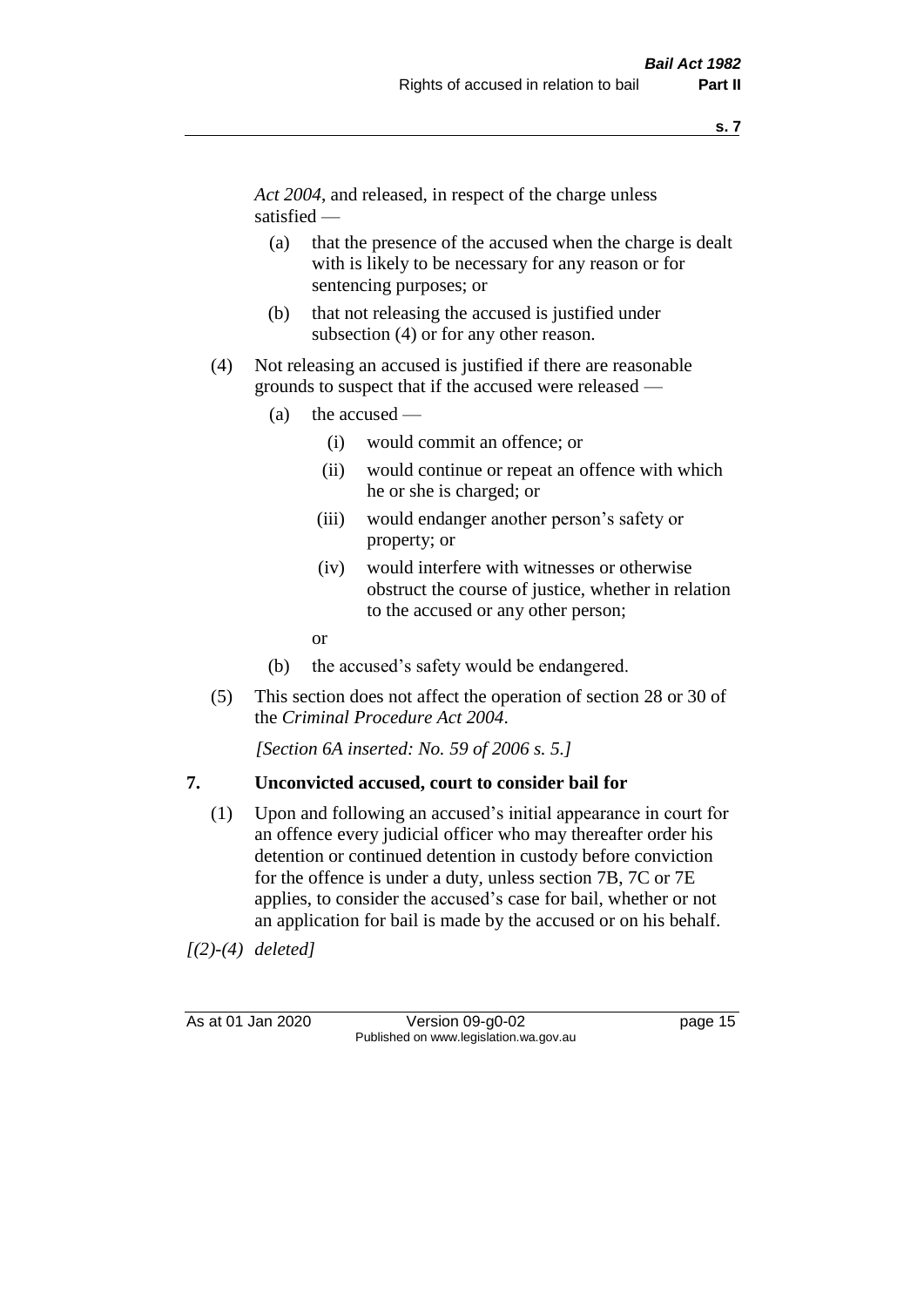**s. 7A**

(5) The operation of this section is subject to the exercise of the powers conferred by sections 7A and 9 and to the provisions of sections 10, 12 and 16(2) and Schedule 1 Part C clauses 3A, 3D and 3E.

*[Section 7 amended: No. 74 of 1984 s. 5; No. 49 of 1988 s. 80; No. 45 of 1993 s. 6; No. 84 of 2004 s. 82; No. 59 of 2006 s. 4(2); No. 6 of 2008 s. 8; No. 21 of 2017 s. 5; No. 15 of 2019 s. 6.]* 

## **7A. Bail may be dispensed with by court**

- (1) A judicial officer referred to in section 7(1) may, instead of discharging the duty imposed by that subsection, dispense with the requirement for bail for an appearance in court for an offence by an accused if the judicial officer —
	- (a) has jurisdiction to do so under section 13A(1); and
	- (b) may properly do so under section 13A(2).
- (2) Where the requirement for bail is dispensed with under this section, the accused has a right to be at liberty until the accused is required to appear before a court for the offence, but subject  $to -$ 
	- (a) section 59A; and
	- (b) any requirement that the accused be in custody for some other offence or reason.

*[Section 7A inserted: No. 6 of 2008 s. 9(1).]*

## **7B. Adult accused of murder**

 $(1)$  In this section —

*judge* means a judge of the Supreme Court.

- (2) This section applies where
	- (a) an accused is in custody for an offence of murder so that under section 15 only a judge has power to grant bail; and

page 16 Version 09-g0-02 As at 01 Jan 2020 Published on www.legislation.wa.gov.au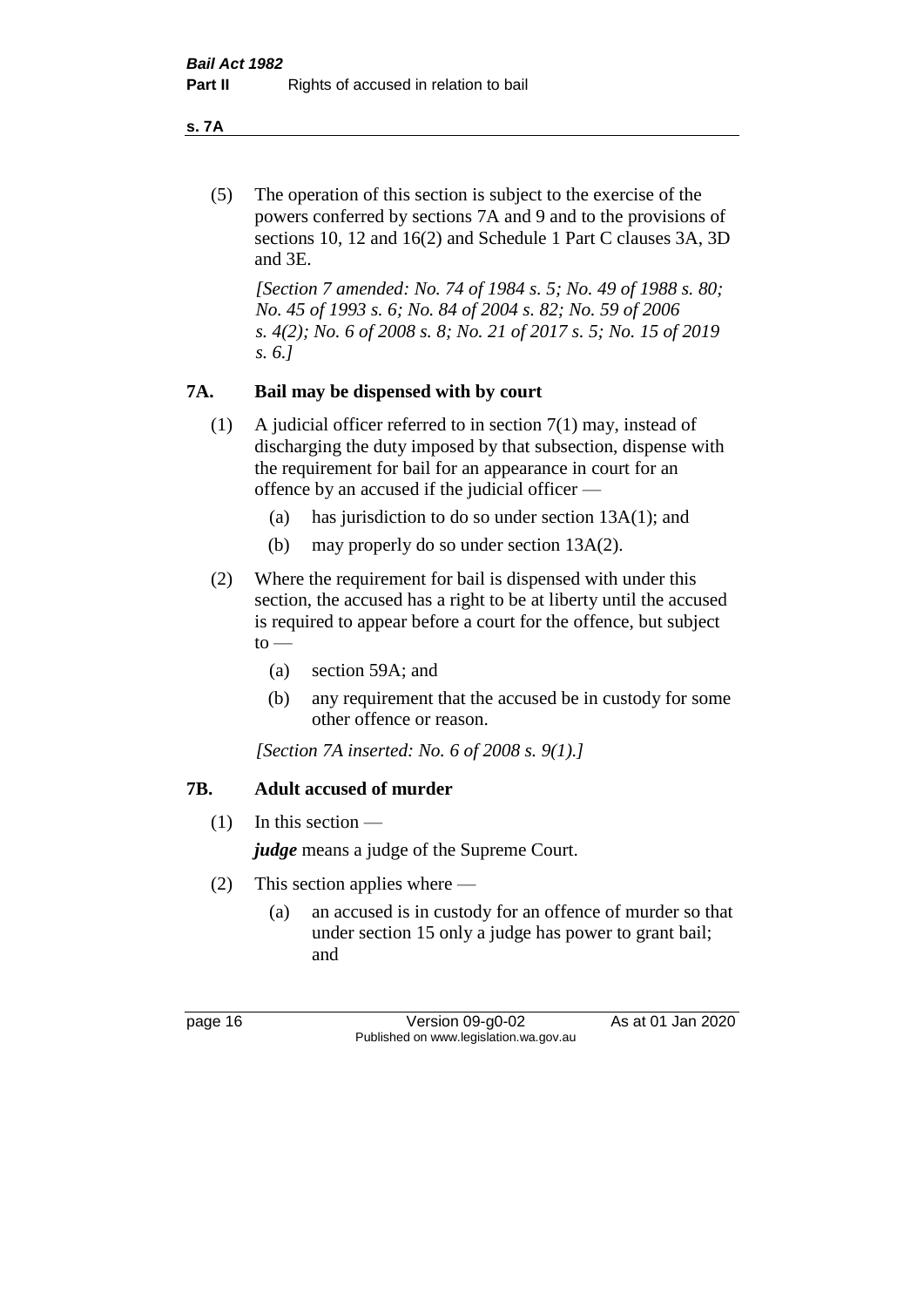- (b) the accused is not a child.
- (3) Where this section applies the accused, or a person on the accused's behalf, may make an application to a judge for bail at any time before conviction for the offence.
- (4) Upon an accused's initial appearance in court for an offence of murder, the judicial officer who may order the accused's detention in custody is under a duty to inform the accused of the right conferred by subsection (3).
- $(5)$  Where
	- (a) an accused's case for bail has been considered by a judge on an application under subsection (3); and
	- (b) bail has been refused,

the accused's case for bail shall not be considered on any subsequent occasion in the same case when the accused's continued detention may be ordered unless subsection (6) applies.

- (6) The accused's case for bail shall again be considered by a judge if the accused, or a person on the accused's behalf, applies to a judge and satisfies the judge that —
	- (a) new facts have been discovered, new circumstances have arisen or the circumstances have changed since bail was refused; or
	- (b) the accused failed to adequately present the accused's case for bail on the previous occasion.
- $(7)$  Where
	- (a) an accused's case for bail has been considered by a judge on an application under subsection (3); and
	- (b) bail has been granted,

on any subsequent appearance in the same case a judicial officer may order, notwithstanding section 15, that bail is to continue on the same terms and conditions.

As at 01 Jan 2020 Version 09-g0-02 page 17 Published on www.legislation.wa.gov.au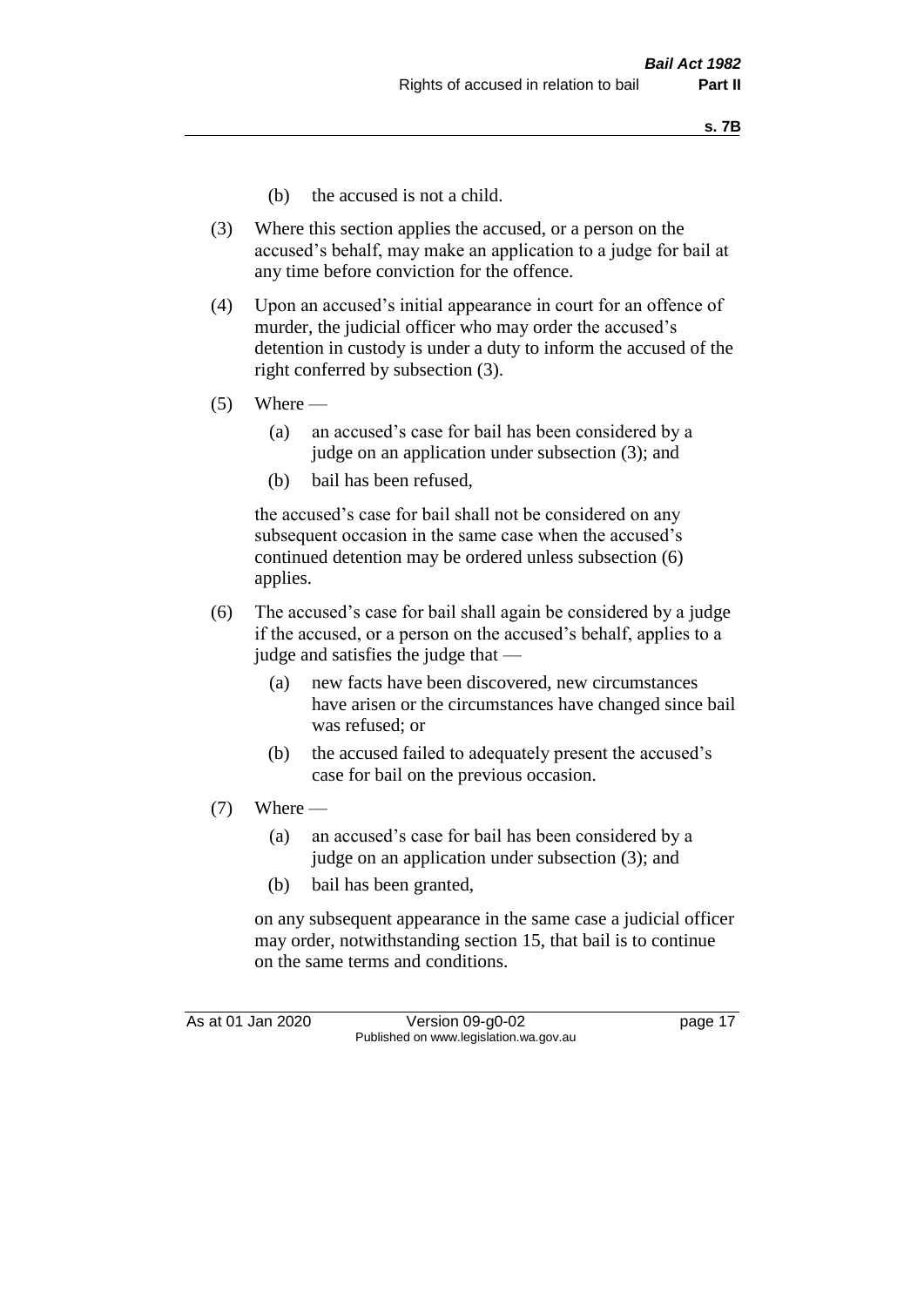#### **s. 7C**

(8) The accused is to be taken before a judge for the purposes of an application under this section only if the judge so orders.

*[Section 7B inserted: No. 6 of 2008 s. 9(1); amended: No. 29 of 2008 s. 24(2) and (3).]*

## **7C. Child accused of murder**

- (1) This section applies where a child accused is in custody for an offence of murder so that under section 15 only a judge of the Children's Court has power to grant bail.
- (2) Where this section applies, the judicial officer referred to in section 7(1) other than a judge of the Children's Court, shall, whether or not an application for bail is made by the accused or on the accused's behalf, cause the accused to be taken as soon as is practicable before a judge of the Children's Court for the purpose of having the accused's case for bail considered by the judge.
- (3) Notwithstanding subsection (2), where
	- (a) the duty described in that subsection has been discharged once in relation to a child accused's case for bail; and
	- (b) bail has on that occasion been refused by a judge of the Children's Court,

the accused's case for bail need not be considered on any subsequent occasion in the same case when the accused's continued detention may be ordered unless subsection (4) applies.

- (4) On a subsequent occasion the accused may apply to the judicial officer who may order the accused's continued detention for a reconsideration of the accused's case for bail on the ground that —
	- (a) new facts have been discovered, new circumstances have arisen or the circumstances have changed since bail was refused on the occasion mentioned in subsection (3); or

page 18 Version 09-g0-02 As at 01 Jan 2020 Published on www.legislation.wa.gov.au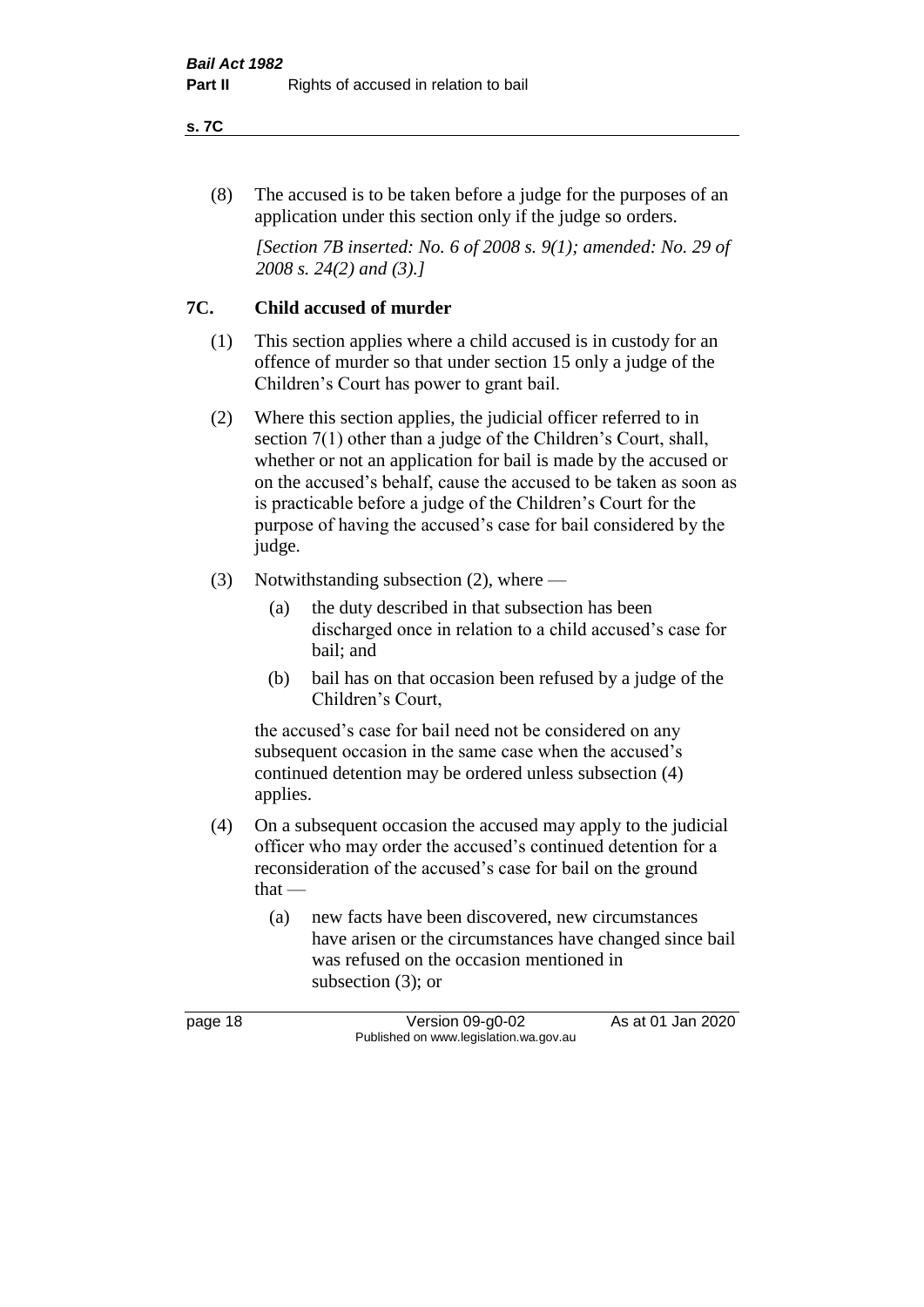- (b) the accused failed to adequately present the accused's case for bail on that occasion.
- (5) If the judicial officer is satisfied as to one or more of those grounds the judicial officer shall cause the accused to be taken as soon as is practicable before a judge of the Children's Court for the purpose of having the accused's case for bail considered by the judge.

*[Section 7C inserted: No. 6 of 2008 s. 9(1); amended: No. 29 of 2008 s. 24(4).]*

## **7D. Bail after initial decision by court, court's duty as to**

- (1) Notwithstanding section 7(1), after
	- (a) the duty described in that subsection has been discharged once in relation to an accused's case for bail; or
	- (b) a judge of the Children's Court has considered the case under section 15,

it is sufficient on any subsequent consideration of bail in the same case for a judicial officer, including a judge of the Children's Court acting under section 15, to make inquiry of the accused in terms of subsection (2).

- (2) The inquiry to be so made is
	- (a) whether any new fact has been discovered or new circumstance has arisen, or whether the circumstances have changed, since bail was previously granted or refused; and
	- (b) whether the accused considers that the accused failed to adequately present the accused's case for bail on a previous occasion.
- (3) Unless the judicial officer is satisfied that there is any reason of the kind mentioned in subsection (2) for not doing so, the judicial officer may adopt the decision previously made in the

As at 01 Jan 2020 Version 09-g0-02 page 19 Published on www.legislation.wa.gov.au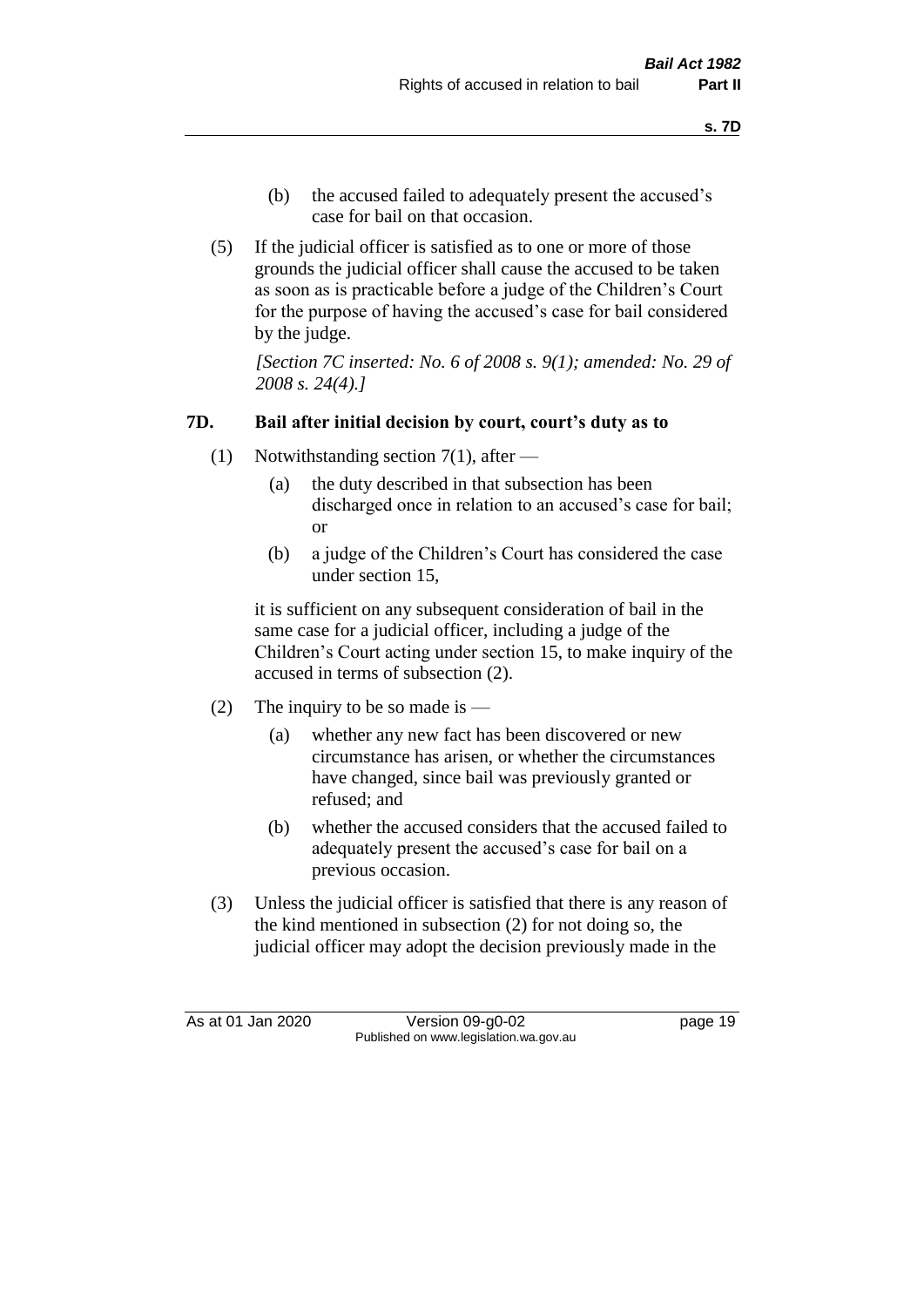**s. 7E**

case, but with power to make such variations of the terms and conditions of bail as the judicial officer thinks fit.

*[Section 7D inserted: No. 6 of 2008 s. 9(1).]*

## **7E. Bail refused for trial, court's duty during trial**

- $(1)$  Where
	- (a) an accused has been refused bail for the accused's appearance for trial for an offence; and
	- (b) the trial extends beyond one day,

a judicial officer referred to in section 7(1) need not comply with that subsection unless the accused, or a person on the accused's behalf, applies for bail.

(2) In subsection  $(1)$  —

*trial* means that part of proceedings for an offence when evidence is being received by the court in respect of the offence and also extends to any time when —

- (a) legal argument is being heard; or
- (b) a judicial officer or a jury is deliberating.

*[Section 7E inserted: No. 6 of 2008 s. 9(1).]*

## **7F. Appeal from court of summary jurisdiction, bail in case of**

- (1) If a person is in custody and an appeal has been commenced under the *Criminal Appeals Act 2004* Part 2 in connection with the decision by virtue of which the person is in custody, the person may apply for bail —
	- (a) if the appeal is to be heard and determined by the Court of Appeal or if an application has been made to the Court of Appeal for leave to appeal to the Court of Appeal — to a judge of appeal; or
	- (b) in any other case to a judge of the Supreme Court.

page 20 Version 09-g0-02 As at 01 Jan 2020 Published on www.legislation.wa.gov.au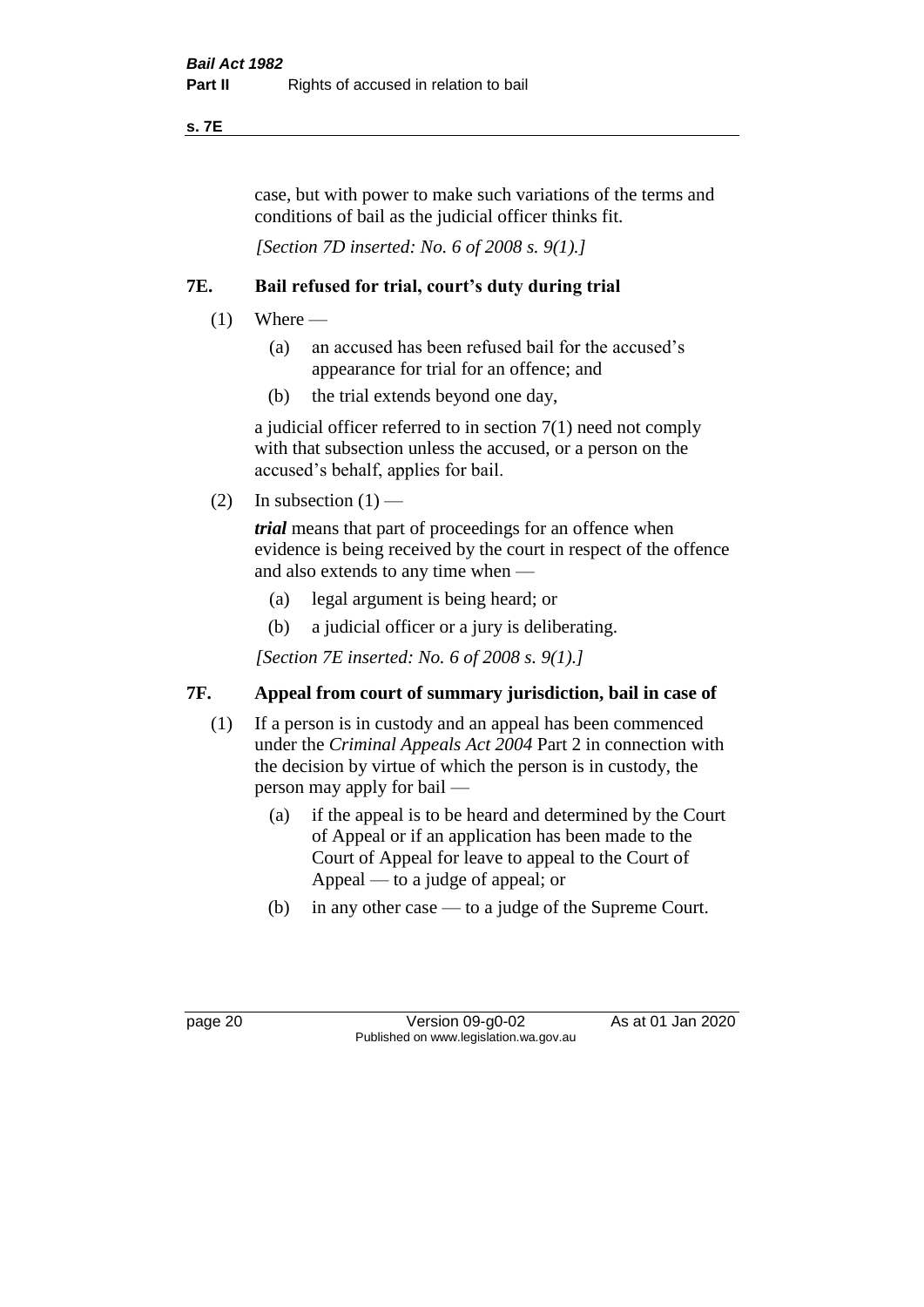- (2) Bail shall not be granted to an applicant for bail under subsection (1) unless —
	- (a) the applicant has given notice of the application for bail  $to -$ 
		- (i) the Director of Public Prosecutions; or
		- (ii) the State Solicitor,
		- as the case may require; and
	- (b) that official has been given an opportunity to be heard on the application.

*[Section 7F inserted: No. 6 of 2008 s. 9(1).]*

### **8. Accused to be given information, approved forms etc.**

- (1) Subject to subsection (4), a judicial officer or authorised officer who is called upon to consider an accused's case for bail, on the first occasion when it arises in relation to an offence or group of offences for which an accused is required to appear, shall ensure that the accused is, or has been, given —
	- (a) such information in writing as to the effect of this Act as is prescribed for the purposes of this paragraph; and
	- (b) an approved form for completion, designed to disclose to the judicial officer or authorised officer all information relevant to the decision; and
	- (c) where the accused is unable or insufficiently able, to read, speak or write English, such assistance as he may reasonably require in order to have communicated to him the information mentioned in paragraph (a) and complete the form referred to in paragraph (b).
- (2) After an accused case for bail has been considered once, a judicial officer or authorised officer on any subsequent consideration of bail in the same case shall —
	- (a) comply with subsection  $(1)(a)$ ; and

As at 01 Jan 2020 Version 09-g0-02 page 21 Published on www.legislation.wa.gov.au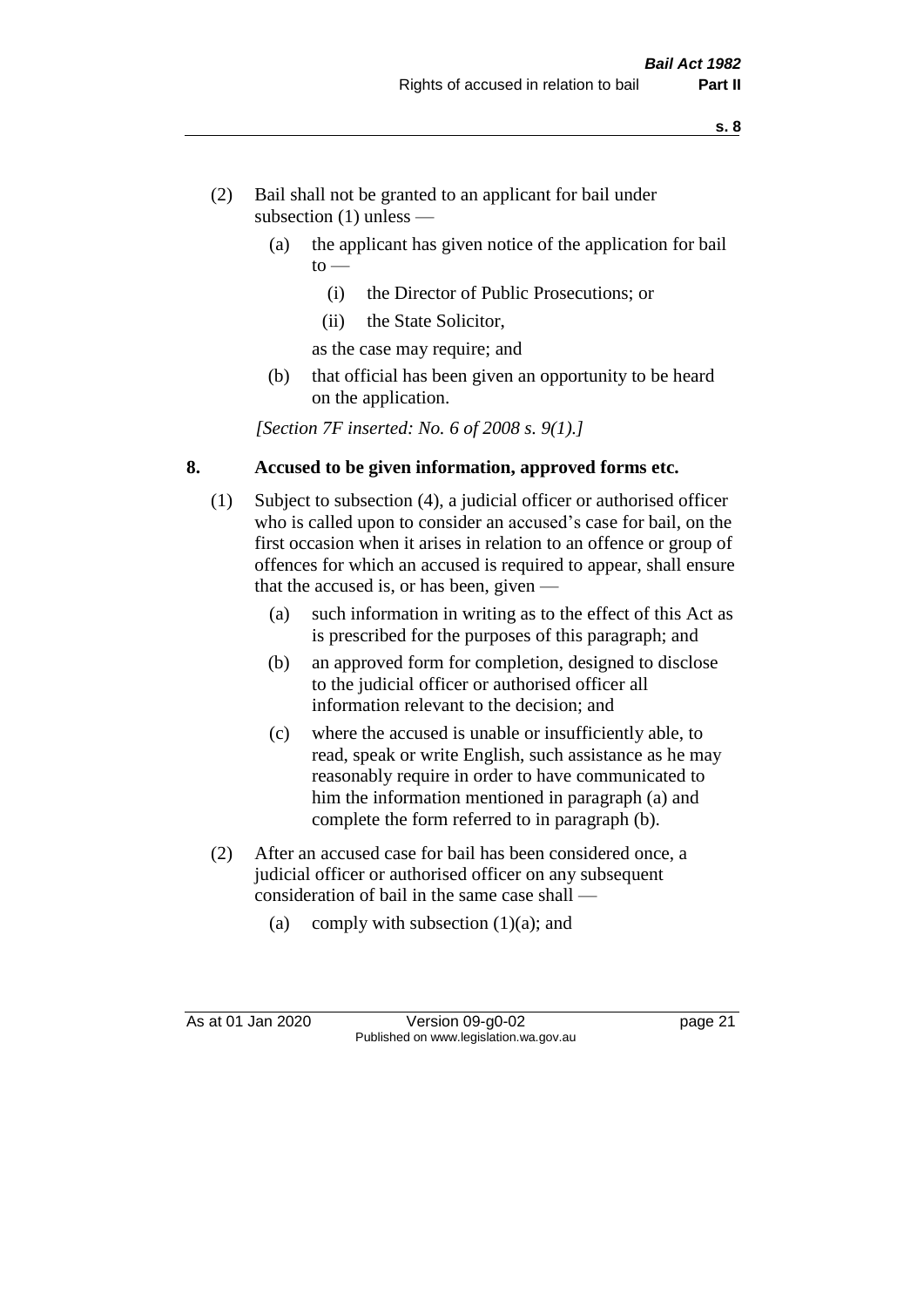(b) either comply with subsection  $(1)(b)$  or obtain the form previously completed for the purposes of that paragraph, if any, and ensure that —

- (i) the form is revised in order to show any changes which he is informed have occurred since it was completed; and
- (ii) any assistance, of the kind referred to in subsection  $(1)(c)$  is given to the accused for the purpose of completing or revising the form, as the case may be.
- (3) Nothing in this section shall be read as limiting section 23.
- (3a) Notwithstanding subsection  $(1)(a)$  or  $(2)(a)$  a judicial officer or authorised officer need not comply with that paragraph if it appears to him that the accused's case for bail is such that bail is likely to be granted to him in accordance with this Act; but if it subsequently appears to him that bail will not be granted or that the accused is dissatisfied with any condition imposed on the grant of bail he shall then comply with that paragraph.
- (4) Notwithstanding subsection (1)(b) or (2)(b), a judicial officer or an authorised officer may dispense with completion or revision of the form referred to in those paragraphs if it appears to him  $that -$ 
	- (a) the accused's case for bail is such that bail is likely to be granted to him in accordance with this Act; and
	- (b) the information in the possession of the judicial officer or authorised officer is sufficient for his consideration of the case.
- (5) Where a person has applied for bail for an appeal as mentioned in section 7F(1), this section applies as if the consideration of bail for the appeal were a first consideration of bail for an offence.

page 22 Version 09-g0-02 As at 01 Jan 2020 Published on www.legislation.wa.gov.au

**s. 8**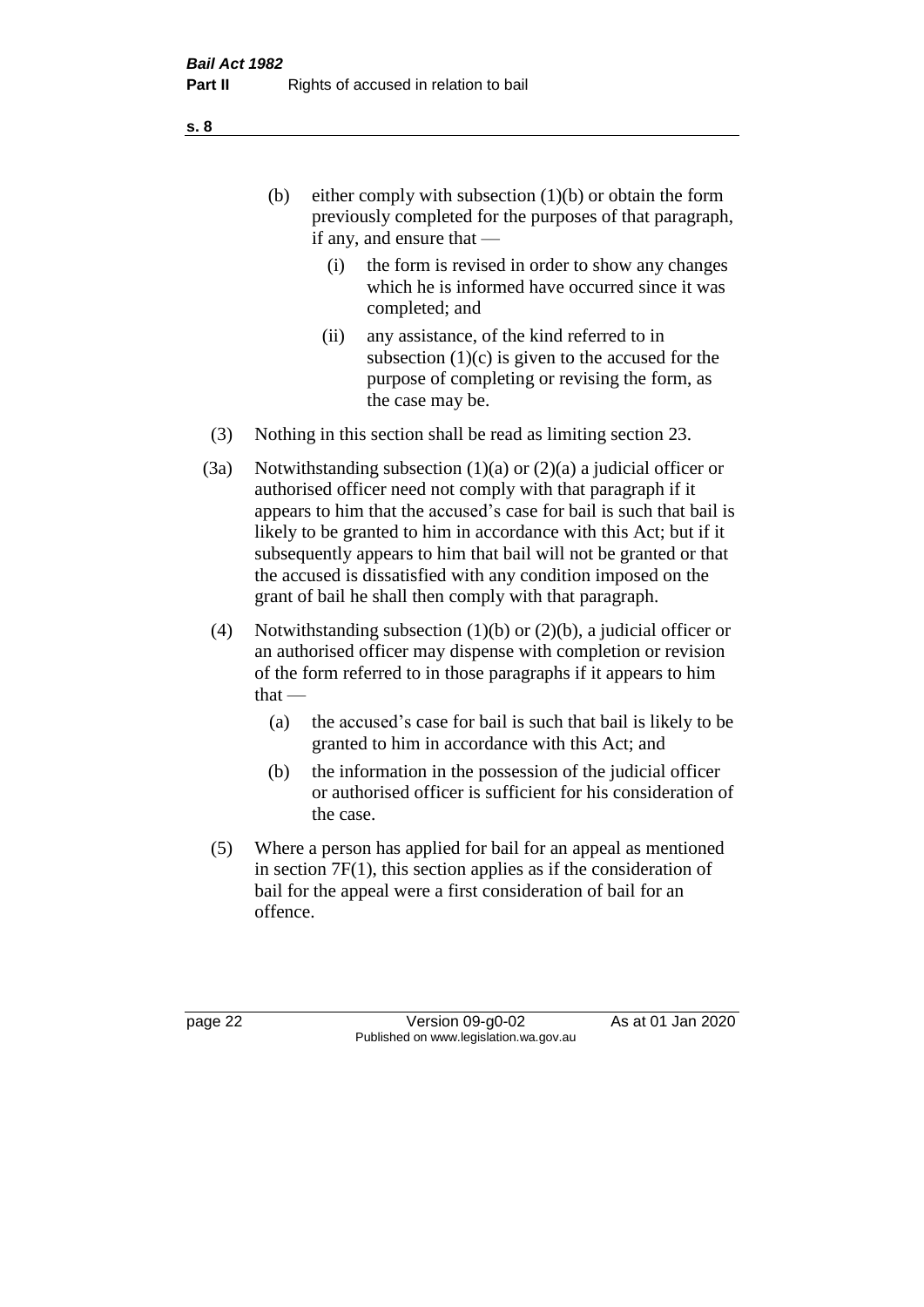*[Section 8 amended: No. 74 of 1984 s. 6; No. 15 of 1988 s. 6; No. 33 of 1989 s. 18; No. 84 of 2004 s. 82; No. 6 of 2008 s. 9(2) and 43(1).]* 

## **9. Bail decision may be deferred until more information obtained**

- (1) Subject to section 26(2) of the *Young Offenders Act 1994*, a judicial officer or authorised officer who is called upon to consider a case for bail may defer consideration of the case for a period not exceeding 30 days if he thinks it is necessary —
	- (a) to obtain more information for the purpose of making a decision in accordance with this Act; or
	- (b) to take any step authorised by section  $24(1)$  or  $24A(1)$ or (2).
- (2) Nothing in this section shall be taken to limit the right of an accused to be brought before a court as soon as is practicable if he is not released on bail.

*[Section 9 amended: No. 57 of 1997 s. 21(2); No. 84 of 2004 s. 82; No. 6 of 2008 s. 10(1).]*

#### **10. Sections 5, 6 and 7 do not apply if accused imprisoned for other cause**

Notwithstanding sections 5, 6 and 7, the rights conferred on an accused and the duties imposed on police officers, authorised officers and judicial officers by those sections in respect of an appearance in court for an offence do not arise where —

- (a) the accused is in custody for some other offence or reason (including the non-payment of a sum of money); and
- (b) the police officer, authorised officer or judicial officer is satisfied that the accused is likely to remain in custody for that other offence or reason until or beyond the time for the appearance for the first-mentioned offence.

*[Section 10 amended: No. 84 of 2004 s. 82.]*

As at 01 Jan 2020 Version 09-g0-02 page 23 Published on www.legislation.wa.gov.au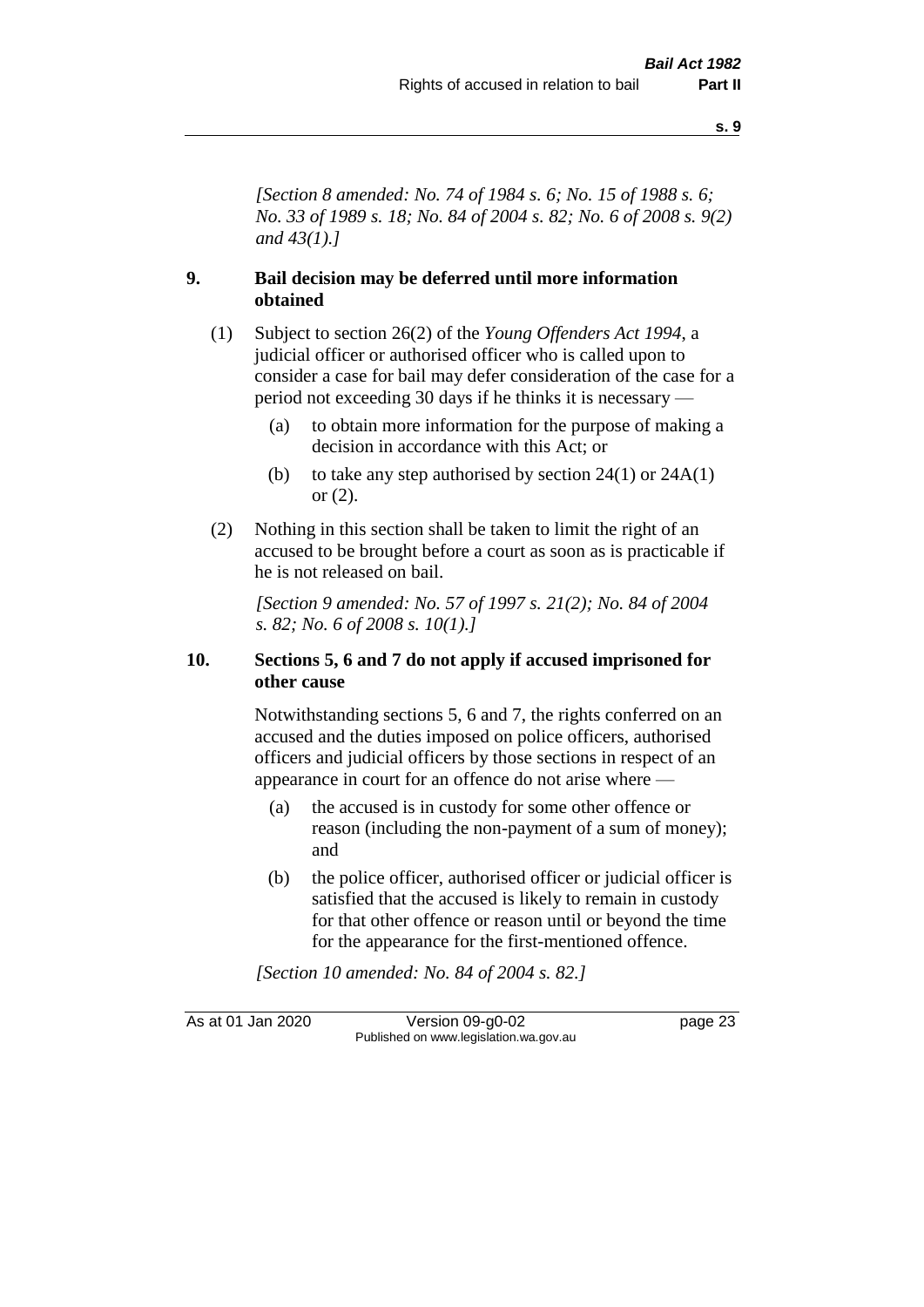#### **11. Accused's rights following grant of bail**

- $(1)$  When
	- (a) bail has been granted to an accused for an appearance in court; and
	- (b) all conditions which are to be complied with before the release of the accused have been complied with; and
	- (c) he has entered into a bail undertaking for that appearance or his bail undertaking is deemed to be amended under section 31(3),

the accused has a right to be at liberty until he is required to appear, or to next appear, before a court, but subject to —

- (d) any requirement that he be in custody for some other reason; and
- (e) the exercise of the powers in sections 14(3), 17A, 46, 50F, 54 and 55; and
- (f) the limitation mentioned in section 12.
- (2) Where the accused is in custody in a lock-up, court custody centre or prison, the right conferred by subsection (1) is also subject to the person in charge of the lock-up, court custody centre or prison either —
	- (a) signing a certificate under subsection (3); or
	- (b) receiving notice that a certificate has been signed by another person under that subsection.
- (3) After an accused becomes entitled to be at liberty as provided in subsection (1), a person referred to in section 29 may sign a certificate to that effect in the prescribed form.
- (4) The person in charge of a lock-up, court custody centre or prison in which the accused is in custody shall release the accused from custody as soon as is practicable after —
	- (a) the person in charge signs the certificate; or

page 24 Version 09-g0-02 As at 01 Jan 2020 Published on www.legislation.wa.gov.au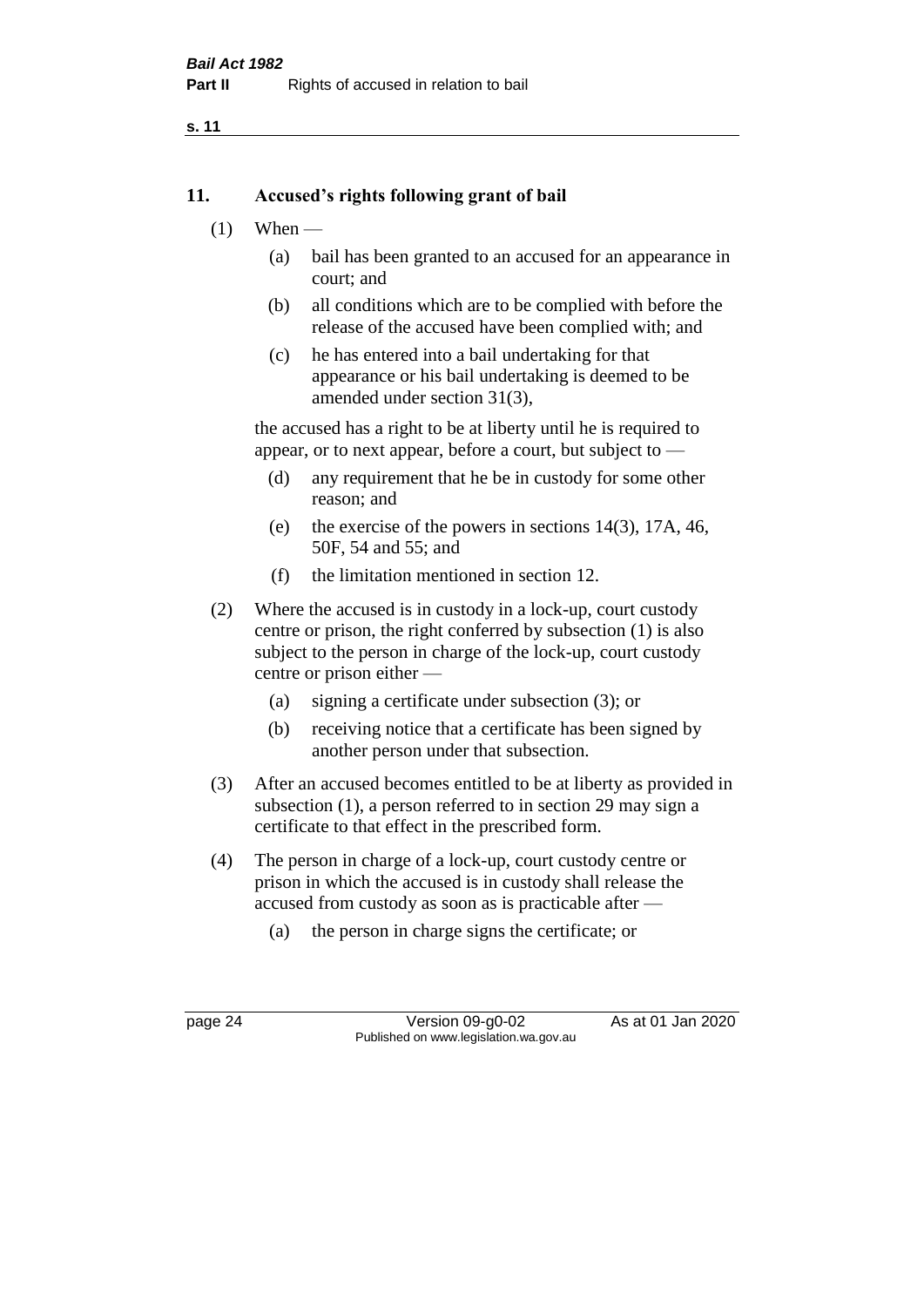(b) if the certificate is signed by a person other than the person in charge, the person in charge receives notice as described in subsection (2)(b).

*[Section 11 amended: No. 74 of 1984 s. 7; No. 15 of 1988 s. 7; No. 49 of 1988 s. 81; No. 45 of 1993 s. 7; No. 47 of 1999 s. 8; No. 59 of 2004 s. 141; No. 84 of 2004 s. 82; No. 6 of 2008 s. 11(1) and (2).]* 

#### **12. Rights in s. 7A(2) and 11, limitations on**

The right of an accused to have his case for bail considered as soon as is practicable, his right to be at liberty as mentioned in sections 7A(2) and 11(1), and the corresponding duties created by this Part, are limited so far as is reasonably necessary for the exercise or performance by a person of any statutory power or function vested in him which requires or permits the continued custody of the accused, including the exercise of the powers set out in Part 12 of the *Criminal Investigation Act 2006* and Parts 6 and 7 of the *Criminal Investigation (Identifying People) Act 2002*.

*[Section 12 amended: No. 6 of 2002 Sch. 2 cl. 1; No. 84 of 2004 s. 82; No. 59 of 2006 s. 6; No. 6 of 2008 s. 12.]*

As at 01 Jan 2020 Version 09-g0-02 page 25 Published on www.legislation.wa.gov.au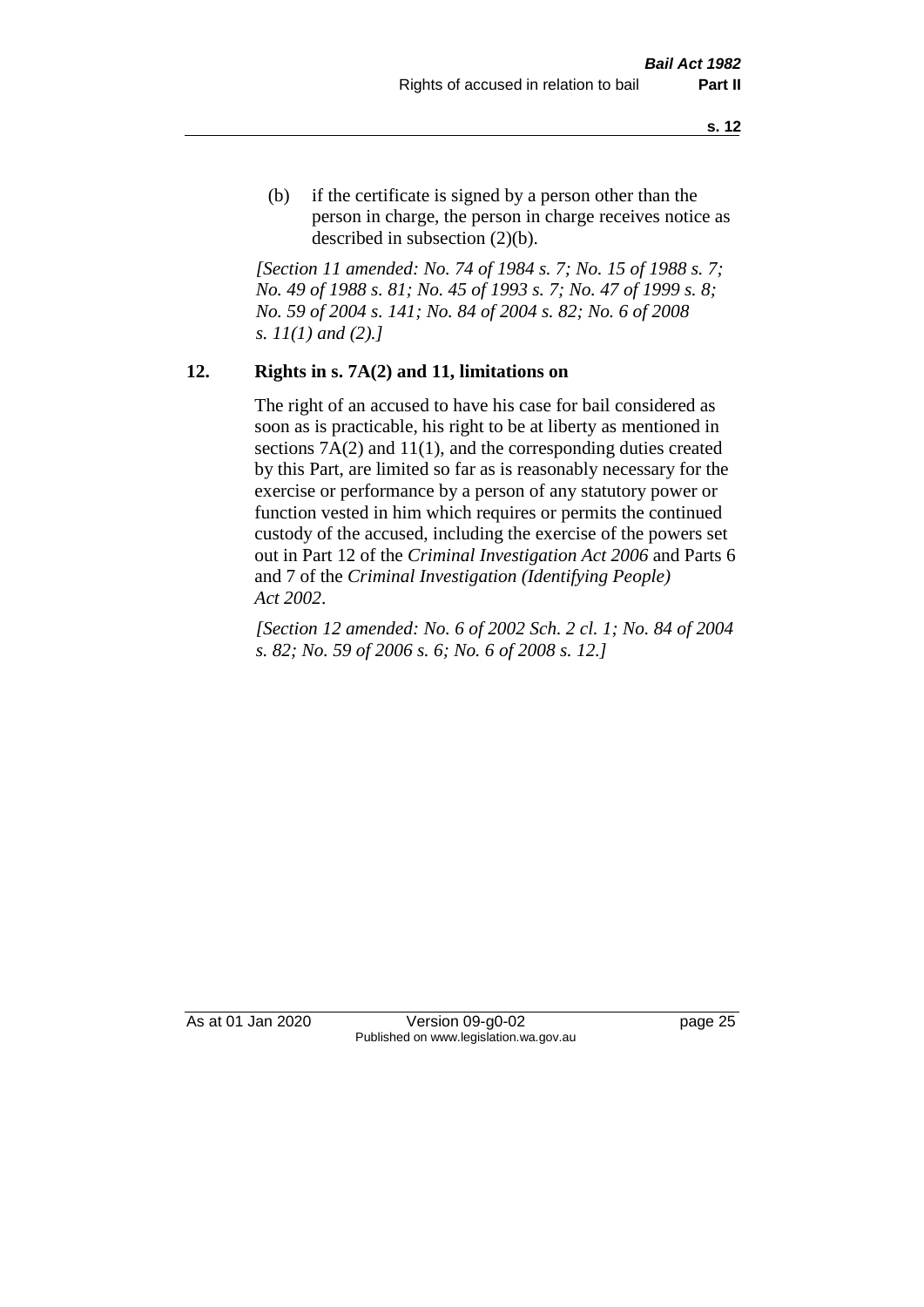## **Part III — Jurisdiction relating to bail**

*[Heading inserted: No. 6 of 2008 s. 13.]*

## **13. Jurisdiction to grant bail, who has and exercise of (Sch. 1)**

- (1) Jurisdiction to grant bail for any appearance described in the first column of Part A of Schedule 1 is vested in the judicial officer or authorised officer specified in the second column of that Part opposite thereto and shall be exercised subject to and in accordance with this Part and the further provisions in Parts B, C and D of Schedule 1.
- (2) A home detention condition shall not be imposed as a condition of bail except by a judicial officer.

*[Section 13 amended: No. 61 of 1990 s. 5; No. 45 of 1993 s. 12.]* 

#### **13A. Jurisdiction in s. 7A to dispense with bail, who has and exercise of**

- (1) Jurisdiction to dispense with the requirement for bail under section 7A for any appearance described in the first column of Schedule 1 Part A clause 2 or 3 is vested, subject to Schedule 1 Part B, in the judicial officer specified in the second column of that clause opposite that description, but Schedule 1 Part A clause 7 does not apply for the purposes of this subsection.
- (2) The jurisdiction referred to in subsection (1) is exercisable  $only$ —
	- (a) in respect of an appearance in court before conviction for an offence; and
	- (b) if it appears to the judicial officer that bail would be granted in accordance with Schedule 1 Part C clause 1 or 2 but that in the circumstances the completion of bail papers is an unnecessary imposition.
- (3) Where a judicial officer dispenses with the requirement for bail for an appearance by an accused the registrar of the court shall,

page 26 Version 09-g0-02 As at 01 Jan 2020 Published on www.legislation.wa.gov.au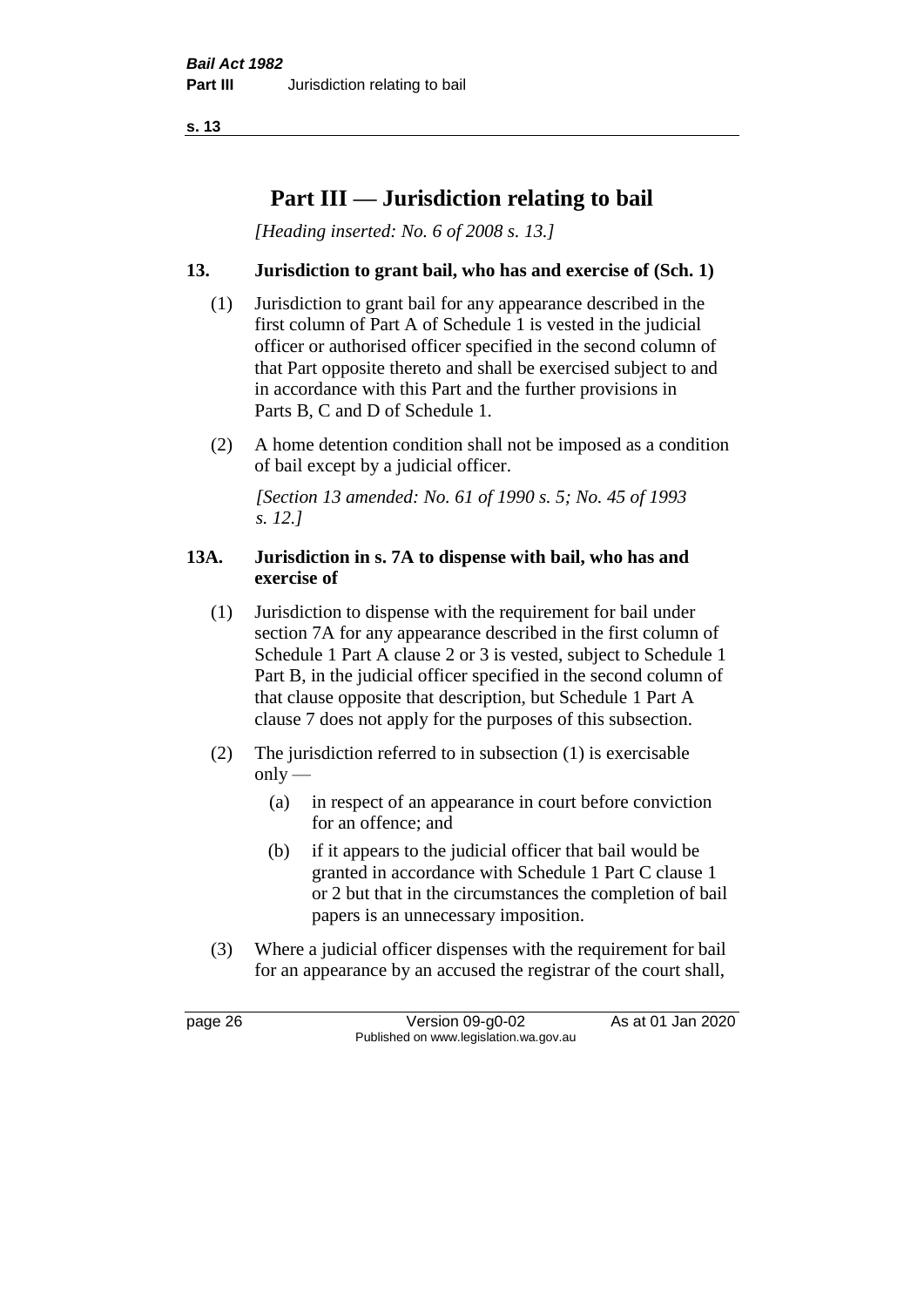in accordance with section 13B, give written notice to the accused of the time and place for the appearance.

*[Section 13A inserted: No. 6 of 2008 s. 14.]*

# **13B. Notices under s. 13A(3), service and proof of**

- (1) A written notice to an accused under section  $13A(3)$  shall be
	- (a) given to the accused personally; or
	- (b) sent to the accused by post to the accused's address appearing in the records of the court; or
	- (c) in urgent cases or with the accused's consent, provided to the accused by electronic means in accordance with the regulations.
- (2) A person who gives, sends or provides a notice in accordance with subsection (1) shall endorse on a file copy of the notice a certificate showing —
	- (a) that the person has done so; and
	- (b) the time of doing so.
- (3) If a notice is sent by post under subsection  $(1)(b)$ , the notice is to be presumed, unless the contrary is shown, to have been received at the time when, in the ordinary course of events, it would have been delivered.
- (4) In any proceedings
	- (a) a document purporting to be a copy of a notice referred to in subsection (1) is evidence of the terms of the notice; and
	- (b) an endorsement on a copy of a notice referred to in subsection (2) purporting to be a certificate referred to in that subsection is evidence of the matters appearing in the certificate without proof of the signature of the person who made the endorsement.

*[Section 13B inserted: No. 6 of 2008 s. 14; amended: No. 20 of 2013 s. 25.]*

As at 01 Jan 2020 Version 09-g0-02 page 27 Published on www.legislation.wa.gov.au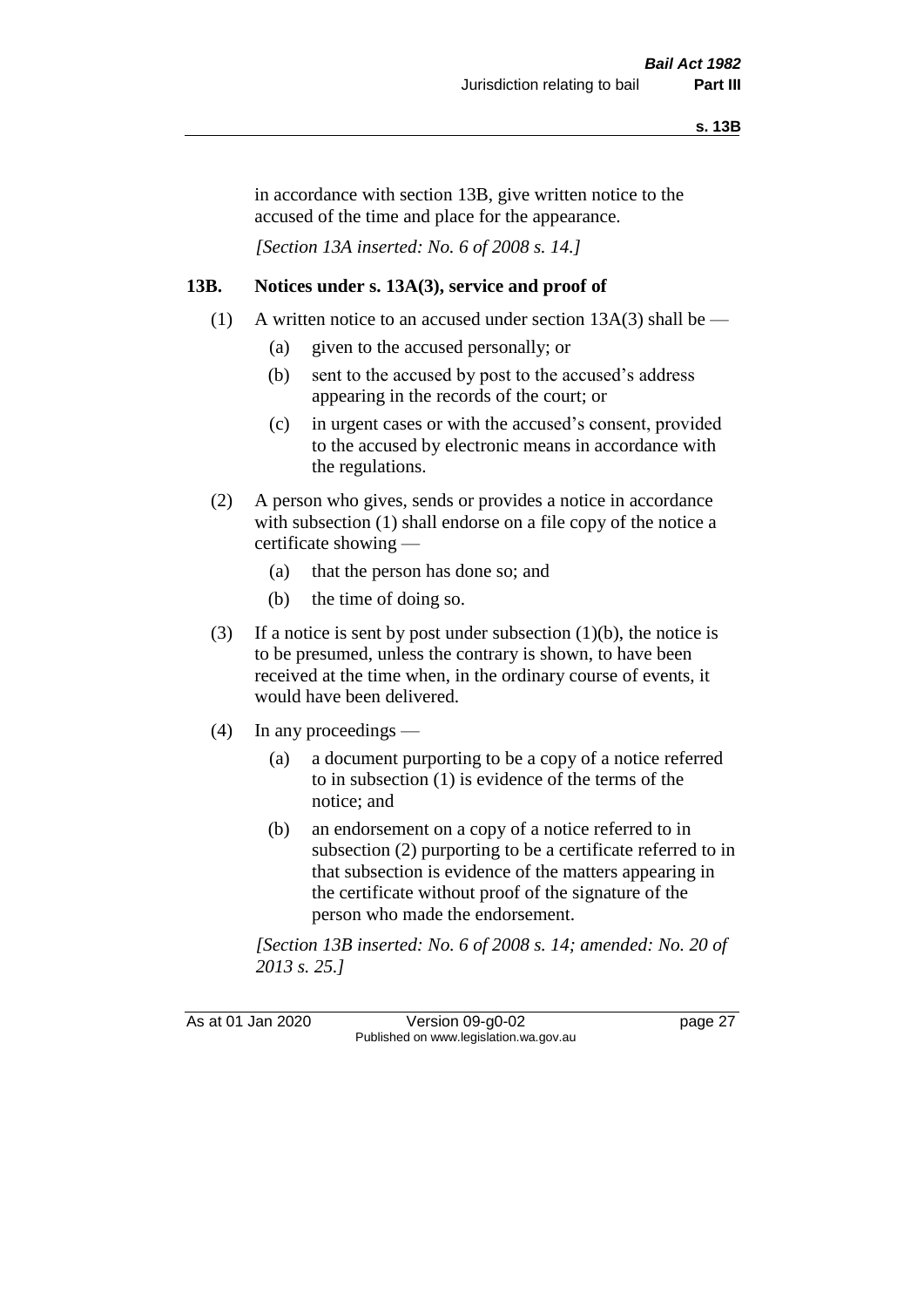# **14. Judges, jurisdiction of**

- (1) A judge may, in accordance with this Act
	- (a) exercise a power to grant bail which is conferred upon any other judicial officer or any authorised officer by this Act; and
	- (b) revoke or vary any bail previously granted by any other such officer; and
	- (c) under section 7A dispense with the requirement for bail or revoke an existing dispensation.
- (2) Subject to subsection (2a), the jurisdiction of a judge under subsection (1) in respect of an appearance by an accused may be invoked by application made by either the prosecutor or the accused, and whether or not any other judicial officer has —
	- (a) previously granted, refused or dispensed with bail; or
	- (b) exercised any power conferred on him by section 55,

in respect of that appearance.

- (2a) After the jurisdiction under subsection (1) has been invoked once by an accused in relation to an offence or group of offences for which he is required to appear, it may not be further invoked by that accused in relation to that offence or group of offences unless the accused satisfies a judge that —
	- (a) new facts have been discovered, new circumstances have arisen or the circumstances have changed since the occasion when the jurisdiction was invoked; or
	- (b) he failed to adequately present his case for bail on that occasion.
- (3) Where under subsection (1) a judge
	- (a) revokes the bail of an accused who is at liberty, he may order that the accused be returned to custody to await the appearance for which the bail was granted;

page 28 Version 09-g0-02 As at 01 Jan 2020 Published on www.legislation.wa.gov.au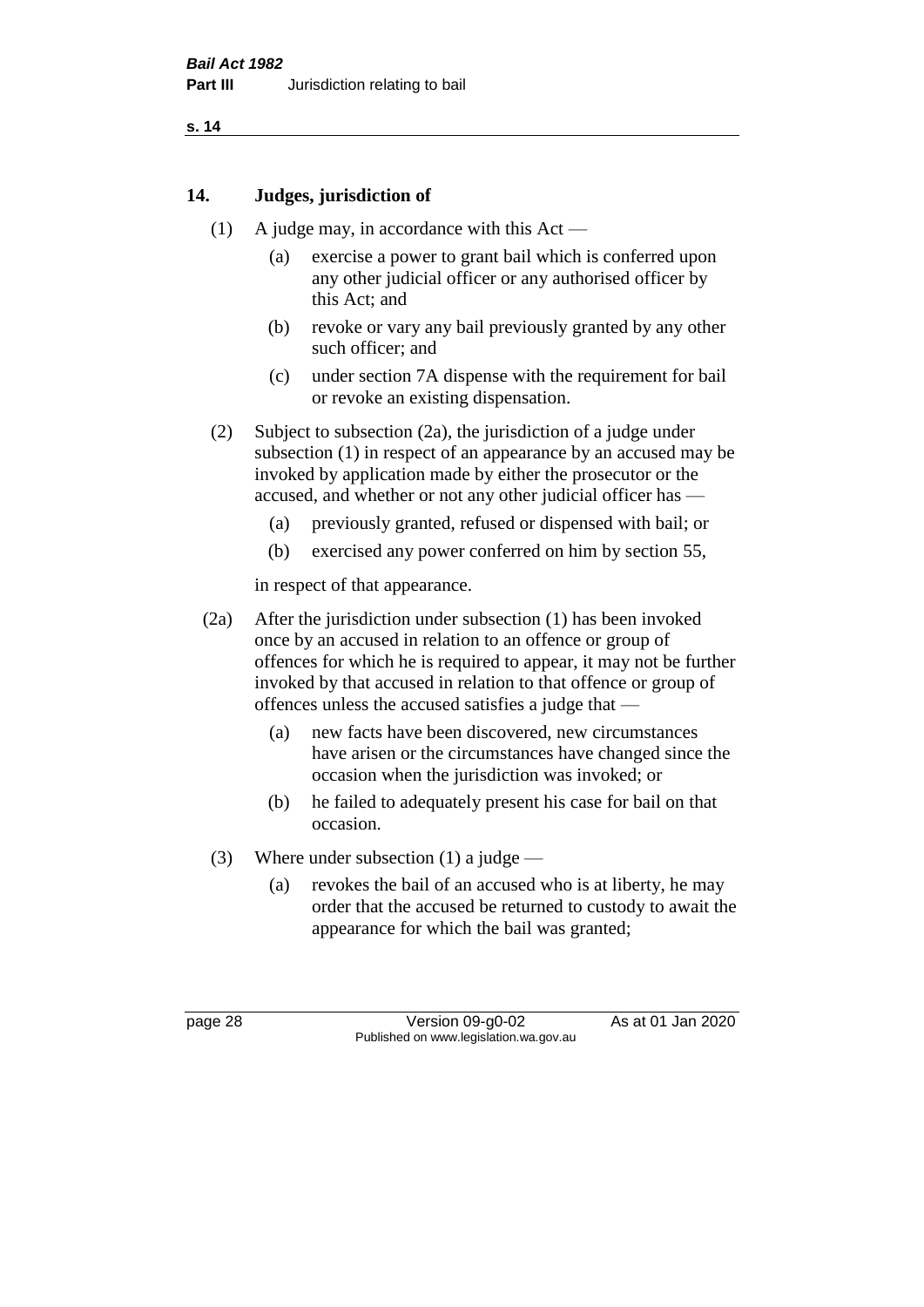and the judge may issue any warrant which may be necessary to carry such an order into effect.

- (4) In this section
	- (a) references to a judge are references
		- (i) in the case of a child charged with an offence before the Children's Court, to a judge of that Court; and
		- (ii) in the case of an accused committed for trial or sentence to the District Court, to a judge of that Court; and
		- (iii) in any other case, to a judge of the Supreme Court;
		- and
	- (b) references to any other judicial officer
		- (i) in relation to the exercise of powers under this section by a judge, are references to any judicial officer whose jurisdiction is inferior to that of the judge; but
		- (ii) in relation to the exercise of powers under this section by a judge of the Supreme Court, do not include a judge of the Children's Court or a judge of the District Court.

*[Section 14 amended: No. 74 of 1984 s. 8; No. 49 of 1988 s. 82; No. 84 of 2004 s. 82; No. 6 of 2008 s. 15(1)-(4).]* 

# **15. Accused charged with murder, jurisdiction as to bail for**

- (1) Where an accused is in custody for murder, the power to grant bail shall be exercised only by a judge of the Supreme Court, or in the case of an accused who is a child by a judge of the Children's Court, except —
	- (a) where section  $31(2)(d)$  applies; or

As at 01 Jan 2020 Version 09-g0-02 page 29 Published on www.legislation.wa.gov.au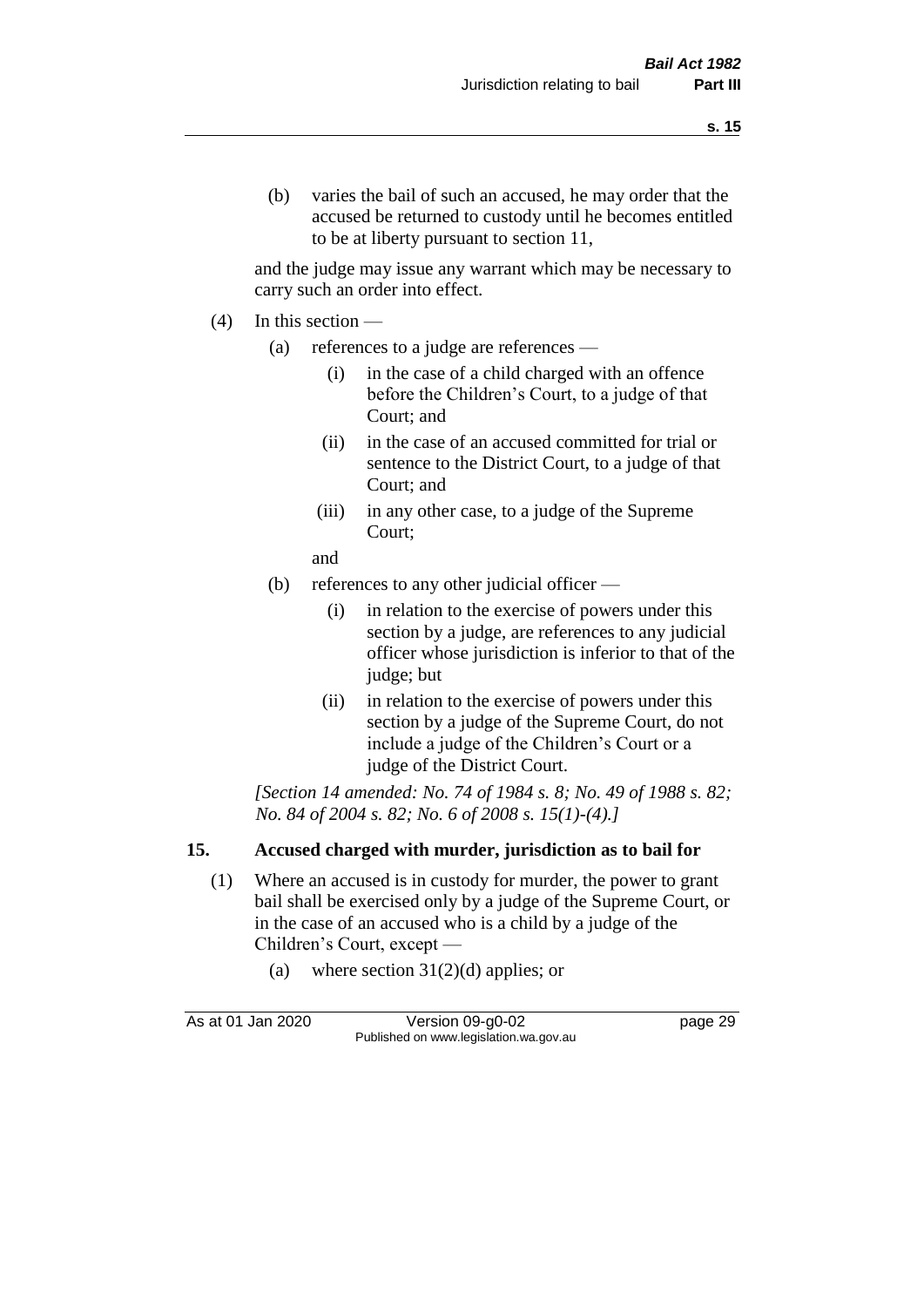**s. 15A**

- (b) to the extent that the Court of Appeal exercises its powers under Part A of Schedule 1.
- *[(2) deleted]*

*[Section 15 amended: No. 52 of 1984 s. 35; No. 74 of 1984 s. 9; No. 49 of 1988 s. 83; No. 70 of 1988 s. 45; No. 45 of 1993 s. 12; No. 45 of 2004 s. 28(4); No. 84 of 2004 s. 82; No. 29 of 2008 s. 24(5).]* 

# **15A. Appeal against judge's decision on bail, commencement and conduct**

 $(1)$  In this section —

*bail decision* means a decision —

- (a) to grant or refuse bail; or
- (b) to vary or revoke bail; or
- (c) to dispense with the requirement for bail; or
- (d) to impose any condition on a grant of bail,

and includes a decision under section 55 or 59A(4).

- (2) The prosecutor or the accused may appeal to the Court of Appeal against a bail decision of —
	- (a) a judge of the Children's Court; or
	- (b) a judge of the District Court; or
	- (c) a judge of the Supreme Court.
- (3) The leave of the Court of Appeal is required for each ground of appeal in an appeal under this section.
- (4) The *Criminal Appeals Act 2004* section 27(2), (3) and (4) apply, with necessary modifications, as if an appeal under this section were an appeal under Part 3 of that Act.
- (5) An appeal under this section shall be commenced and conducted in accordance with this section, section 15B and rules of court made by the Supreme Court.

page 30 Version 09-g0-02 As at 01 Jan 2020 Published on www.legislation.wa.gov.au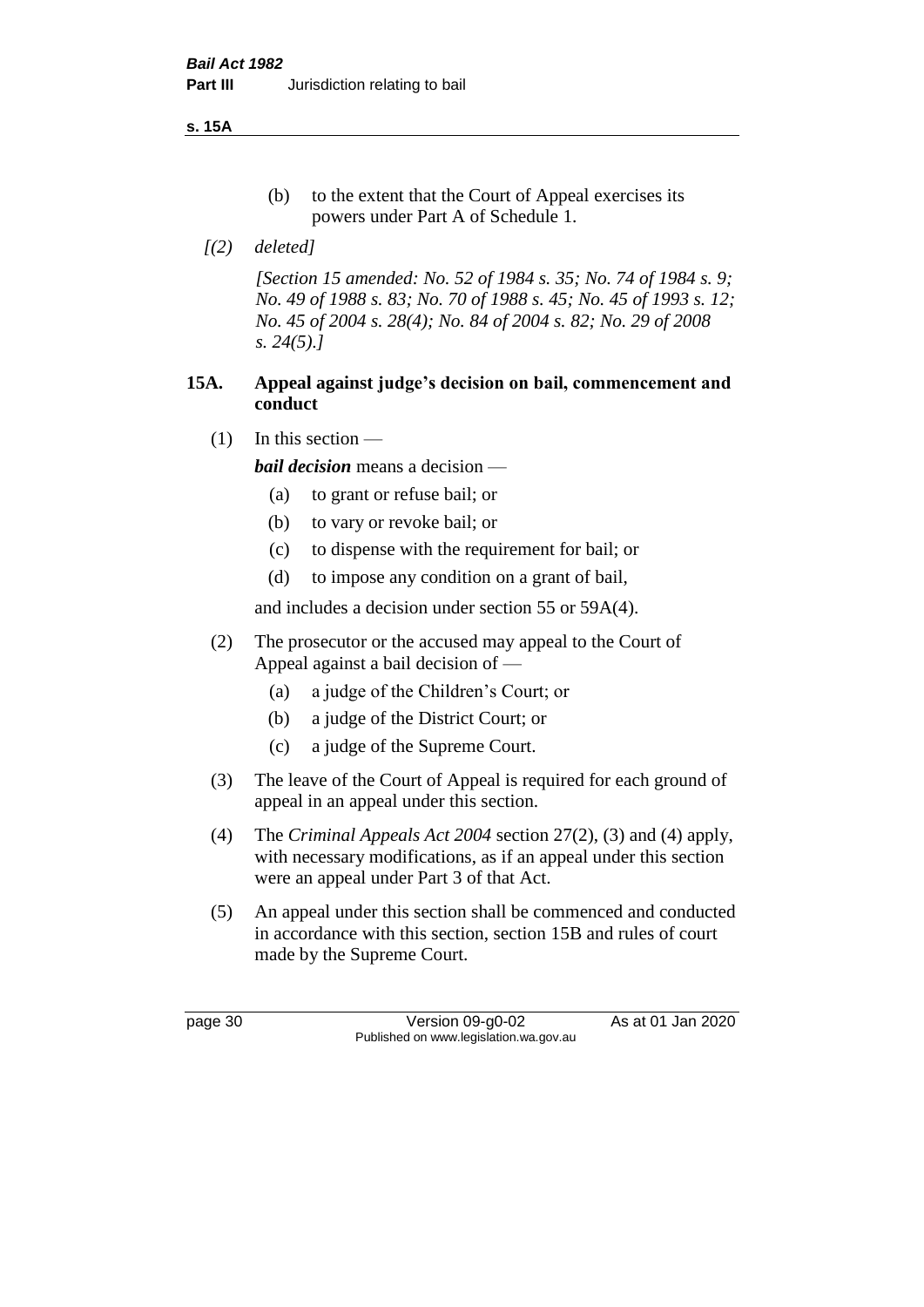- (6) An appeal under this section shall be commenced by lodging with the Court of Appeal an application for leave to appeal that sets out the grounds of the appeal.
- (7) An appeal under this section cannot be commenced later than 21 days after the date of the bail decision unless the Court of Appeal orders otherwise.
- (8) An accused who is a party to an appeal under this section and who is in custody is entitled to be present at the hearing of the appeal if the accused so requests, and any official responsible for that custody who is informed of such a request shall do what is necessary to give effect to it.
- (9) For the purposes of giving effect to a request referred to in subsection (8), arrangements may be made for the accused to appear before the Court of Appeal by means of a video link or an audio link in accordance with section 66B, unless the Court of Appeal has ordered that the accused appear before it in person.

*[Section 15A inserted: No. 6 of 2008 s. 16(1).]*

# **15B. Appeal under s. 15A, determination**

- (1) The Court of Appeal has jurisdiction to hear and determine an appeal under section 15A.
- (2) The Court of Appeal shall determine an appeal on the material and evidence that was before the judge whose decision is the subject of the appeal.
- (3) Any decision of the Court of Appeal in relation to bail shall be made in accordance with the relevant provisions of sections 13A and 17 and Schedule 1.
- (4) Where in determining an appeal the Court of Appeal revokes the bail of an accused who is at liberty, it may order that the accused be returned to custody to await the appearance for which the bail was granted.

As at 01 Jan 2020 Version 09-g0-02 page 31 Published on www.legislation.wa.gov.au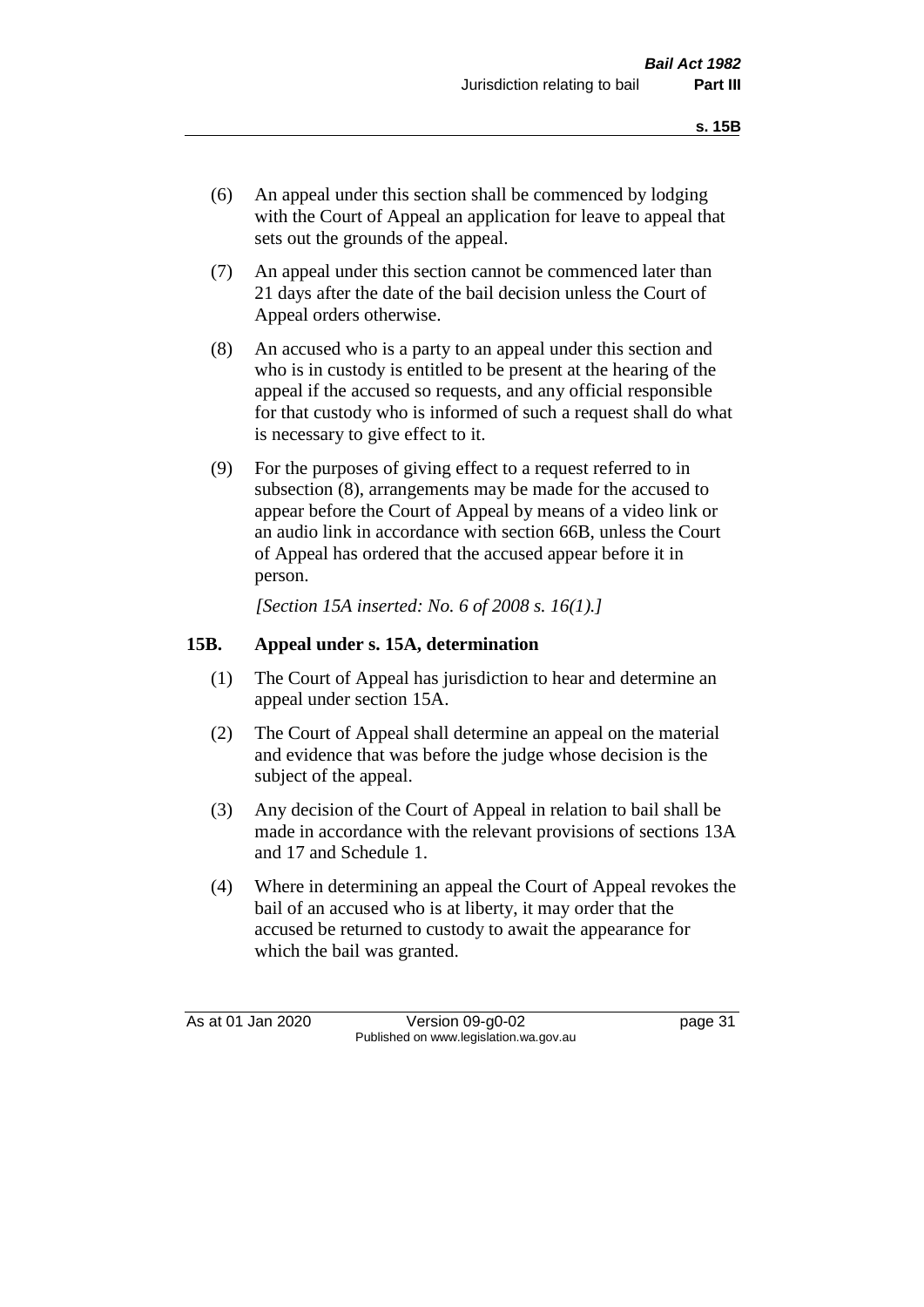- (5) Where in determining an appeal the Court of Appeal varies the bail of an accused who is at liberty, it may order that the accused be returned to custody until the accused becomes entitled to be again at liberty pursuant to section 11.
- (6) A judge of appeal may issue any warrant that may be necessary to carry into effect an order under subsection (4) or (5).

*[Section 15B inserted: No. 6 of 2008 s. 16(1).]*

# **16. Person arrested on warrant, bail of**

- (1) Subject to sections 14, 15 and 16B where the arrest of an accused for an offence is made pursuant to a warrant he shall not be granted bail before he is brought before a court or judicial officer as commanded by the warrant, except by a justice acting in terms of section 6(9).
- (2) Notwithstanding subsection (1) or any other provision of this Act, an accused who has been arrested pursuant to a warrant —
	- (a) issued under section 59B; or
	- (b) issued under the *Criminal Procedure Act 2004* for an offence against section 51(1) or (2),

shall not have a right to have his case for bail considered, and shall not be granted bail, before he is brought before the court as commanded by the warrant.

*[Section 16 amended: No. 59 of 2004 s. 141; No. 84 of 2004 s. 11 and 82; No. 59 of 2006 s. 4(3); No. 6 of 2008 s. 36(2); No. 15 of 2019 s. 7.]*

# **16A. Person arrested in urban area, restrictions on who can grant bail for in some cases**

- (1) Where this section applies to a person who has been arrested for an offence jurisdiction does not arise under section 13 until the person is brought before —
	- (a) a court constituted by or so as to include a magistrate; or

page 32 Version 09-g0-02 As at 01 Jan 2020 Published on www.legislation.wa.gov.au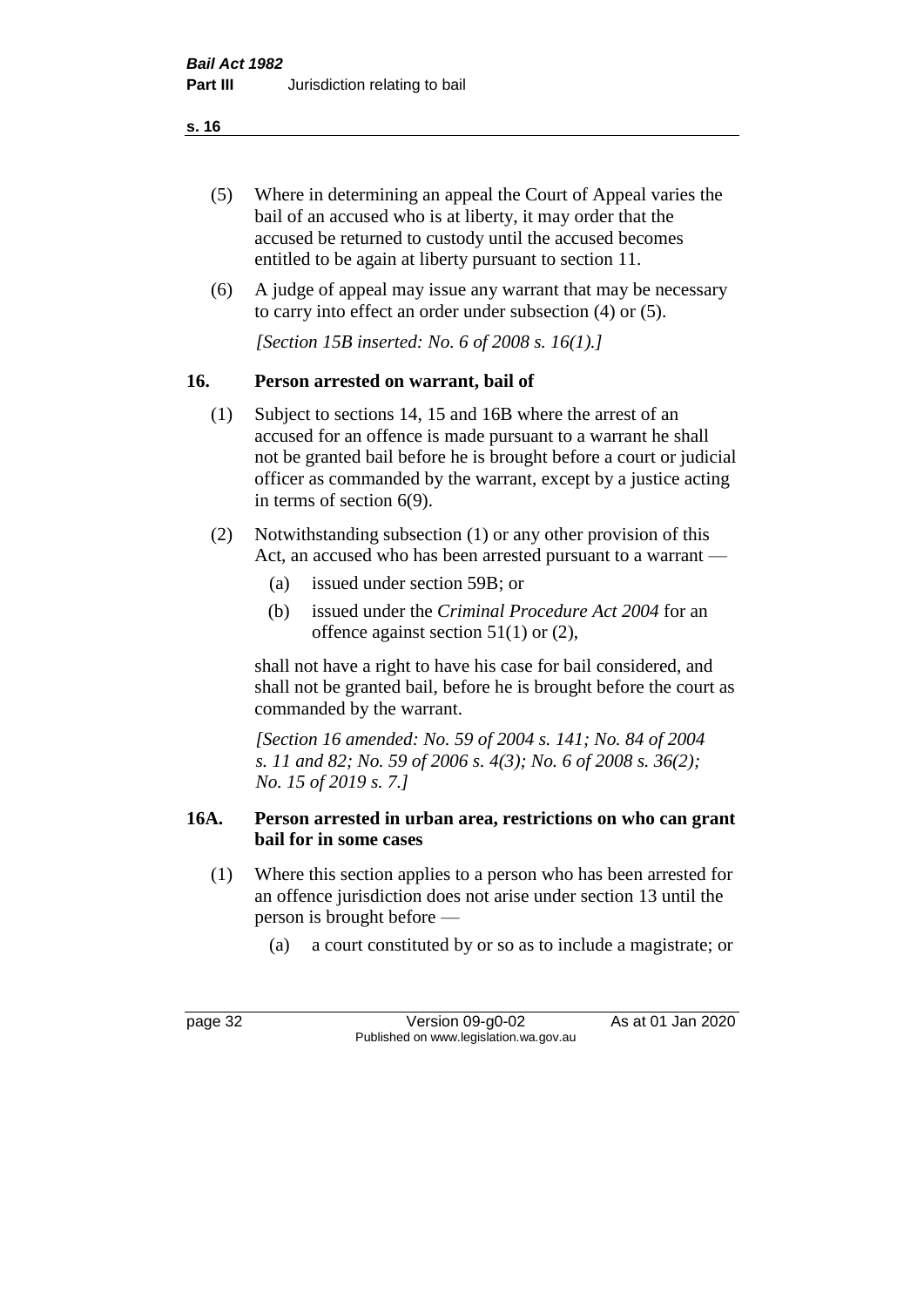- (b) where section 15 applies, a judge of the Supreme Court or a judge of the Children's Court as the case may require.
- (2) This section applies where
	- (a) a person has been arrested in an urban area for a serious offence; and
	- (b) the serious offence is alleged to have been committed while the accused was —
		- (i) on bail for; or
		- (ii) at liberty under an early release order made in respect of,

another serious offence.

- (3) This section also applies where a person has been arrested in an urban area for an offence against section 61(1) of the *Restraining Orders Act 1997* (which creates offences for breaches of family violence restraining orders or violence restraining orders).
- $(4)$  In this section —

*urban area* means —

- (a) the metropolitan region as defined in the *Planning and Development Act 2005* and any prescribed area that adjoins that region; and
- (b) any other prescribed area of the State, being the whole or part of, or an area adjoining, a local government district under the *Local Government Act 1995* that is designated under that Act as a city or a town.

*[Section 16A inserted: No. 54 of 1998 s. 6(1); amended: No. 38 of 2004 s. 59; No. 84 of 2004 s. 82; No. 38 of 2005 s. 15; No. 49 of 2016 s. 88.]*

As at 01 Jan 2020 Version 09-g0-02 page 33 Published on www.legislation.wa.gov.au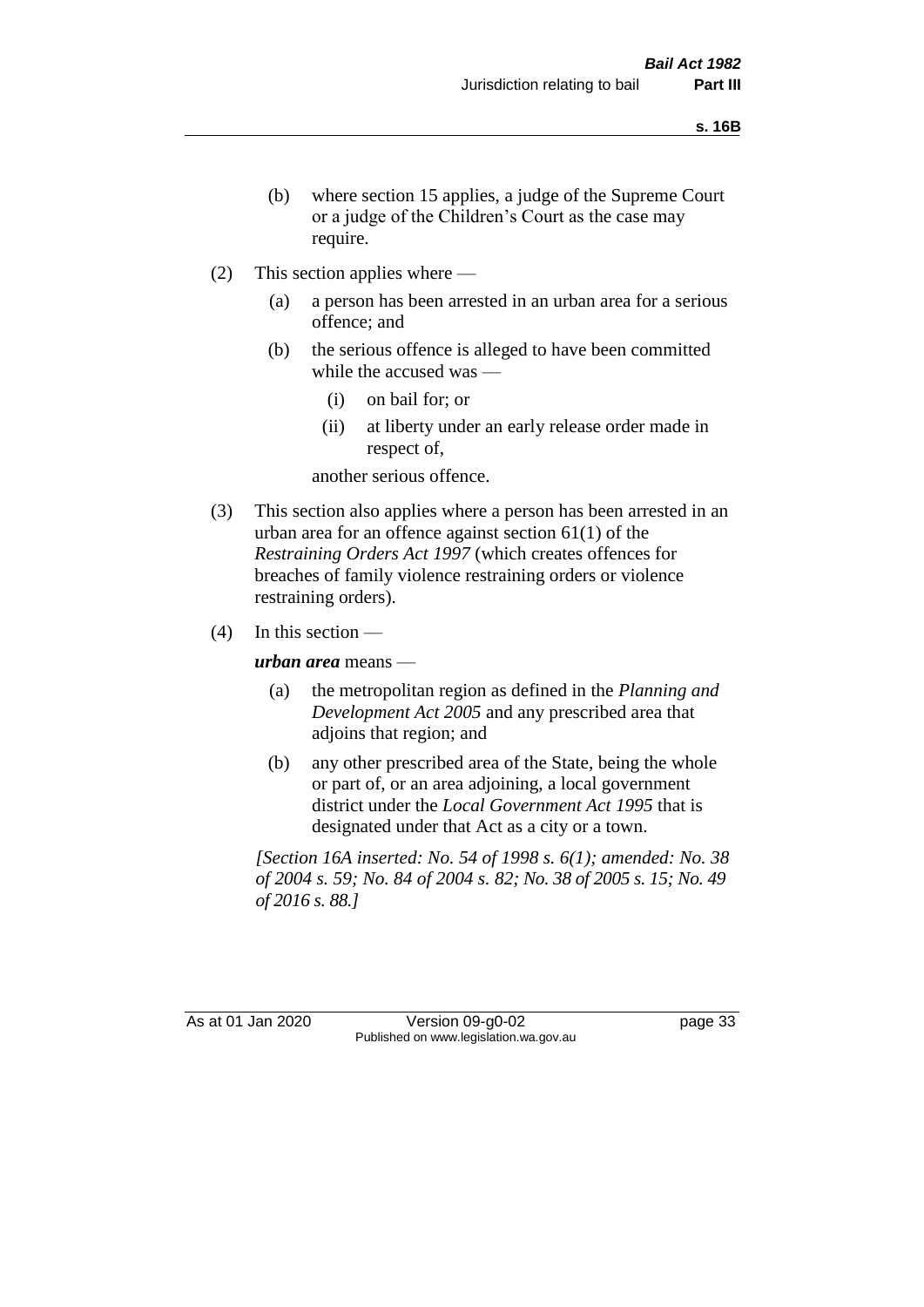**s. 16B**

#### **16B. Person linked to terrorism**

- (1) This section applies if a person linked to terrorism is in custody —
	- (a) awaiting an appearance in court before conviction for an offence; or
	- (b) waiting to be sentenced or otherwise dealt with for an offence of which the person has been convicted.
- (2) The power to grant bail to the person can be exercised only by a court constituted by a judicial officer other than a justice.

*[Section 16B inserted: No. 15 of 2019 s. 8.]*

# **17. Conditions on bail which may be imposed**

- (1) A judicial officer or authorised officer may impose conditions on a grant of bail only to the extent that he is authorised to do so by clause 2(3)(c) of Part C and Part D of Schedule 1.
- (2) Conditions imposed on a grant of bail shall not be any more onerous on the accused than the judicial officer or authorised officer considers is required in the public interest having regard to the nature of the offence for which the accused is in custody and the circumstances of the accused.

*[Section 17 amended: No. 45 of 1993 s. 8 and 12; No. 84 of 2004 s. 82.]* 

# **17A. Child on bail, changing responsible person for (Sch. 1 Pt. C cl. 2)**

- (1) Where this section applies, an authorised police officer may
	- (a) cancel an undertaking of the kind described in clause 2(3)(c) of Part C of Schedule 1; and
	- (b) approve of another person as a responsible person within the meaning in that clause; and

page 34 Version 09-g0-02 As at 01 Jan 2020 Published on www.legislation.wa.gov.au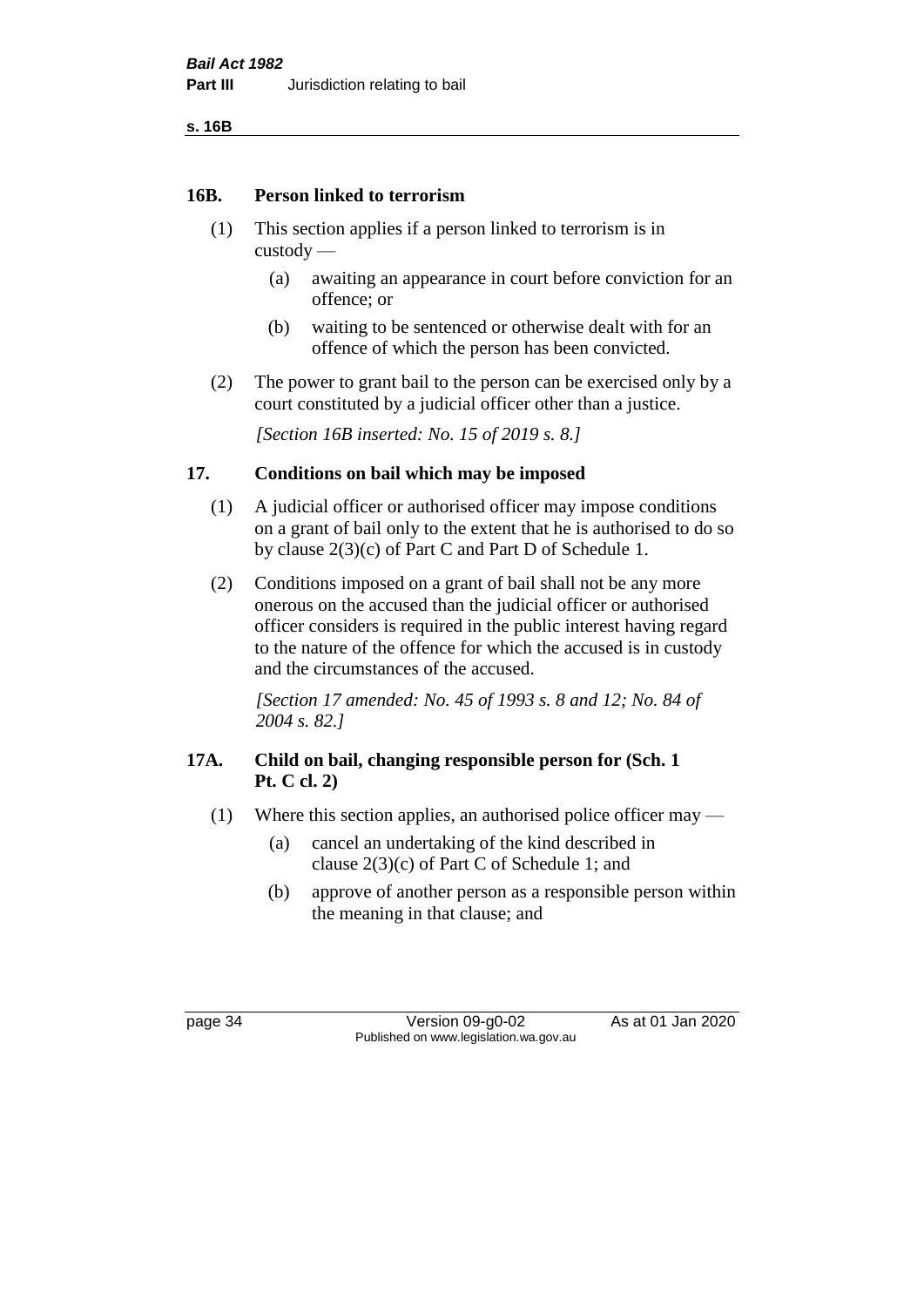- (c) detain the accused or order his detention until the person so approved enters into an undertaking of the kind mentioned in paragraph (a).
- (2) Subsection (1) applies where
	- (a) a person has entered into an undertaking referred to in paragraph (a) of that subsection; and
	- (b) a judicial officer when granting bail ordered that the person may under this section be released from the undertaking by an authorised police officer; and
	- (c) the person wishes to be so released.
- (3) A police officer may, for the purpose of the exercise of the powers in subsection (1), take into custody a child accused who has been released on bail.
- (4) If the police officer is not an authorised police officer he shall, as soon as is practicable, bring the accused before an authorised police officer for the purpose referred to in subsection (3).
- (5) After an undertaking has been entered into as mentioned in subsection  $(1)(c)$ , the accused, subject to this Act, has a right to be at liberty until he is required to appear before a court.

*[Section 17A inserted: No. 45 of 1993 s. 9; amended: No. 84 of 2004 s. 82.]* 

*[18-19. Deleted: No. 59 of 2006 s. 7(1).]*

As at 01 Jan 2020 Version 09-g0-02 page 35 Published on www.legislation.wa.gov.au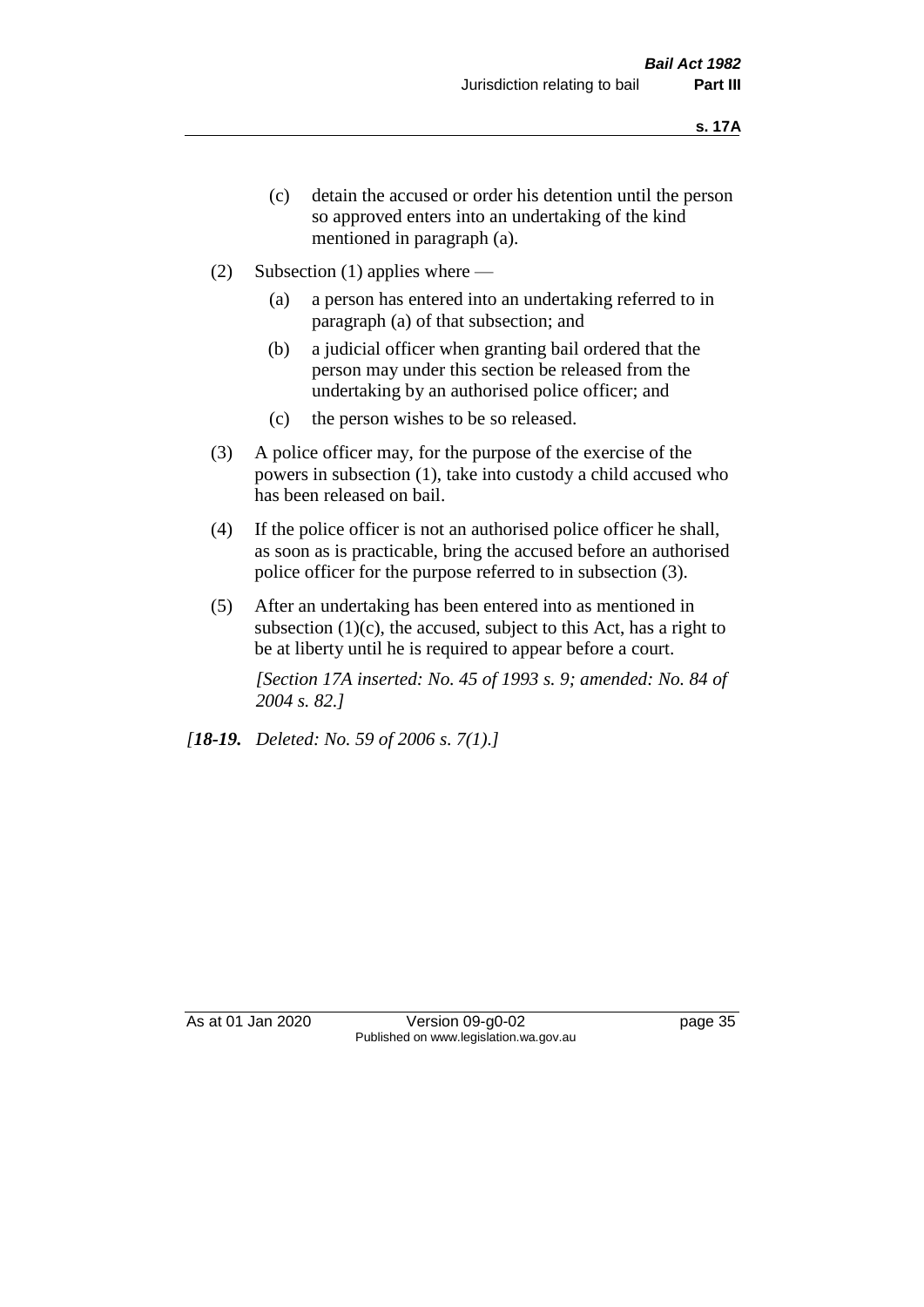# **Part IV — Hearing of case for bail, parties, and evidence**

# **20. Bail hearing for indictable offence, court may restrict publication or hold in private**

- (1) On the consideration by a judicial officer of a case for bail of an accused who is charged with an offence triable by jury, the judicial officer may, to avoid prejudice to either party, exercise the powers described in subsection (2), but shall only exercise the power in paragraph (b) thereof if he considers that the exercise of the power in paragraph (a) is not, on its own, likely to be sufficient to avoid prejudice.
- (2) The powers referred to in subsection (1) are to order
	- (a) that no report, or summary, of any statement, or of any specified statement, made or furnished at the hearing shall be published by any means;
	- (b) that the bail application be heard *in camera*.
- (3) Where an order is made under subsection (2)(a), no report, or summary, of any statement referred to in that paragraph shall be published by any means —
	- (a) if the offence is one that may be tried on indictment, before a court decides that it is to be tried on indictment; or
	- (b) if the accused is discharged from further proceedings upon the prosecution notice or indictment brought against him for the offence, before he is so discharged; or
	- (c) if the accused is tried on indictment for the offence, before the trial is ended.
- (4) A person who, except with lawful excuse, fails to comply with an order made under this section commits an offence.

Penalty: \$1 000.

*[Section 20 amended: No. 50 of 2003 s. 37(2); No. 4 of 2004 s. 58; No. 84 of 2004 s. 11 and 82.]*

page 36 Version 09-g0-02 As at 01 Jan 2020 Published on www.legislation.wa.gov.au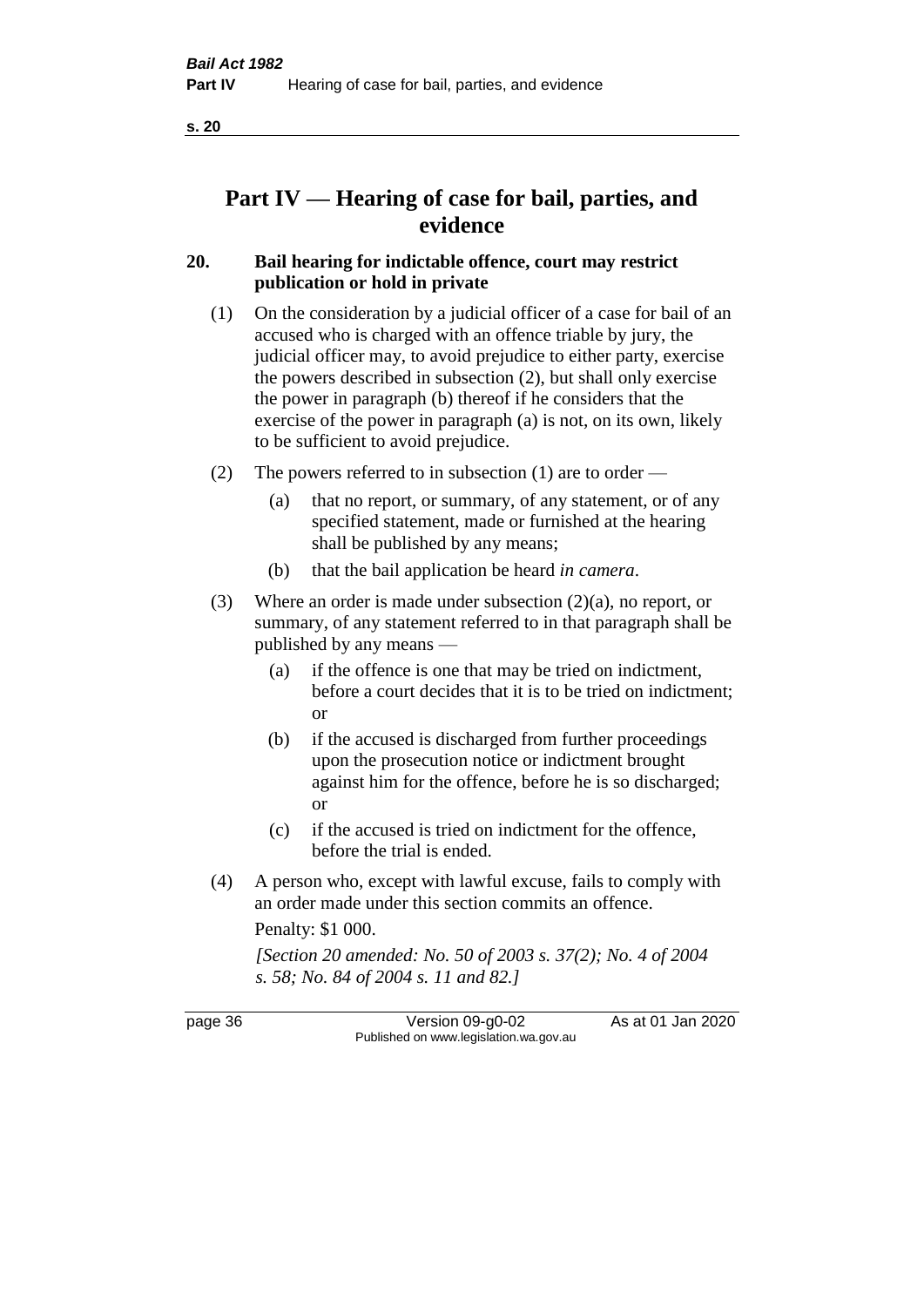# **21. Parties to bail proceedings**

- (1) The parties to proceedings on a case for bail are the prosecutor and the accused and, subject to subsection (2), no other person shall be a party to, or be represented at, the proceedings.
- (2) Nothing in subsection (1) affects the right of
	- (a) the Attorney General to apply for leave, or be an appellant, under Part 2 of the *Criminal Appeals Act 2004*; or
	- (b) the Director of Public Prosecutions or the State Solicitor to receive notice and be heard under section 7F(2); or
	- (c) an officer referred to in section 33 of the *Children's Court of Western Australia Act 1988* to be present at and participate in proceedings concerning a child under that section.

*[Section 21 amended: No. 15 of 1988 s. 9; No. 49 of 1988 s. 84; No. 33 of 1989 s. 18; No. 31 of 1993 s. 7; No. 65 of 2003 s. 88(3); No. 59 of 2004 s. 141; No. 84 of 2004 s. 11 and 82; No. 6 of 2008 s. 9(3).]* 

# **22. Evidence at bail hearings**

A judicial officer or authorised person may in considering any case for bail receive and take into account such information as he thinks fit whether or not the same would normally be admissible in a court of law.

#### **23. Accused not bound to supply information**

An accused is not obliged to complete, or furnish information for, the form referred to in section  $8(1)(b)$ , or for any revision thereof, or to furnish any information, whether on oath or otherwise, for the purpose of having his case for bail considered.

*[Section 23 amended: No. 84 of 2004 s. 82; No. 6 of 2008 s. 43(2).]* 

As at 01 Jan 2020 Version 09-g0-02 page 37 Published on www.legislation.wa.gov.au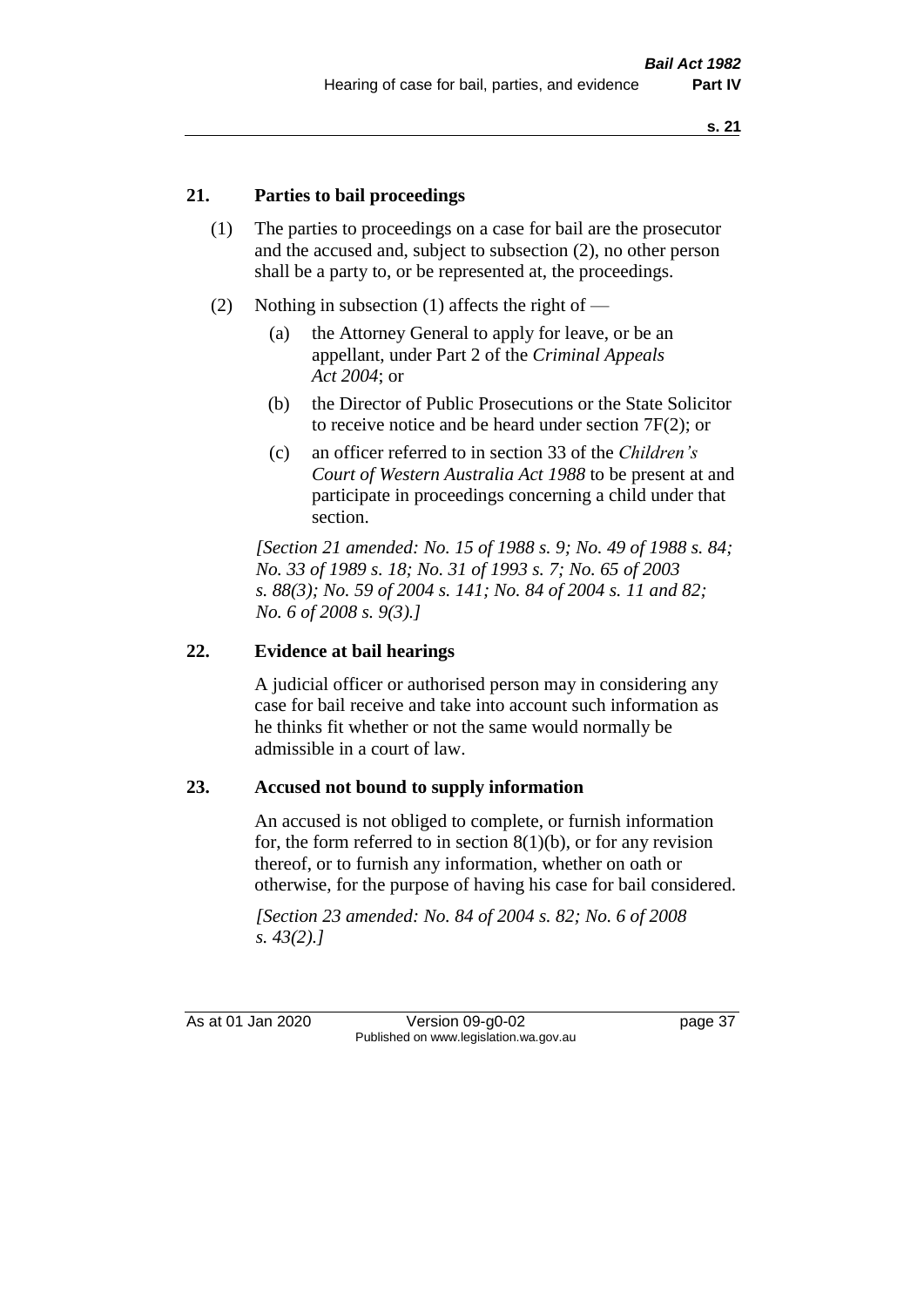# **24. Court or authorised officer may ask police to verify accused's information or make report**

- (1) A judicial officer or authorised officer who is called upon to consider a case for bail may —
	- (a) request that any information placed before the judicial officer or authorised officer by the accused for the purposes of the case be verified by a police officer, and to that end may refer to a police officer the form mentioned in section 8(1)(b), after it has been completed or revised;
	- (b) request that a report on any matter mentioned in Part C of Schedule 1, so far as it applies to an accused whose case is being or to be considered, be made by a police officer.
- (2) Where a reference or request is made under subsection (1) a police officer shall, as soon as is practicable —
	- (a) make a report to the judicial officer or the authorised officer accordingly; and
	- (b) furnish a copy of the report to the accused or his solicitor or counsel.

*[Section 24 inserted: No. 61 of 1990 s. 6; amended: No. 45 of 1993 s. 12; No. 84 of 2004 s. 82; No. 6 of 2008 s. 43(2).]* 

# **24A. Court may ask community corrections officer to verify accused's information or make report**

- (1) A judicial officer who is called upon to consider a case for bail may refer to a community corrections officer any matter referred to in section 24(1) and may request a community corrections officer to do any matter referred to in that section.
- (2) A judicial officer who is called upon to consider a case for bail and who desires to impose a home detention condition as a condition on a grant of bail, shall request that a report be made by a community corrections officer about the suitability of the accused to be subject to a home detention condition.

page 38 Version 09-g0-02 As at 01 Jan 2020 Published on www.legislation.wa.gov.au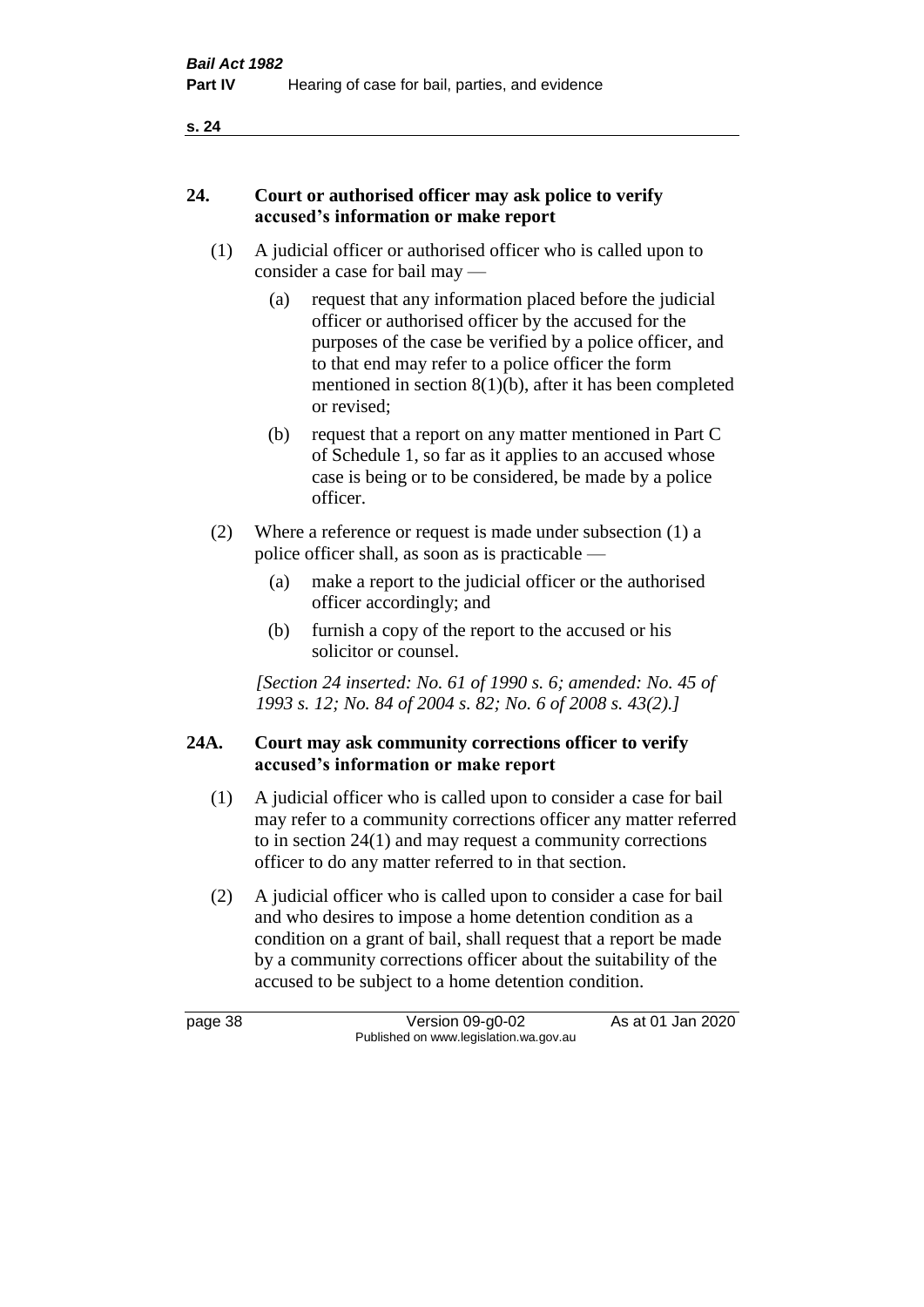- (3) Where a reference or a request is made under subsection (1) or a report is requested under subsection (2) a community corrections officer shall, as soon as is practicable, make a report to the judicial officer and, at the discretion of the judicial officer, copies may be made available to the prosecution or to the accused or his solicitor or counsel.
- (4) Where a community corrections officer makes a report that an accused is suitable to be subject to a home detention condition, the officer shall annex to the report and provide to the accused or his solicitor or counsel, a list of those conditions in rules made under section 50L that may be applied to the accused by the CEO (corrections) while the accused is subject to the home detention condition.

*[Section 24A inserted: No. 61 of 1990 s. 7; amended: No. 31 of 1993 s. 9; No. 84 of 2004 s. 82; No. 65 of 2006 s. 53.]* 

# **25. Information given by accused for bail purposes not admissible at trial**

A statement made by an accused to a judicial officer or authorised officer for the purpose of a decision whether bail should be granted to him for any appearance in court for an offence shall not be admissible in evidence against him at his trial for that offence.

*[Section 25 amended: No. 84 of 2004 s. 82.]* 

# **26. Record of bail decision and reasons**

- (1) A bail record form shall be completed by an authorised officer or a justice if he —
	- (a) refuses to grant bail to an accused; or
	- (b) grants bail to an accused in the circumstances referred to in clause 3 of Part B of Schedule 1; or
	- (ba) grants bail to an accused for an offence to which Schedule 1 Part C clause 3A or 3D applies; or

As at 01 Jan 2020 Version 09-g0-02 page 39 Published on www.legislation.wa.gov.au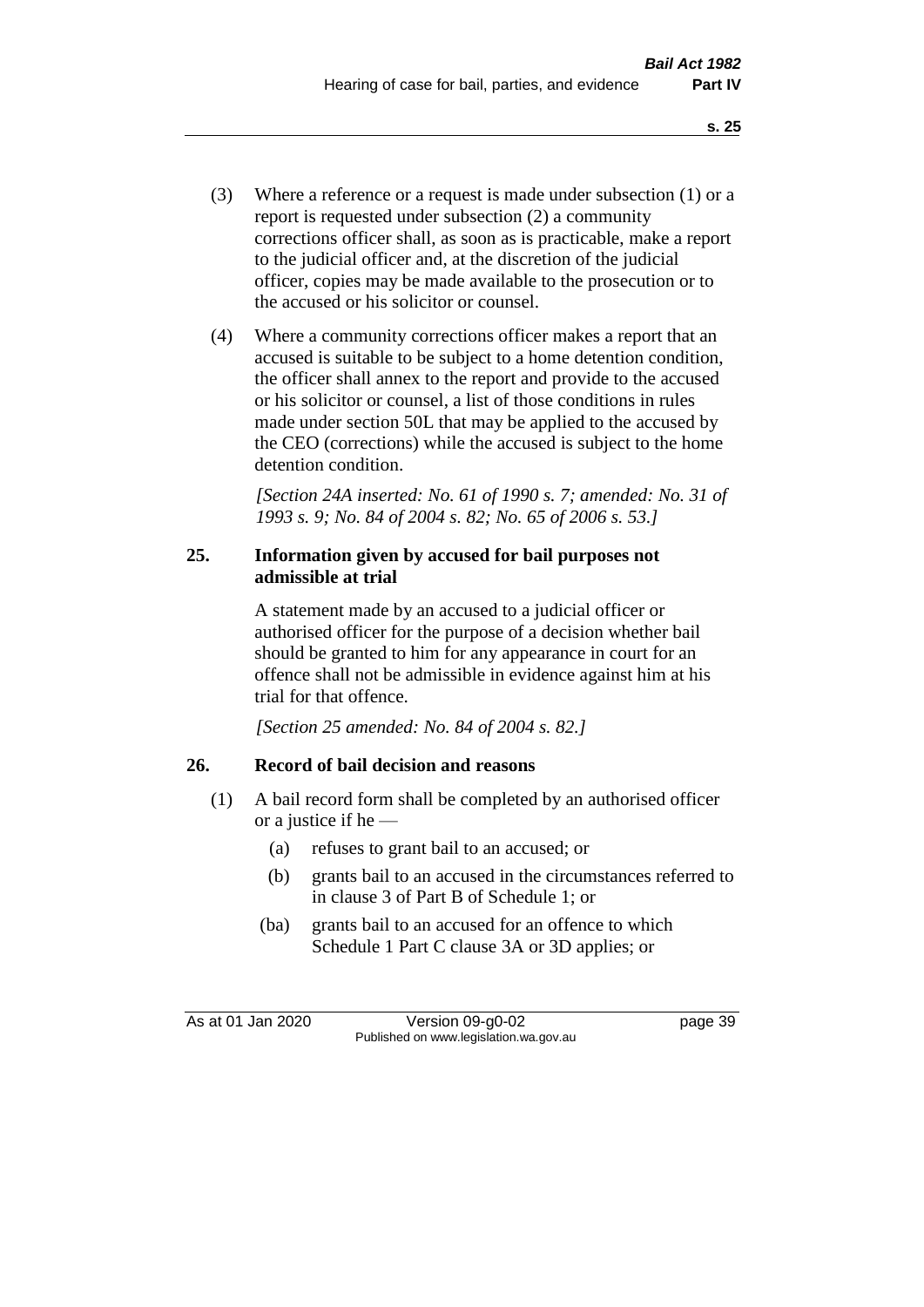- (c) imposes any condition on a grant of bail and it appears to him that the accused is dissatisfied with the condition.
- (2) Where a judicial officer, other than a justice
	- (a) refuses to grant bail to an accused; or
	- (aa) grants bail to an accused for an offence to which Schedule 1 Part C clause 3A, 3D or 3E applies; or
	- (b) imposes any condition on a grant of bail and it appears to him that the accused is dissatisfied with the condition,

a record of the decision and of the reasons therefor shall be made.

- (3) The accused, the prosecutor or an intending prosecutor shall be entitled, upon request, to be furnished with a copy of the bail record form or, where subsection (2) applies, of the record made.
- (4) For the purposes of this section
	- (a) references to a justice do not include a magistrate or a judge of the District Court or the Supreme Court or the Children's Court who is a justice; and
	- (b) a bail record form is an approved form designed to contain a summary of the matters relevant to the decision as to the bail of an accused, including those matters set out in Part C of Schedule 1, the decision made, and the reasons for the decision.
- (5) A bail record form, or the record of a decision and reasons for it, must not include information that is terrorist intelligence information.

*[Section 26 inserted: No. 15 of 1988 s. 10; amended: No. 49 of 1988 s. 85; No. 45 of 1993 s. 12; No. 59 of 2004 s. 141; No. 84 of 2004 s. 82; No. 6 of 2008 s. 17 and 43(1); No. 21 of 2017 s. 6; No. 15 of 2019 s. 9.]* 

page 40 Version 09-g0-02 As at 01 Jan 2020 Published on www.legislation.wa.gov.au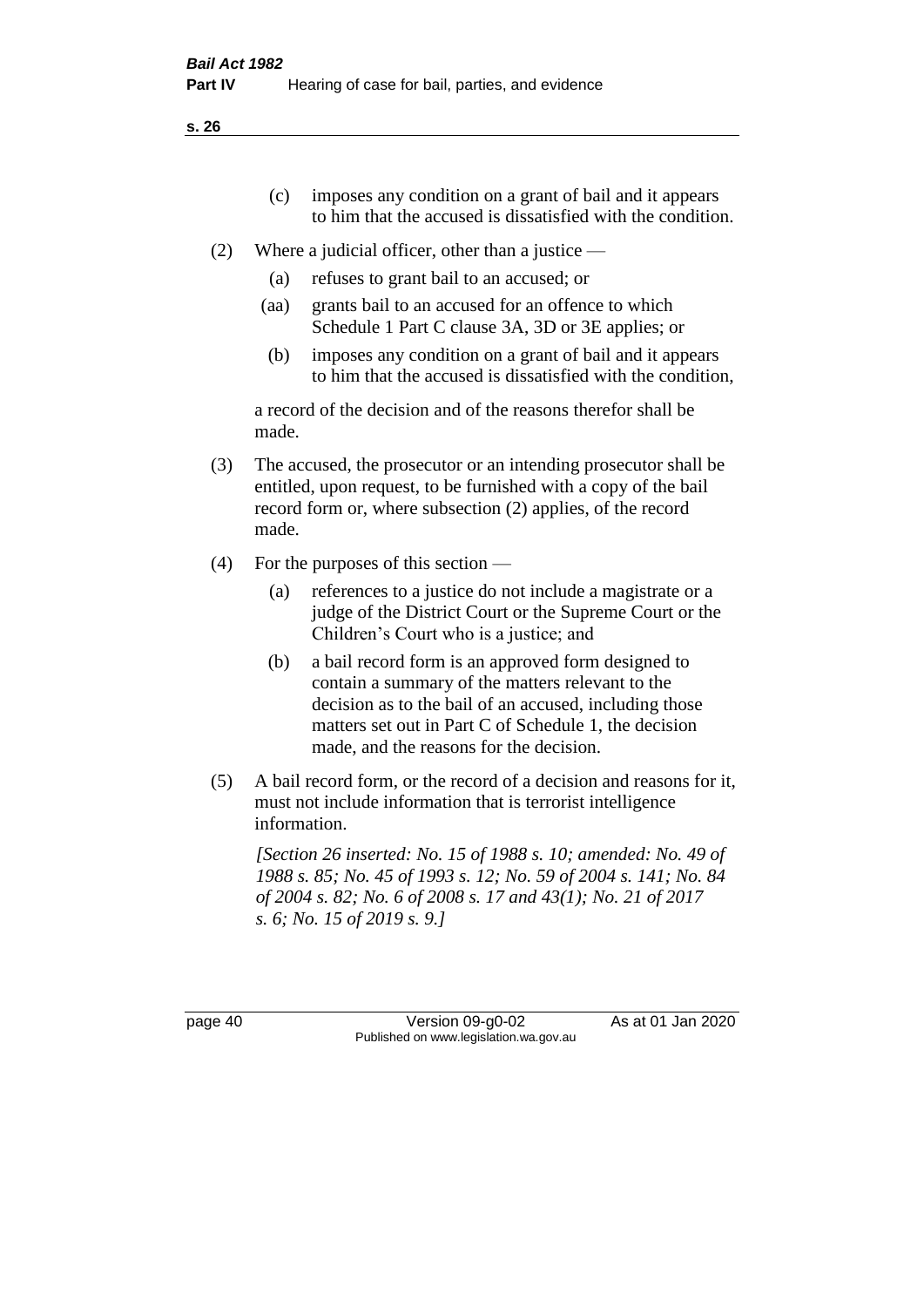# **27. Relevant papers to be made available to court where accused to appear**

- (1) An authorised officer and a judicial officer who consider an accused's case for bail for an appearance for an offence and a person before whom a bail undertaking or a surety undertaking is entered into shall ensure that the relevant papers are made available as soon as is practicable, to the court before which the accused is required to appear.
- (2) In subsection (1) the *relevant papers* in relation to any particular officer or person means such papers as are prescribed to be made available by that officer or person.

*[Section 27 amended: No. 84 of 2004 s. 82; No. 59 of 2006 s. 7(2); No. 20 of 2013 s. 26.]* 

# **27A. Bail with home detention, papers to be sent to CEO (corrections)**

A judicial officer who grants bail subject to a home detention condition shall ensure that a copy of the bail record form and of the bail undertaking are sent as soon as is practicable to the CEO (corrections).

*[Section 27A inserted: No. 61 of 1990 s. 8; amended: No. 31 of 1993 s. 9; No. 65 of 2006 s. 53.]* 

As at 01 Jan 2020 Version 09-g0-02 page 41 Published on www.legislation.wa.gov.au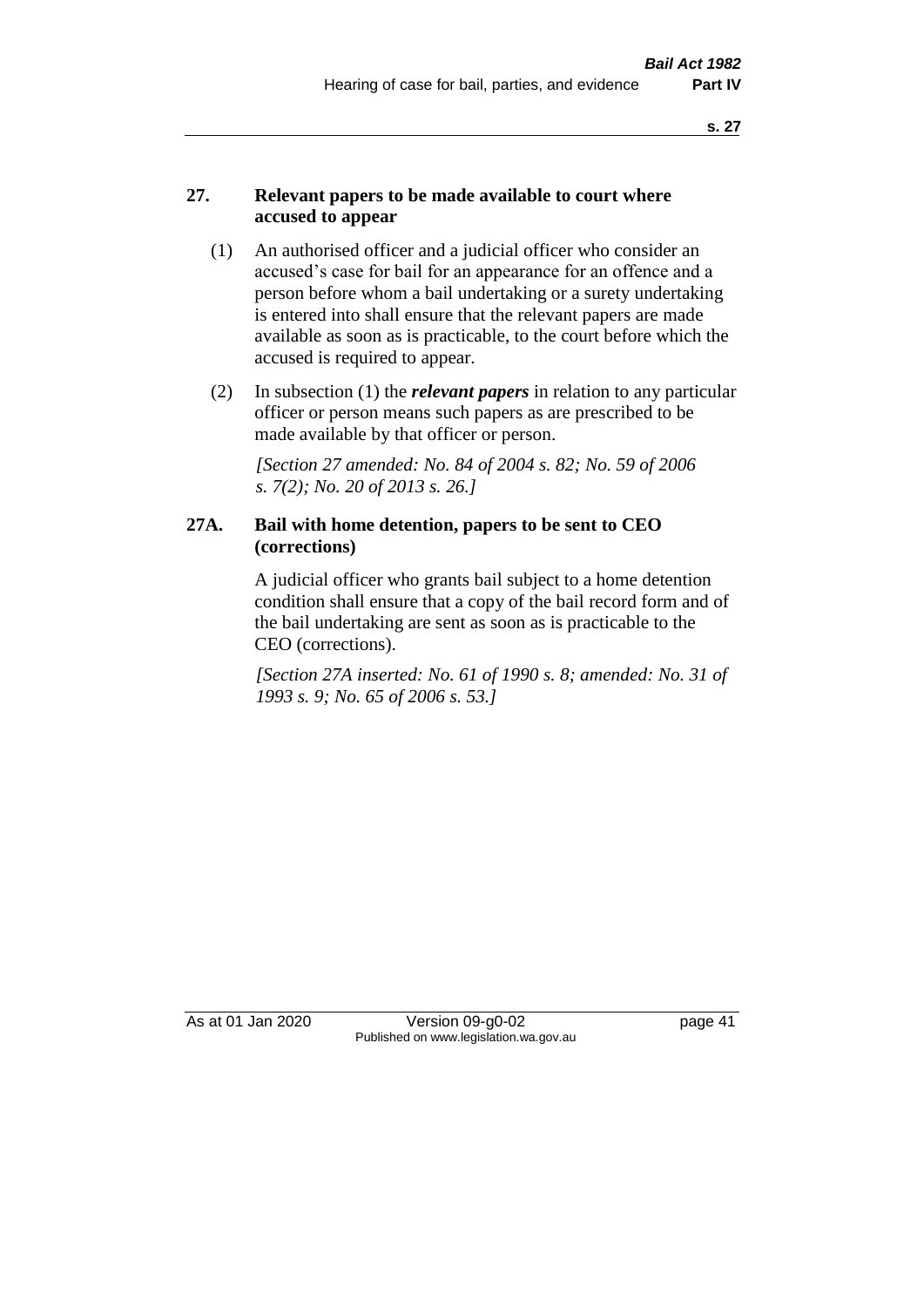# **Part V — Bail undertakings**

# **28. Bail undertaking, when required and nature of**

- (1) A person shall not be released on bail for an appearance in court unless he has entered into a bail undertaking for that appearance or is deemed to have done so under section 31(3).
- (2) A bail undertaking is an undertaking in writing by an accused in the prescribed form —
	- (a) that he will appear at a time and place specified, or deemed by section 31(3) to be specified, in the undertaking; and
	- (b) that if the accused fails to appear at that time and place the accused will, as soon as is practicable, appear at the court at which the accused was required to appear, when that court is sitting; and
	- (c) that he will comply with such conditions as may be imposed on him under clause 2 of Part D of Schedule 1; and
	- (d) that he will comply with any home detention condition which may be imposed as a condition on a grant of bail to him pursuant to clause 3 of Part D of Schedule 1,

and containing any agreement as to forfeiture of money by the accused which may be required pursuant to clause 1 of that Part.

- (3) A bail undertaking for any appearance may be entered into in respect of more than one offence.
- (4) The undertakings mentioned in subsection (2)(a) and (b) are, subject to section 34, enforceable under sections 51, 57 and 58.

*[Section 28 amended: No. 61 of 1990 s. 9; No. 45 of 1993 s. 12; No. 59 of 2004 s. 141; No. 84 of 2004 s. 82; No. 6 of 2008 s. 18(1).]* 

page 42 Version 09-g0-02 As at 01 Jan 2020 Published on www.legislation.wa.gov.au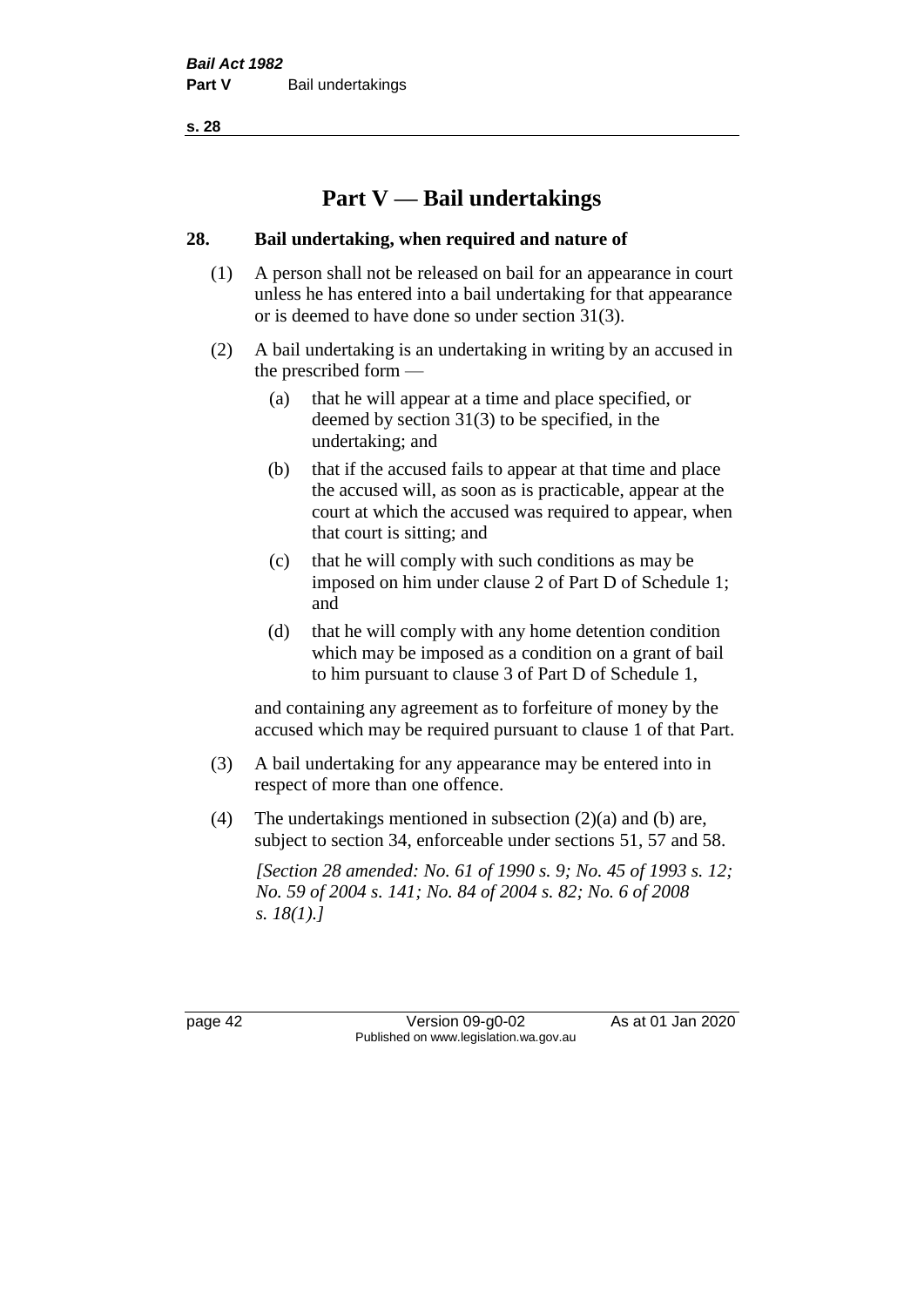#### **29. Before whom bail undertaking may be entered into**

A bail undertaking need not be entered into before the judicial officer or authorised officer who granted bail but may be entered into before any of the following persons —

- (a) a judicial officer;
- (b) a registrar of a court, other than a deputy registrar of the Magistrates Court or the Children's Court;
- (c) an authorised police officer;
- (d) an associate of a judge of the Supreme Court, the District Court or the Children's Court;
- (e) where the accused is in a lock-up or prison, any person for the time being in charge of the lock-up or prison;
- (f) where the accused is in a court custody centre, any person for the time being in charge of the centre who is approved for the purposes of this paragraph by the chief executive officer of the department of the Public Service principally assisting in the administration of the *Court Security and Custodial Services Act 1999*;
- (g) where the accused is a child, any authorised community services officer.

*[Section 29 amended: No. 15 of 1988 s. 11; No. 49 of 1988 s. 86; No. 2 of 1996 s. 61; No. 59 of 2004 s. 141; No. 84 of 2004 s. 82; No. 6 of 2008 s. 19.]* 

#### **30. Duties of person before whom bail undertaking is entered into**

- (1) The person before whom a bail undertaking is to be entered into by an accused shall before it is entered into —
	- $(a)$  either
		- (i) read it to the accused; or
		- (ii) be informed by the accused that the accused has read it; or
		- (iii) if necessary, have it translated to the accused; and

As at 01 Jan 2020 Version 09-g0-02 page 43 Published on www.legislation.wa.gov.au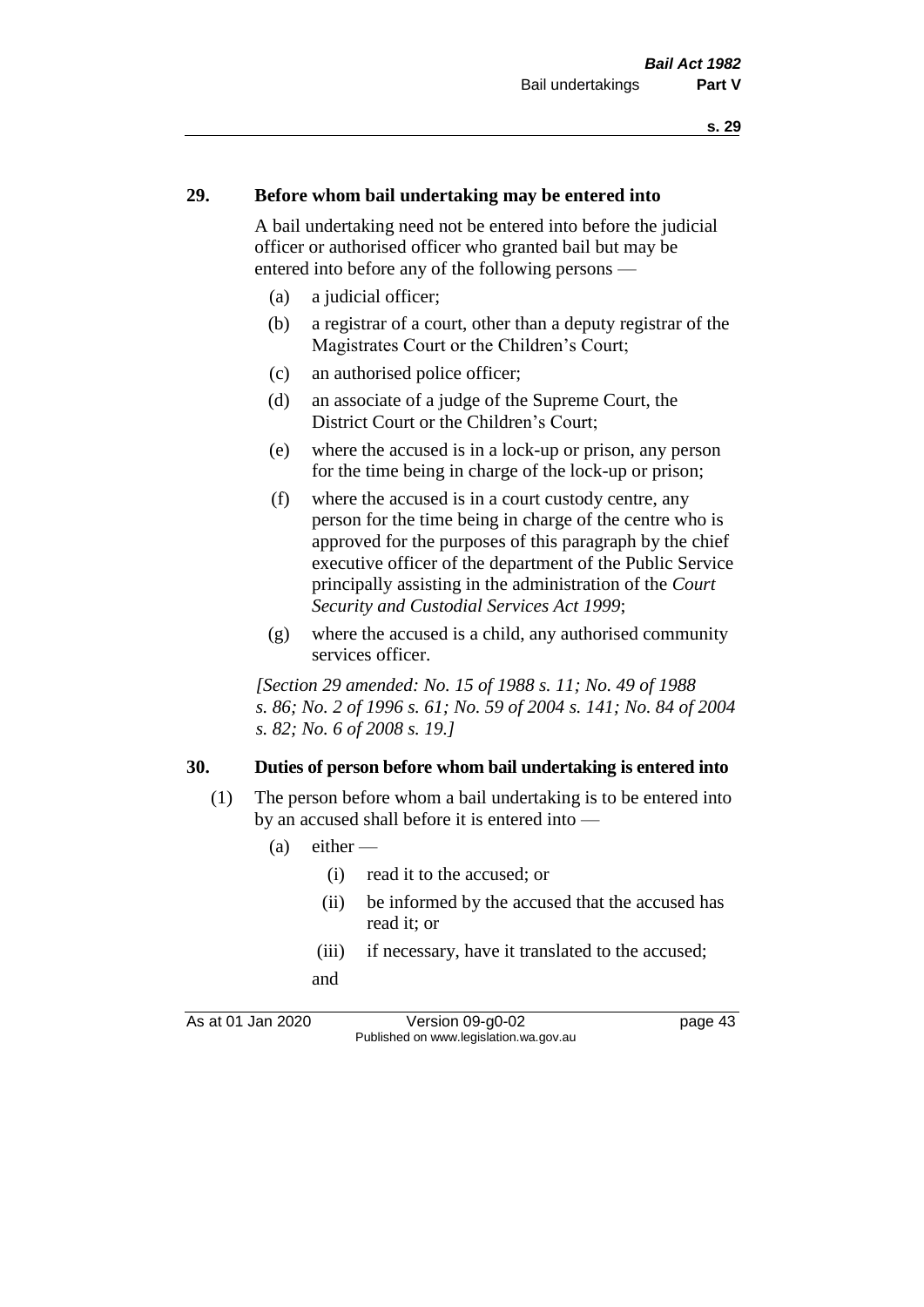(b) ensure that all conditions which are to be complied with before the release of the accused have been complied with.

- (2) The person before whom a bail undertaking is entered into by an accused shall give to him, or cause to be given to him —
	- (a) a copy of the bail undertaking as duly completed; and
	- (b) a notice in writing in the approved form showing
		- (i) his obligations pursuant to the undertaking; and
		- (ii) the consequences of his failure to comply with them.
- (3) The person before whom a bail undertaking is entered into by an accused shall enquire of the accused whether he requires the notice referred to in subsection (2)(b) to be read or translated to him and shall take such steps as are necessary to comply with any such requirement of the accused.

*[Section 30 inserted: No. 15 of 1988 s. 12; amended: No. 84 of 2004 s. 82; No. 6 of 2008 s. 20 and 43(3).]* 

# **31. Different time and place for appearance, substituting**

- (1) A different time or a different time and place may be substituted in accordance with this section for the time and place for appearance specified, or deemed by this section to be specified, in a bail undertaking.
- (2) A different time, or a different time and place, for the appearance by the accused may be substituted as mentioned in subsection  $(1)$  —
	- (a) upon an adjournment of proceedings at which the accused is present, by the judicial officer, if he has power to grant bail for that appearance, fixing a time and place for the resumed proceedings and notifying the accused orally thereof;
	- (b) upon an adjournment of proceedings from which the accused is absent for reasonable cause, by the judicial

page 44 Version 09-g0-02 As at 01 Jan 2020 Published on www.legislation.wa.gov.au

**s. 31**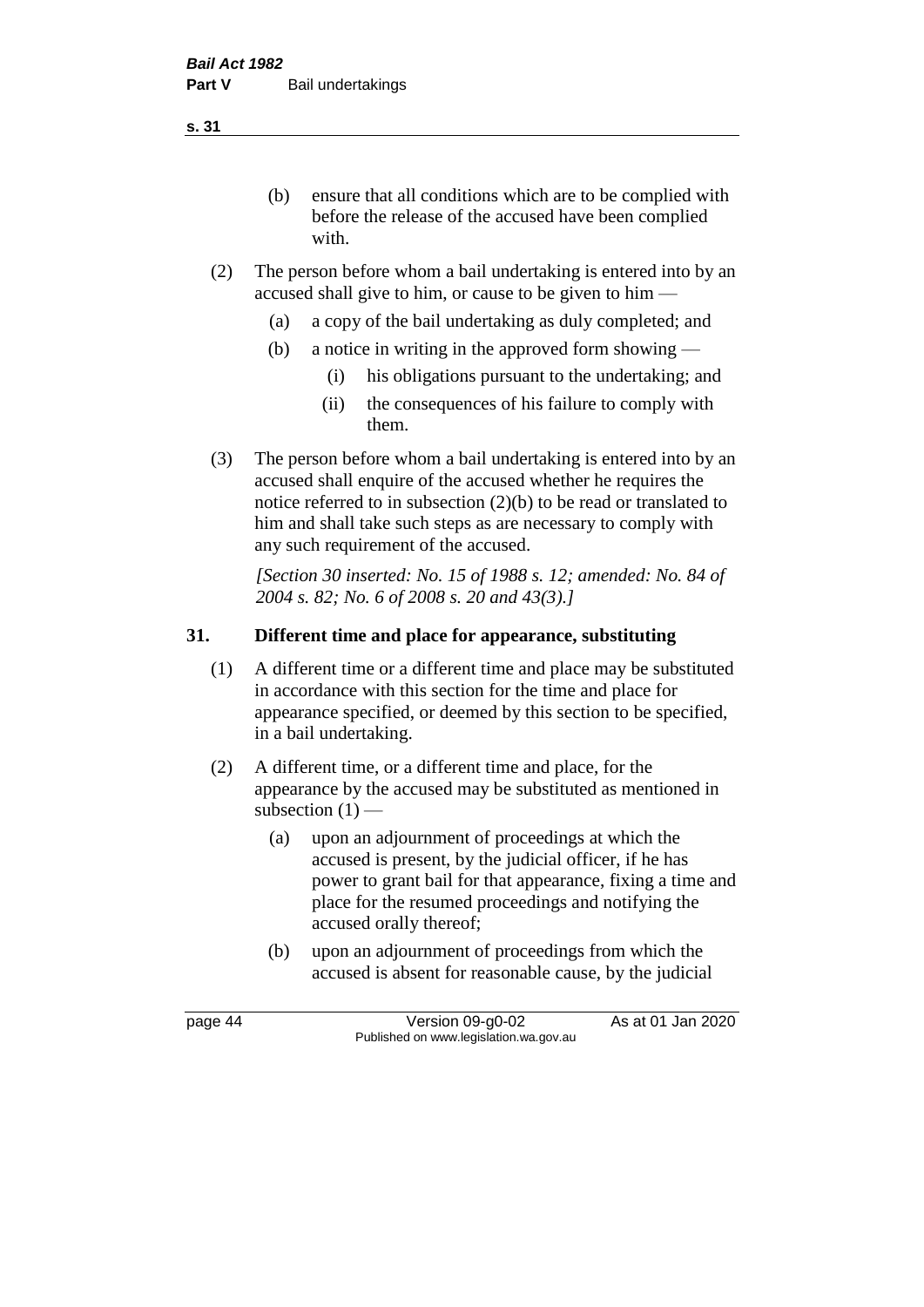officer, if he has power to grant bail for that appearance, fixing a time and place for the resumed proceedings and directing the registrar of the court to cause written notice of the time and place to be given to the accused;

- $(c)$  where
	- (i) a judge of the Supreme Court or a judge of the Children's Court has granted bail to an accused under section 15; and
	- (ii) a judicial officer, other than such a judge, has committed the accused to the Supreme Court,

by a judge of the Supreme Court or a judge of the Children's Court, as the case may require, notifying the accused orally, or directing the registrar of the court to cause written notice to be given to the accused of the time or time and place for the proceedings;

- (d) where  $-$ 
	- (i) a judge of the Supreme Court or a judge of the Children's Court has granted bail to an accused under section 15;
	- *[(ii) deleted]*
	- (iii) the judicial officer is satisfied that there has been no material change in the facts or circumstances which applied on the grant of bail,

by the judicial officer notifying the accused orally, or directing the registrar of the court to cause written notice to be given to the accused, of the time or time and place for the resumed proceedings;

(e) upon a committal to the Supreme Court or District Court, by a judicial officer, if he has power to grant bail for that appearance, fixing a specified day in a specified sitting or session of that court and directing the registrar of the court to cause written notice of the day to be given to the accused;

As at 01 Jan 2020 Version 09-g0-02 page 45 Published on www.legislation.wa.gov.au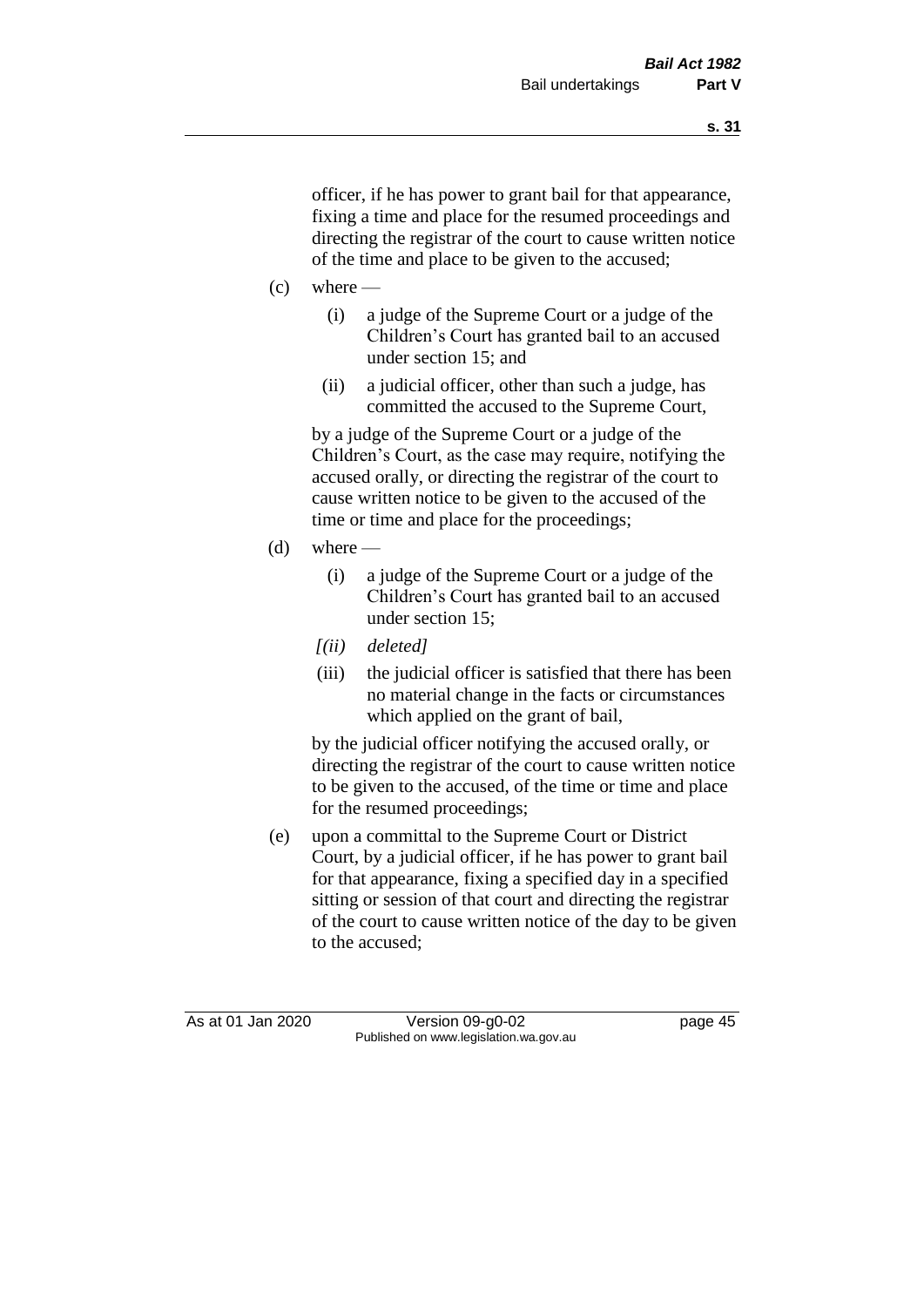(f) where an accused has been committed for trial in the Supreme Court or the District Court in a specified sitting or session thereof or on a specified day in a specified sitting or session thereof, by an officer of the court, or a person authorised under subsection (5), fixing a time for the trial in that sitting or session and causing written notice of the time to be given to the accused;

- (g) if the parties agree to a different time or a different time and place for the proceedings, by an officer of the court giving written notice thereof to the accused.
- (3) Where a different time or a different time and place is notified to an accused pursuant to subsection (2) the bail undertaking shall be deemed to be amended to specify that time or that time and place for appearance, and the terms and conditions thereof shall continue to apply as so amended as if the accused had entered into the bail undertaking in that form.
- (4) Where the power in subsection (2)(b) is exercised upon an adjournment of proceedings the right of the accused to be at liberty under section 11(1) does not lapse by reason only that there is an interval between the adjournment of the proceedings and the time when he is notified of the time and place for the resumed proceedings.
- (5) The Chief Justice, in respect of committals to the Supreme Court, and the Chief Judge, in respect of committals to the District Court, may authorise a person or persons, by name or office, to perform the functions referred to in subsection (2)(f).

*[Section 31 amended: No. 15 of 1988 s. 13; No. 49 of 1988 s. 87; No. 27 of 2002 s. 21; No. 59 of 2004 s. 141; No. 84 of 2004 s. 82; No. 6 of 2008 s. 21(1) and (2).]* 

#### **31A. Conditions on bail, amending during trial**

 $(1)$  In this section —

*amendment* means an addition, variation or cancellation under subsection (2);

page 46 Version 09-g0-02 As at 01 Jan 2020 Published on www.legislation.wa.gov.au

**s. 31A**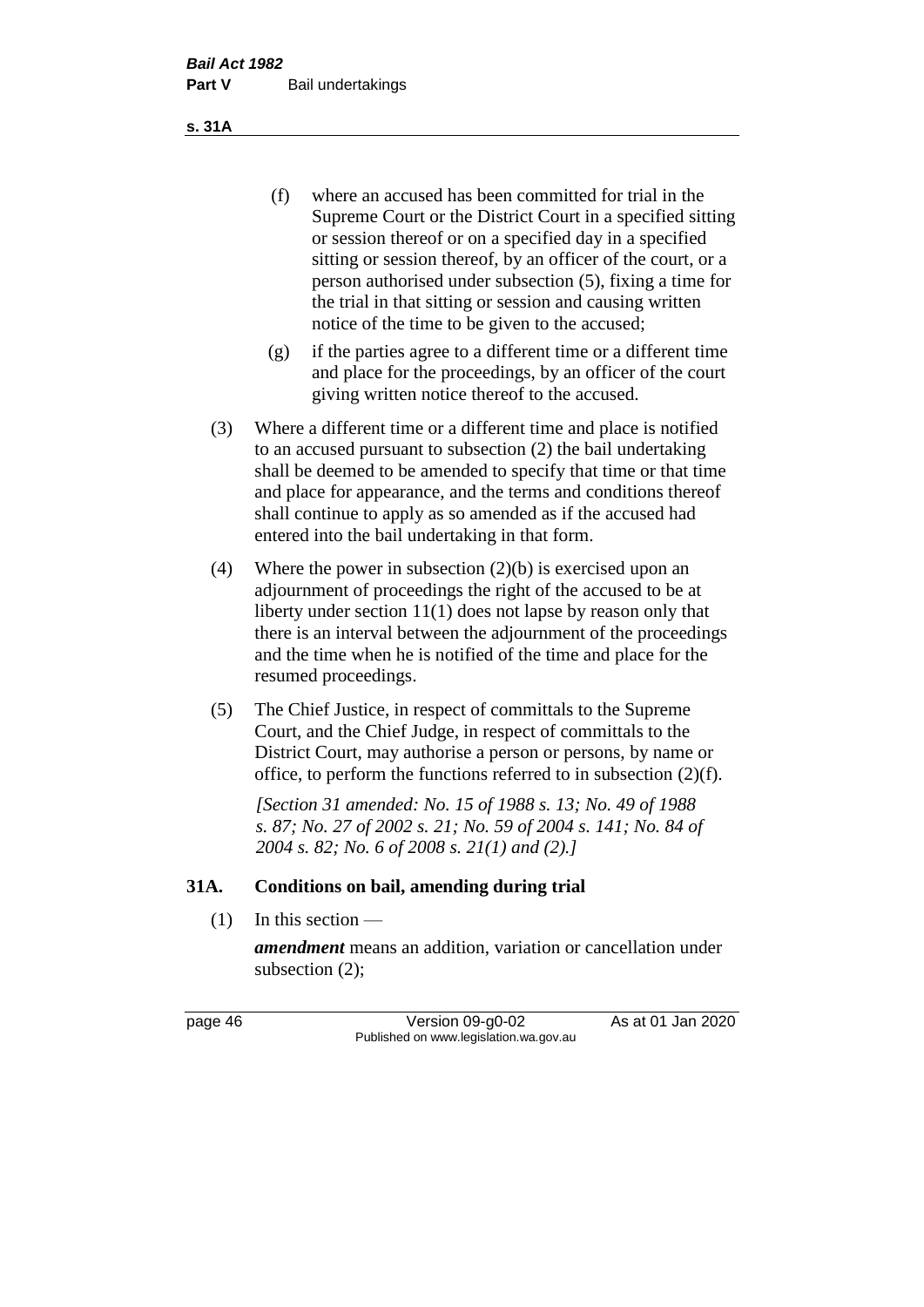*trial* means that part of proceedings for an offence when evidence is being received by the court in respect of the offence and also extends to any time when —

- (a) legal argument is being heard; or
- (b) a judicial officer or a jury is deliberating.

# $(2)$  Where —

- (a) an accused has been granted bail for the accused's appearance for trial for an offence; and
- (b) the trial extends beyond one day,

a judicial officer who grants bail for the next appearance by exercising the power in section  $31(2)(a)$  may also do one or more of the following —

- (c) add any condition to the extent that is authorised by clause 2 or 3 of Part D of Schedule 1;
- (d) vary a condition to that extent;
- (e) cancel a condition.
- (3) A judicial officer who adds, varies or cancels a condition under subsection (2) shall cause an officer of the court —
	- (a) to endorse the amendment on the accused's copy of the bail undertaking or, if that copy is not available for endorsement, to give written notice of the amendment to the accused; and
	- (b) to endorse on a file copy of the undertaking a certificate as to the amendment and the action taken under paragraph (a).
- (4) If the judicial officer considers that the amendment is of a minor nature, the judicial officer may, for the purposes of section 44(4), cause the officer of the court to include a statement to that effect in the endorsement or notice under subsection (3)(a) and the certificate under subsection (3)(b).

As at 01 Jan 2020 Version 09-g0-02 page 47 Published on www.legislation.wa.gov.au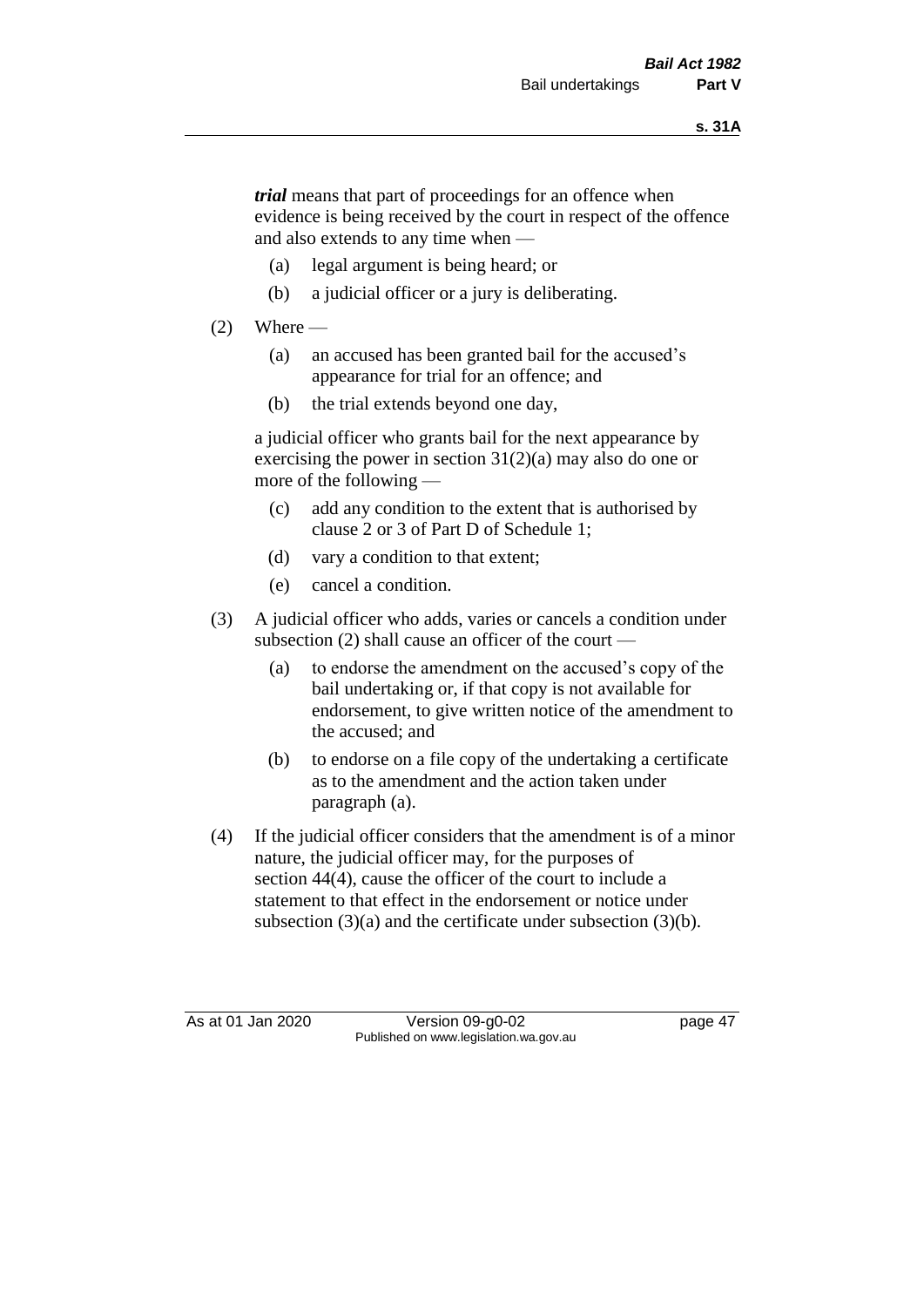- (5) When action is taken under subsection  $(3)(a)$ 
	- (a) the bail undertaking is to be regarded as having been amended as provided in the endorsement or notice, as the case requires; and
	- (b) the terms and conditions of the bail undertaking continue to apply as so amended as if the accused had entered into the bail undertaking in that form.
- (6) In any proceedings an endorsement on a copy of a bail undertaking referred to in subsection (3)(b) purporting to be a certificate referred to in that paragraph is evidence of the matters appearing in it without proof of the signature of the person who made the endorsement.

*[Section 31A inserted: No. 6 of 2008 s. 22(1).]*

# **32. Notices under s. 31, service and proof of**

- (1) A written notice to an accused under section  $31(2)$ 
	- (a) shall be given to the accused personally; or
	- (b) shall be sent to the accused by post to the accused's address appearing in the records of the court; or
	- (c) in urgent cases or with the accused's consent, shall be provided to the accused by electronic means in accordance with the regulations.
- (2) A person who gives, sends or provides a notice in accordance with subsection (1) shall endorse on a file copy of the notice a certificate showing —
	- (a) that the person has done so; and
	- (b) the time of doing so.
- (3) If a notice is sent by post under subsection  $(1)(b)$ , the notice is to be presumed, unless the contrary is shown, to have been received at the time when, in the ordinary course of events, it would have been delivered.

page 48 Version 09-g0-02 As at 01 Jan 2020 Published on www.legislation.wa.gov.au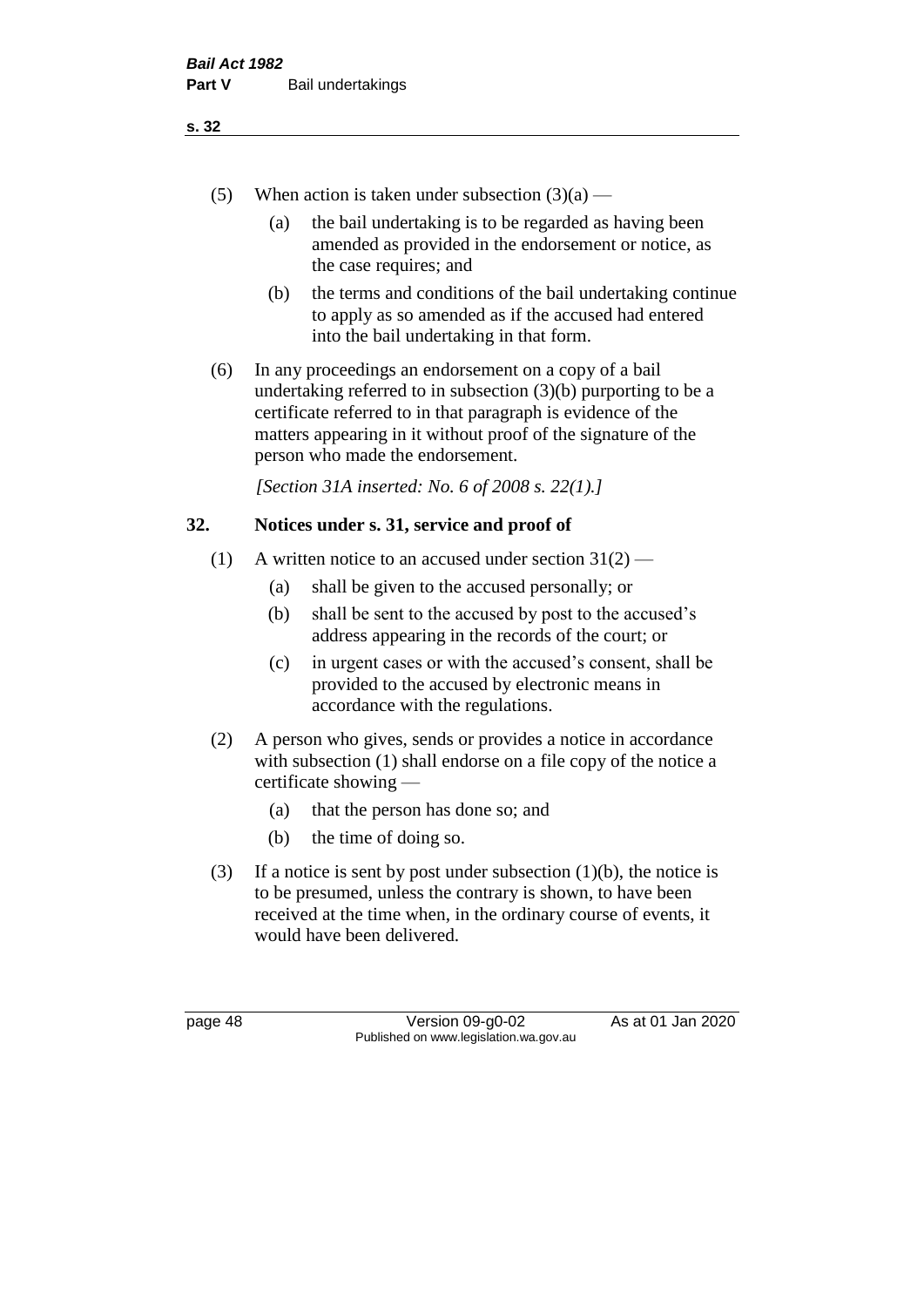- (4) The judicial officer who under section  $31(2)(a)$  notifies an accused of the time and place for resumed proceedings shall cause to be endorsed on the accused's bail undertaking a certificate showing details of such time and place and that the accused has been notified of them.
- (5) In any proceedings
	- (a) a document purporting to be a copy of a notice referred to in subsection (1) shall be evidence of the terms of the notice; and
	- (b) an endorsement
		- (i) on a copy of a notice referred to in subsection (2); or
		- (ii) on a bail undertaking,

purporting to be a certificate referred to in subsection (2) or (4) is evidence of the matters appearing in it without proof of the signature of the person who made the endorsement.

*[Section 32 amended: No. 74 of 1984 s. 12; No. 84 of 2004 s. 82; No. 6 of 2008 s. 23(1)-(3); No. 20 of 2013 s. 27.]* 

# **33. Judicial officer may order accused to enter into bail undertaking**

- (1) Where bail is granted to an accused by a judicial officer, whether with or without any condition being attached thereto, and the accused fails or refuses to enter into a bail undertaking in terms of the grant, the judicial officer who granted bail may, subject to subsection (3), order that the accused enter into the bail undertaking within such time as he may specify.
- (2) If an accused does not comply with an order under subsection (1), the judicial officer may, subject to subsection (3), further order that a bail undertaking, in such form as the judicial officer may approve, shall be deemed to have been entered into by the accused on the date of such further order, and thereupon that undertaking shall be treated as

As at 01 Jan 2020 Version 09-g0-02 page 49 Published on www.legislation.wa.gov.au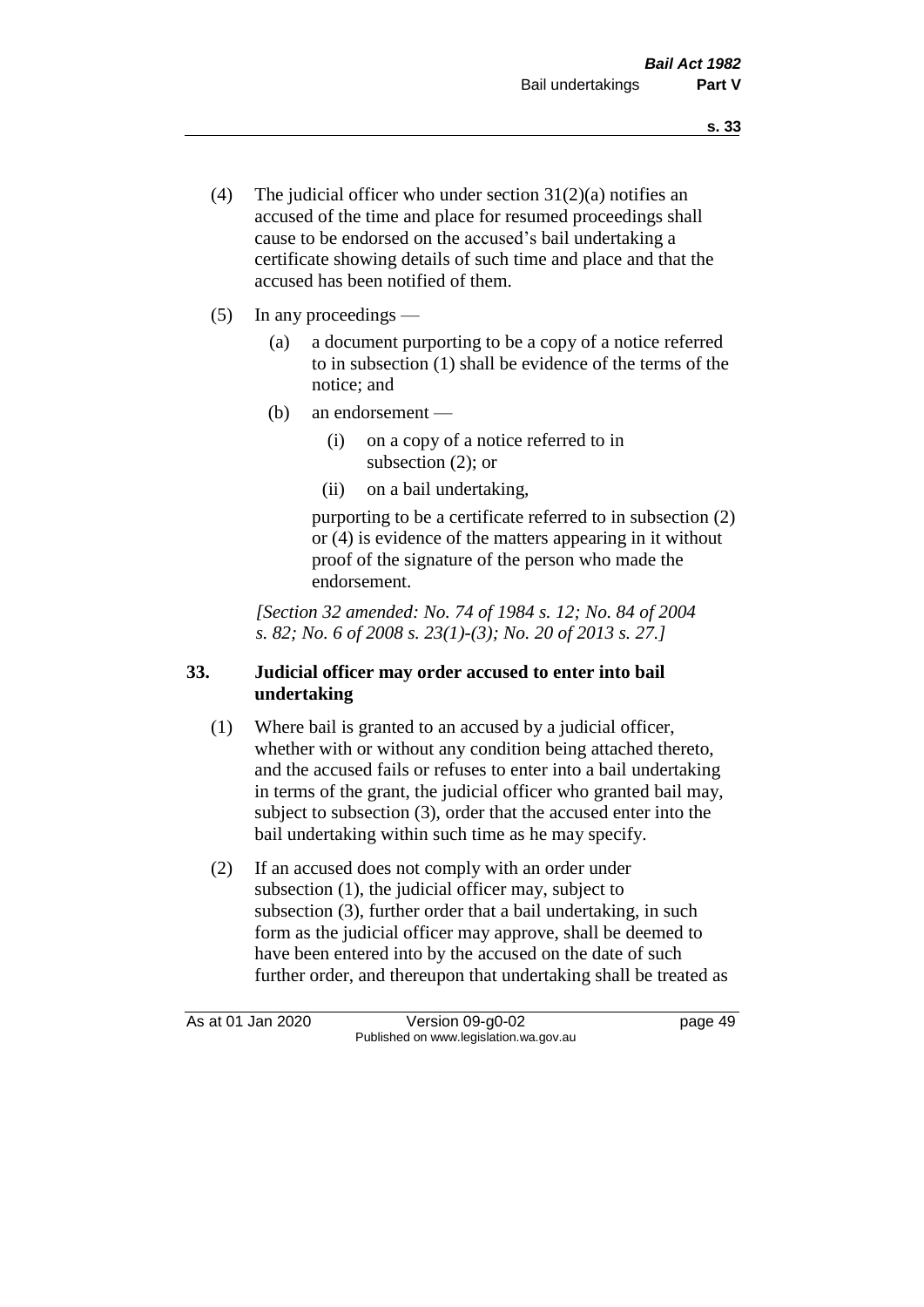if it had been duly entered into by the accused for the purposes of this Act.

- (3) A judicial officer shall not
	- (a) make an order under subsection (2) unless he has personally informed the accused of the terms and effect of the order made under subsection (1);
	- (b) exercise any of the powers conferred on him by this section unless he is satisfied that the accused has the capacity to enter into and comply with the undertaking.

*[Section 33 amended: No. 84 of 2004 s. 82.]* 

#### **34. When bail undertaking ceases to have effect**

A bail undertaking ceases to have effect —

- (a) upon the revocation of bail under section 55;
- (b) upon the death of the accused, but only if no order has been made under section 57;
- (c) subject to section 31, upon the appearance in court by the accused as required by his bail undertaking;
- (d) upon the discharge of the accused according to law from any further proceedings for the offence, or all of the offences, to which the bail undertaking relates;
- (e) during any period before the time at which the accused is required to appear in court when he is in custody for any other offence or reason.

*[Section 34 amended: No. 84 of 2004 s. 82.]* 

page 50 Version 09-g0-02 As at 01 Jan 2020 Published on www.legislation.wa.gov.au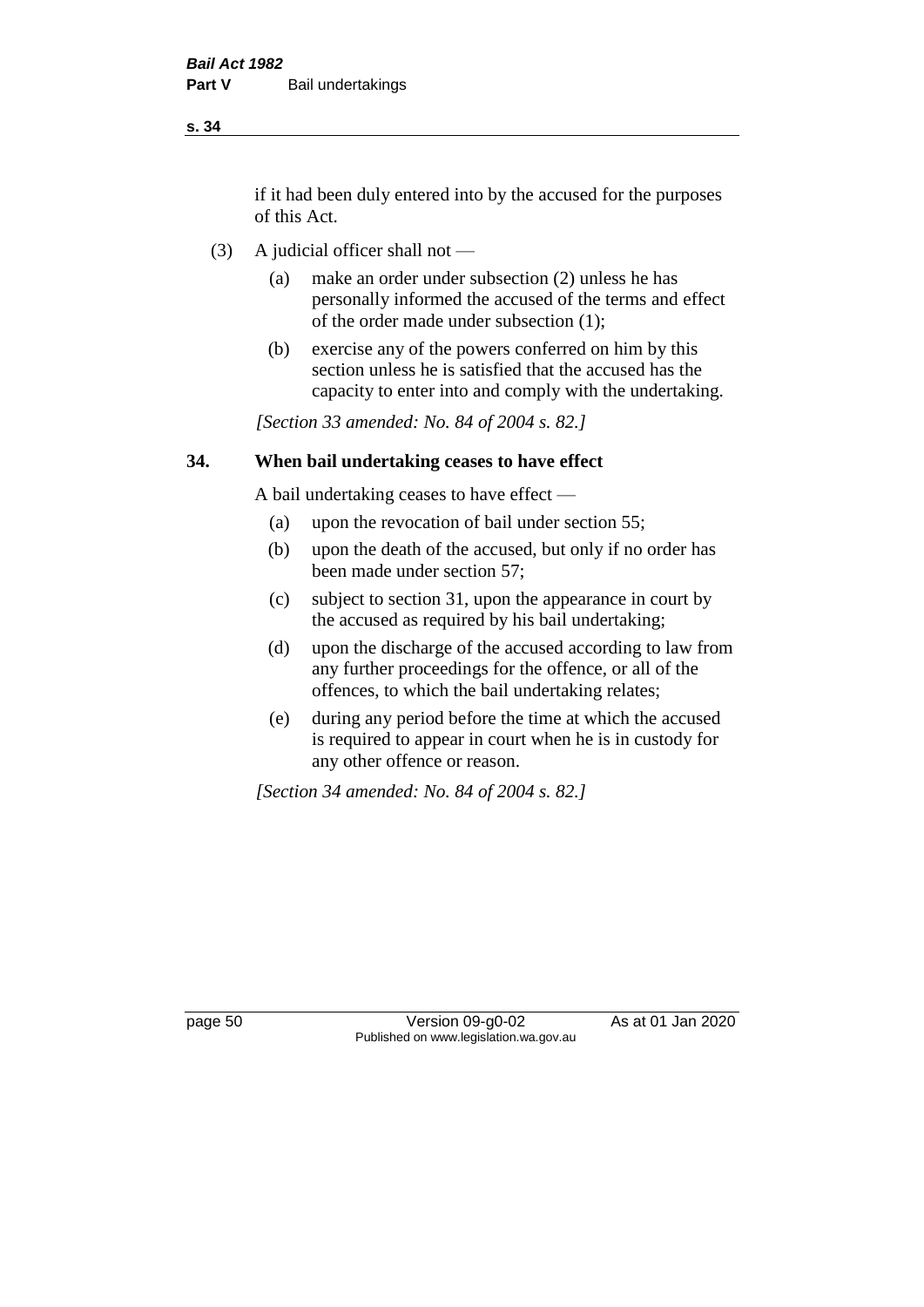# **Part VI — Sureties and surety undertakings**

#### **35. Surety and surety undertaking**

- (1) A surety is a person who, as a condition of the grant of bail to an accused, enters into a surety undertaking, that is to say, undertakes in writing that he will, subject to this Act, forfeit a specified amount of money if the accused fails to comply with any requirement of his bail undertaking mentioned in section  $28(2)(a)$  and (b).
- (2) A surety is required to be approved under section 40.
- (3) A forfeiture of money by a surety as mentioned in subsection (1) is enforceable as provided in section 49 but not otherwise.

*[Section 35 amended: No. 84 of 2004 s. 82; No. 6 of 2008 s. 18(3).]* 

#### **36. Sureties, who may approve**

- (1) The decision whether an applicant should be approved as a surety in any case is to be made —
	- (a) by a person referred to in section 29(a) to (d); or
	- (b) where the accused to whom bail has been granted is in prison, by a person for the time being in charge of the prison; or
	- (c) where the accused to whom bail has been granted is a child, by an authorised community services officer.
- (2) A judicial officer when granting bail to an accused subject to a requirement for a surety or sureties may make an order as to -
	- (a) the giving of notice to the prosecutor of an application for approval of any surety; or
	- (b) the person or persons who are to, or may, approve any surety,

and subsection (1) has effect subject to any such order. *[Section 36 inserted: No. 6 of 2008 s. 24(1).]*

As at 01 Jan 2020 Version 09-g0-02 page 51 Published on www.legislation.wa.gov.au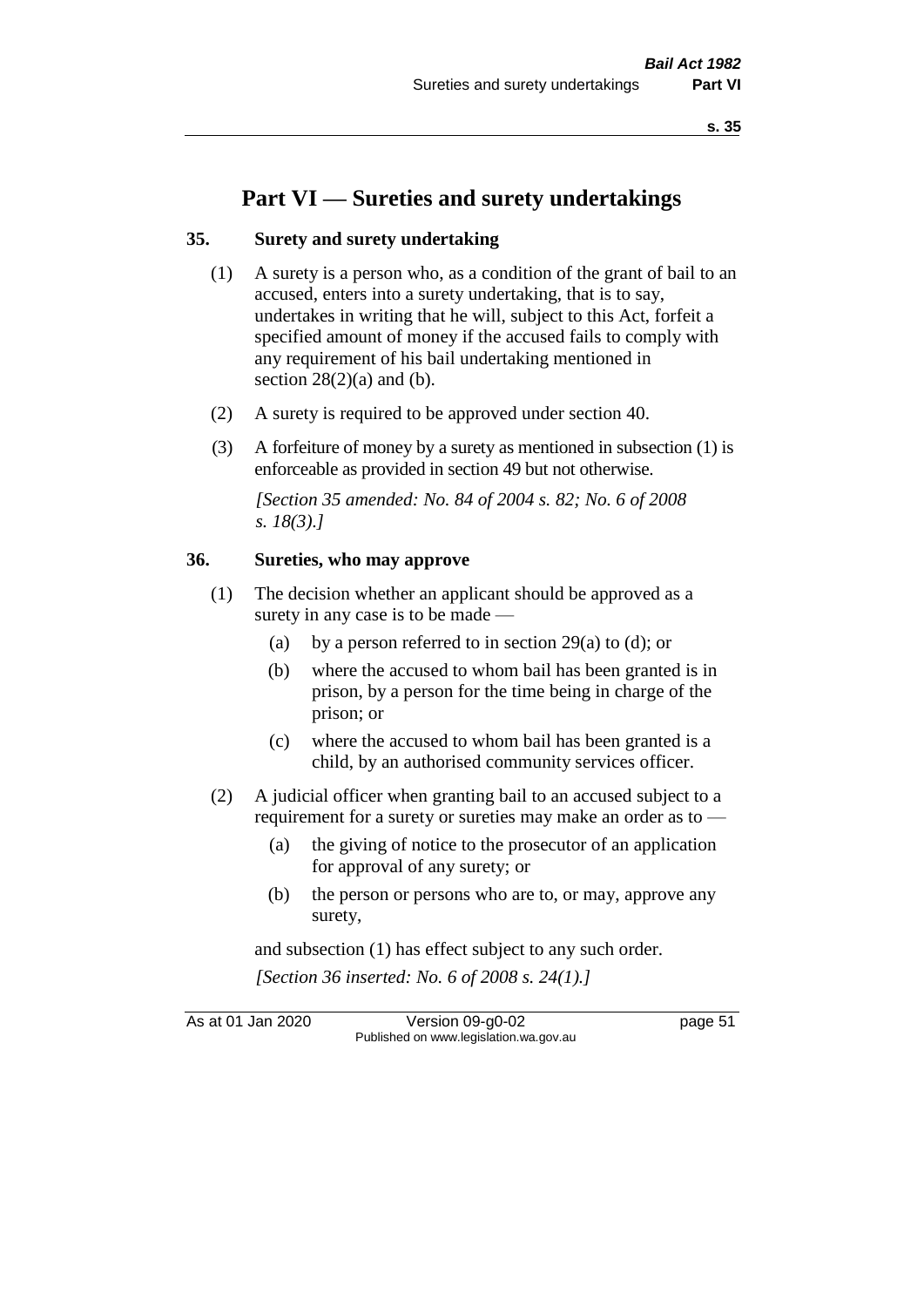# **37. Proposed surety to receive certain information and form**

- (1) Whenever a surety approval officer is called upon to decide whether an applicant should be approved as a surety, he shall ensure that the applicant is, or has been, given —
	- (a) a duly completed notice in the prescribed form showing details of the terms and conditions on which bail has been granted to the accused in whose case the surety is required; and
	- (b) such information in writing as to the effect of this Act in relation to the rights, obligations and liabilities of sureties as is prescribed for the purposes of this paragraph; and
	- (c) a prescribed form of declaration for completion designed to disclose to the surety approval officer all information relevant to the decision.
- (2) Before he makes his decision, the surety approval officer shall ensure that the applicant furnishes to him the declaration referred to in subsection (1)(c) duly completed.

*[Section 37 amended: No. 84 of 2004 s. 82; No. 6 of 2008 s. 24(4), (5) and 25; No. 20 of 2013 s. 28.]* 

# **38. Persons disqualified from being sureties**

- (1) A person is not qualified to be approved as a surety if  $-$ 
	- (a) he is under 18 years of age; or
	- (b) subject to subsection (2), the value of his assets, after provision is made for his debts and liabilities, is less than the amount which he might become liable to forfeit under his proposed surety undertaking; or
	- (c) there are reasonable grounds for believing that he has been, or will be, indemnified by any person against any forfeiture referred to in paragraph (b).

page 52 Version 09-g0-02 As at 01 Jan 2020 Published on www.legislation.wa.gov.au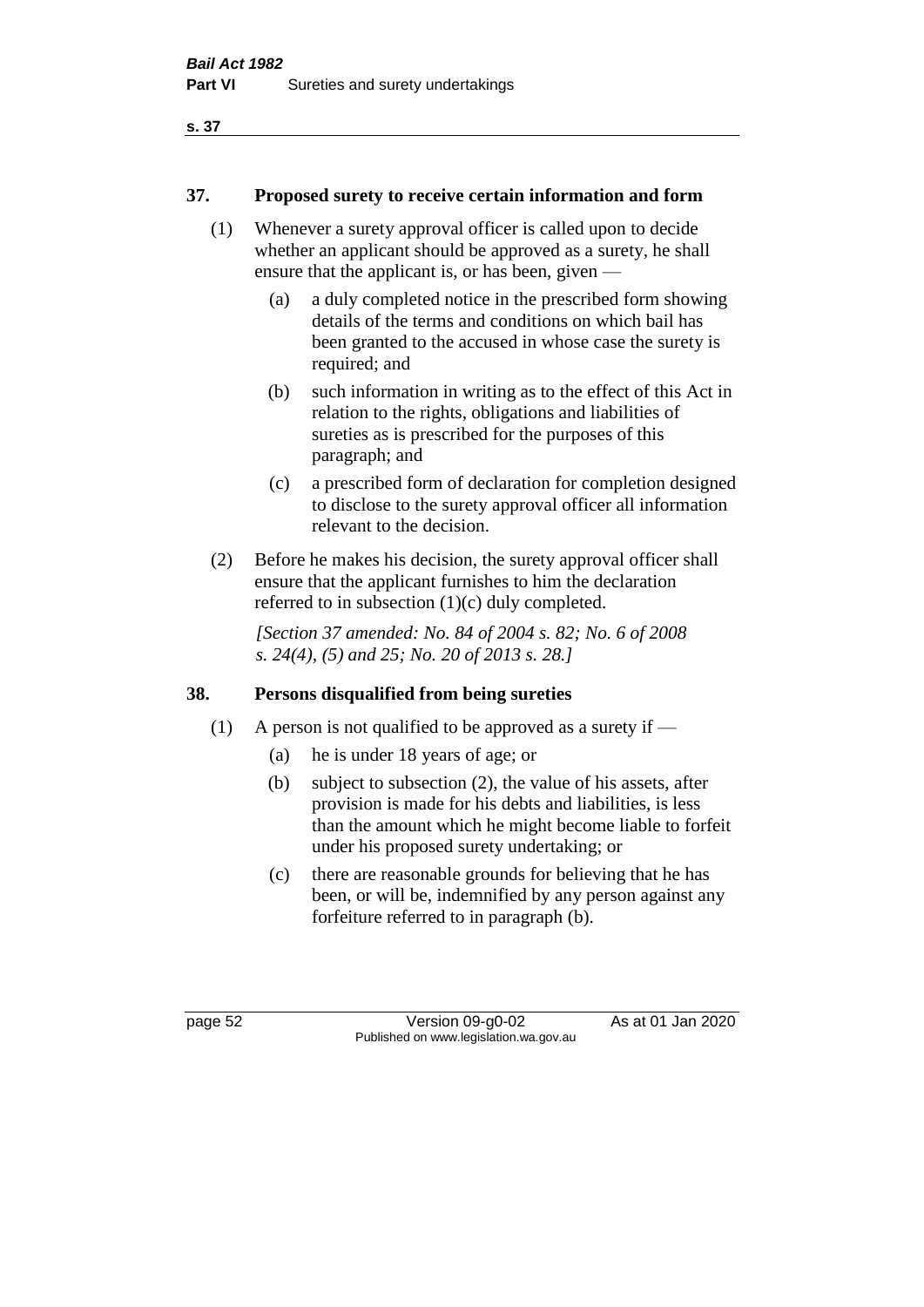(2) Subsection (1)(b) does not apply where the applicant for approval is required to give security sufficient to cover the amount which he might become liable to forfeit.

# **39. Matters to be regarded when approving sureties**

In determining whether an applicant is suitable to be a surety a surety approval officer shall have regard to all matters which appear to him to be relevant including, as well as any others, the following —

- (a) the character and antecedents of the applicant; and
- (b) his proximity to or connection with the accused, whether by kinship, place of residence or otherwise; and
- (c) his ability to pay, or give security for, the amount which he might become liable to forfeit under his proposed surety undertaking, without excessive hardship to himself or his dependants.

*[Section 39 amended: No. 84 of 2004 s. 82; No. 6 of 2008 s. 24(4).]* 

# **40. Decision on application by proposed surety**

- (1) Upon receipt of the duly completed declaration referred to in section  $37(1)(c)$ , the surety approval officer shall, after making any enquiries which he thinks desirable, make a decision, as soon as is practicable, either to approve or not to approve of the applicant as a surety in that case.
- (2) If the surety approval officer does not approve of the applicant as a surety he shall record the reasons for his doing so and inform the applicant and the accused thereof, or cause them to be so informed.

*[Section 40 amended: No. 15 of 1988 s. 15; No. 84 of 2004 s. 82; No. 6 of 2008 s. 24(5).]* 

As at 01 Jan 2020 Version 09-g0-02 page 53 Published on www.legislation.wa.gov.au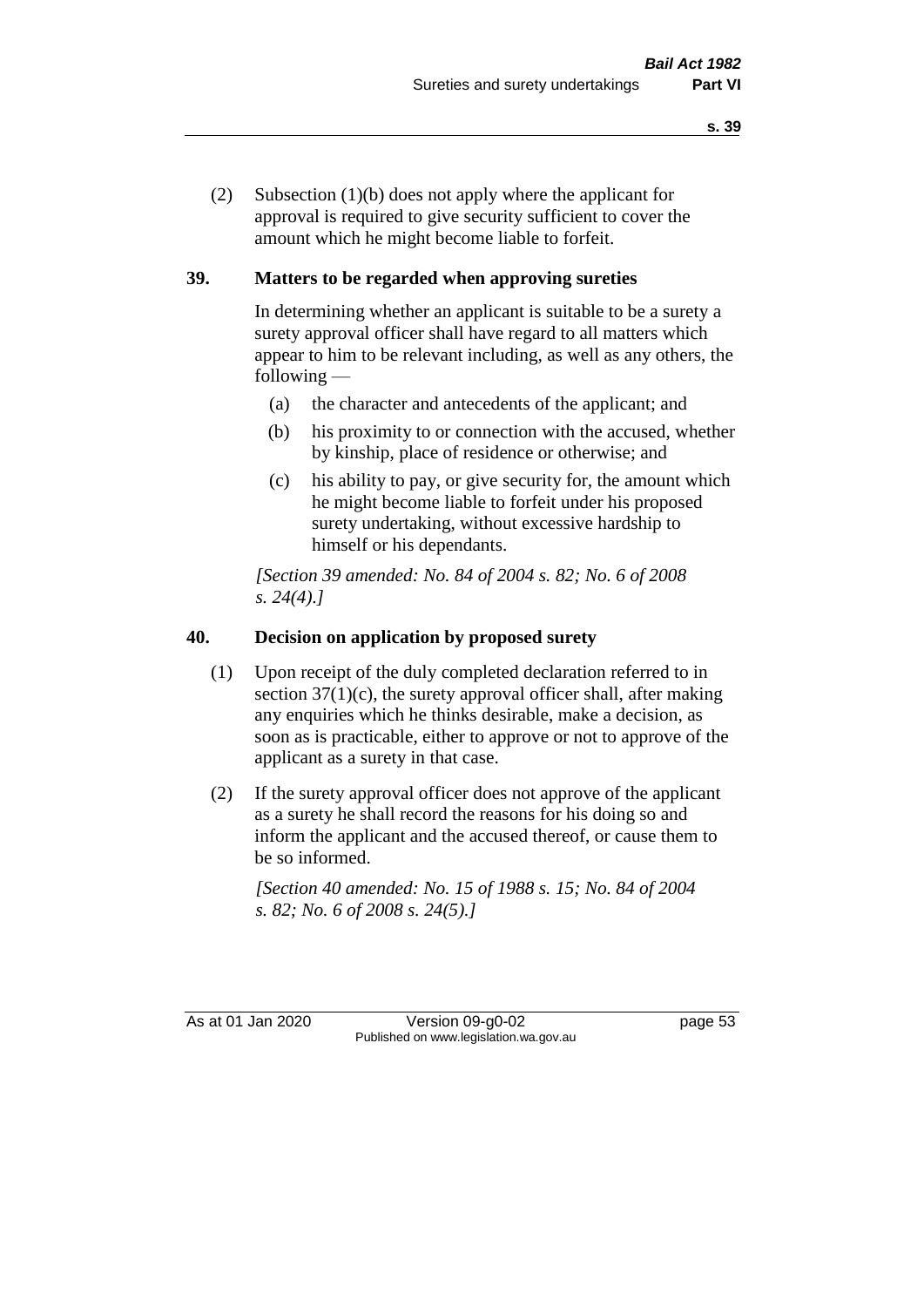#### **41. Finality of decision to refuse approval of surety**

- (1) A decision by a surety approval officer not to approve of the applicant as a surety is final unless the applicant becomes entitled to re-apply under subsection (2).
- (2) An applicant who is refused approval as a surety may re-apply for approval to the surety approval officer who made that decision, or if that officer is absent or unavailable to another surety approval officer, on the ground that —
	- (a) new facts have been discovered, new circumstances have arisen or the circumstances have changed since he was refused approval; or
	- (b) he failed to adequately present his case for approval on his previous application,

and the provisions of this Act, except section 37, shall, with necessary modifications, apply to any such further application and the decision thereon.

*[Section 41 amended: No. 6 of 2008 s. 24(3) and (4).]*

# **42. Before whom surety undertaking may be entered into**

A surety undertaking need not be entered into before the surety approval officer who approved the surety but may be entered into before any person before whom the accused for whose appearance the surety is approved might enter into his bail undertaking under section 29.

*[Section 42 amended: No. 84 of 2004 s. 82; No. 6 of 2008 s. 24(5).]* 

#### **43. Duties of person before whom surety undertaking is entered into**

A person before whom a surety undertaking is to be entered into —

 $(a)$  shall —

(i) read to the surety; or

page 54 Version 09-g0-02 As at 01 Jan 2020 Published on www.legislation.wa.gov.au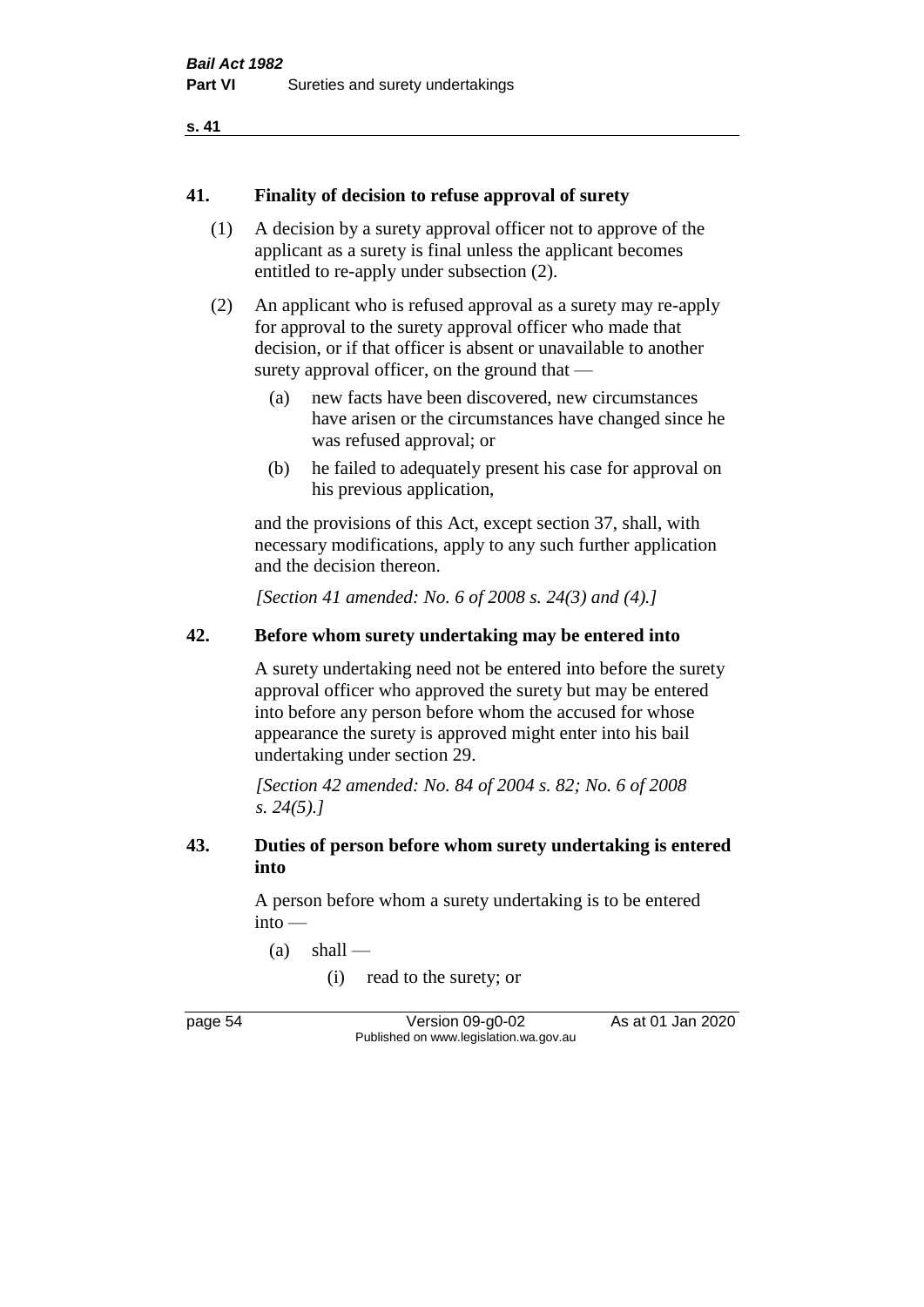- (ii) be informed by the surety that he has read; or
- (iii) if necessary, have translated to the surety,

the documents described in section  $37(1)(a)$  and (b), and the surety undertaking, before the surety enters into the undertaking; and

- (b) shall ensure that all conditions which are to be complied with by the surety have been complied with before the surety enters into his undertaking; and
- (c) shall give to the surety a copy of his surety undertaking as duly completed.

*[Section 43 amended: No. 74 of 1984 s. 13.]* 

#### **43A. Entering into surety undertaking where proposed surety interstate**

 $(1)$  In this section —

*proposed surety* means a person who is to enter into a surety undertaking;

*relevant official* means the person before whom the surety undertaking is to be entered into or was entered into, as the case requires;

*video link* means facilities (including closed circuit television) that enable, at the same time —

- (a) the relevant official to see and hear the proposed surety; and
- (b) the proposed surety to see and hear the relevant official.
- (2) This section applies if a proposed surety is in another State or a Territory.
- (3) The relevant official may comply with section 43(a) and (b) by means of a video link.
- (4) The relevant official may provide the surety undertaking to the proposed surety for completion by providing it by electronic means in accordance with the regulations.

As at 01 Jan 2020 Version 09-g0-02 page 55 Published on www.legislation.wa.gov.au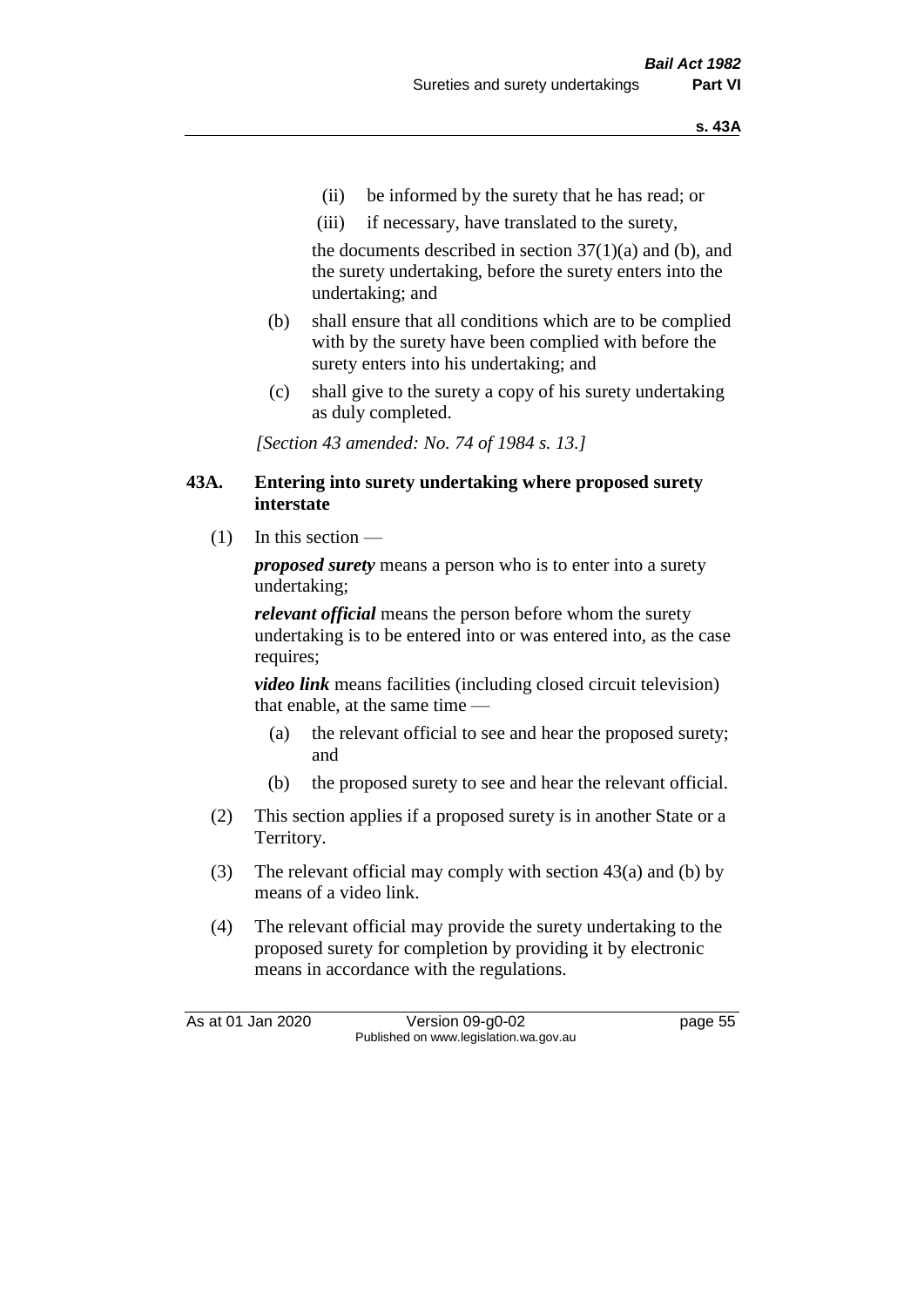- (5) The proposed surety may enter into the surety undertaking by providing the completed surety undertaking to the relevant official by electronic means in accordance with the regulations.
- (6) If the surety undertaking is provided by electronic means under subsection (4) or (5), any requirement for the proposed surety or the relevant official to sign it is to be taken to have been complied with if the full name of the proposed surety or the relevant official, as the case requires, appears in the appropriate place in the undertaking.
- (7) The relevant official may comply with section 43(c) by providing a copy of the surety undertaking (as duly completed) to the surety by electronic means in accordance with the regulations.
- (8) A surety undertaking that is entered into in accordance with this section is to be taken to have been entered into before the relevant official.
- (9) In any proceedings a document purporting to be a copy of a surety undertaking and purporting to be certified by the relevant official to be a copy of a surety undertaking entered into in accordance with this section is evidence of the surety undertaking without proof of the signature of the relevant official.

*[Section 43A inserted: No. 6 of 2008 s. 26; amended: No. 20 of 2013 s. 29.]*

# **44. When surety undertaking extends to different time or different time and place substituted under s. 31**

- (1) A surety undertaking does not extend to the failure by the accused to appear at a different time or a different time and place substituted pursuant to section 31 unless —
	- (a) the surety undertaking contains a provision stating that it does so extend and, where applicable under subsection (5), the surety has received notice as mentioned in that subsection; or

page 56 Version 09-g0-02 As at 01 Jan 2020 Published on www.legislation.wa.gov.au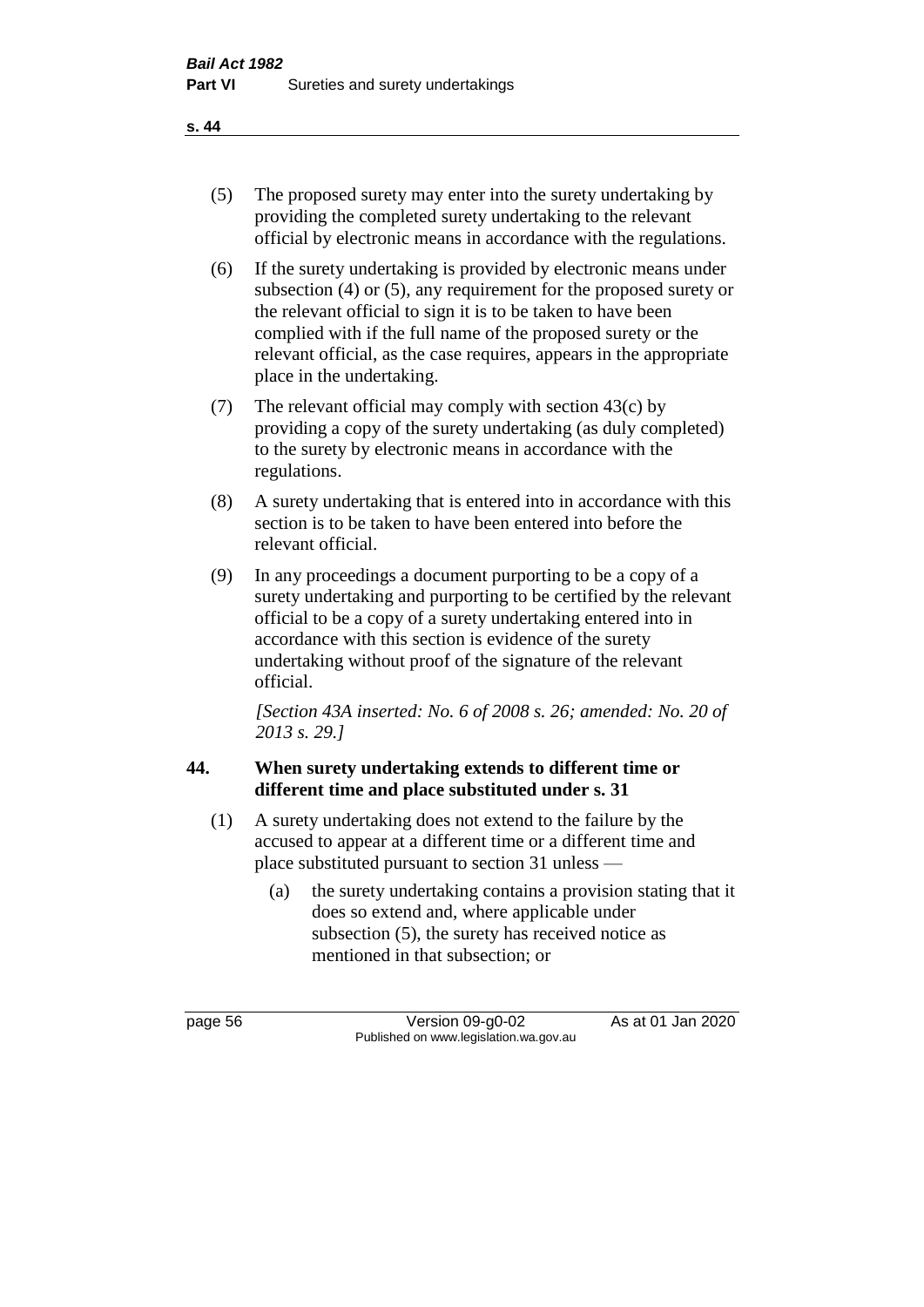- (b) subsection (2) applies.
- (2) A surety undertaking extends to the failure by the accused to appear at a different time substituted pursuant to section 31 during a trial if, at the option of the surety, the undertaking contains a provision stating —
	- (a) that it does so extend; and
	- (b) the effect of subsection (4).
- (3) In subsection  $(2)$  —

*trial* means that part of proceedings for an offence when evidence is being received by the court in respect of the offence and also extends to any time when —

- (a) legal argument is being heard; or
- (b) a judicial officer or a jury is deliberating.
- (4) Subsection (2) applies despite any amendment as defined in section 31A(1) if the endorsement or notice under section 31A(3)(a) in respect of the amendment includes a statement referred to in section 31A(4).
- (5) A surety undertaking may, at the option of the surety, also contain a provision stating that where —
	- (a) a different time or a different time and place for the accused's appearance is substituted pursuant to section 31; and
	- (b) subsection (2) does not apply,

the surety's liability only arises if the surety is given notice, as soon as is practicable, of the different time or the different time and place.

(6) Where, by operation of this section, a surety undertaking would extend to the failure by the accused to appear at a different time or a different time and place substituted pursuant to section 31, that extension is not affected by a reduction in the number of offences to which the accused's bail undertaking relates.

*[Section 44 inserted: No. 6 of 2008 s. 27(1).]*

As at 01 Jan 2020 Version 09-g0-02 page 57 Published on www.legislation.wa.gov.au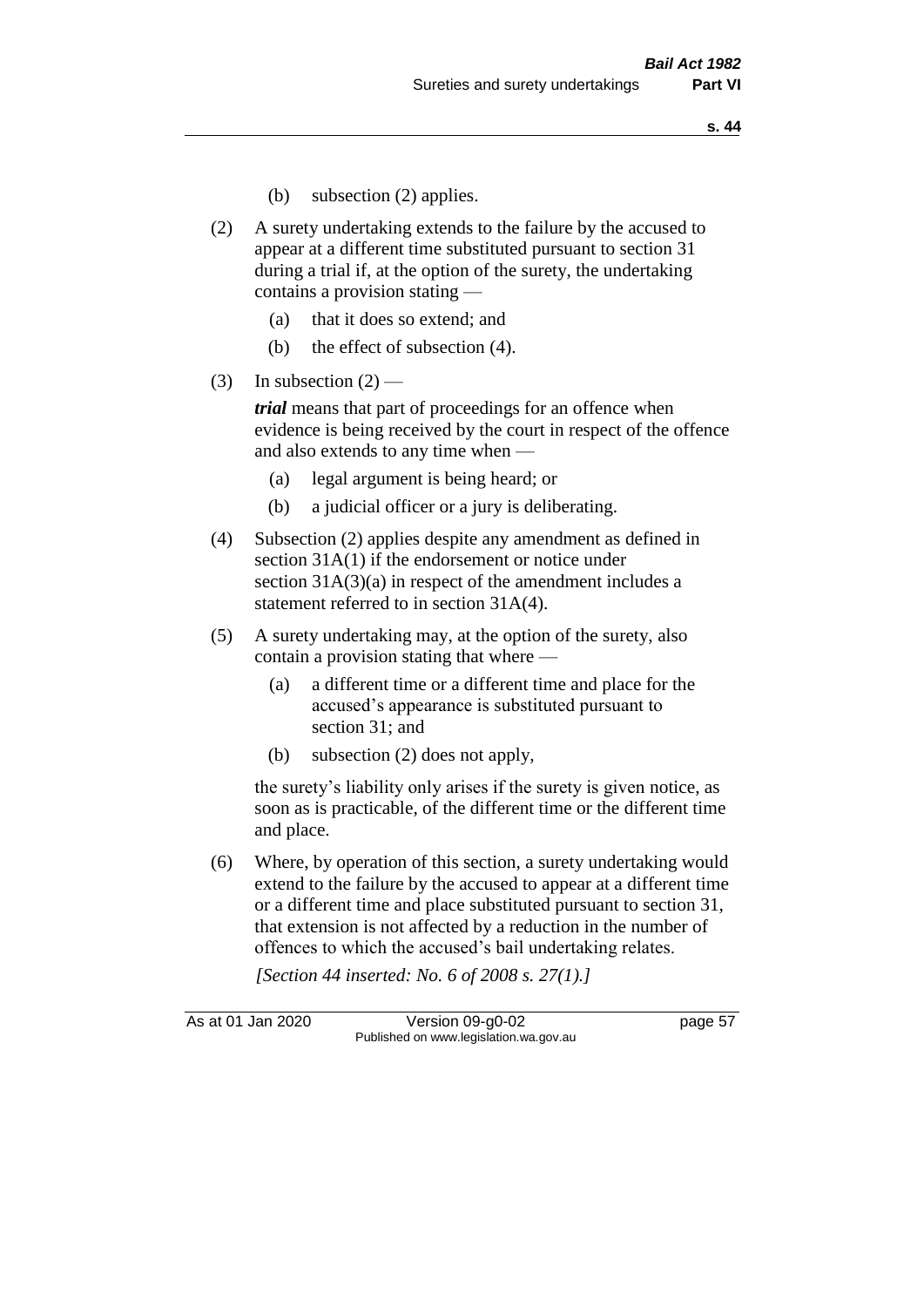```
s. 45
```
#### **45. Notices under s. 44, service and proof of**

- (1) For the purposes of section 44(5) notice to a surety may be given —
	- (a) orally to the surety by the judicial officer when he fixes a time and place for the proceedings or the resumed proceedings; or
	- (b) in the approved form to the surety personally; or
	- (c) by a person authorised under subsection  $(5)$ 
		- (i) sending or causing to be sent the approved form to the surety by post to the surety's address appearing in the records of the court; or
		- (ii) in urgent cases or with the surety's consent, providing or causing to be provided the approved form to the surety by electronic means in accordance with the regulations.
- (2) A person who gives a notice in accordance with subsection  $(1)(b)$  or  $(c)$  shall endorse on a file copy of the notice a certificate showing —
	- (a) that the person has done so; and
	- (b) the time of doing so.
- (2a) If a notice is sent by post under subsection  $(1)(c)$ , the notice is to be presumed, unless the contrary is shown, to have been received at the time when, in the ordinary course of events, it would have been delivered.
- (3) A judicial officer who, under subsection  $(1)(a)$ , notifies a surety of the time and place for the proceedings or the resumed proceedings shall cause to be endorsed on a file copy of the surety's undertaking a certificate showing details of such time and place and that the surety has been notified of them.
- (4) In any proceedings
	- (a) a document purporting to be a copy of a notice referred to in section 44(5) shall be evidence of the terms of the notice; and

| page |  |
|------|--|
|------|--|

page 58 Version 09-g0-02 As at 01 Jan 2020 Published on www.legislation.wa.gov.au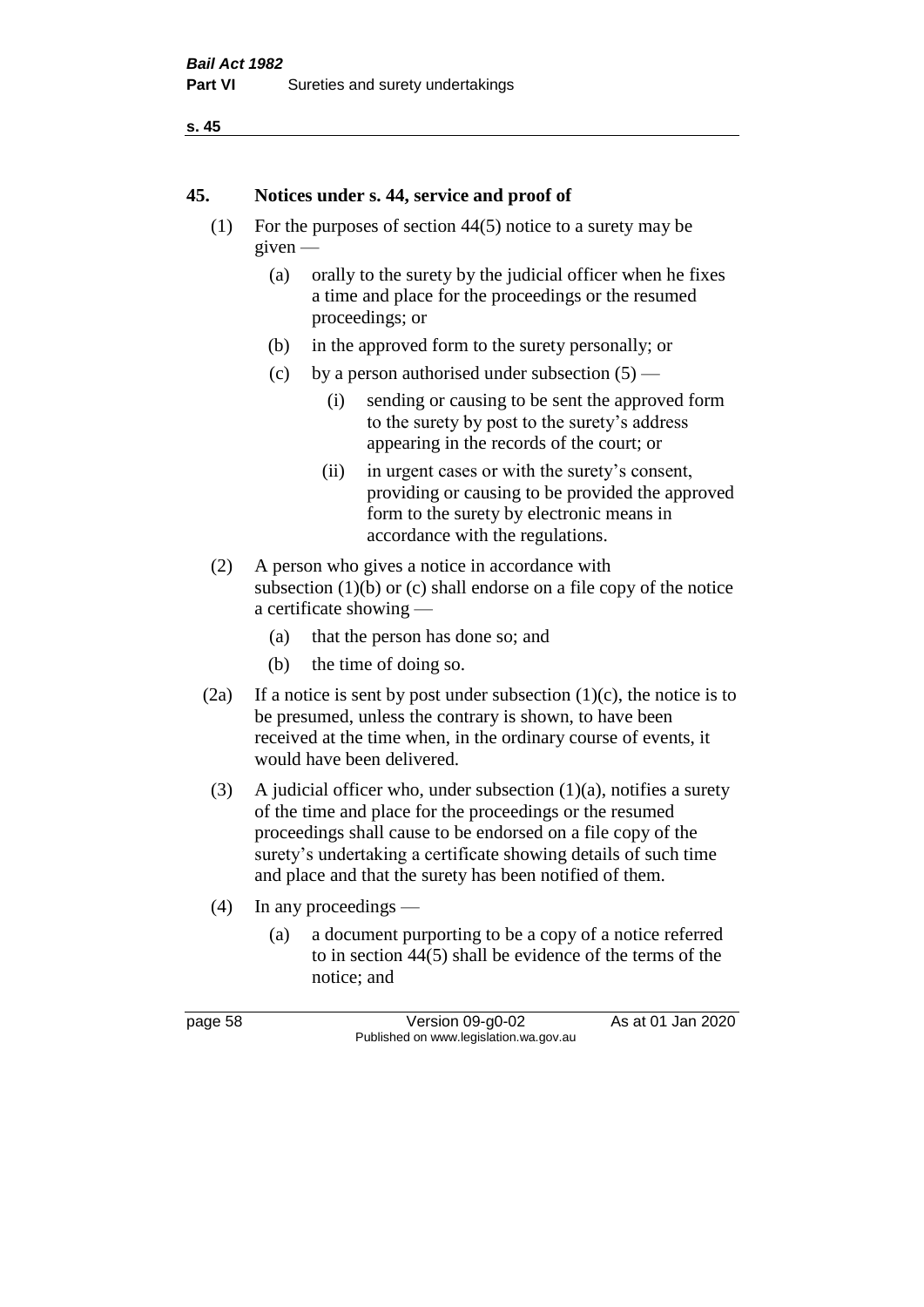- (b) an endorsement
	- (i) on a file copy of a notice given under subsection  $(1)(b)$  or  $(c)$  purporting to be a certificate referred to in subsection (2); or
	- (ii) on a file copy of a surety undertaking purporting to be a certificate referred to in subsection (3),

is evidence of the matters appearing in the certificate without proof of the signature of the person who made the endorsement.

- (5) A registrar of the court, other than a deputy registrar of the Magistrates Court or the Children's Court, is an authorised person for the purposes of subsection  $(1)(c)$  and in addition —
	- (a) in respect of committals to the Supreme Court, the Chief Justice; and
	- (b) in respect of committals to the District Court, the Chief Judge,

may authorise a person or persons, by name or office, to perform the function referred to in subsection  $(1)(c)$ .

*[Section 45 amended: No. 74 of 1984 s. 15; No. 59 of 2004 s. 141; No. 6 of 2008 s. 28(1)-(5); No. 20 of 2013 s. 30.]* 

#### **46. Surety's power to arrest accused**

- (1) A surety may arrest an accused for whose appearance in court he has entered into a surety undertaking if the surety has reasonable grounds to believe that —
	- (a) the accused
		- (i) is not likely to comply with the requirements of his bail undertaking mentioned in section  $28(2)(a)$  or (b); or
		- (ii) is, or has been, in breach of any condition of his bail undertaking mentioned in section 28(2)(c); or

As at 01 Jan 2020 Version 09-g0-02 page 59 Published on www.legislation.wa.gov.au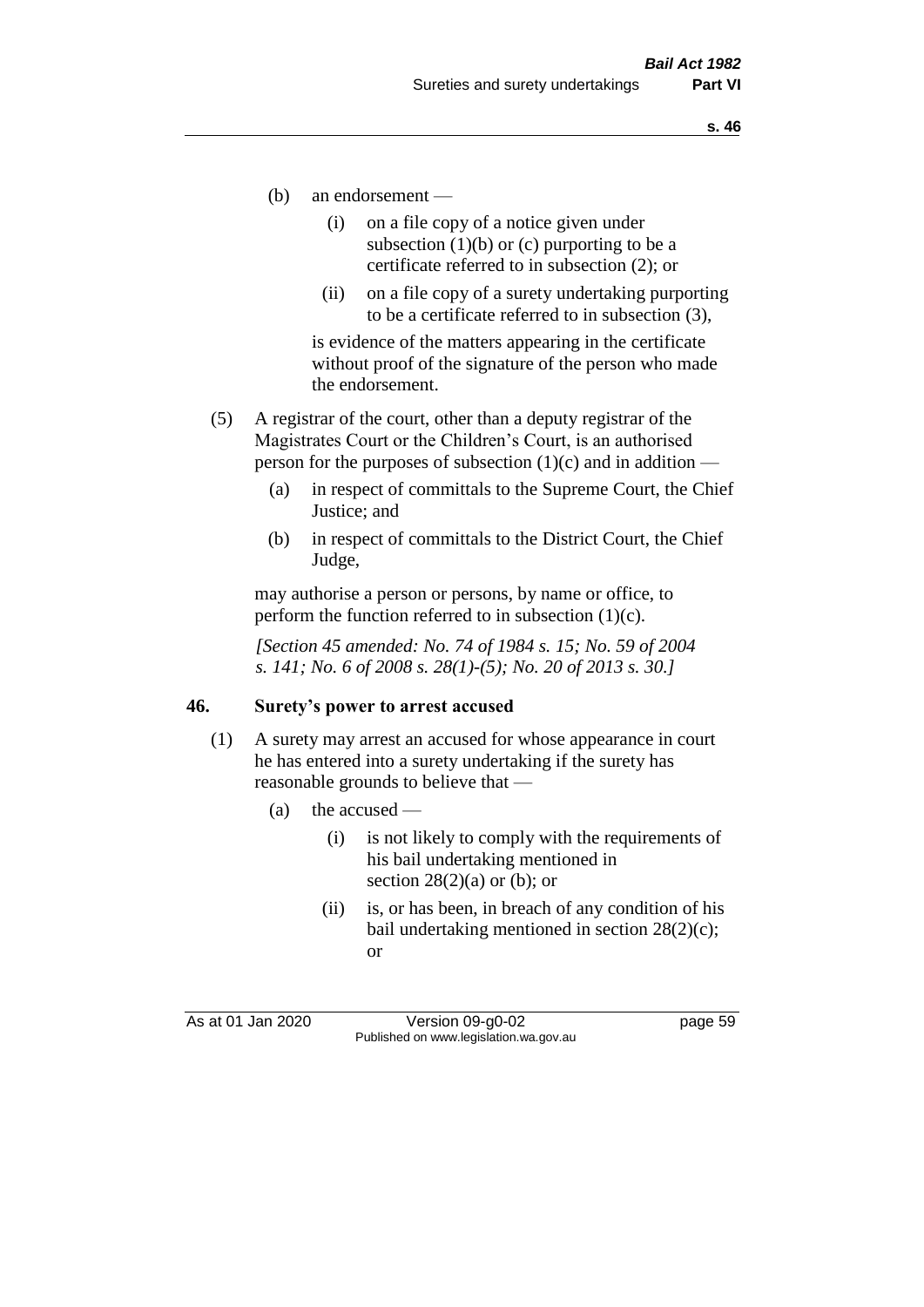(iii) is, or has been, in breach of a home detention condition mentioned in section 28(2)(d);

and

- (b) it is not expedient to invoke the assistance of the relevant officer under section 54(1) because the delay occasioned by doing so would defeat the purpose of that section.
- (2) A surety who arrests an accused under subsection (1) shall, as soon as is practicable, deliver him into the custody of a police officer and thereafter he shall be dealt with under section 54(4) and section 55, and those provisions shall apply, as if he had been arrested by a police officer under section 54(2).

*[Section 46 amended: No. 74 of 1984 s. 16; No. 61 of 1990 s. 10; No. 84 of 2004 s. 82; No. 6 of 2008 s. 33(5).]* 

# **47. When surety undertaking ceases to have effect**

A surety undertaking ceases to have effect —

- (a) upon the revocation of bail under section 55(1); or
- (b) upon the release of an accused under section 55(2) if the surety does not consent to the continuance in force of his surety undertaking; or
- (c) upon its being cancelled under section 48(4) (and as from the time fixed therefor) by an appropriate judicial officer; or
- (d) upon the death of the surety, but only if no order under section 49(1) has been made before then; or
- (e) subject to sections 31 and 44, upon the appearance in court by the accused as required by his bail undertaking; or
- (f) upon the discharge of the accused according to law from any further proceedings for the offence, or all of the offences, to which the surety undertaking relates; or

page 60 Version 09-g0-02 As at 01 Jan 2020 Published on www.legislation.wa.gov.au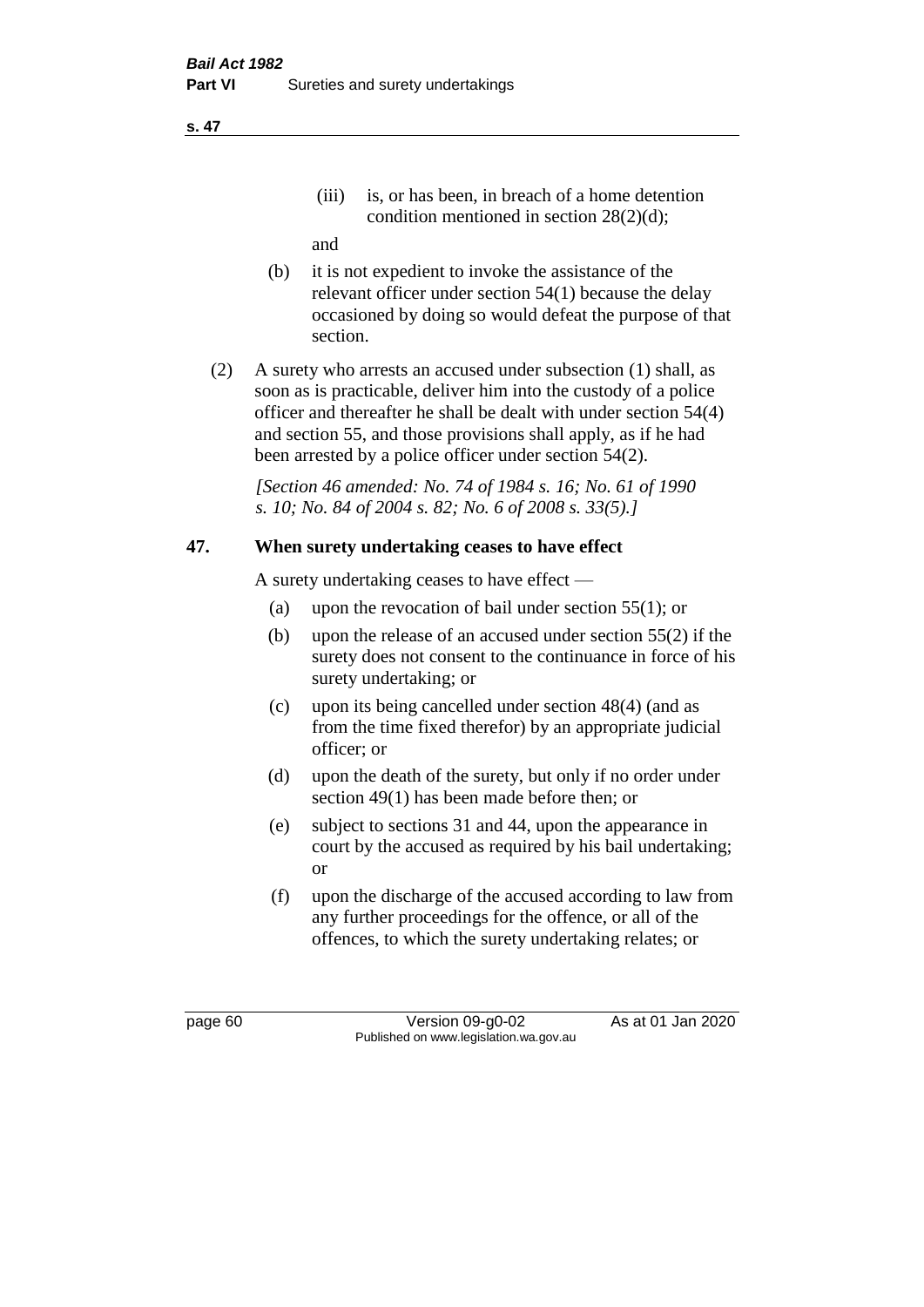(g) during any period before the time at which the accused is required to appear in court when he is in custody for any other offence or reason.

*[Section 47 amended: No. 84 of 2004 s. 82.]* 

#### **48. Surety may apply for cancellation of his undertaking**

- (1) A surety may apply to an appropriate judicial officer for cancellation of his undertaking.
- (2) An application under subsection (1) may be made at any time before that specified, or deemed by section 31(3) to be specified, in the accused's bail undertaking for his appearance in court.
- (3) Upon an application being made under subsection (1) an appropriate judicial officer shall cause the accused to appear before him or another such officer and may issue a warrant or summons for that purpose.
- (4) Upon the appearance of the accused before the time mentioned in subsection (2) an appropriate judicial officer shall —
	- (a) cancel the surety undertaking; and
	- (b) exercise one of the powers set out in section  $55(1)(d)$ or (e).
- (5) An application under subsection (1) must be made, and proceedings on it are to be conducted —
	- (a) in a court of summary jurisdiction in accordance with the regulations;
	- (b) in the Supreme Court or the District Court  $-\text{in}$ accordance with rules of court.

*[Section 48 amended: No. 59 of 2004 s. 141; No. 84 of 2004 s. 7 and 82; No. 6 of 2008 s. 29.]* 

# **49. Surety's undertaking to pay money, enforcing**

(1) Where an accused has failed to comply with any requirement of his bail undertaking mentioned in section 28(2)(a) or (b) the

As at 01 Jan 2020 Version 09-g0-02 page 61 Published on www.legislation.wa.gov.au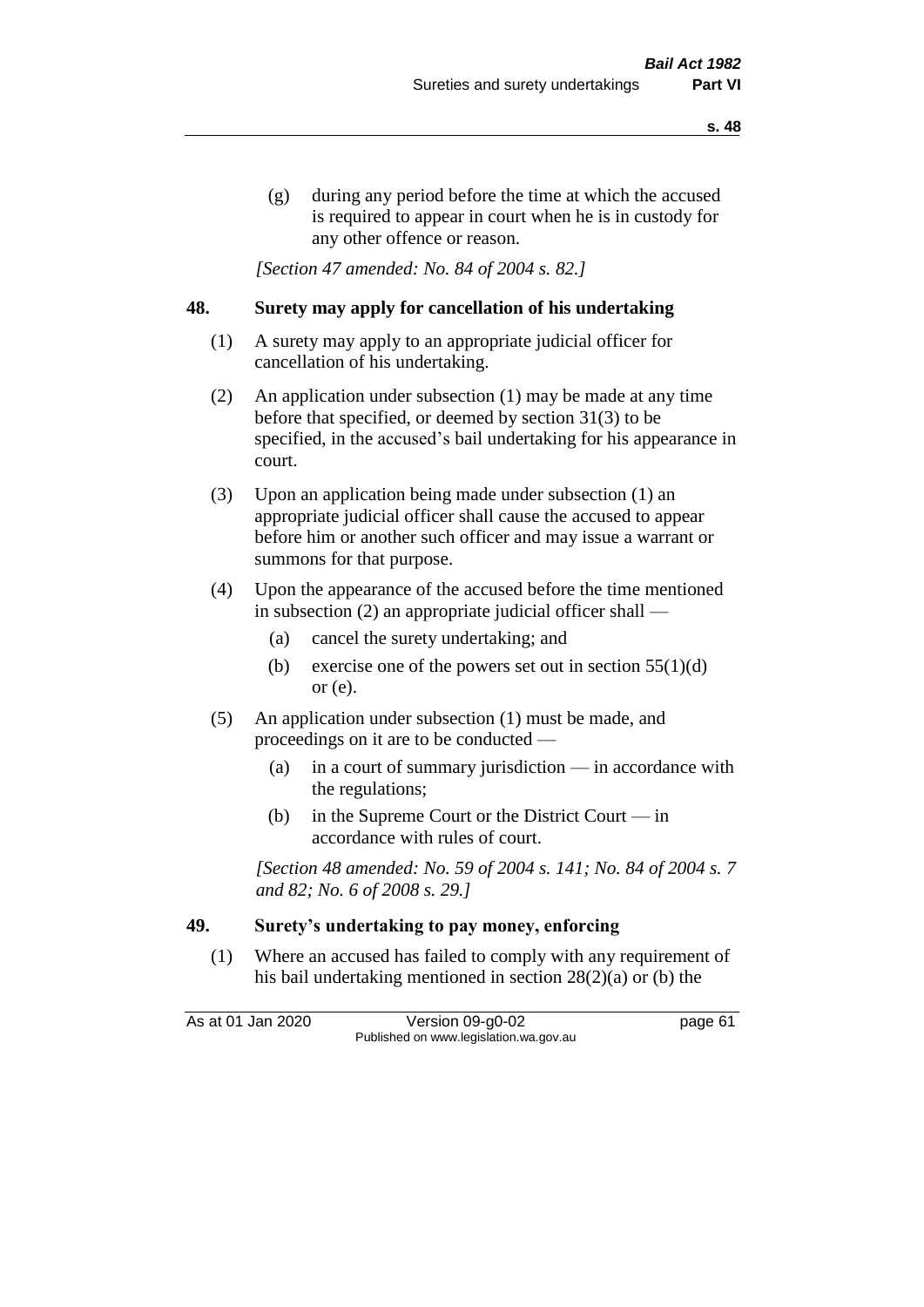following provisions of this section apply for the purpose of enforcing payment to the State of any sum thereupon payable by a surety in terms of his surety undertaking —

- (a) an application for an order that the sum be paid may be made to an appropriate judicial officer —
	- (i) by the Director of Public Prosecutions where the court before which the accused failed to appear was —
		- (I) the District Court, the Supreme Court or the Court of Appeal; or
		- (II) another court, if the Director of Public Prosecutions is the prosecutor in that court of the case against the accused;

or

- (ii) in other cases, by the State Solicitor or the registrar of the court before which the accused failed to appear;
- *[(b) deleted]*
	- (c) on the hearing of the application and upon proof of the surety's liability in terms of his undertaking, the judicial officer shall order forfeiture of the full amount specified in the undertaking unless the surety attends at the hearing and shows to the satisfaction of the judicial officer that there was reasonable cause for the failure of the accused to comply with the requirement to which the application relates;
- (d) notwithstanding paragraph (c), the judicial officer may decline to make an order under that paragraph or may order forfeiture in part only where the surety attends and shows to the satisfaction of the judicial officer —
	- (i) that, by reason of a change of circumstances since the undertaking was entered into, an order for forfeiture, or for forfeiture in full (as the case may be), would cause excessive hardship to the surety or his dependants; and

page 62 Version 09-g0-02 As at 01 Jan 2020 Published on www.legislation.wa.gov.au

**s. 49**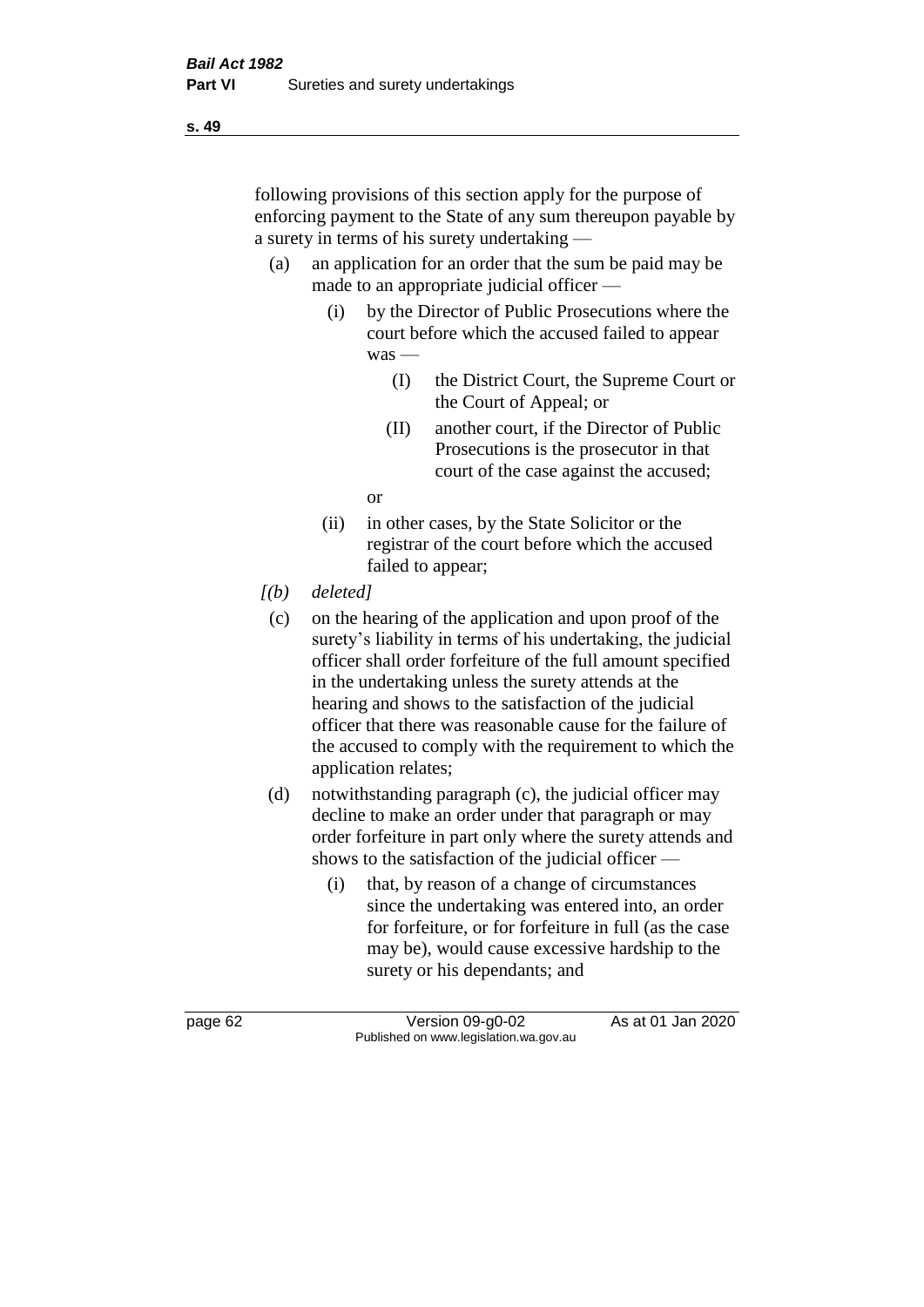- (ii) that such hardship would not be relieved by the exercise of one or more of the powers conferred by section 59;
- (e) an order may be made under this section whether or not the accused has been convicted of an offence against section 51(1) or (2) but if, after an order has been made, the surety satisfies the Governor that new facts have been discovered or new circumstances have arisen which show that there was reasonable cause for the failure of the accused as mentioned in paragraph (c), the Governor may exercise the power in section 139 of the *Sentencing Act 1995* as if the forfeiture were one to which that section applied.
- (2) An application under subsection (1) must be made, and proceedings on it are to be conducted —
	- (a) in a court of summary jurisdiction in accordance with the regulations;
	- (b) in the Supreme Court or the District Court  $-\text{in}$ accordance with rules of court.
- (3) Without prejudice to the recovery of such an amount as a civil debt due to the State, any amount to be paid under an order made under this section is to be paid, and its payment may be enforced under Part 5 of the *Fines, Penalties and Infringement Notices Enforcement Act 1994*, unless an order has been made under subsection (4).
- (4) If under this section the Supreme Court or the District Court makes an order requiring the payment of money, the court may make an order under section 59 of the *Sentencing Act 1995* in respect of the amount payable and for that purpose that section, with any necessary changes, applies as if the amount were a fine imposed on the surety.

*[Section 49 amended: No. 74 of 1984 s. 17; No. 92 of 1994 s. 5; No. 78 of 1995 s. 8; No. 65 of 2003 s. 121(3); No. 74 of 2003 s. 29; No. 59 of 2004 s. 141; No. 84 of 2004 s. 8, 11 and 82; No. 6 of 2008 s. 18(2) and 30(1) and (2).]* 

As at 01 Jan 2020 Version 09-g0-02 page 63 Published on www.legislation.wa.gov.au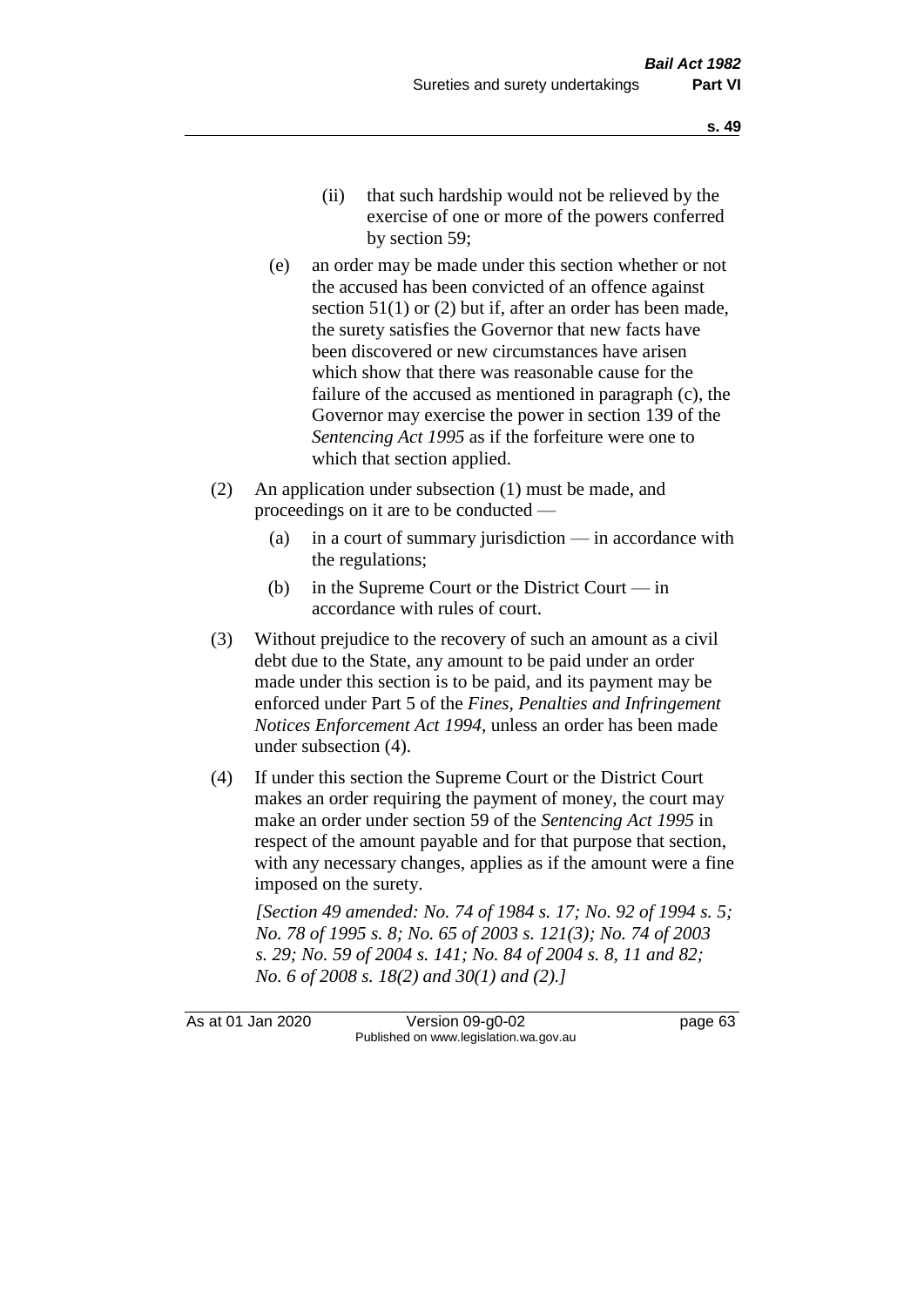**s. 50**

#### **50. Indemnifying surety, offence**

- (1) If a person indemnifies, or agrees to indemnify, a surety or proposed surety against any liability which the surety or proposed surety may incur under this Act (including this section) he and the surety or proposed surety and any person with whom he agrees as aforesaid each commits an offence. Penalty: \$1 000 or imprisonment for 12 months or both.
- (2) An offence is committed under subsection  $(1)$ 
	- (a) whether the agreement is made before or after the surety undertaking is entered into and whether or not a proposed surety actually becomes a surety; and
	- (b) whether the compensation is to be in money or in money's worth.
- (3) An offence is not committed under subsection (1) by a surety or proposed surety if he shows —
	- (a) that he had no knowledge of an agreement within the meaning of subsection (1) proposed to be entered into between 2 other persons; or
	- (b) that having such knowledge he took all steps reasonably available to him to prevent the agreement being entered into.

*[Section 50 amended: No. 74 of 1984 s. 18.]* 

page 64 Version 09-g0-02 As at 01 Jan 2020 Published on www.legislation.wa.gov.au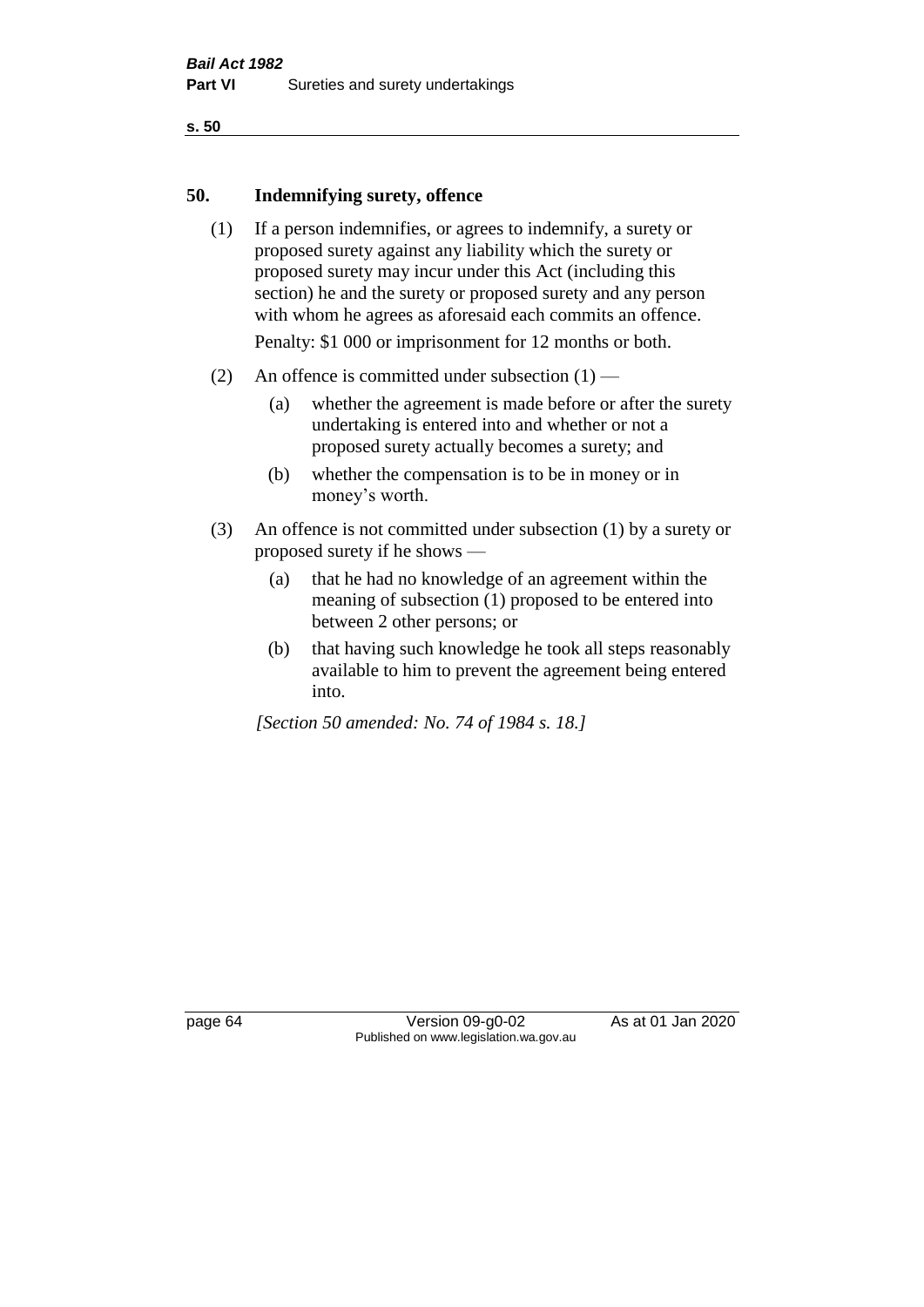**s. 50A**

# **Part VIA — Administration of home detention conditions**

*[Heading inserted: No. 61 of 1990 s. 11.]* 

## **50A. Powers of CEO (corrections)**

The CEO (corrections) has all of the powers conferred under this Act on a community corrections officer and may review, vary, or rescind a direction given by a community corrections officer.

*[Section 50A inserted: No. 61 of 1990 s. 11; amended: No. 31 of 1993 s. 9; No. 65 of 2006 s. 53.]* 

*[50B. Deleted: No. 78 of 1995 s. 8.]* 

## **50C. Powers and duties of community corrections officers**

- (1) A community corrections officer may give such reasonable directions to an accused subject to a home detention condition as are necessary for the proper administration of the condition and any other condition imposed on the grant of bail to the accused including, without limiting the generality of the foregoing, directions as to —
	- (a) when the accused may leave the place where he is required by the home detention condition to remain; and
	- (b) the period of any authorised absence from the place where he is required by the home detention condition to remain; and
	- (c) when the accused shall return to the place where he is required by the home detention condition to remain; and
	- (d) the method of travel to be used by the accused during any absence from the place where he is required by the home detention condition to remain; and
	- (e) the manner in which the accused shall report his whereabouts.

As at 01 Jan 2020 Version 09-g0-02 page 65 Published on www.legislation.wa.gov.au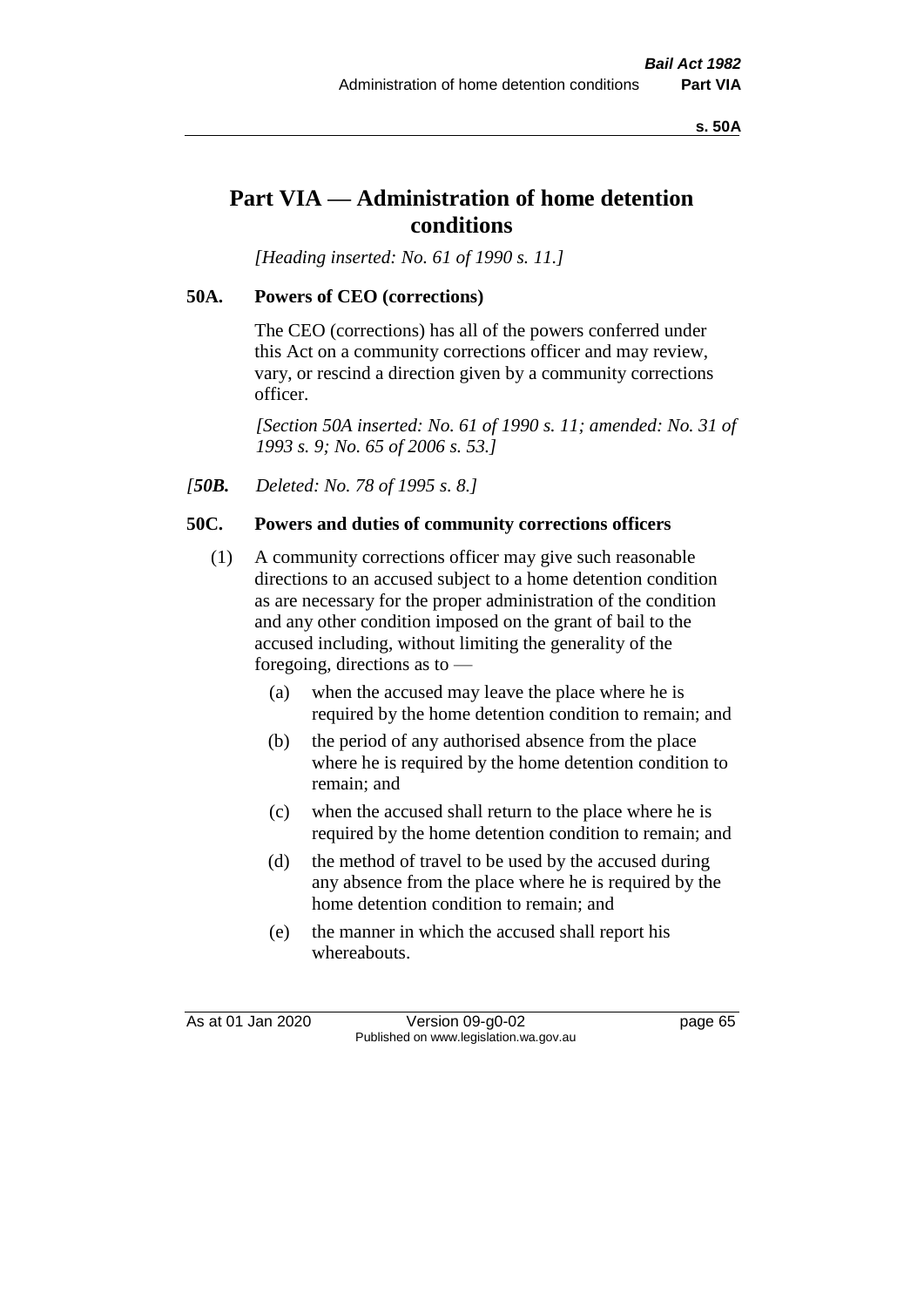(2) For the purpose of ascertaining whether or not an accused is complying with a home detention condition or any direction

**s. 50C**

|         | given pursuant to subsection (1), a community corrections<br>officer may, at any time —                                                                                                  |                                                                                                                                                                |  |  |  |
|---------|------------------------------------------------------------------------------------------------------------------------------------------------------------------------------------------|----------------------------------------------------------------------------------------------------------------------------------------------------------------|--|--|--|
|         | (a)                                                                                                                                                                                      | enter or telephone the place where the accused is<br>required by a home detention condition to remain; or                                                      |  |  |  |
|         | (b)                                                                                                                                                                                      | enter or telephone the accused's place of employment or<br>any other place where the accused is permitted or<br>required to attend; or                         |  |  |  |
|         | (c)                                                                                                                                                                                      | question any person at any place referred to in<br>paragraph $(a)$ or $(b)$ .                                                                                  |  |  |  |
| (3)     | A person who $-$                                                                                                                                                                         |                                                                                                                                                                |  |  |  |
|         | (a)                                                                                                                                                                                      | hinders a person exercising powers under subsection (2);<br>or                                                                                                 |  |  |  |
|         | (b)                                                                                                                                                                                      | fails to answer a question put pursuant to<br>subsection $(2)(c)$ or gives an answer that the person<br>knows is false or misleading in a material particular, |  |  |  |
|         | commits an offence.                                                                                                                                                                      |                                                                                                                                                                |  |  |  |
|         | Penalty: \$2 000 and imprisonment for 12 months.                                                                                                                                         |                                                                                                                                                                |  |  |  |
| (4)     | A community corrections officer —                                                                                                                                                        |                                                                                                                                                                |  |  |  |
|         | shall keep such records and make such returns and<br>(a)<br>reports in relation to accused persons subject to home<br>detention conditions as the CEO (corrections) directs;<br>and      |                                                                                                                                                                |  |  |  |
|         | (b)                                                                                                                                                                                      | shall make any records relating to an accused subject to<br>a home detention condition available on the request of<br>the CEO (corrections) to him.            |  |  |  |
|         | [Section 50C inserted: No. 61 of 1990 s. 11; amended: No. 31<br>of 1993 s. 9; No. 50 of 2003 s. 37(3); No. 84 of 2004 s. 82 and<br>83(3); No. 65 of 2006 s. 53; No. 2 of 2008 s. 56(2).] |                                                                                                                                                                |  |  |  |
|         |                                                                                                                                                                                          |                                                                                                                                                                |  |  |  |
| page 66 |                                                                                                                                                                                          | As at 01 Jan 2020<br>Version 09-g0-02<br>Published on www.legislation.wa.gov.au                                                                                |  |  |  |
|         |                                                                                                                                                                                          |                                                                                                                                                                |  |  |  |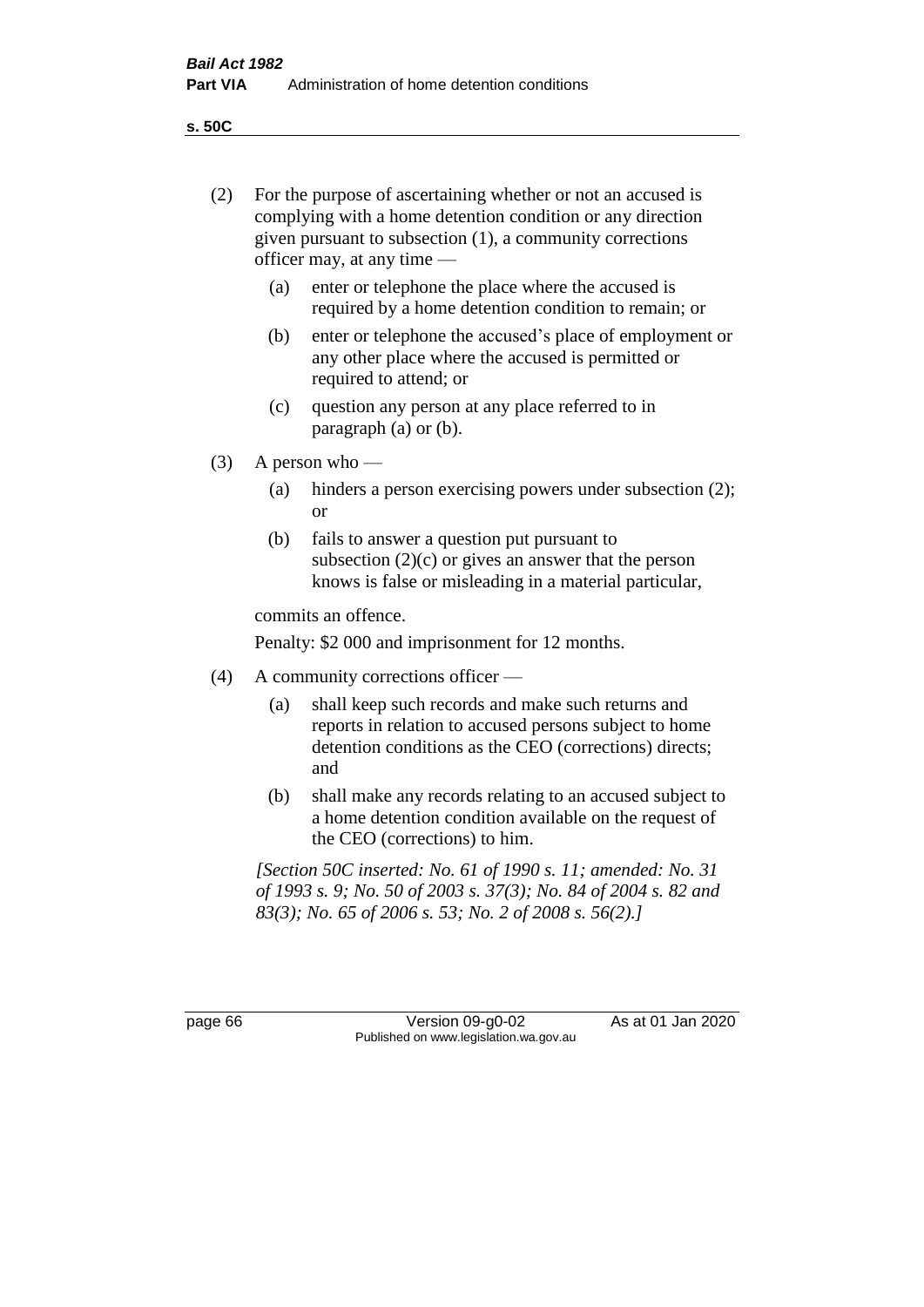#### **50D. Powers of members of Police Force**

- (1) For the purpose of ascertaining whether or not an accused is complying with a home detention condition, a member of the Police Force may —
	- (a) require the accused to produce a copy of his bail undertaking and any notice by the CEO (corrections) under section 50E(a) for inspection; and
	- (b) require the accused to explain why he is absent from the place where he is required by the home detention condition to remain.
- (2) An accused who fails to comply with subsection  $(1)(a)$  or who fails to explain when required to do so under subsection (1)(b) or who gives an explanation that the accused knows is false or misleading in a material particular, commits an offence.

Penalty: \$2 000.

*[Section 50D inserted: No. 61 of 1990 s. 11; amended: No. 31 of 1993 s. 9; No. 50 of 2003 s. 37(4); No. 84 of 2004 s. 82; No. 65 of 2006 s. 53.]* 

#### **50E. CEO (corrections) may substitute different place of detention and apply conditions**

The CEO (corrections) may, at any time, by notice in writing given to an accused granted bail subject to a home detention condition —

- (a) substitute a different place for the place where an accused is required by a home detention condition to remain;
- (b) require the accused to comply with such of the conditions specified in the list provided to the accused under section 24A(4) as are specified in the notice.

*[Section 50E inserted: No. 61 of 1990 s. 11; amended: No. 31 of 1993 s. 9; No. 84 of 2004 s. 82; No. 65 of 2006 s. 53.]* 

As at 01 Jan 2020 Version 09-g0-02 page 67 Published on www.legislation.wa.gov.au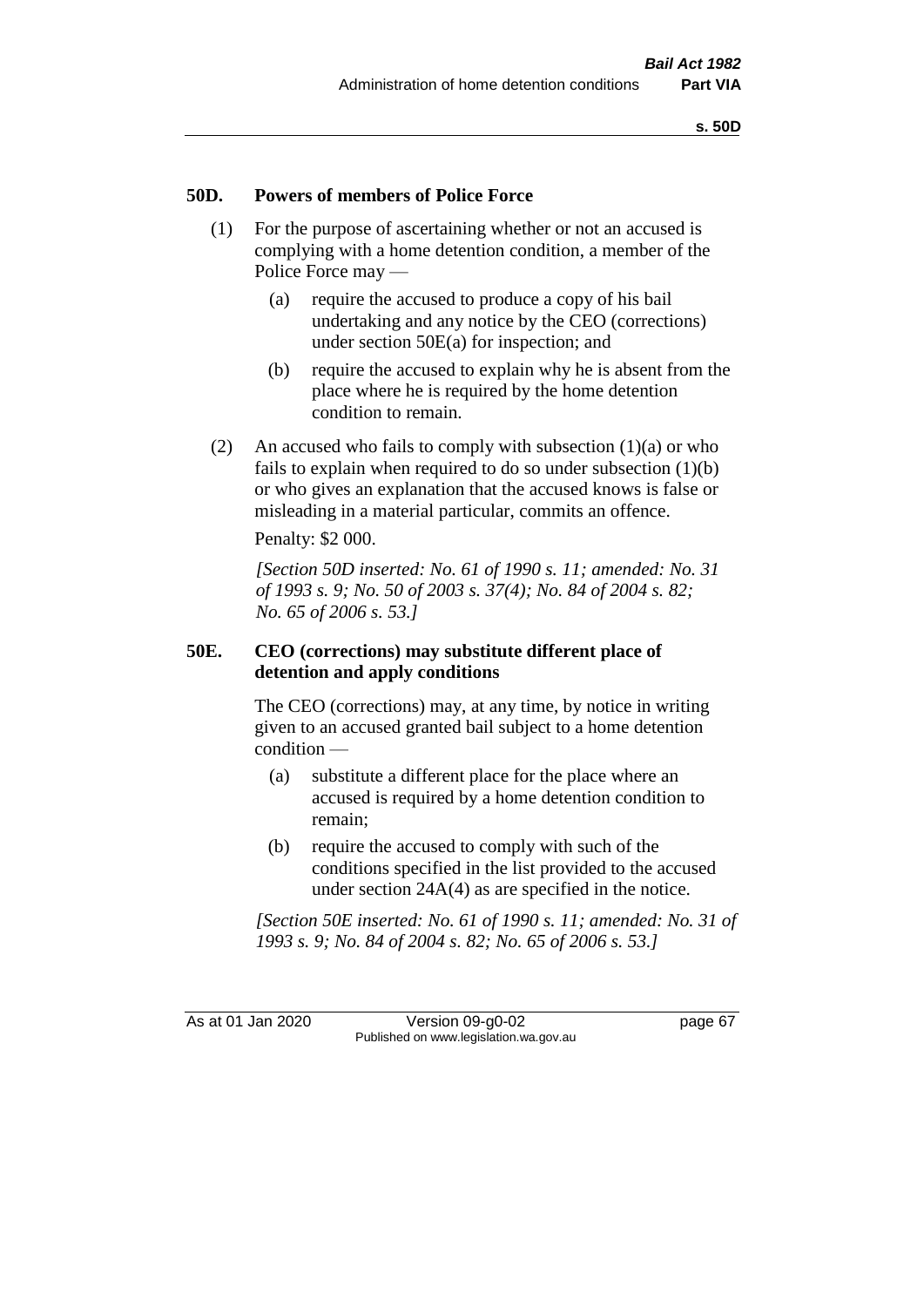```
s. 50F
```
#### **50F. CEO (corrections) may revoke bail**

- (1) Where a home detention condition has been imposed as a condition on a grant of bail to an accused the CEO (corrections) may, in his absolute discretion, by instrument signed by him and if practicable, given to the accused, revoke the bail.
- (2) Without limiting the generality of subsection (1), the power to revoke bail may be exercised where the accused —
	- (a) is not likely to comply with any requirement of his bail undertaking mentioned in section 28(2)(a) or (b); or
	- (b) is, or has been, or is likely to be in breach of any condition of his bail undertaking mentioned in section  $28(2)(c)$ .
- (3) Subject to subsection (4), where the CEO (corrections) revokes bail he shall include a statement of his reasons for the cancellation in the instrument cancelling the bail.
- (4) Where the CEO (corrections) is of the opinion that it would be in the interest of the accused or any other person, or the public, to withhold from the accused any or all of the reasons referred to in subsection (3), the CEO (corrections) may so withhold the reason or reasons.
- (5) Where the CEO (corrections) revokes bail, he may, whenever necessary, issue a warrant directed to all members of the Police Force to have the accused arrested and brought before an appropriate judicial officer.

*[Section 50F inserted: No. 61 of 1990 s. 11; amended: No. 31 of 1993 s. 9; No. 84 of 2004 s. 82; No. 65 of 2006 s. 53.]* 

# **50G. Procedure on arrest after revocation under s. 50F**

(1) An accused arrested pursuant to a warrant issued under section 50F shall be taken as soon as is practicable before an appropriate judicial officer unless he is arrested less than 24 hours before the time at which he is due to appear in accordance with his bail undertaking, in which case he shall be

page 68 Version 09-g0-02 As at 01 Jan 2020 Published on www.legislation.wa.gov.au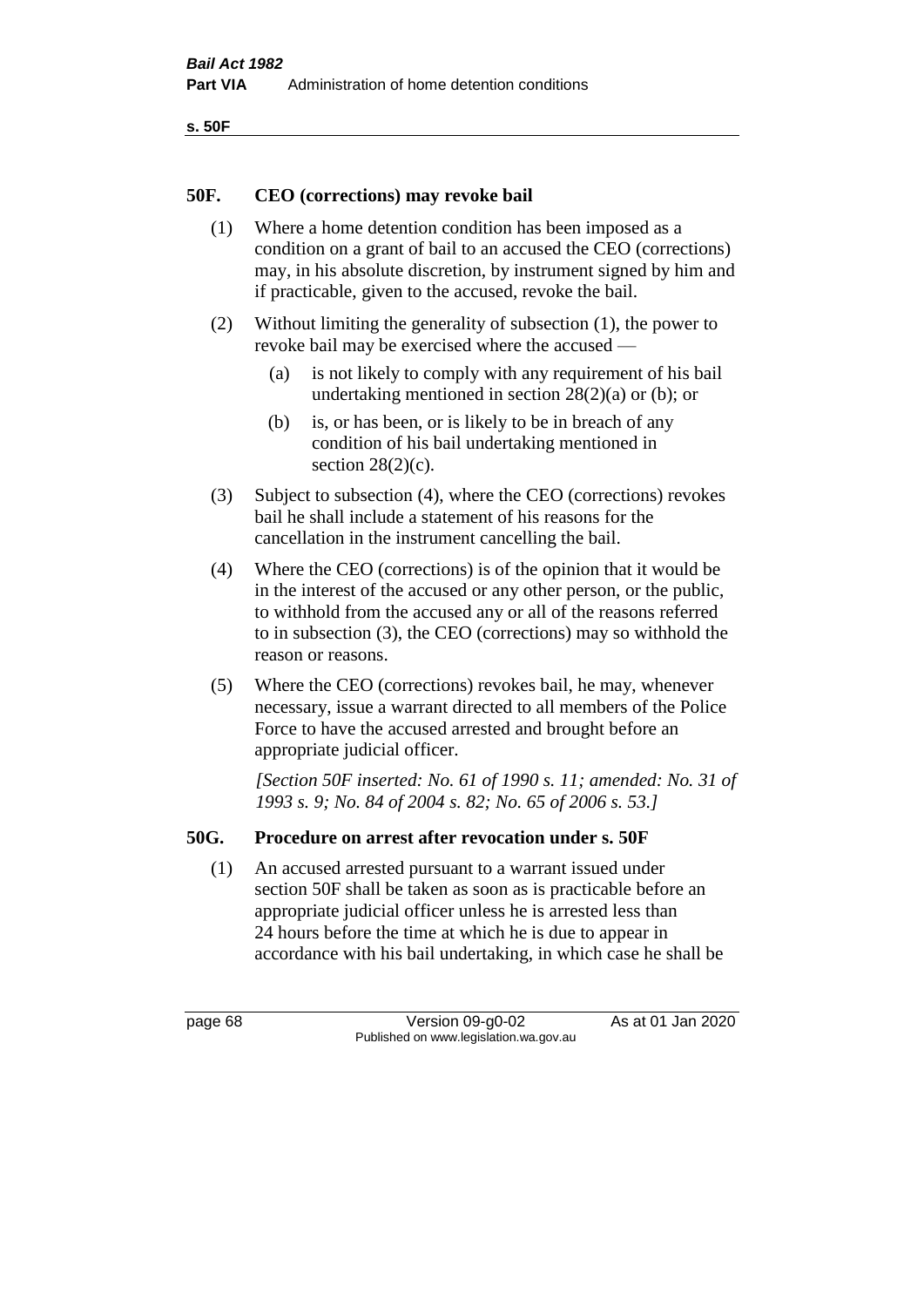held in custody and brought before an appropriate judicial officer at that time.

- (2) The judicial officer before whom an accused appears under this section may —
	- (a) remand the accused in custody to appear at the time and place specified, or deemed by section 31(3) to be specified, in his bail undertaking; or
	- (b) grant fresh bail to the accused in accordance with this Act, other than clause 2 of Part B of Schedule 1.

*[Section 50G inserted: No. 61 of 1990 s. 11; amended: No. 45 of 1993 s. 12; No. 84 of 2004 s. 82.]* 

#### **50H. Rules of natural justice excluded**

The rules known as the rules of natural justice (including any duty of procedural fairness) do not apply to or in relation to the doing or omission of any act, matter or thing under this Part by the CEO (corrections).

*[Section 50H inserted: No. 61 of 1990 s. 11; amended: No. 31 of 1993 s. 9; No. 65 of 2006 s. 53.]* 

#### **50J. Delegation by CEO (corrections)**

The CEO (corrections) may, either generally or as otherwise provided by the instrument of delegation, by writing signed by him, delegate to any person any power or duty under this Part, other than this power of delegation.

*[Section 50J inserted: No. 61 of 1990 s. 11; amended: No. 31 of 1993 s. 9; No. 65 of 2006 s. 53.]* 

#### **50K. Monitoring equipment, retrieving**

If under rules made under section 50L any device or equipment has been installed at the place where an accused is required by a home detention condition to remain, section 118 of the *Sentence Administration Act 2003* applies.

*[Section 50K inserted: No. 78 of 1995 s. 8; amended: No. 50 of 2003 s. 29(3); No. 84 of 2004 s. 82.]* 

As at 01 Jan 2020 Version 09-g0-02 page 69 Published on www.legislation.wa.gov.au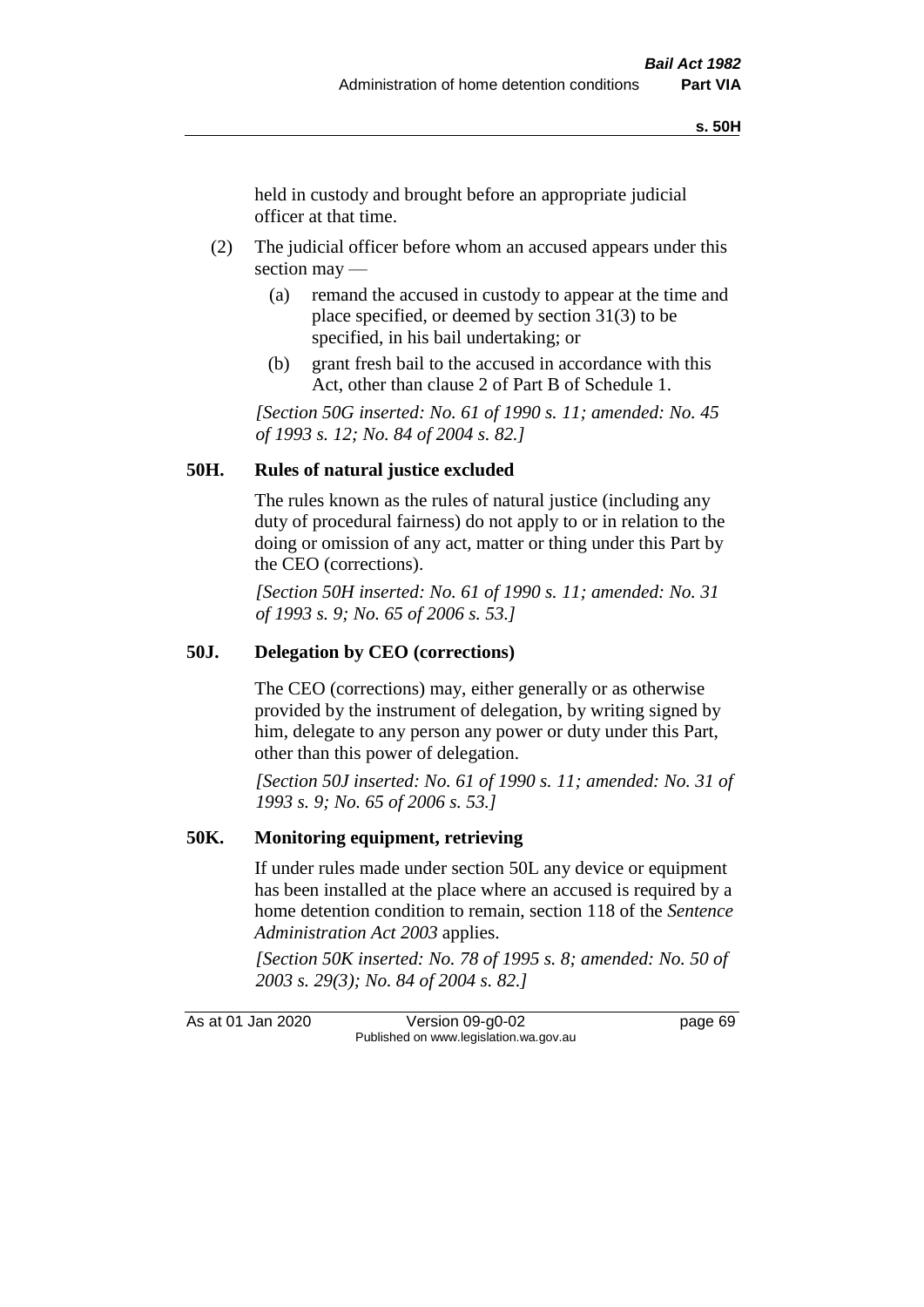**s. 50L**

#### **50L. Rules for this Part**

- (1) The CEO (corrections) may, with the approval of the Minister, make rules for the purposes of this Part which may provide for the manner of ensuring that accused persons are complying with home detention conditions and for conditions to be applied to accused persons granted bail subject to home detention conditions including conditions —
	- (a) requiring an accused to wear any device;
	- (b) requiring an accused to permit the CEO (corrections) to install any device or equipment at the place where the accused is required by a home detention condition to remain.
- (2) Rules made under this section may confer a discretionary authority on any person or class of persons.
- (3) Sections 41 and 42 of the *Interpretation Act 1984* do not apply to rules made under this section.

*[Section 50L inserted: No. 61 of 1990 s. 11; amended: No. 31 of 1993 s. 9; No. 84 of 2004 s. 82 and 83(3); No. 65 of 2006 s. 53; No. 2 of 2008 s. 56(3) and (4).]* 

page 70 Version 09-g0-02 As at 01 Jan 2020 Published on www.legislation.wa.gov.au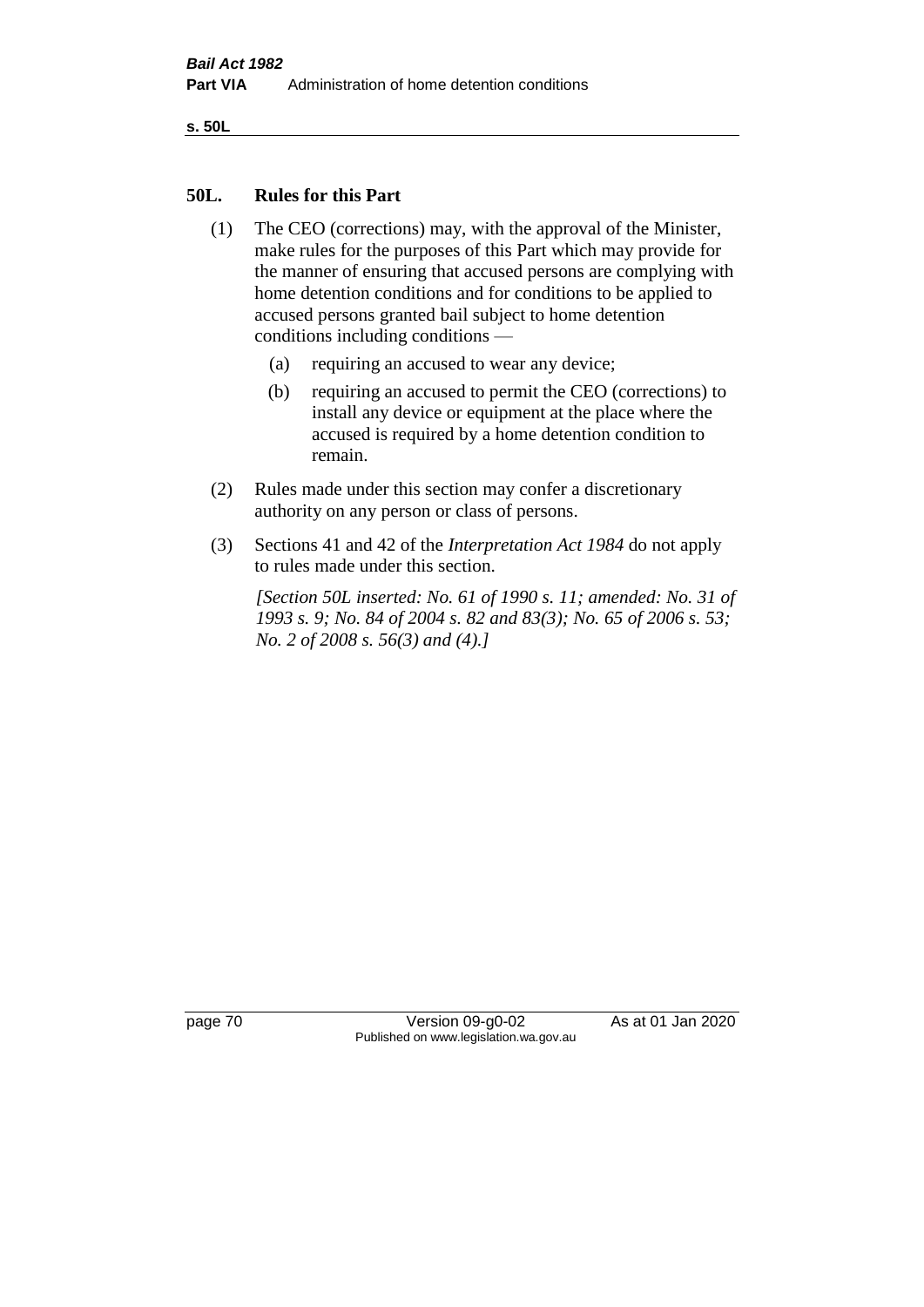**s. 51**

# **Part VII — Enforcement of bail undertakings**

## **51. Failing to comply with bail undertaking, offence**

- (1) An accused who, without reasonable cause, fails to comply with the requirement of his bail undertaking mentioned in section 28(2)(a) commits an offence.
- (2) An accused who fails to comply with the requirement of his bail undertaking mentioned in section 28(2)(b) commits an offence.
- $(2a)$  An accused
	- (a) whose bail undertaking includes any condition imposed for a purpose mentioned in clause  $2(2)(c)$  or (d) of Part D of Schedule 1; and
	- (b) who fails to comply with the condition,

commits an offence.

- (3) An accused shall not be convicted in his absence of an offence against this section.
- (4) An accused who is charged with an offence against subsection (1) or (2) may be convicted of the other of those offences if that other offence is proved by the evidence.
- (5) A prosecution for an offence against subsection (1), (2) or (2a) may be brought at any time.
- (6) A person who is convicted of an offence against subsection (1), (2) or (2a) is liable to a fine not exceeding \$10 000 or imprisonment for a term not exceeding 3 years, or both.
- (7) A court which convicts an accused of an offence against this section may, in addition to any penalty which it may impose, order that the accused pay such sum as it may fix in or towards defraying the costs and expenses of and consequent upon his apprehension following the failure to comply with his bail undertaking for which he was convicted.

As at 01 Jan 2020 Version 09-g0-02 page 71 Published on www.legislation.wa.gov.au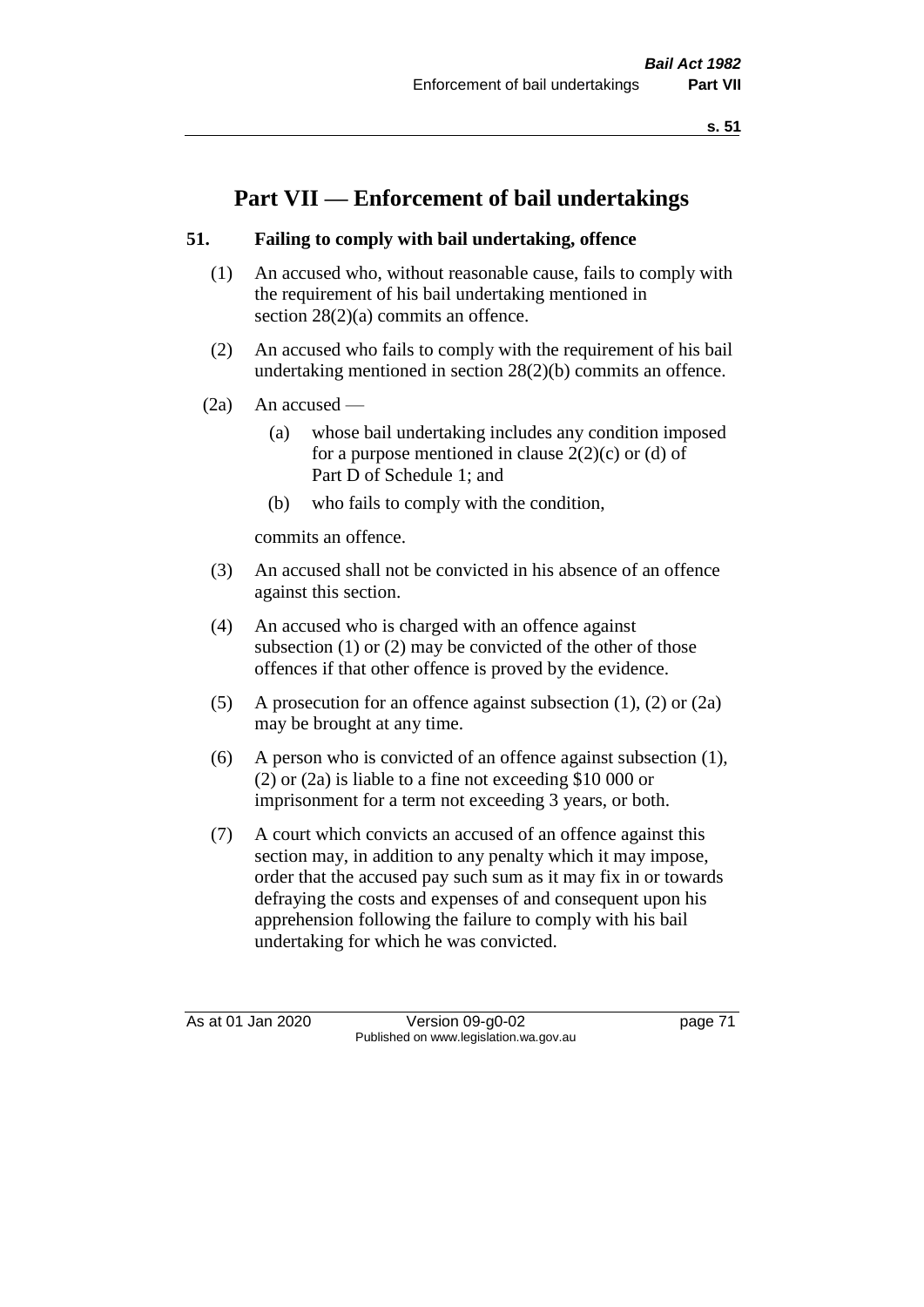#### **s. 51A**

- (8) An order made under subsection (7)
	- (a) shall specify to whom and in what manner the sum shall be paid; and
	- (b) may be enforced as though the sum were a penalty imposed under this section.

*[Section 51 amended: No. 54 of 1998 s. 9; No. 59 of 2004 s. 141; No. 84 of 2004 s. 11 and 82; No. 6 of 2008 s. 18(3).]*

#### **51A. Prosecuting s. 51 offence for non-appearance in court of summary jurisdiction**

- (1) This section applies for the purpose of prosecuting an offence against section  $51(1)$ , (2) or (2a) where the court before which the accused is bound to appear at the time when the accused fails to comply with the accused's bail undertaking is a court of summary jurisdiction.
- (2) Where this section applies, the prosecution shall be commenced and conducted by the person who was conducting the proceedings in which the accused failed to comply with the accused's bail undertaking or by a police officer.
- (3) Where this section applies, the registrar of the court before which the accused was bound to appear shall cause to be issued to the Commissioner of Police a certificate under section 64 as to the accused's failure to appear.

*[Section 51A inserted: No. 6 of 2008 s. 31(1).]*

## **52. Prosecuting s. 51 offence for non-appearance in superior court**

(1) This section applies, notwithstanding any other Act, for the purpose of prosecuting an offence against section 51(1), (2) or (2a) where the court before which the accused is bound to appear at the time when he fails to comply with his bail undertaking is the Supreme Court or the District Court.

page 72 Version 09-g0-02 As at 01 Jan 2020 Published on www.legislation.wa.gov.au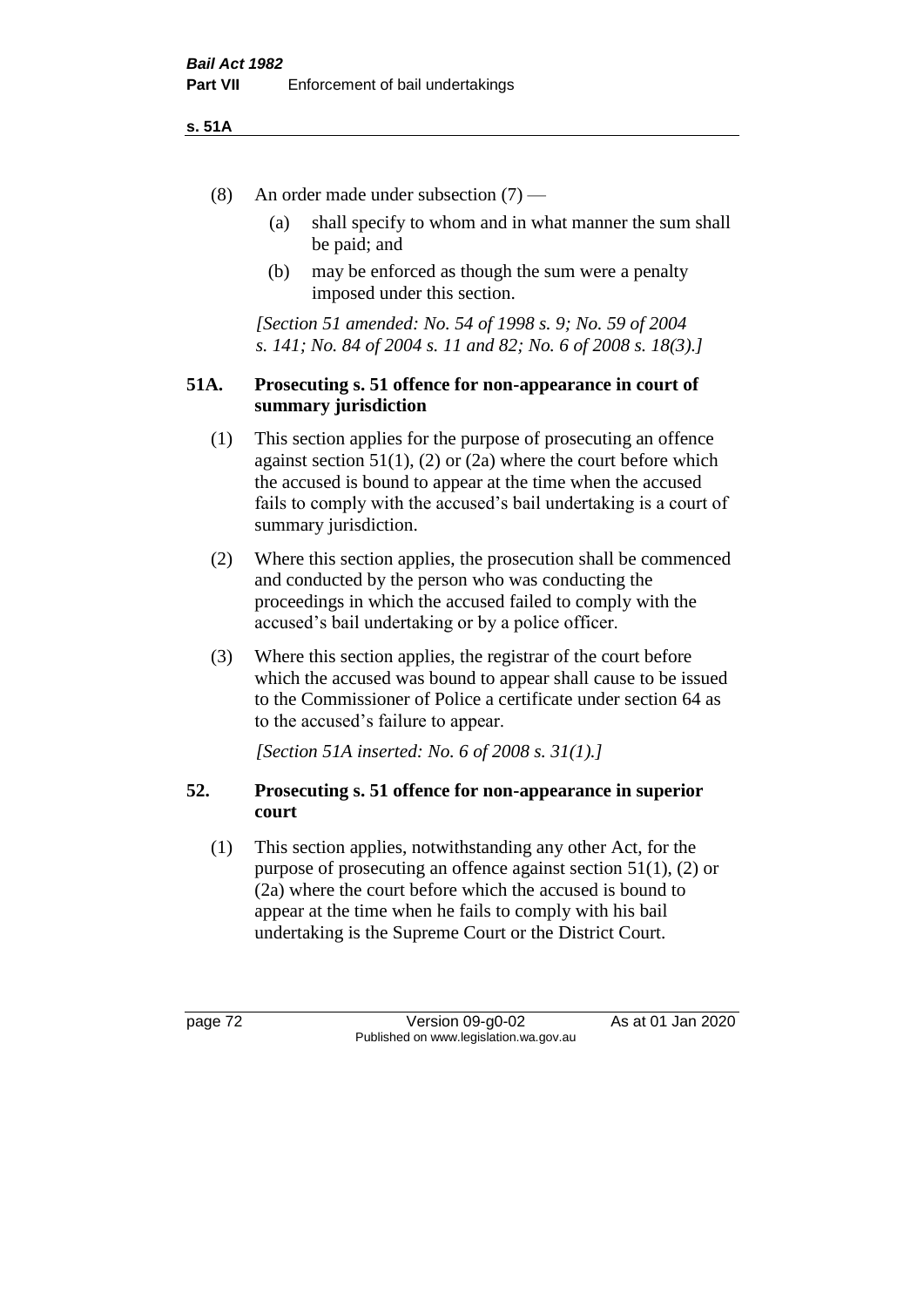- (2) Where this section applies, the accused shall be dealt with summarily for the offence and shall be so dealt with —
	- (a) by a judge of the Supreme Court in any case where the accused was bound to appear before the General Division of the Supreme Court;
	- (ab) by a judge of appeal in any case where the accused was bound to appear before the Court of Appeal;
	- (b) by a judge of the District Court in any case where the accused was bound to appear before that Court.
- (3) A prosecution for an offence which is to be dealt with under this section shall be commenced by the authorised officer (as defined in section 80 of the *Criminal Procedure Act 2004*) who was conducting the proceedings in which the accused failed to comply with his bail undertaking or by a police officer —
	- (a) where subsection  $(2)(a)$  or (ab) applies, in the Supreme Court; and
	- (b) where subsection (2)(b) applies, in the District Court.
- (3a) Where this section applies, a person authorised under subsection (3b) shall cause to be issued to the Commissioner of Police a certificate under section 64 as to the accused's failure to appear.
- (3b) The Chief Justice, in respect of cases where the court before which the accused was bound to appear is the Supreme Court, and the Chief Judge, in respect of cases where the court before which the accused was bound to appear is the District Court, may authorise a person or persons, by name or office, to perform the function referred to in subsection (3a).
- (3c) A prosecution that has been commenced under subsection (3) by a police officer shall be conducted by the Director of Public Prosecutions.
- (4) Subject to section 51(3) and (5), a prosecution for an offence which is to be dealt with under this section is to be commenced

As at 01 Jan 2020 Version 09-g0-02 page 73 Published on www.legislation.wa.gov.au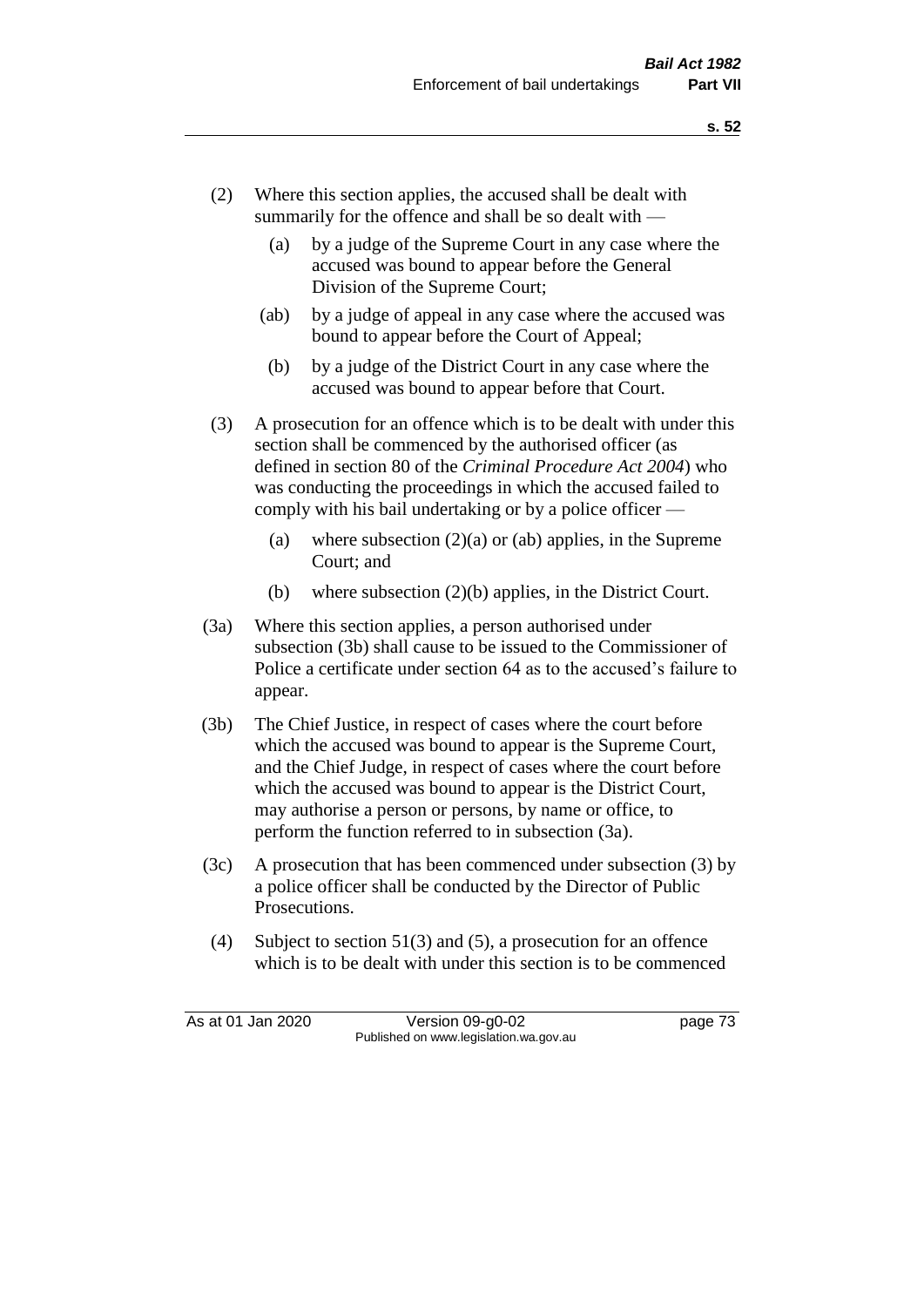and conducted under the *Criminal Procedure Act 2004* as if it were a prosecution of a simple offence in a court of summary jurisdiction, but —

- (a) no fees shall be charged by the Supreme Court or District Court for or in respect of any act or proceeding that relates to the prosecution; and
- (b) the Supreme Court or District Court cannot order a party to the prosecution to pay another party's costs of or relating to the prosecution, except under section 166(2) of the *Criminal Procedure Act 2004*.
- (5) If under section 51(6) or (7) the Supreme Court or the District Court imposes a pecuniary penalty the court may make an order under section 59 of the *Sentencing Act 1995* in respect of the amount payable.

*[Section 52 amended: No. 92 of 1994 s. 6; No. 78 of 1995 s. 8; No. 54 of 1998 s. 10; No. 45 of 2004 s. 28(2) and (4); No. 59 of 2004 s. 141; No. 84 of 2004 s. 11 and 82; No. 2 of 2008 s. 56(5); No. 6 of 2008 s. 32(1) and (2).]* 

# **53. Appeal against decision made under s. 52**

- (1) A person who is dissatisfied with a decision (as defined in section 6 of the *Criminal Appeals Act 2004*) made under section 52 may, with the leave of the Court of Appeal, appeal against it.
- (2) For the purposes of subsection (1), Part 2 of the *Criminal Appeals Act 2004*, with any necessary changes, applies as if —
	- (a) the decision referred to in subsection (1) were a decision of a court of summary jurisdiction; and
	- (b) a reference in that Part to a court of summary jurisdiction were a reference to the court that made the decision referred to in subsection (1); and
	- (c) a reference in that Part to commencing an appeal were a reference to applying for leave to appeal.

**s. 53**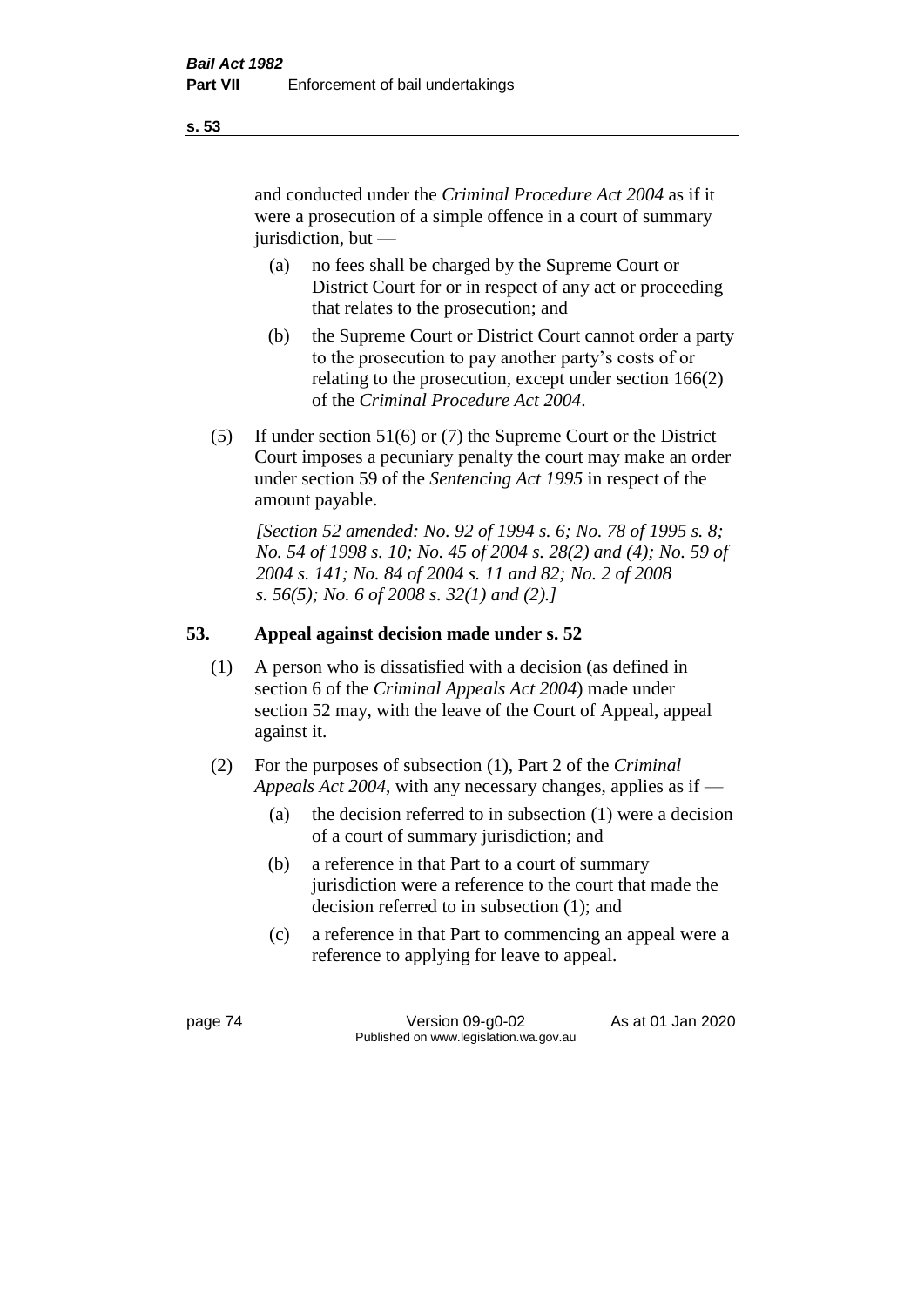(3) Despite section 13(1) of the *Criminal Appeals Act 2004*, the appeal is to be dealt with by the Court of Appeal.

*[Section 53 inserted: No. 45 of 2004 s. 28(3); amended: No. 84 of 2004 s. 11 and 82.]*

#### **54. Bailed accused may be taken before judicial officer to show cause against variation or revocation of bail**

 $(1a)$  In this section —

*relevant officer* means —

- (a) if the court before which the accused is required to appear is the District Court, the Supreme Court or the Court of Appeal — the prosecutor; or
- (b) in any other case the prosecutor or a police officer.
- (1) Where an accused has been released on bail the relevant officer may cause the accused to appear before an appropriate judicial officer to show cause why the accused's bail should not be varied or revoked if the relevant officer —
	- (a) has reasonable grounds to believe, or is notified in writing by a surety for the accused that the surety has reasonable grounds to believe, that the accused —
		- (i) is not likely to comply with any requirement of his bail undertaking mentioned in section  $28(2)(a)$  or (b); or
		- (ii) is, or has been, or is likely to be in breach of any condition of his bail undertaking mentioned in section  $28(2)(c)$ ; or
		- (iii) is, or has been, in breach of a home detention condition mentioned in section 28(2)(d);
	- (b) has reasonable grounds to believe that
		- (i) any surety for the accused's appearance is no longer suitable under section 39 to be a surety, or is dead; or

As at 01 Jan 2020 Version 09-g0-02 page 75 Published on www.legislation.wa.gov.au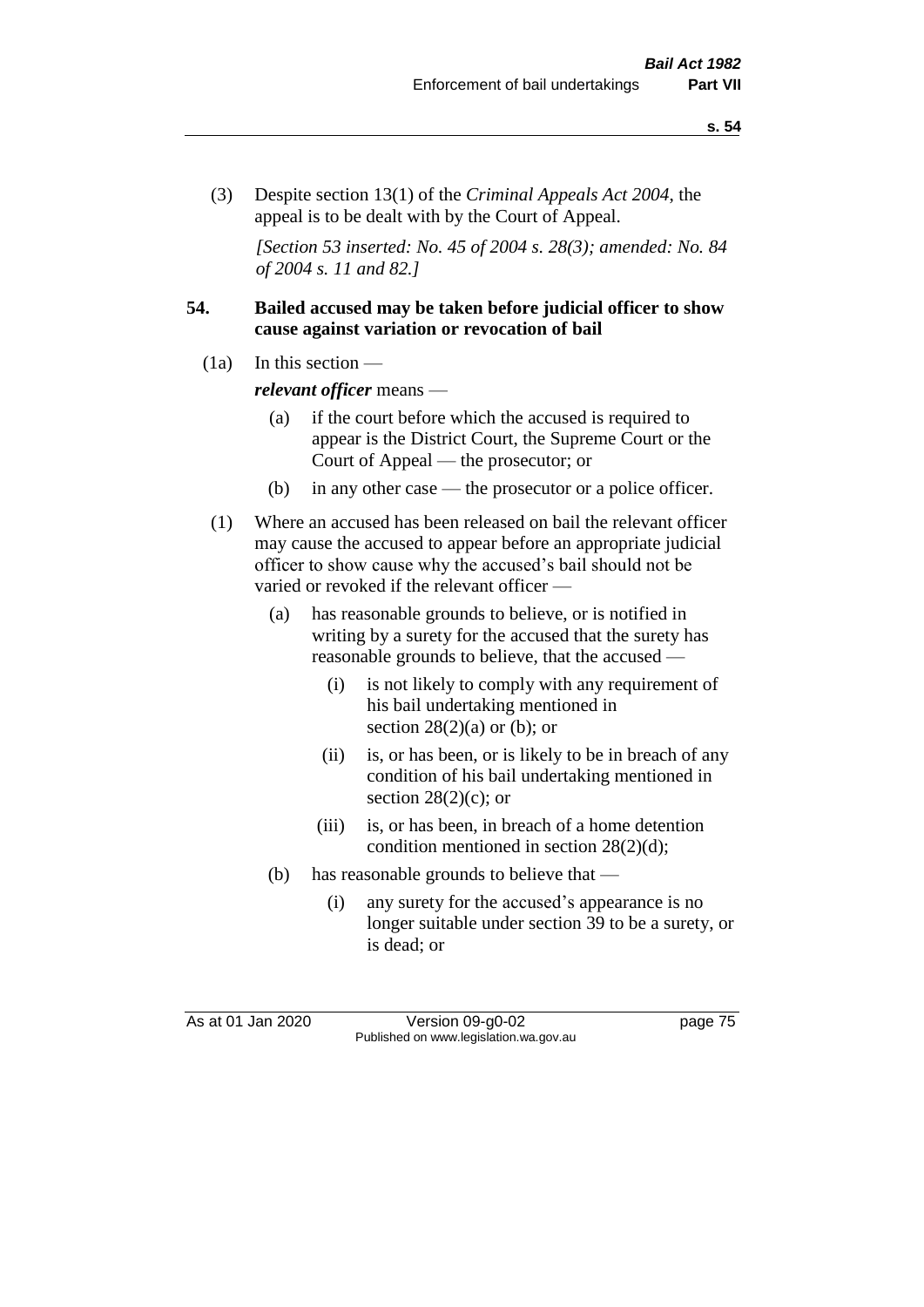| (ii) for any reason any security required under Part D |
|--------------------------------------------------------|
| of Schedule 1 is no longer sufficient; or              |

- (iii) in a case where the accused has been granted bail for the purposes of an appeal, the accused has discontinued the appeal or has not prosecuted it with all due diligence; or
- (iv) new facts have been discovered, new circumstances have arisen or the circumstances have changed since bail was granted (including that the accused is, or has become, a person linked to terrorism).
- (2) For the purposes of causing an accused to appear before an appropriate judicial officer as provided in subsection  $(1)$  —
	- (a) a police officer may arrest the accused without warrant and bring the accused before an appropriate judicial officer; or
	- (b) the relevant officer may apply to an appropriate judicial officer for a summons or warrant on any ground specified in subsection (1).
- (2a) A police officer shall not exercise the power conferred by subsection (2)(a) unless the police officer is the relevant officer or is requested in writing to do so by the relevant officer.
- (3) An application under subsection (2)(b) must be made, and proceedings on it are to be conducted —
	- (a) in a court of summary jurisdiction in accordance with regulations made under the *Criminal Procedure Act 2004*;
	- (b) in the Supreme Court or the District Court  $-\text{in}$ accordance with rules of court made under the *Criminal Procedure Act 2004*.
- (4) An accused arrested under this section shall be taken as soon as is practicable before an appropriate judicial officer unless he is arrested less than 24 hours before the time at which he is due to

page 76 Version 09-g0-02 As at 01 Jan 2020 Published on www.legislation.wa.gov.au

**s. 54**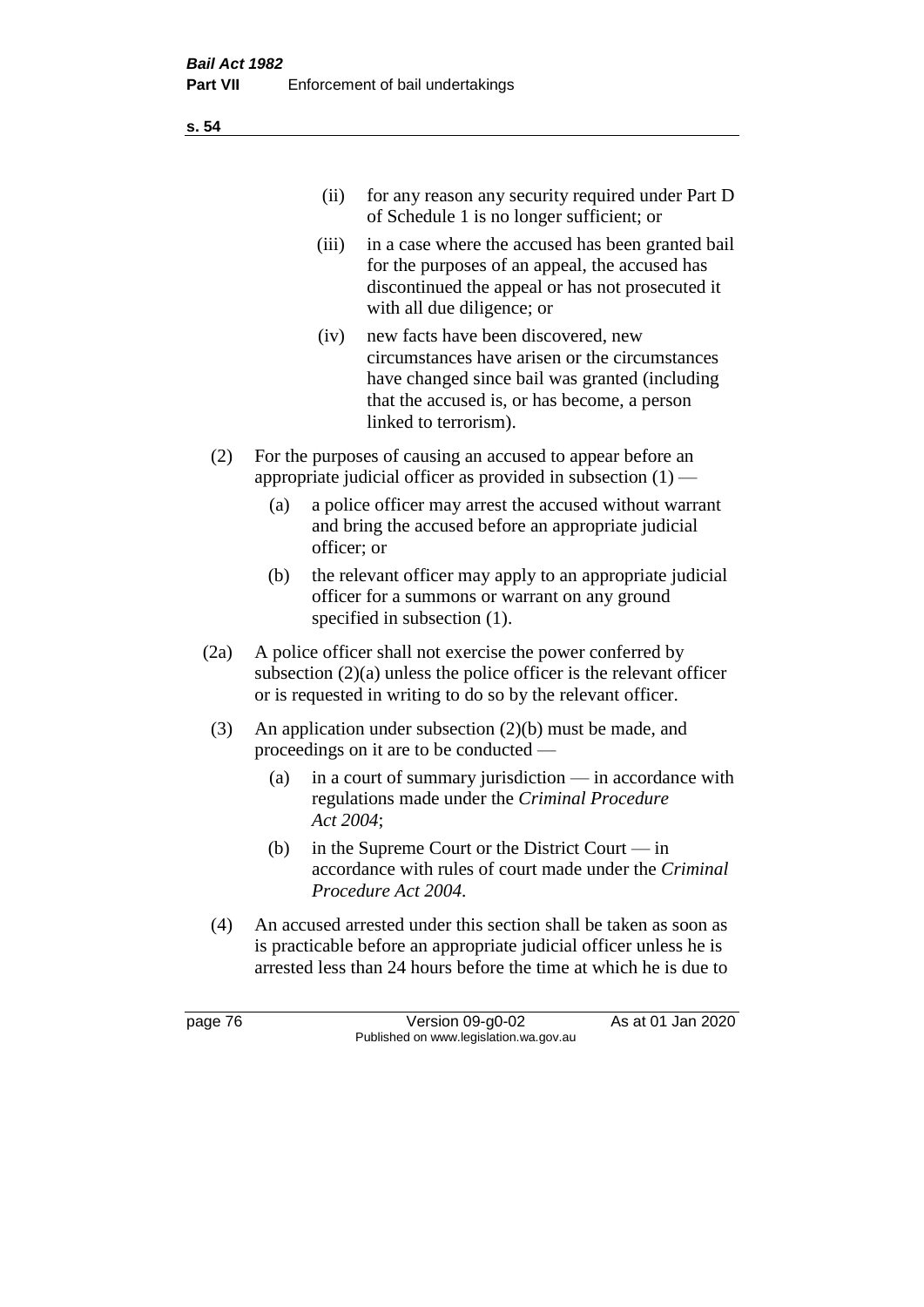appear in accordance with his bail undertaking, in which case he shall be held in custody and brought before an appropriate judicial officer at that time.

- $(5)$  If
	- (a) the court before which the accused is required to appear is the District Court, the Supreme Court or the Court of Appeal; and
	- (b) a police officer is satisfied that because of the urgency of the case it is not practicable for the prosecutor to exercise the power conferred by subsection (1),

the police officer may exercise that power.

(6) If a police officer, acting under subsection (5), exercises the power conferred by subsection (1), the police officer is to be regarded as the relevant officer for the purposes of this section.

*[Section 54 amended: No. 33 of 1989 s. 18; No. 61 of 1990 s. 12; No. 45 of 1993 s. 12; No. 59 of 2004 s. 141; No. 84 of 2004 s. 9, 11 and 82; No. 6 of 2008 s. 33(1)-(4); No. 15 of 2019 s. 10.]* 

#### **54A. Accused on committal may be taken for purposes of s. 54 before judicial officer by which committed**

- (1) This section applies to an accused
	- (a) who has been released on bail following the accused's committal to the District Court or the Supreme Court to be tried (otherwise than for murder) or sentenced or otherwise dealt with; and
	- (b) who has not made an appearance in that court on the committal; and
	- (c) who, in the opinion of the relevant officer under section 54, should be made to show cause in terms of subsection (1) of that section.
- (2) The relevant officer may, under section 54, cause an accused to whom this section applies to appear before a judicial officer

As at 01 Jan 2020 Version 09-g0-02 page 77 Published on www.legislation.wa.gov.au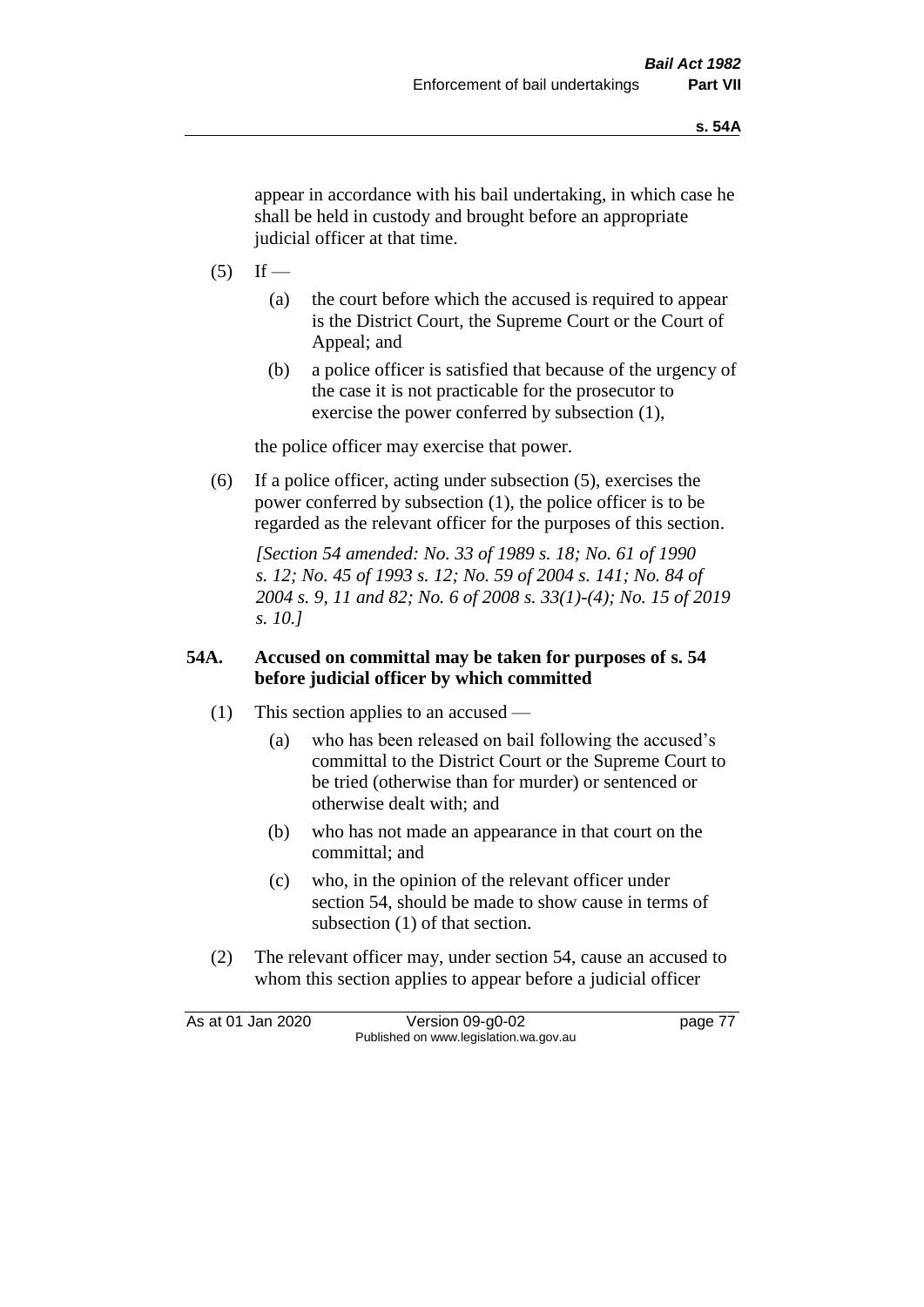**s. 55**

who is empowered to exercise jurisdiction in the court in which the committal order was made, instead of before an appropriate judicial officer.

- (3) A judicial officer before whom an accused so appears is to be regarded as an appropriate judicial officer for the purposes of section 54(2).
- (4) A judicial officer before whom an accused so appears is not obliged to exercise any power conferred by section 55 but may refuse to do so and direct the relevant officer to cause the accused to appear before an appropriate judicial officer.
- (5) A relevant officer shall comply with a direction given to that officer under subsection (4).

*[Section 54A inserted: No. 6 of 2008 s. 34; amended: No. 29 of 2008 s. 24(6).]*

#### **55. Accused before court under s. 54, judicial officer may revoke bail of etc.**

- (1) If the judicial officer before whom an accused appears under section 54 is satisfied that —
	- (a) the accused is not likely to comply with any requirement of his bail undertaking mentioned in section 28(2)(a) or  $(b)$ ; or
	- (b) he is, or has been, or is likely to be, in breach of any condition of his bail undertaking mentioned in section  $28(2)(c)$ ; or
	- (ba) he is, or has been, in breach of a home detention condition mentioned in section 28(2)(d); or
		- (c) any of the grounds set out in section  $54(1)(b)$  has been established,

he may —

(d) revoke the bail and remand the accused in custody to appear at the time and place specified, or deemed by section 31(3) to be specified, in his bail undertaking; or

page 78 Version 09-g0-02 As at 01 Jan 2020 Published on www.legislation.wa.gov.au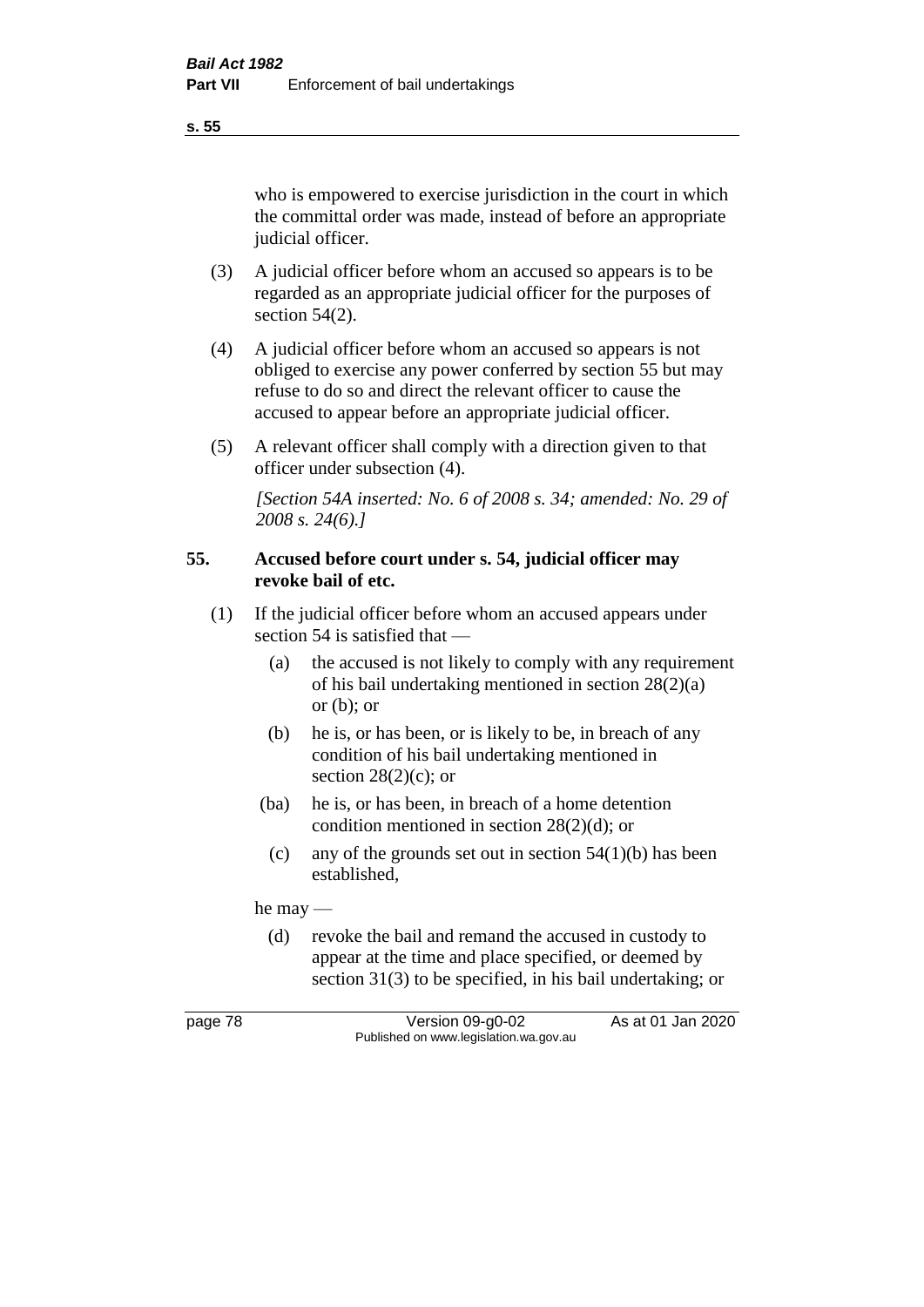- (e) revoke the bail and grant fresh bail to the accused in accordance with this Act, other than clause 2 of Part B of Schedule 1.
- (2) If the judicial officer before whom the accused so appears is not satisfied as to any of the matters mentioned in subsection (1)(a), (b), or (c) he shall release the accused on his existing bail undertaking and, with the consent in writing of the surety, on any existing surety undertaking.

*[Section 55 amended: No. 61 of 1990 s. 13; No. 45 of 1993 s. 12; No. 84 of 2004 s. 82.]* 

*[56. Deleted: No. 6 of 2008 s. 35.]*

#### **57. Offence under s. 51, court to order forfeiture of money under bail undertaking**

- (1) Where an accused is convicted of an offence against section  $51(1)$ ,  $(2)$  or  $(2a)$ , the court by which he is convicted shall, whether or not an application is made therefor by the prosecutor, order that the full amount agreed to be forfeited, in the accused's bail undertaking, be forfeited to the State.
- (2) Notwithstanding subsection (1), the court may decline to make an order thereunder or may order forfeiture in part only where the accused shows to the satisfaction of the judicial officer —
	- (a) that, by reason of a change of circumstances since the bail undertaking was entered into, an order for forfeiture, or for forfeiture in full (as the case may be), would cause excessive hardship to the accused or his dependants; and
	- (b) that such hardship would not be relieved by the exercise of one of the powers conferred by section 59.
- (3) Without prejudice to the recovery of such an amount as a civil debt due to the State, any amount to be paid under an order made under this section is to be paid, and its payment may be enforced under Part 5 of the *Fines, Penalties and Infringement*

As at 01 Jan 2020 Version 09-g0-02 page 79 Published on www.legislation.wa.gov.au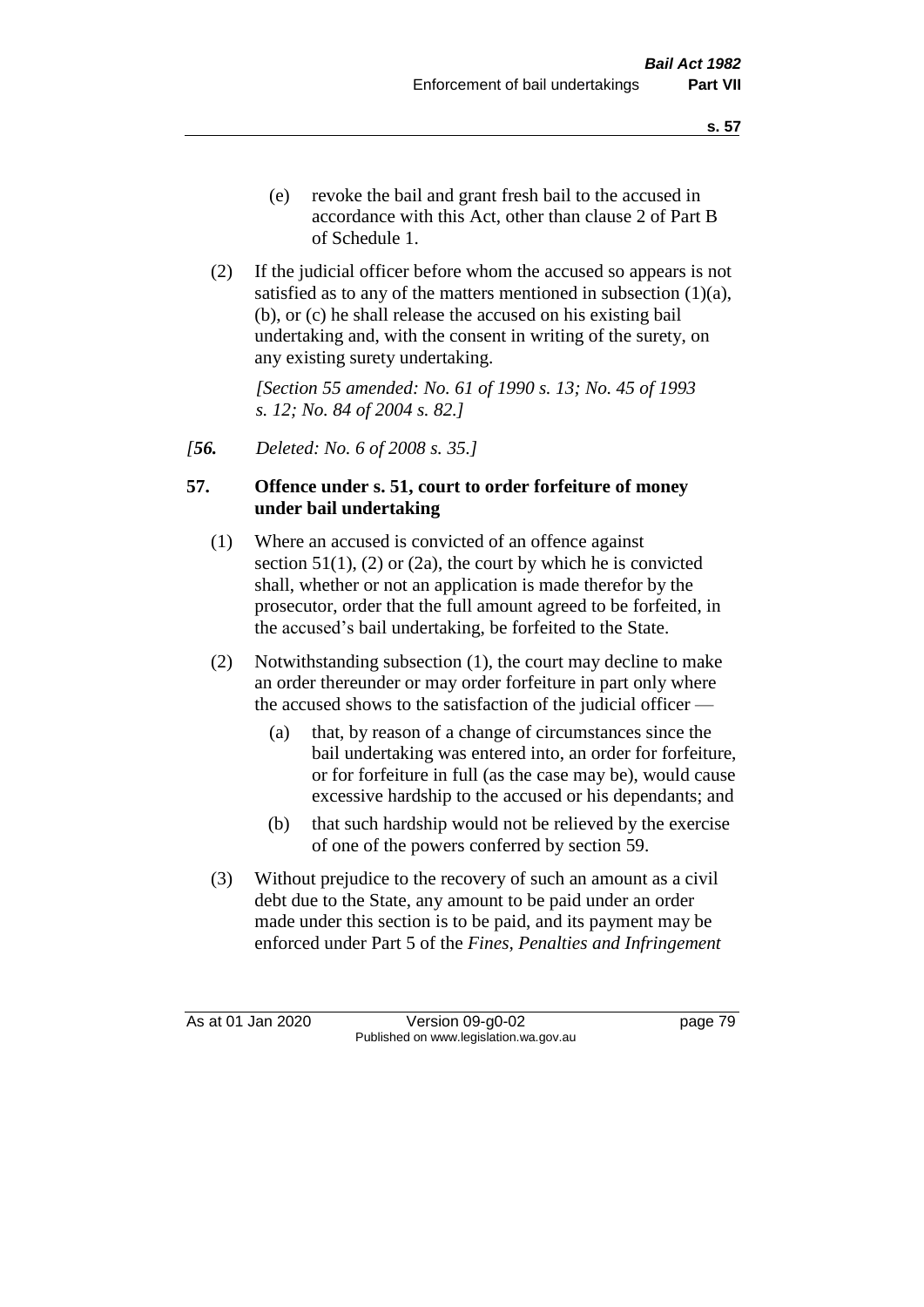**s. 58**

*Notices Enforcement Act 1994*, unless an order has been made under subsection (4).

(4) If under this section the Supreme Court or the District Court makes an order requiring the payment of money, the court may make an order under section 59 of the *Sentencing Act 1995* in respect of the amount payable and for that purpose that section, with any necessary changes, applies as if the amount were a fine imposed on the accused.

*[Section 57 amended: No. 74 of 1984 s. 19; No. 92 of 1994 s. 7; No. 78 of 1995 s. 8; No. 54 of 1998 s. 11; No. 65 of 2003 s. 121(3); No. 84 of 2004 s. 82.]* 

## **58. Automatic forfeiture of money on expiration of one year after absconding**

- (1) If after the expiration of one year from the day on which the accused is required to appear in court in accordance with the requirement of his bail undertaking mentioned in section  $28(2)(a)$  he has not —
	- (a) been arrested under section 59B; or
	- (b) appeared in court in accordance with the requirement of his bail undertaking mentioned in section 28(2)(b); or
	- (c) otherwise surrendered himself or been taken into custody to be dealt with on the charge or charges for which the bail undertaking was entered into,

the full amount specified in the bail undertaking shall, on the expiration of the said period, be forfeited to the State by virtue of this section without any order of the court or other formality.

(2) Upon the occurrence of a forfeiture under subsection (1) any security given by the accused may be resorted to by the State as if an order of forfeiture had been made under section 57(1).

*[Section 58 amended: No. 65 of 2003 s. 121(3); No. 84 of 2004 s. 82; No. 6 of 2008 s. 18(3) and 36(2).]*

page 80 Version 09-g0-02 As at 01 Jan 2020 Published on www.legislation.wa.gov.au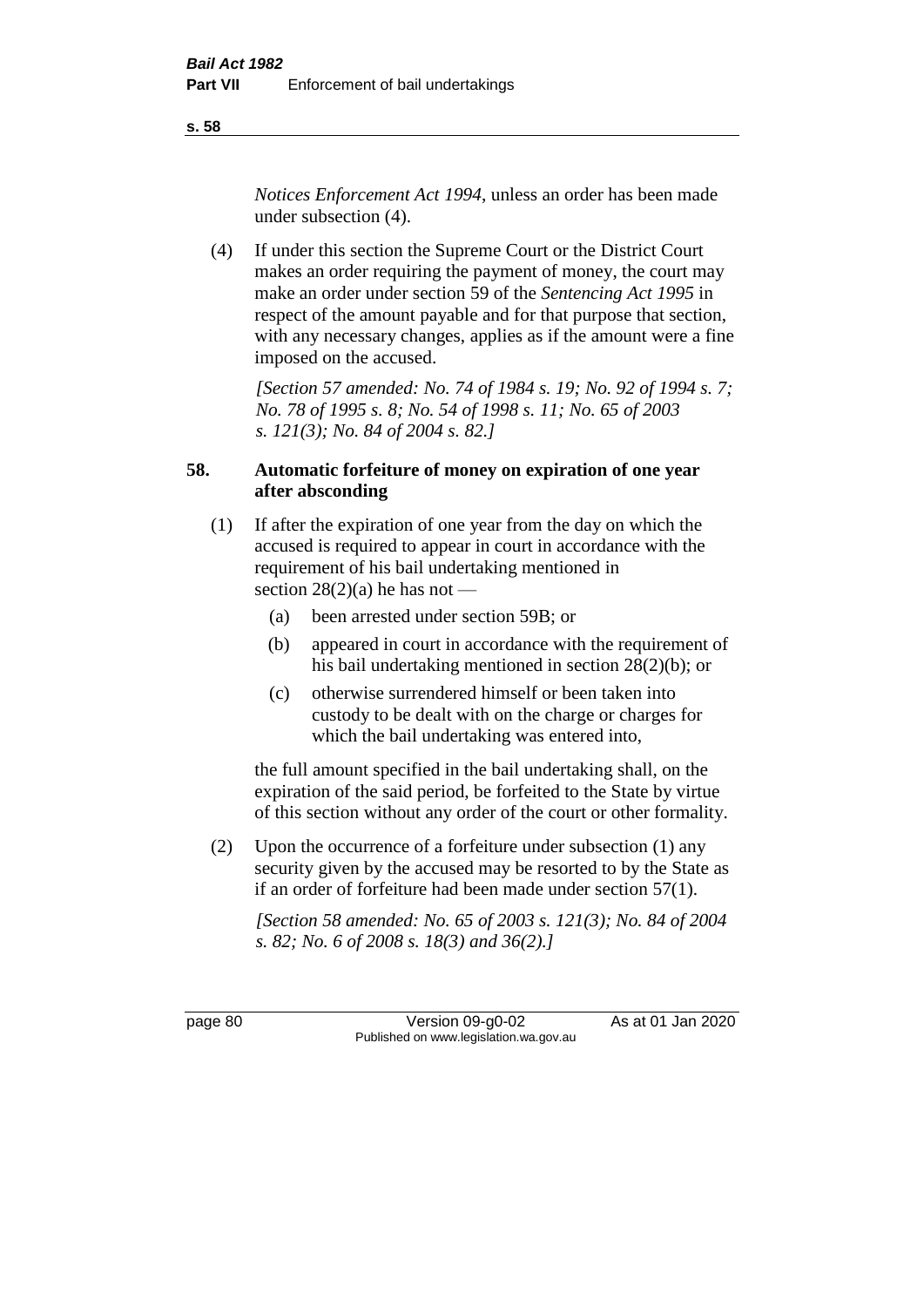**s. 59**

# **Part VIII — Miscellaneous**

## **59. Order for forfeiture, court's additional powers as to**

A court or an appropriate judicial officer who makes an order for forfeiture under section 49 or 57 may, when doing so, or at any time thereafter, further order —

- (a) that payment of any sum be made by specified instalments or be postponed to a specified date; or
- (b) that any security given be applied in or towards payment of the sum forfeited; or
- (c) that the accused or the surety, as the case may be, do all such things and execute all such documents as may be necessary, or as may be specified in the order, for the purpose of vesting any security in the State or enabling the State to realize the same or to resort thereto to recover the sum forfeited,

and the court or an appropriate judicial officer may at any time vary or revoke an order made under paragraph (a), (b), or (c).

*[Section 59 amended: No. 65 of 2003 s. 121(3); No. 84 of 2004 s. 82.]*

## **59A. If bail dispensed with, accused may be taken before judicial officer for reconsideration of matter**

 $(1)$  In this section —

*relevant officer* has the meaning given in section 54(1a).

(2) Where the requirement for bail has been dispensed with for an accused under section 7A, the relevant officer may cause the accused to appear before an appropriate judicial officer for reconsideration of the matter, if the relevant officer has reasonable grounds to believe that the accused is not likely to appear at the time and place specified in a notice under section 13A(3).

As at 01 Jan 2020 Version 09-g0-02 page 81 Published on www.legislation.wa.gov.au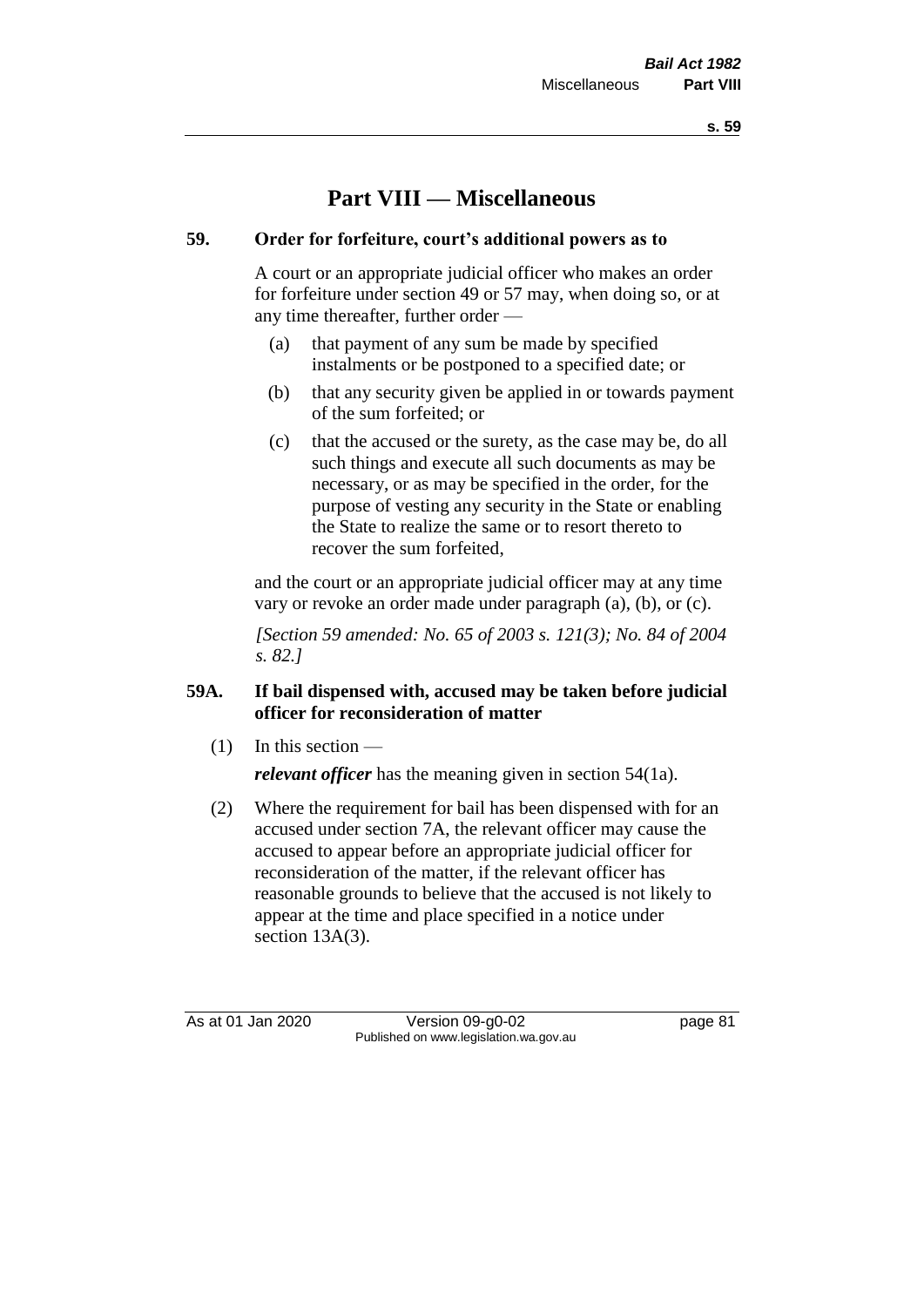- (3) Section 54(2), (2a), (3) and (4) apply, with necessary modifications, for the purposes of subsection (2).
- (4) The judicial officer before whom an accused appears under subsection (2) shall reconsider the accused's case and may, notwithstanding section 13 —
	- (a) again dispense with the requirement for bail; or
	- (b) grant bail; or
	- (c) refuse to grant bail,

in accordance with this Act, for the accused's appearance in court.

- $(5)$  If
	- (a) the court before which the accused is required to appear is the District Court, the Supreme Court or the Court of Appeal; and
	- (b) a police officer is satisfied that because of the urgency of the case it is not practicable for the prosecutor to exercise the power conferred by subsection (2),

the police officer may exercise that power.

(6) If a police officer, acting under subsection (5), exercises the power conferred by subsection (2), the police officer is to be regarded as the relevant officer for the purposes of this section.

*[Section 59A inserted: No. 6 of 2008 s. 36(1).]*

#### **59B. Absconding accused, warrant for arrest of**

#### Where —

(a) at any time after that specified in an accused's bail undertaking for an accused's appearance the accused has failed to comply with the requirements of the accused's bail undertaking mentioned in section  $28(2)(a)$  or (b); or

page 82 Version 09-g0-02 As at 01 Jan 2020 Published on www.legislation.wa.gov.au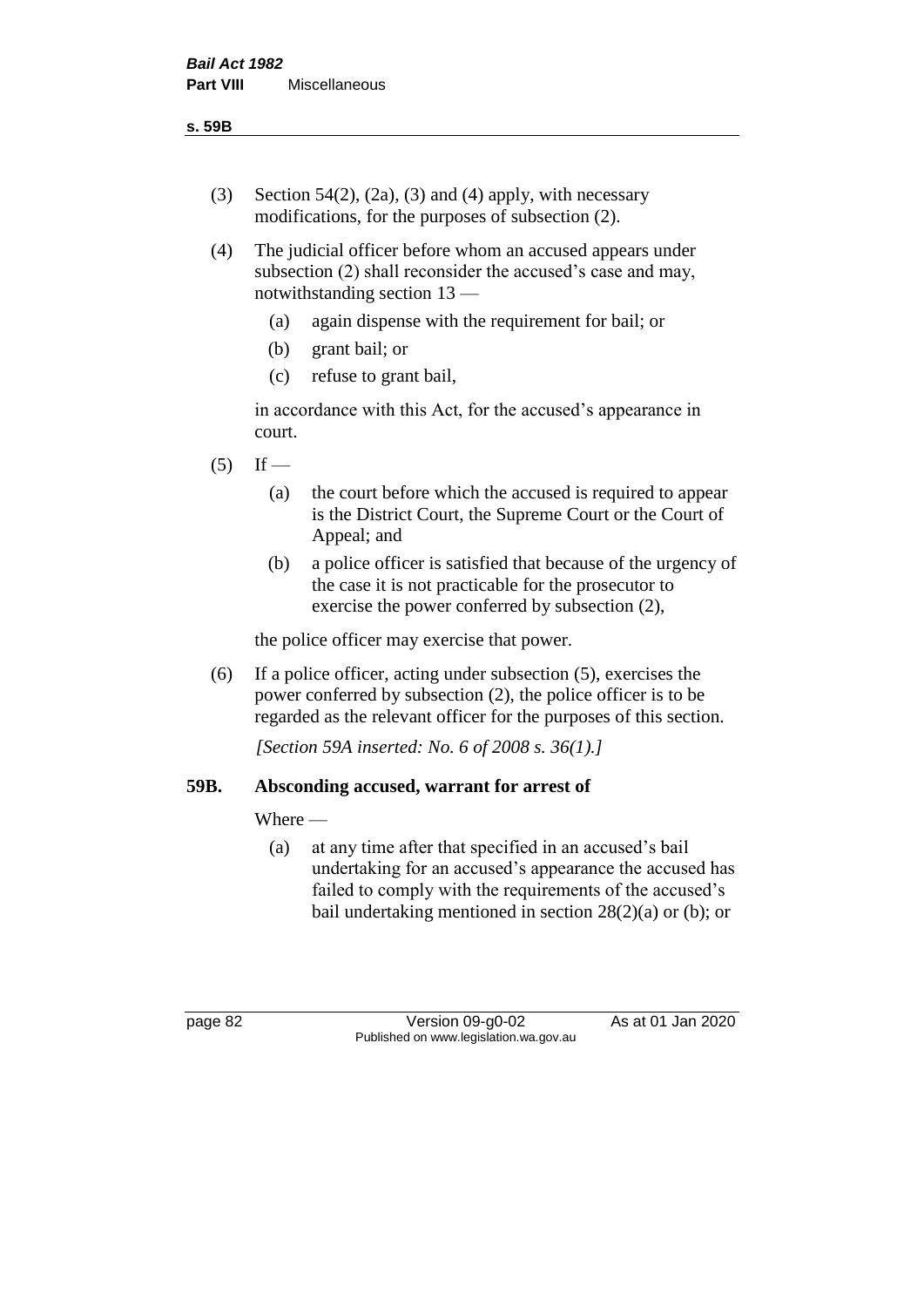(b) an accused has failed to appear at the time and place specified in a notice under section 13A(3),

the court before which the accused was required to appear may issue a warrant to arrest the accused and bring the accused before that court or a court of like jurisdiction.

*[Section 59B inserted: No. 6 of 2008 s. 36(1).]*

## **60. Change of address, accused and surety to notify**

Where the residential address of —

- (a) an accused who has been released on bail or for whom the requirement for bail has been dispensed with; or
- (b) a surety,

changes from that appearing on his bail undertaking, surety undertaking or notice under section 13A(3), as the case may be, he shall forthwith, in writing, notify details of the change to the registrar of the court before which, at the time when the change occurs, the accused is required to appear, and if without reasonable cause he fails to do so he commits an offence.

Penalty: \$1 000.

*[Section 60 amended: No. 50 of 2003 s. 37(5); No. 59 of 2004 s. 141; No. 84 of 2004 s. 82; No. 6 of 2008 s. 37.]*

# **61. Failing to bring arrested person before court or person able to grant bail, offence**

- (1) A person to whom this section applies commits an offence if, having arrested another for an offence, he wilfully and without reasonable excuse fails to take that other person, or cause him to be taken, as soon as is practicable —
	- (a) before an authorised officer or judicial officer empowered by this Act to grant bail for that offence; or
	- (b) before a court.
	- Penalty: \$1 000 or imprisonment for 12 months or both.

As at 01 Jan 2020 Version 09-g0-02 page 83 Published on www.legislation.wa.gov.au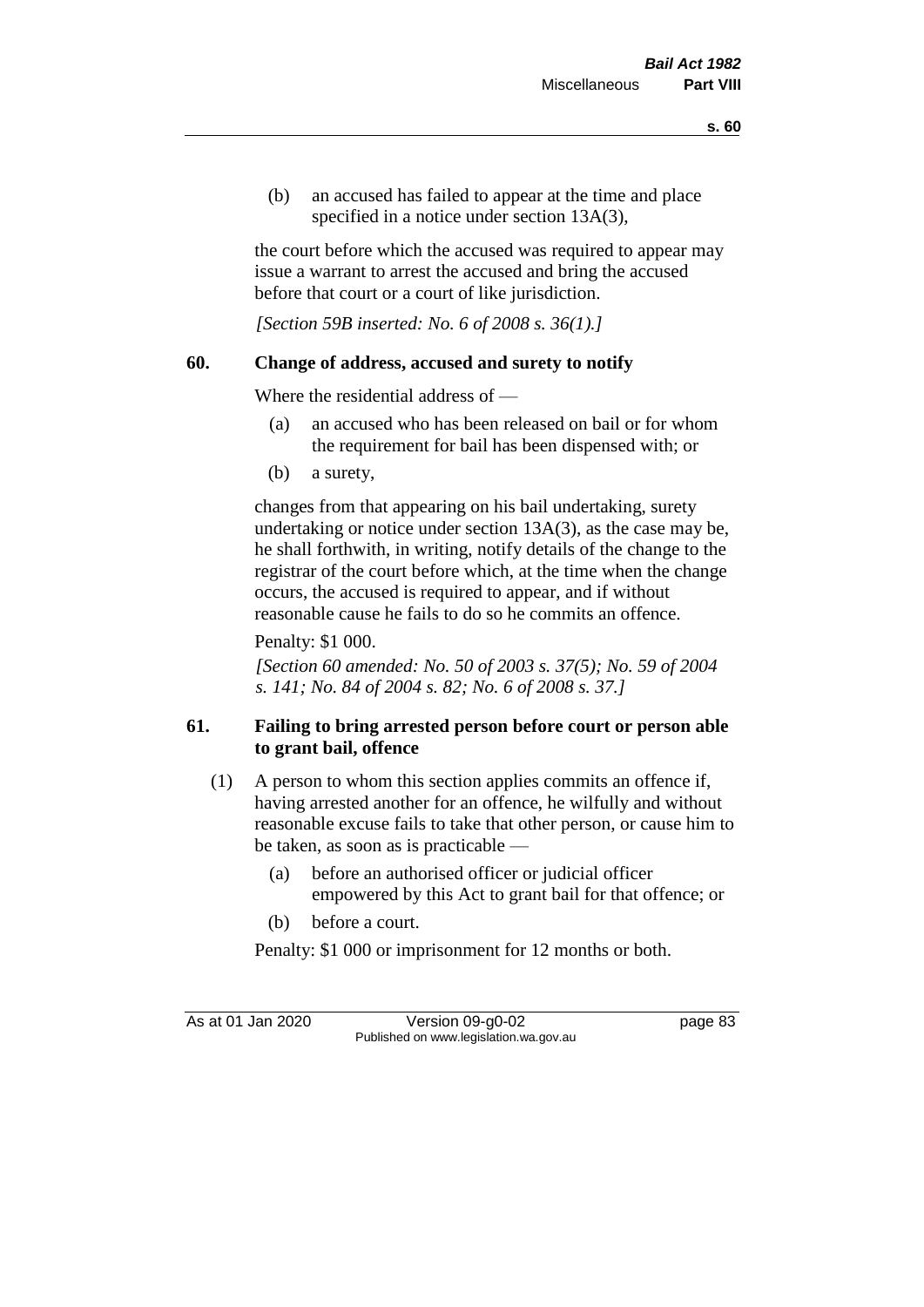#### **s. 62**

- (2) This section applies to a person who
	- (a) is not empowered by this Act to grant bail for the offence; or
	- (b) being so empowered, elects to act under section 6(7).

*[Section 61 amended: No. 15 of 1988 s. 17; No. 59 of 2006 s. 4(4); No. 6 of 2008 s. 38.]* 

# **62. Giving false information for bail purposes, offence**

A person who for the purpose of obtaining —

- (a) a grant of bail for himself or a variation of the terms and conditions thereof; or
- (b) approval of himself as a surety,

makes any statement which he knows is false in a material particular, or recklessly makes any statement which is false in a material particular, commits an offence.

Penalty: \$1 000 or imprisonment for 12 months or both.

## **63. Protection from personal liability**

A person shall not be liable in civil proceedings on account of anything done, or omitted to be done, by him in good faith in the course of carrying out any provision of this Act, or purporting to be so done or omitted; but the liability (if any) of any other person (including the State or the Commonwealth) as his employer is not affected by this section and shall be determined as if it had not been passed.

*[Section 63 amended: No. 65 of 2003 s. 121(4).]*

#### **64. Proving appearance or non-appearance by accused**

Where it is required for the purposes of this Act to prove —

(a) that an accused did not appear before a particular court, at a particular place, on a particular day, at a particular time or during a particular period; or

page 84 Version 09-g0-02 As at 01 Jan 2020 Published on www.legislation.wa.gov.au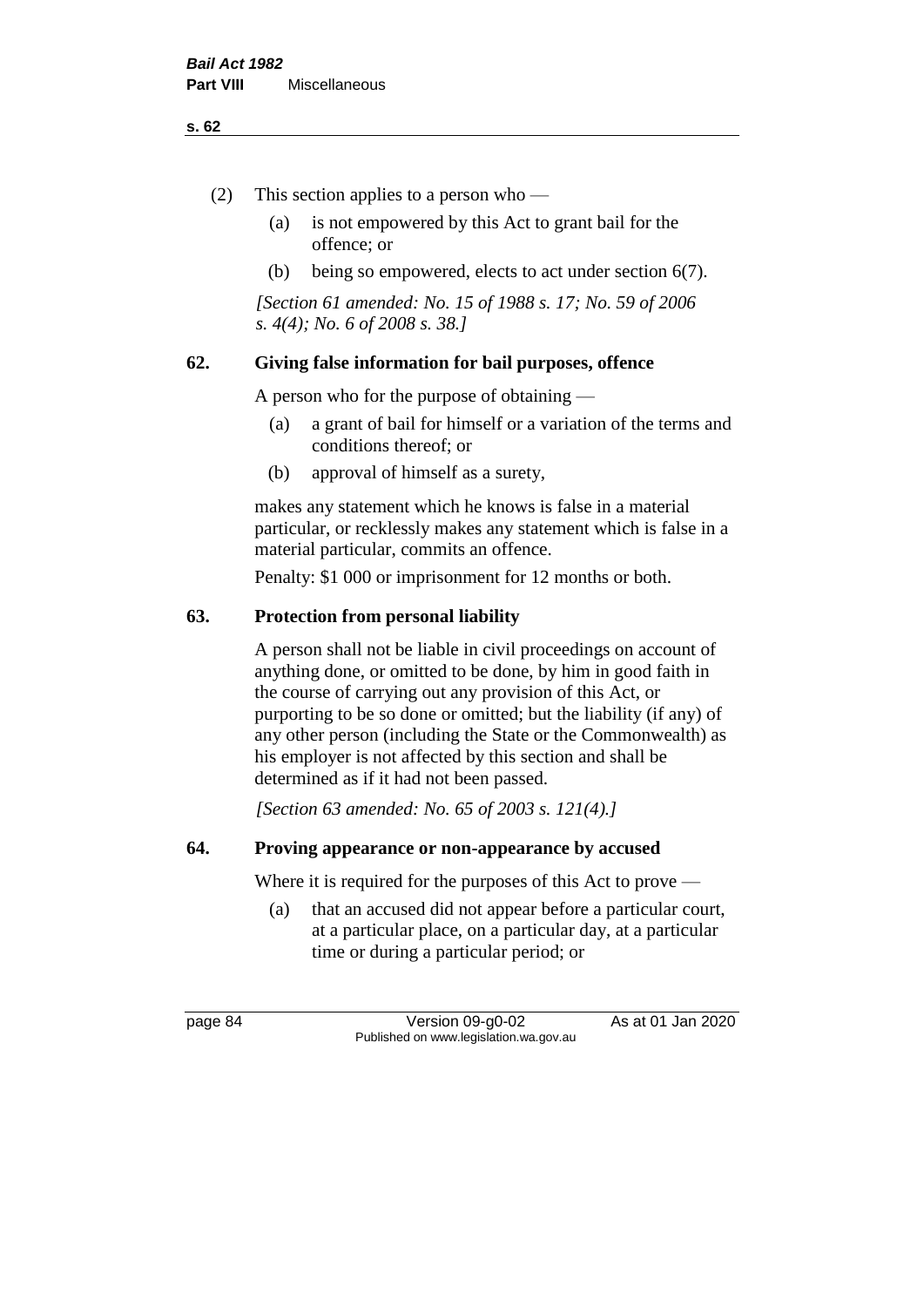(b) the day, time or period when or during which an accused did appear before a particular court at a particular place,

a certificate as to any such matter, purporting to be signed by a judicial officer or registrar of the court before which the accused was required to appear, shall be evidence of the matter so certified.

*[Section 64 amended: No. 59 of 2004 s. 141; No. 84 of 2004 s. 82.]* 

## **65. Bail undertakings by child, effect of**

A bail undertaking entered into by a person who is under the age of 18 years shall bind him as if he were of full age.

## **66. Other powers or duties to grant bail abolished**

- (1) Any power or duty that, at the commencement of this Act, exists apart from statute to grant bail to an accused awaiting an appearance in court for an offence, is abolished.
- (2) Subsection (1) has effect notwithstanding anything in section 16 of the *Supreme Court Act 1935*.
- (3) In subsection (1) *statute* means an Act of the Parliament of Western Australia, other than the *Supreme Court Act 1935*.

*[Section 66 amended: No. 84 of 2004 s. 82.]*

#### **66A. Delegation by registrar of court**

- (1) The registrar of a court may, either generally or as otherwise provided by the instrument of delegation, by instrument signed by him, delegate to an officer of that court any function conferred on him by or under this Act other than —
	- (a) this power of delegation; or
	- (aa) a function conferred by section  $11(3)$  or  $36(1)(a)$ ; or
	- (b) any function that a judicial officer has required him to perform personally.

As at 01 Jan 2020 Version 09-g0-02 page 85 Published on www.legislation.wa.gov.au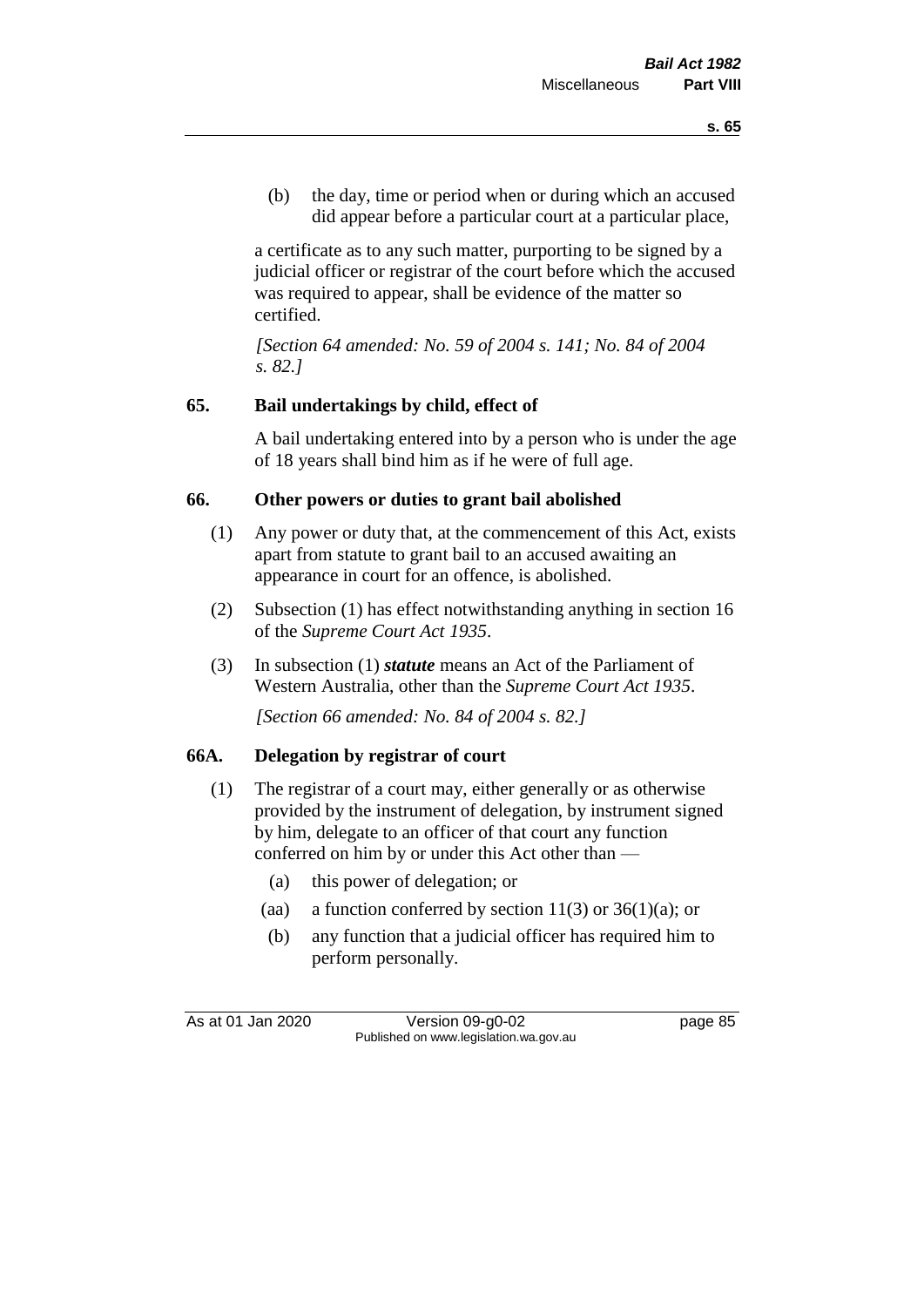**s. 66B**

(2) The superintendent of a detention centre under the *Young Offenders Act 1994* may, either generally or as otherwise provided by the instrument of delegation, by instrument signed by him, delegate to an officer of the Public Sector agency principally assisting the Minister administering that Act in its administration any function conferred on him by or under this Act, other than this power of delegation.

*[Section 66A inserted: No. 15 of 1988 s. 18; amended: No. 49 of 1988 s. 89; No. 31 of 1993 s. 8; No. 59 of 2004 s. 141; No. 65 of 2006 s. 52; No. 6 of 2008 s. 39.]* 

## **66B. Video link or audio link, use of in bail proceedings**

 $(1)$  In this section —

*audio link* means facilities (including telephone) that enable, at the same time, a judicial officer or authorised officer at one place to hear the accused at another place and vice versa;

*bail proceedings* means any proceedings under this Act including —

- (a) proceedings on a case for bail;
- (b) proceedings relating to the variation or revocation of bail;
- (c) proceedings on an application under section 48 or 49;
- (d) proceedings on an appeal under section 15A or 53;

*video link* means facilities (including closed circuit television) that enable, at the same time, a judicial officer or authorised officer at one place to see and hear the accused at another place and vice versa.

- (2) Bail proceedings may be conducted by means of a video link or an audio link.
- (3) Without limiting subsection (2), if a provision of this Act requires or authorises an accused to be brought before, or appear before, a court, judicial officer or authorised officer, the accused

page 86 Version 09-g0-02 As at 01 Jan 2020 Published on www.legislation.wa.gov.au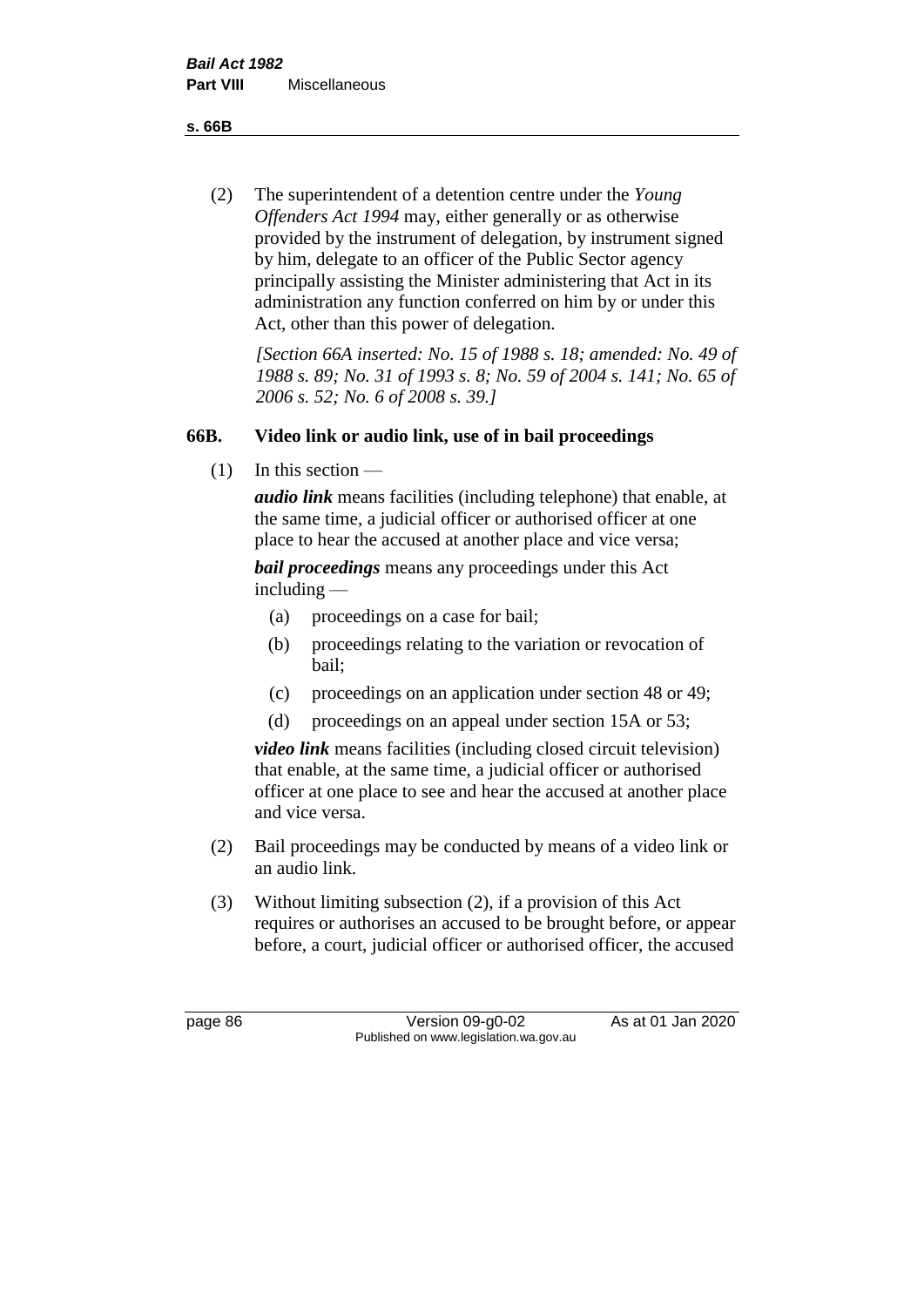may be brought before, or appear before, the court or officer by means of a video link or an audio link.

- (4) An audio link is not to be used under this section unless a video link is not available and cannot reasonably be made available.
- (5) Nothing in this section prevents a court, judicial officer or authorised officer from requiring that an accused be brought before, or appear before, the court or officer in person for the purposes of bail proceedings.

*[Section 66B inserted: No. 6 of 2008 s. 40(1).]*

#### **66C. Protection of terrorist intelligence information in bail proceedings**

- (1) In proceedings on a case for bail, the judicial officer must take all reasonable steps to maintain the confidentiality of information that the judicial officer considers is terrorist intelligence information, including steps —
	- (a) to receive evidence and hear argument about the information in private and in the absence of any person other than the prosecutor and any other person to whose presence the prosecutor consents; and
	- (b) to prohibit the publication of, or a reference to, terrorist intelligence information; and
	- (c) to order that the following documents must be provided in a redacted form —
		- (i) an approved form given under section 8;
		- (ii) a report made in accordance with section 24 or 24A.
- (2) If the judicial officer considers that the information is not terrorist intelligence information, the judicial officer must —
	- (a) give the prosecutor the opportunity to withdraw the information from consideration; and
	- (b) if the information is withdrawn, prohibit the publication of, or a reference to, the information.

As at 01 Jan 2020 Version 09-g0-02 page 87 Published on www.legislation.wa.gov.au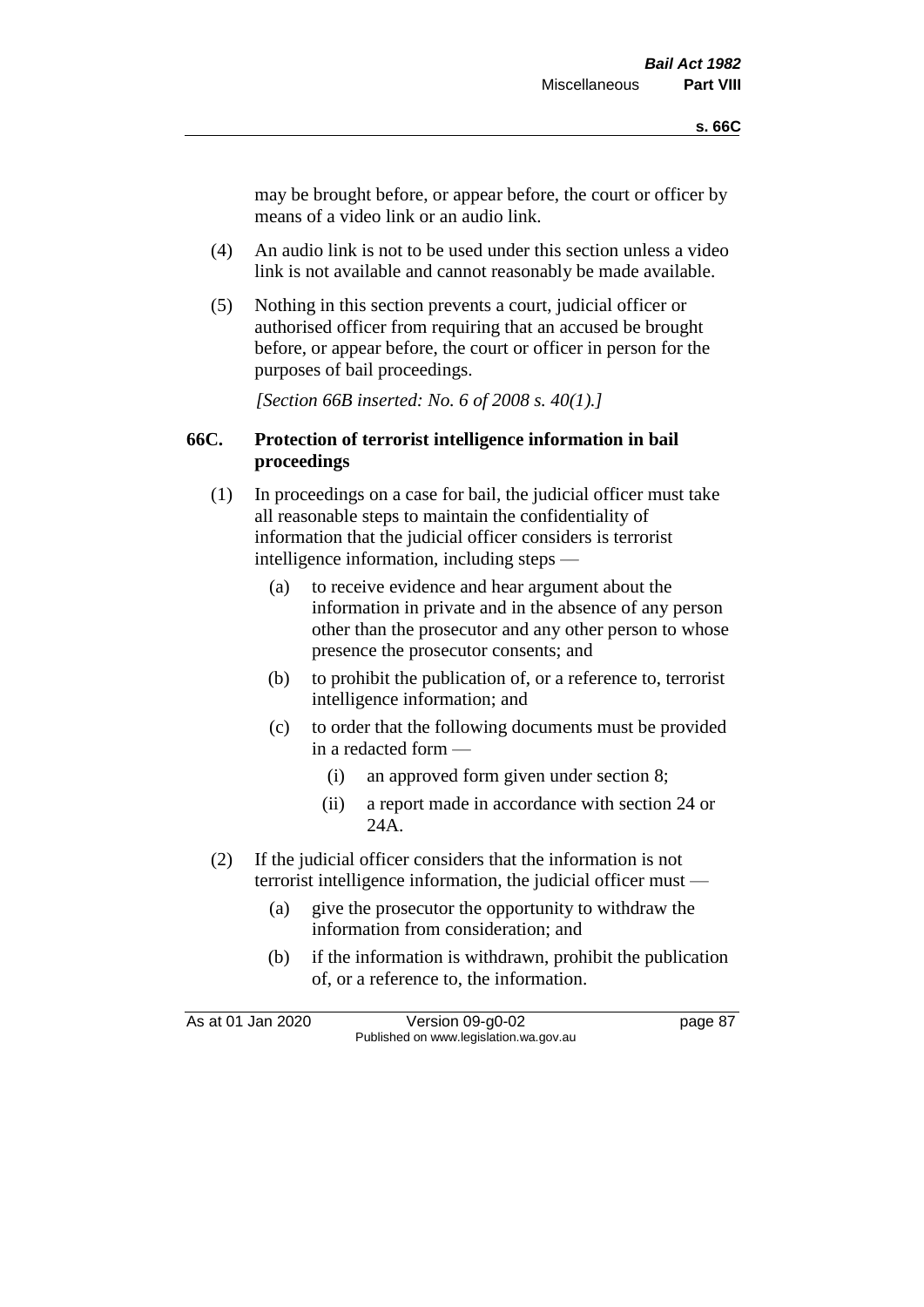**s. 66D**

- (3) Despite subsections (1) and (2), the judicial officer may disclose terrorist intelligence information or information withdrawn under subsection  $(2)$  to any of the following —
	- (a) the Attorney General;
	- (b) a court;
	- (c) a person to whom the prosecutor authorises disclosure.

*[Section 66C inserted: No. 15 of 2019 s. 11.]*

## **66D. Annual report to include information about application of s. 66C**

 $(1)$  In this section —

*accountable authority* means the accountable authority, as defined in the *Financial Management Act 2006* section 3, of the department of the Public Service principally assisting in the administration of this Act;

*protected information* means information the disclosure of which would contravene a written law or an order of a court;

*sensitive information* means information the disclosure of which could reasonably be expected —

- (a) to prejudice national security; or
- (b) to endanger a person's life or physical safety; or
- (c) to threaten significant damage to infrastructure or property; or
- (d) to prejudice a criminal investigation; or
- (e) to reveal intelligence gathering methodologies, investigative techniques or technologies or covert practices; or
- (f) to enable the discovery of the existence or identity of a confidential source of information relevant to law enforcement.
- (2) Subject to subsections (7) and (8), the accountable authority must, in each annual report submitted under the *Financial*

page 88 Version 09-g0-02 As at 01 Jan 2020 Published on www.legislation.wa.gov.au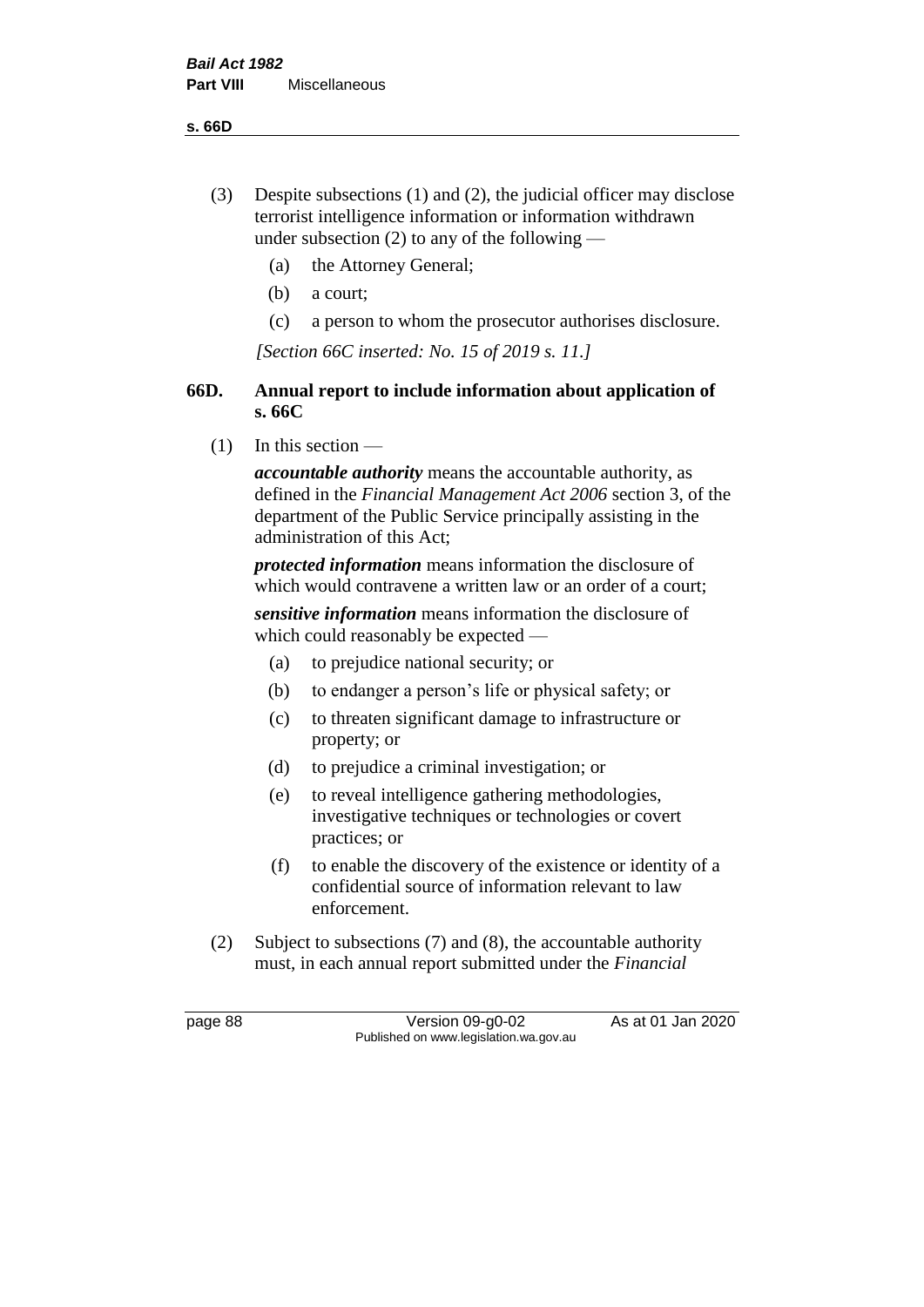*Management Act 2006* Part 5 Division 2, include information relating to action taken under section 66C(1) in proceedings on a case for bail in the financial year to which the annual report relates (*reportable information*).

- (3) Reportable information must, without disclosing terrorist intelligence information, specify —
	- (a) the number of proceedings in which action was taken under section 66C(1); and
	- (b) in each of those proceedings whether the accused had access to the terrorist intelligence information received by the judicial officer and whether —
		- (i) evidence by or on behalf of the accused was received; and
		- (ii) argument by or on behalf of the accused was heard.
- (4) Prior to submitting an annual report, the accountable authority must give a copy of the reportable information they propose to include in the annual report to the Attorney General and the Commissioner of Police.
- (5) The Commissioner of Police must advise the Attorney General whether any of the reportable information, in the Commissioner's opinion, is or is likely to be sensitive information.
- (6) A judicial officer may advise the Attorney General of any reportable information that, in the judicial officer's opinion, is or is likely to be protected information.
- (7) If the Attorney General is, on advice provided under subsection (5) or (6), satisfied that some or all of the reportable information is sensitive information or protected information, the Attorney General must direct the accountable authority to -
	- (a) exclude the information from the annual report; and

As at 01 Jan 2020 Version 09-g0-02 page 89 Published on www.legislation.wa.gov.au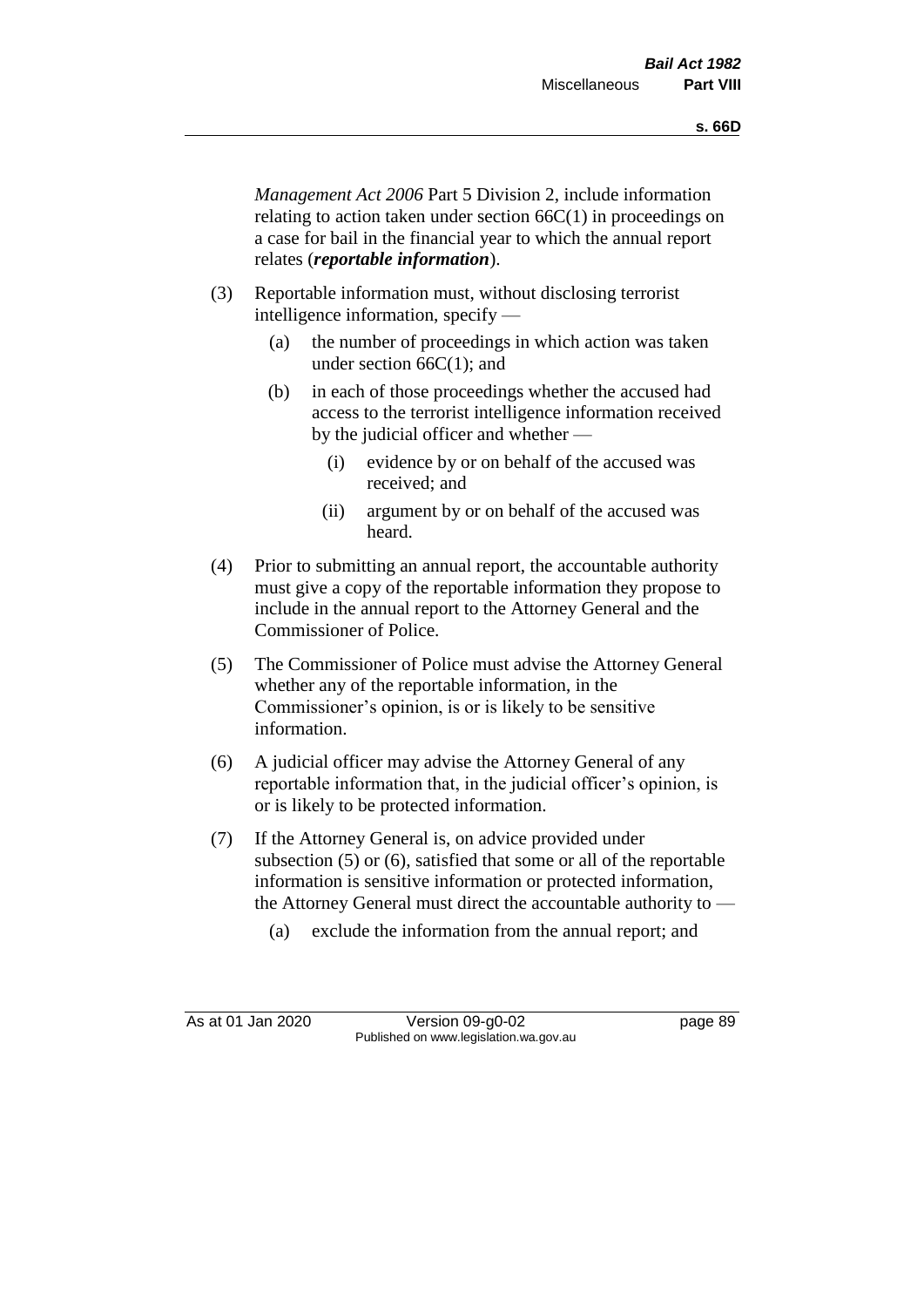(b) insert a statement in the annual report to the effect that information has been excluded from the report under this section.

(8) The accountable authority must comply with a direction under subsection (7).

*[Section 66D inserted: No. 15 of 2019 s. 11.]*

# **67. Regulations**

- (1) The Governor may make regulations, not inconsistent with this Act, prescribing such things as are required or permitted by this Act to be prescribed or as it is necessary or expedient to prescribe for the purposes thereof.
- (2) Without limiting the generality of subsection (1) regulations  $may -$ 
	- (a) make provision for or with respect to the making of applications —
		- (i) for or in relation to bail;
		- (ii) for the approval of sureties;
		- (iii) for the approval of security to be given by accused persons and sureties;
		- (iv) for the cancellation of a surety undertaking;
		- (v) for an order under section 49,

and for the manner in which such applications are to be made and the procedure to be followed on such applications;

(ba) in any case where the regulations provide that any information, document or record, or a copy of any document or record, is to be or can be provided to a person in electronic form, determine when information or a document, record or copy provided to a person in that form is to be taken to be, or to be presumed to be, received by, or brought to the attention of, the person;

page 90 Version 09-g0-02 As at 01 Jan 2020 Published on www.legislation.wa.gov.au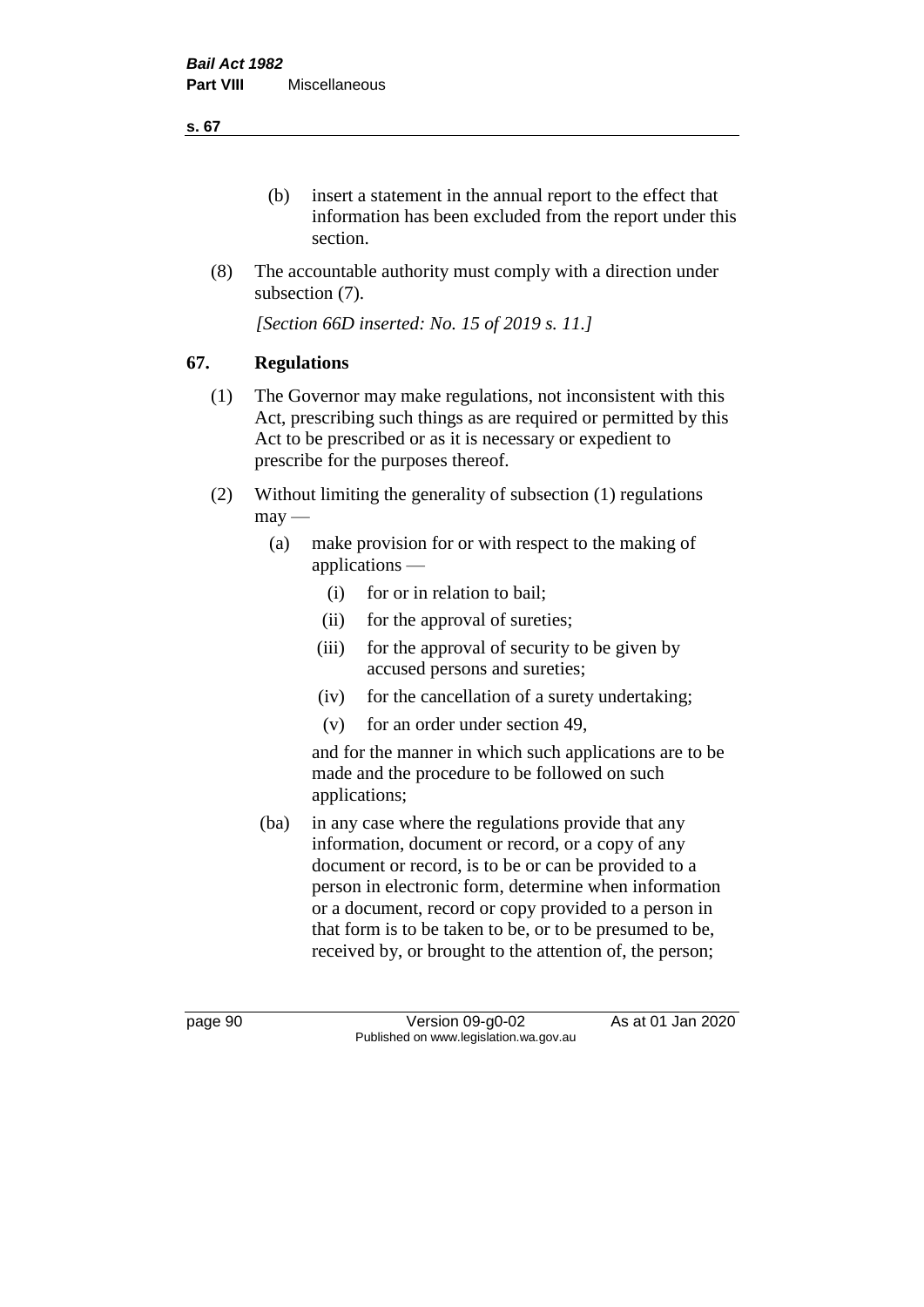- (b) for the purposes of clause 5 of Part A of Schedule 1, prescribe the officer or officers who may grant bail for any prescribed appearance or class of appearance in court by an accused who is in custody;
- (c) make provision for, or with respect to the management, control, supervision and good order of premises established for the accommodation of persons to whom bail has been granted.
- (3) Regulations made under this section may provide that a contravention or failure to comply with a regulation constitutes an offence and may provide for penalties not exceeding a fine of \$500 for offences against the regulations.

*[Section 67 amended: No. 45 of 1993 s. 12; No. 84 of 2004 s. 83(3); No. 2 of 2008 s. 56(6); No. 6 of 2008 s. 30(3); No. 20 of 2013 s. 31.]* 

#### **67A. Review of amendments made by** *Bail Amendment (Persons Linked to Terrorism) Act 2019*

- (1) The Minister must review the operation and effectiveness of the amendments made to this Act by the *Bail Amendment (Persons Linked to Terrorism) Act 2019* and prepare a report based on the review —
	- (a) as soon as practicable after the 3rd anniversary of the day on which the *Bail Amendment (Persons Linked to Terrorism) Act 2019* section 12 comes into operation; and
	- (b) after that, at intervals of not more than 3 years.
- (2) The Minister must cause the report to be laid before each House of Parliament as soon as practicable after it is prepared, but not later than 90 days after the 3rd anniversary or the expiry of the period of 3 years, as the case may be.

*[Section 67A inserted: No. 15 of 2019 s. 12.]*

*[68. Omitted under the Reprints Act 1984 s. 7(4)(g).]*

As at 01 Jan 2020 Version 09-g0-02 page 91 Published on www.legislation.wa.gov.au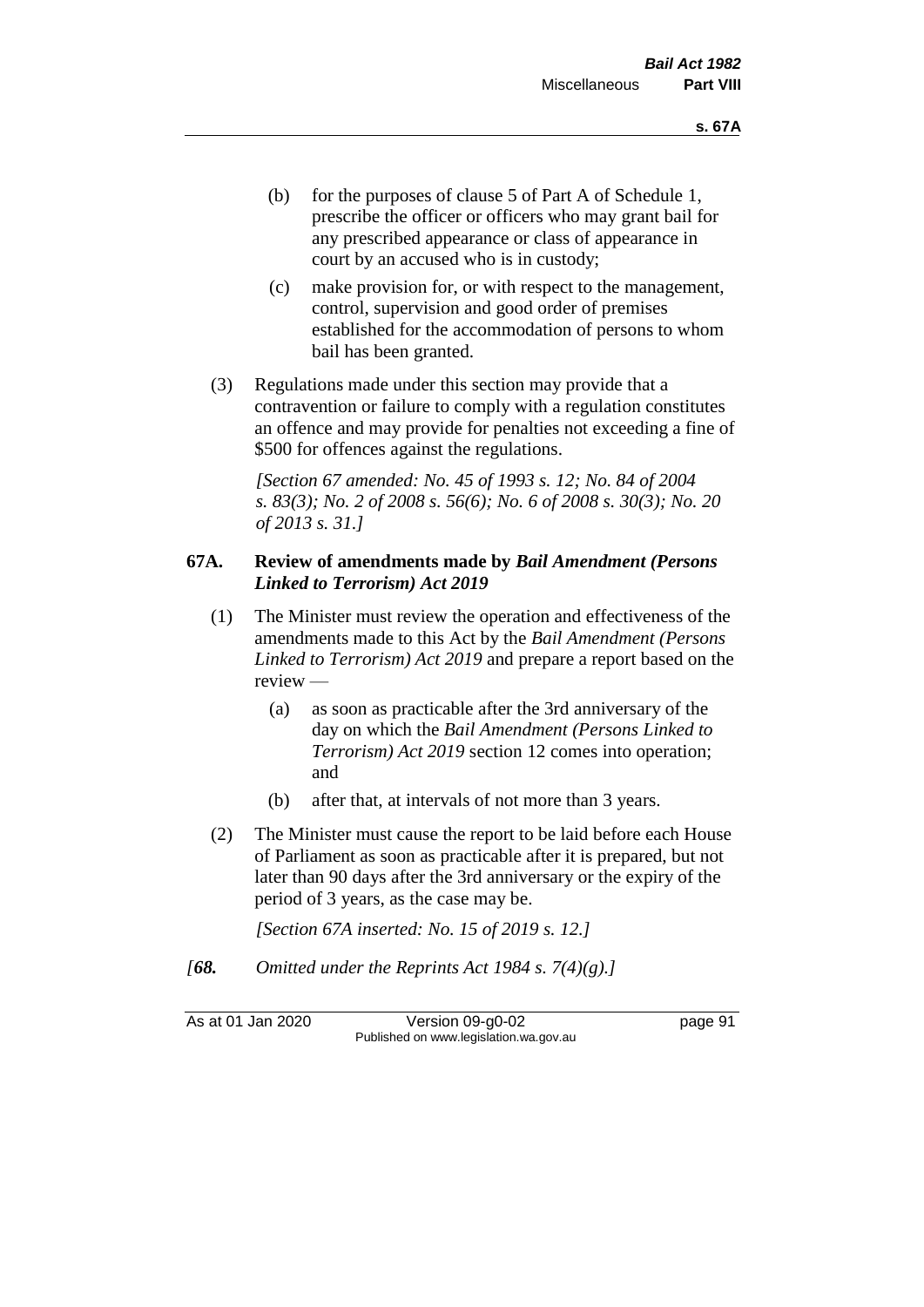# **Schedule 1 — Jurisdiction as to bail and related matters**

[s. 13, 17]

*[Heading inserted: No. 6 of 2008 s. 41(1).]*

#### **Part A** — **Jurisdiction relating to bail**

*[Heading inserted: No. 6 of 2008 s. 41(2)(a).]*

**First Column**

**Second Column**

*Appearances in court*

*By whom bail may be granted or (where applicable) dispensed* 

*with*

*[Heading amended: No. 6 of 2008 s. 41(2)(b) and (c).]*

#### **1. Initial appearance**

(1) The initial appearance in a court of summary jurisdiction or the Children's Court by an accused in, or in connection with, proceedings for an offence.

In any case —

- (a) a justice; or
- (b) an authorised police officer; and

in addition, in the case of a child, an authorised community services officer.

(2) The initial appearance in the District Court or the Supreme Court, not being the initial appearance to which clause 3 applies.

A judge of the District Court or a judge of the Supreme Court, as the case requires.

*[Clause 1 amended: No. 15 of 1988 s. 19; No. 49 of 1988 s. 90(a)(i); No. 59 of 2004 s. 141; No. 84 of 2004 s. 10(1) and 82.]*

page 92 Version 09-g0-02 As at 01 Jan 2020 Published on www.legislation.wa.gov.au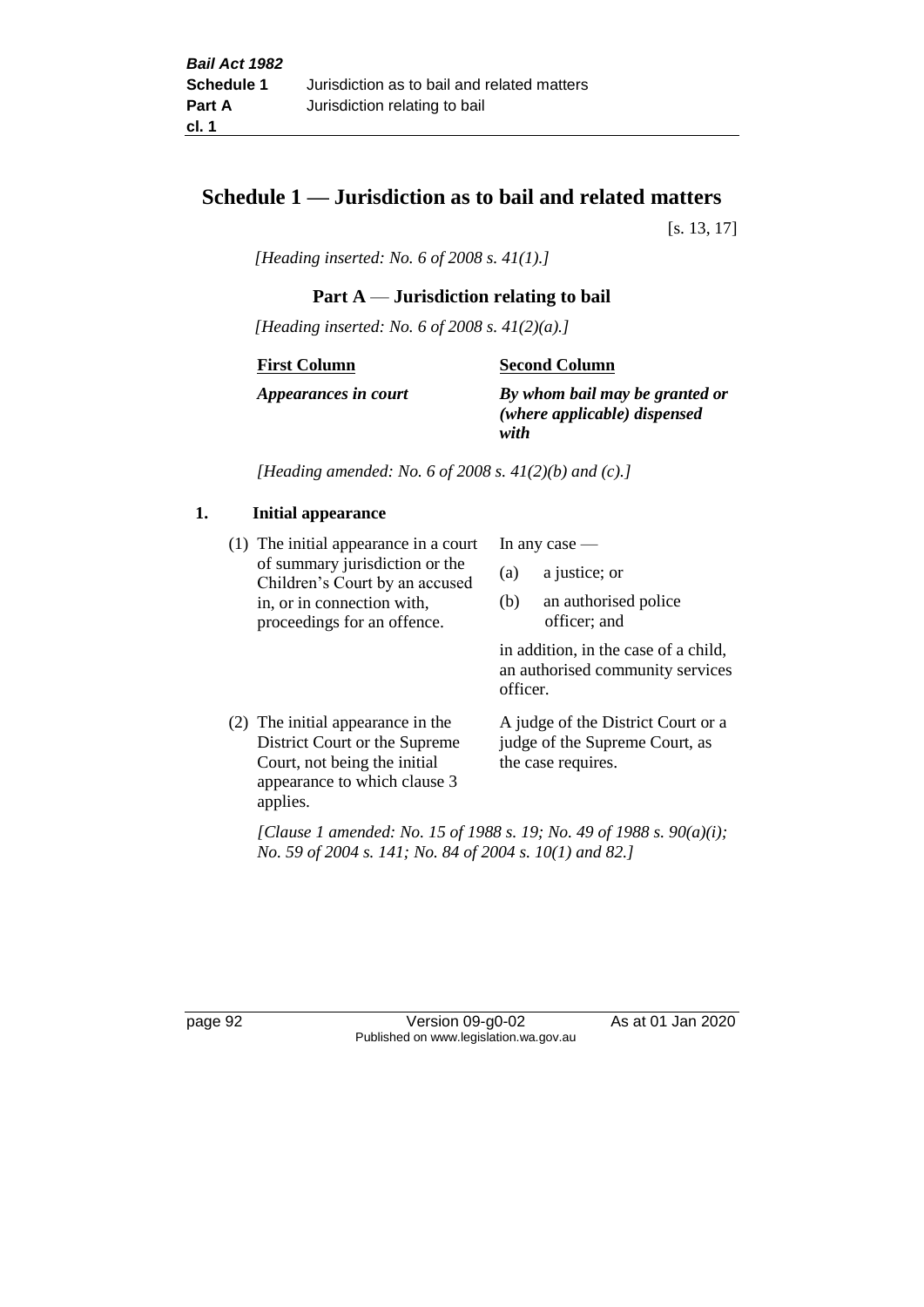| <b>First Column</b> |
|---------------------|
|---------------------|

*Appearances in court*

#### **Second Column**

*By whom bail may be granted or (where applicable) dispensed with*

#### **2. Appearance after adjournment**

Appearance in any court or before a judicial officer by an accused after any adjournment of proceedings for an offence, not being a committal under clause 3.

The judicial officer who orders the adjournment.

*[Clause 2 amended: No. 84 of 2004 s. 82.]*

#### **3. Appearance on committal to Supreme Court or District Court**

The initial appearance by an accused in the Supreme Court or District Court after he has been committed thereto under any Act to be tried or sentenced or otherwise dealt with. The judicial officer who orders the committal.

*[Clause 3 amended: No. 84 of 2004 s. 82.]*

#### **4. Appearance in connection with appeal, rehearing etc.**

| (1) Appearance in connection with an If the appeal is being determined<br>application or appeal made under<br>the Criminal Appeals Act 2004 or<br>with any order made in<br>determining the application or<br>appeal. | by a single judge of the Supreme<br>Court, a single judge of the<br>Supreme Court;<br>If the appeal is being determined<br>by the Court of Appeal, the Court<br>of Appeal or a single judge of<br>appeal. |
|-----------------------------------------------------------------------------------------------------------------------------------------------------------------------------------------------------------------------|-----------------------------------------------------------------------------------------------------------------------------------------------------------------------------------------------------------|
| (2) Appearance in connection with a<br>rehearing of proceedings ordered<br>under section 28 of the<br>Children's Court of Western<br>Australia Act 1988.                                                              | The Children's Court.                                                                                                                                                                                     |

As at 01 Jan 2020 Version 09-g0-02 page 93 Published on www.legislation.wa.gov.au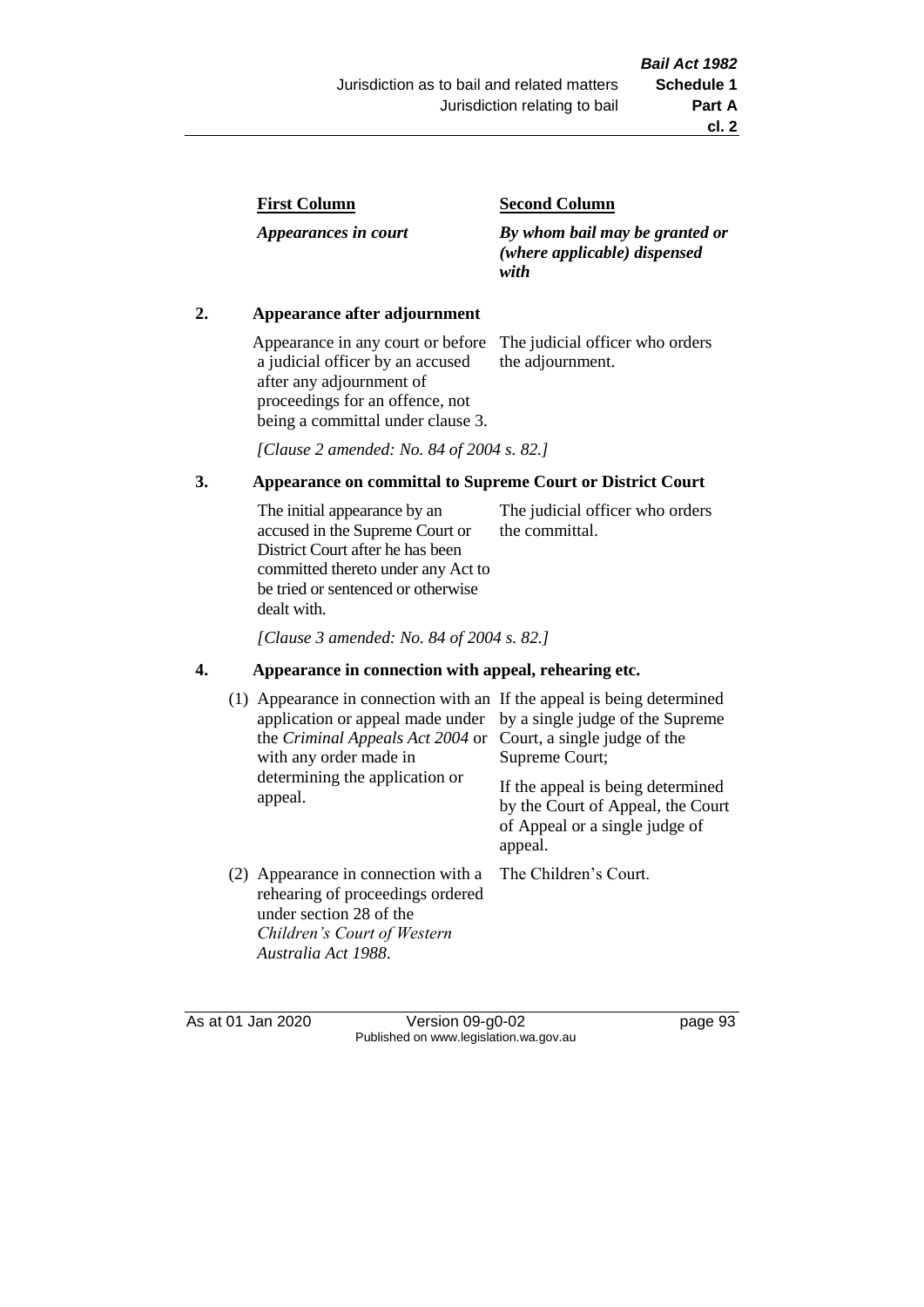|    | <b>First Column</b>                                                                                                                                   | <b>Second Column</b>                                                   |  |  |  |  |
|----|-------------------------------------------------------------------------------------------------------------------------------------------------------|------------------------------------------------------------------------|--|--|--|--|
|    | Appearances in court                                                                                                                                  | By whom bail may be granted or<br>(where applicable) dispensed<br>with |  |  |  |  |
|    | (3) Appearance in connection with<br>the reconsideration of an order<br>under section 40 of the<br>Children's Court of Western<br>Australia Act 1988. | The Children's Court constituted<br>by the President.                  |  |  |  |  |
|    |                                                                                                                                                       | [Clause 4 inserted: No. 84 of 2004 s. 10(2).]                          |  |  |  |  |
| 5. | Appearance prescribed by regulation                                                                                                                   |                                                                        |  |  |  |  |
|    | Appearance in a court for any<br>other purpose or following any<br>other occurrence prescribed by                                                     | The judicial or other officer<br>prescribed by such regulations.       |  |  |  |  |

#### **6. Appearances not otherwise provided for**

regulations under this Act.

Any appearance in a court not otherwise provided for in this Part or by regulations under this Act.

The judicial officer who, or court which, orders the appearance.

#### **7. Term used: proceedings for an offence**

In this Part, unless the contrary intention appears —

*proceedings for an offence* in clause 2 (but not in clause 1) includes any of the following proceedings relating to that offence —

- (a) appeal proceedings; and
- (b) proceedings on a writ of *habeas corpus*; and
- (c) proceedings on the re-appearance of an offender under section 50 of the *Sentencing Act 1995*.

*[Clause 7 inserted: No. 84 of 2004 s. 10(3).]*

page 94 Version 09-g0-02 As at 01 Jan 2020 Published on www.legislation.wa.gov.au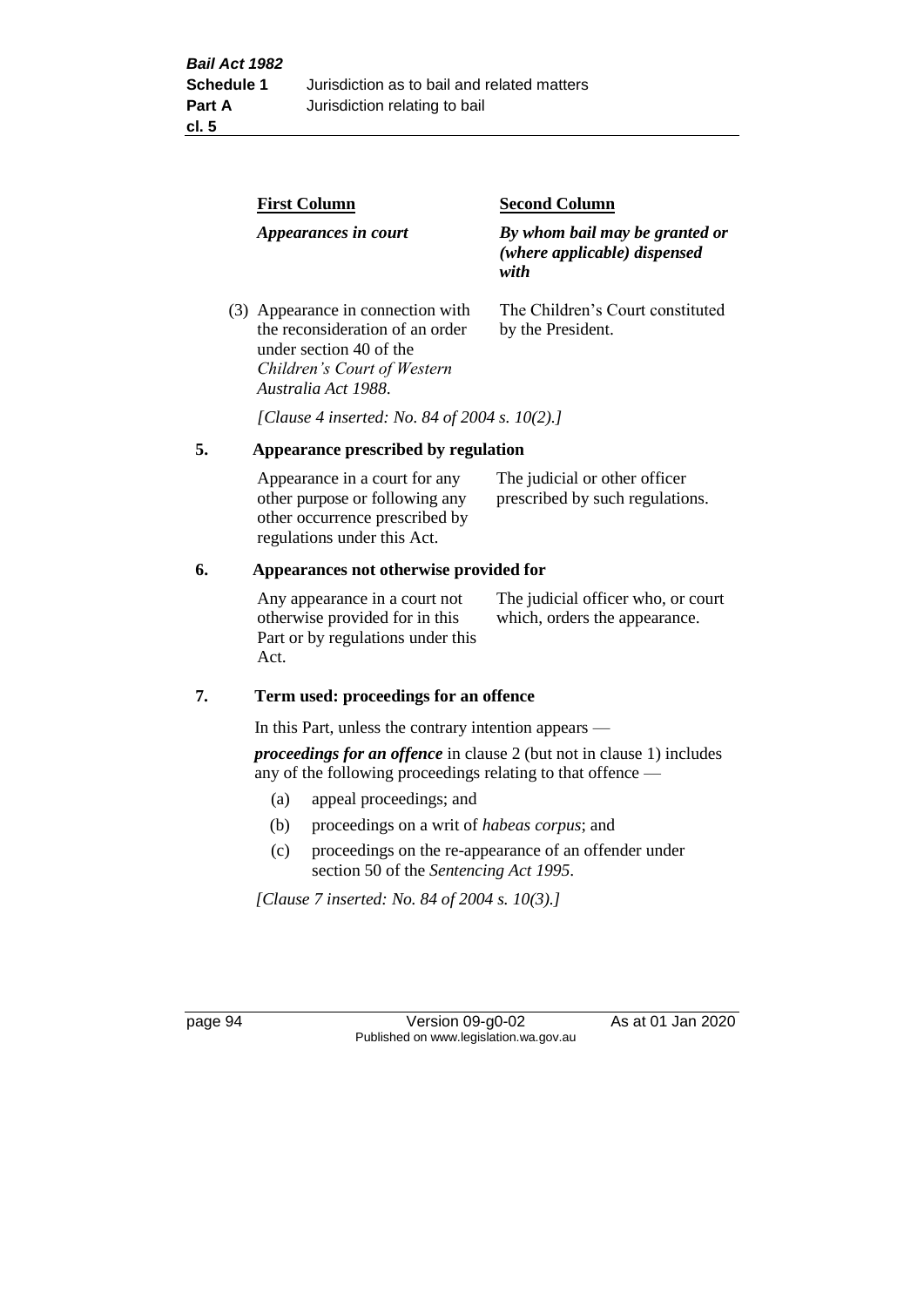# **Part B** — **Cessation of powers relating to bail**

*[Heading inserted: No. 6 of 2008 s. 41(3)(a).]*

#### **1. Upon decision by judge, power of other officers ceases**

(1) In this clause —

*judge* means a judge of the Supreme Court, the Children's Court or the District Court.

- (2) After a judge has granted or refused bail for an appearance by an accused the power to grant bail for that appearance ceases to be vested  $in -$ 
	- (a) any judicial officer whose jurisdiction is inferior to that of the judge; or
	- (b) any authorised officer.
- (3) After a judge has dispensed with the requirement for bail for an appearance by an accused the power to grant or refuse bail for that appearance ceases to be vested in any officer referred to in subclause  $(2)(a)$  or  $(b)$ .

*[Clause 1 inserted: No. 6 of 2008 s. 41(3)(b).]*

#### **1A. Upon decision by Court of Appeal, other powers cease**

After the Court of Appeal on an appeal under section 15A —

- (a) has granted or refused bail for an appearance by an accused, the power to grant or refuse bail for that appearance; or
- (b) has dispensed with the requirement for bail for an appearance by an accused, the power to grant or refuse bail for that appearance,

ceases to be vested in any judicial officer or in any authorised officer.

*[Clause 1A inserted: No. 6 of 2008 s. 41(3)(b).]*

#### **2. Upon decision by judicial officer, his power and that of his peers ceases**

Except where clause 4 applies, the power to grant, refuse or dispense with bail for an appearance by an accused ceases to be vested in any judicial officer (including a judge of the Supreme Court) after he, or

As at 01 Jan 2020 Version 09-g0-02 page 95 Published on www.legislation.wa.gov.au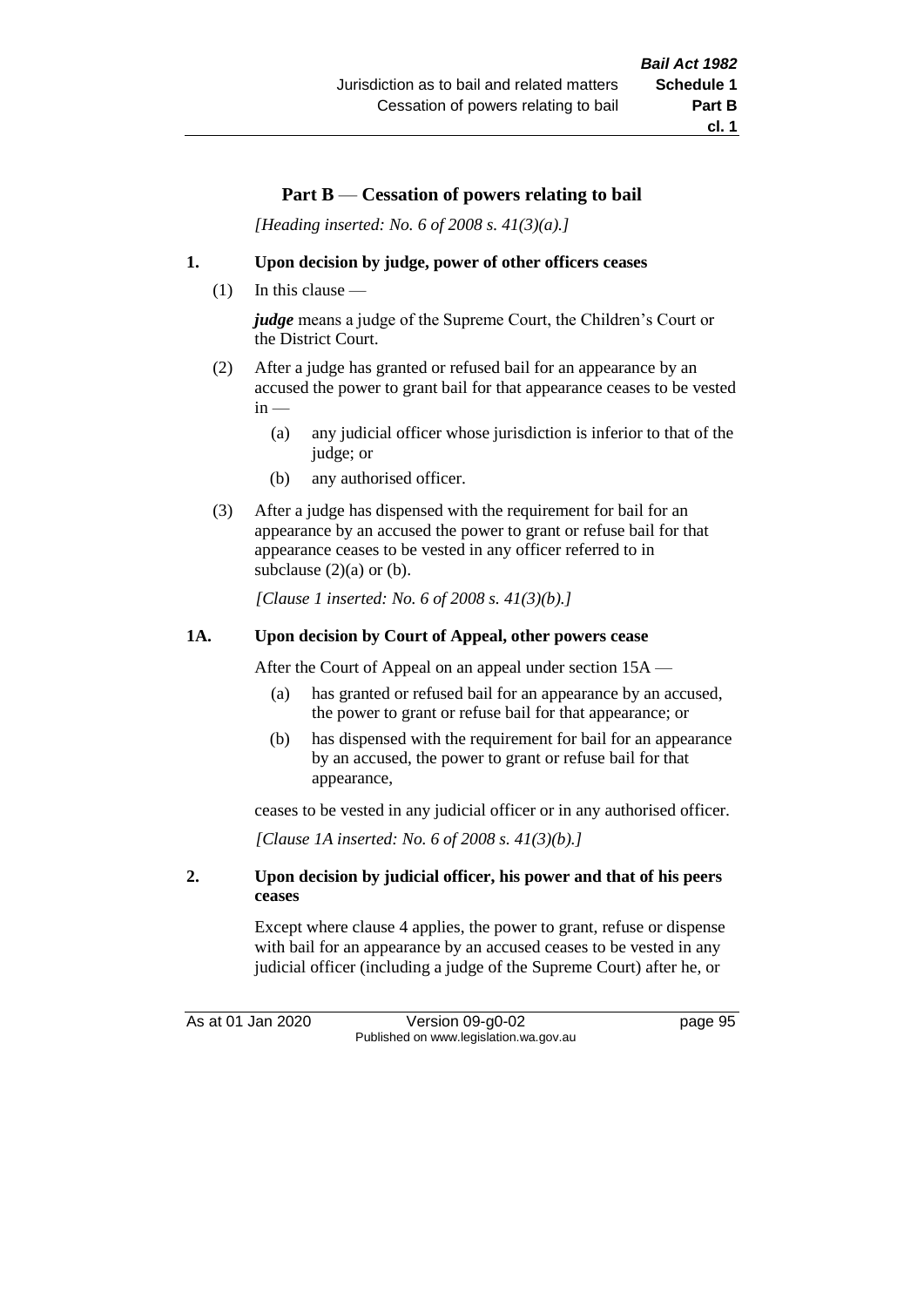another judicial officer whose jurisdiction is co-extensive with his, has granted, refused or dispensed with bail for that appearance.

*[Clause 2 amended: No. 84 of 2004 s. 82; No. 6 of 2008 s. 41(3)(c) and (d).]*

#### **3. Upon refusal of bail for initial appearance, certain powers cease**

- (1) After an authorised officer has refused bail for an initial appearance by an accused, the power to grant bail for that appearance ceases to be vested in another authorised officer, but a justice may nevertheless grant bail for that appearance.
- (2) After a justice has refused bail for an initial appearance by an accused, the power to grant bail for that appearance ceases to be vested in an authorised officer or another justice.

*[Clause 3 inserted: No. 6 of 2008 s. 41(3)(e).]*

#### **4. Judicial officer's powers if accused proves new facts or changed circumstances**

Notwithstanding clause 2, where an accused has been refused bail for an appearance or has been granted bail therefor on terms or conditions with which he is unable or unwilling to comply, the judicial officer who granted or refused bail or another judicial officer whose jurisdiction is co-extensive with his has power to grant bail for that appearance or to vary the terms or conditions of bail previously granted therefor if the accused makes application and satisfies him  $that -$ 

- (a) new facts have been discovered, new circumstances have arisen or the circumstances have changed since bail was previously granted or refused for that appearance; or
- (b) he failed to adequately present his case for bail on the previous occasion when it was considered; or
- (c) where bail was granted subject to a home detention condition, he has, since the previous occasion when his case for bail was considered, complied with the home detention condition for a period of one month or more.

*[Clause 4 amended: No. 61 of 1990 s. 14; No. 84 of 2004 s. 82.]*

page 96 Version 09-g0-02 As at 01 Jan 2020 Published on www.legislation.wa.gov.au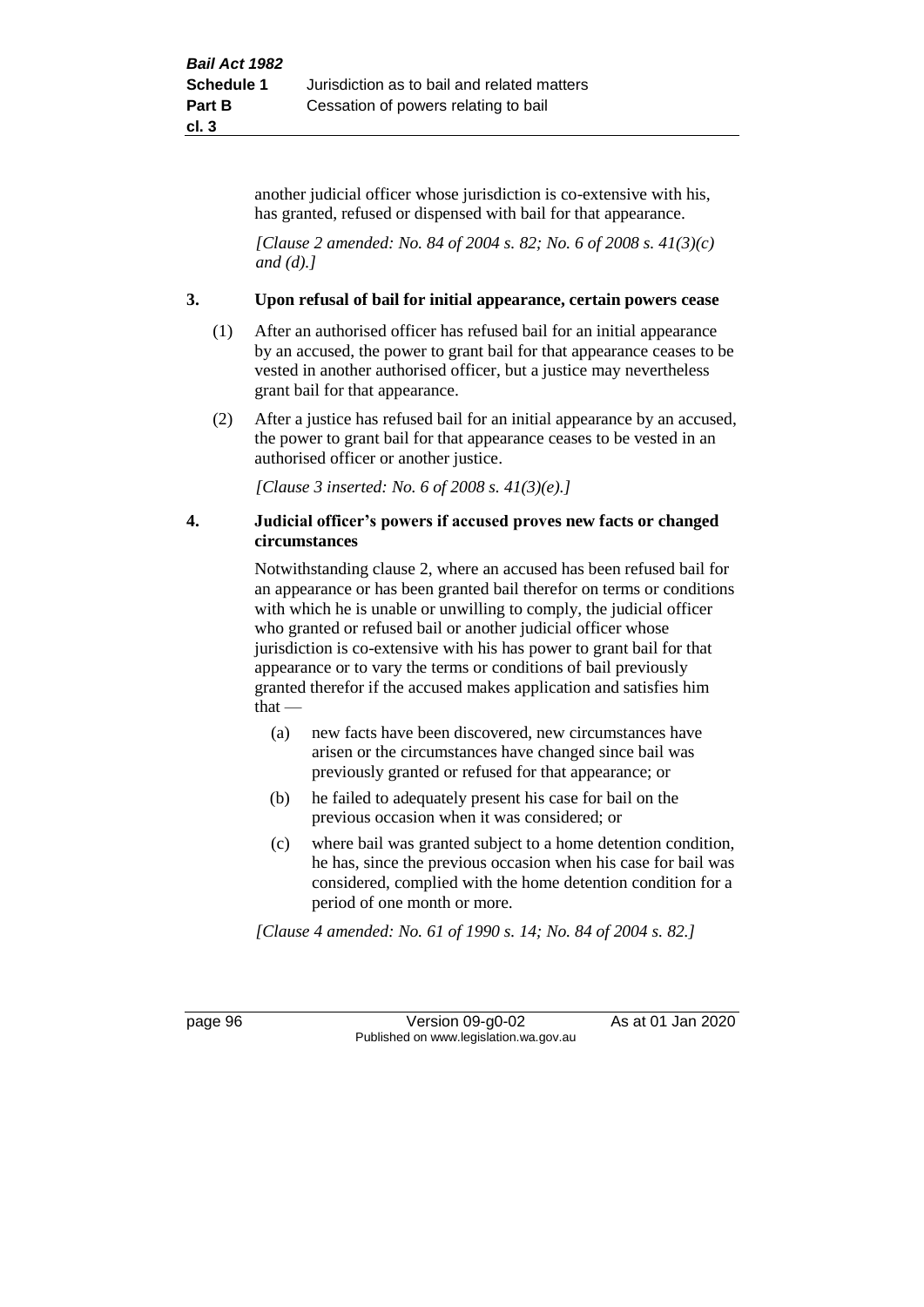#### **Part C — Manner in which jurisdiction to be exercised**

*[Heading deleted: No. 6 of 2008 s. 41(4)(a).]*

#### **1. Bail before conviction at discretion of court or judicial officer except for child**

Subject to clauses 3A, 3C, 3D and 3E, the grant or refusal of bail to an accused, other than a child, who is in custody awaiting an appearance in court before conviction for an offence shall be at the discretion of the judicial officer or authorised officer in whom jurisdiction is vested, and that discretion shall be exercised having regard to the following questions as well as to any others which he considers relevant —

- (a) whether, if the accused is not kept in custody, he may
	- (i) fail to appear in court in accordance with his bail undertaking; or
	- (ii) commit an offence; or
	- (iii) endanger the safety, welfare, or property of any person; or
	- (iv) interfere with witnesses or otherwise obstruct the course of justice, whether in relation to himself or any other person;
- (b) whether the accused needs to be held in custody for his own protection;
- (c) whether the prosecutor has put forward grounds for opposing the grant of bail;
- (d) whether, as regards the period when the accused is on trial, there are grounds for believing that, if he is not kept in custody, the proper conduct of the trial may be prejudiced;
- (e) whether there is any condition which could reasonably be imposed under Part D which would —
	- (i) sufficiently remove the possibility referred to in paragraphs (a) and (d); or
	- (ii) obviate the need referred to in paragraph (b); or
	- (iii) remove the grounds for opposition referred to in paragraph (c);

As at 01 Jan 2020 Version 09-g0-02 page 97 Published on www.legislation.wa.gov.au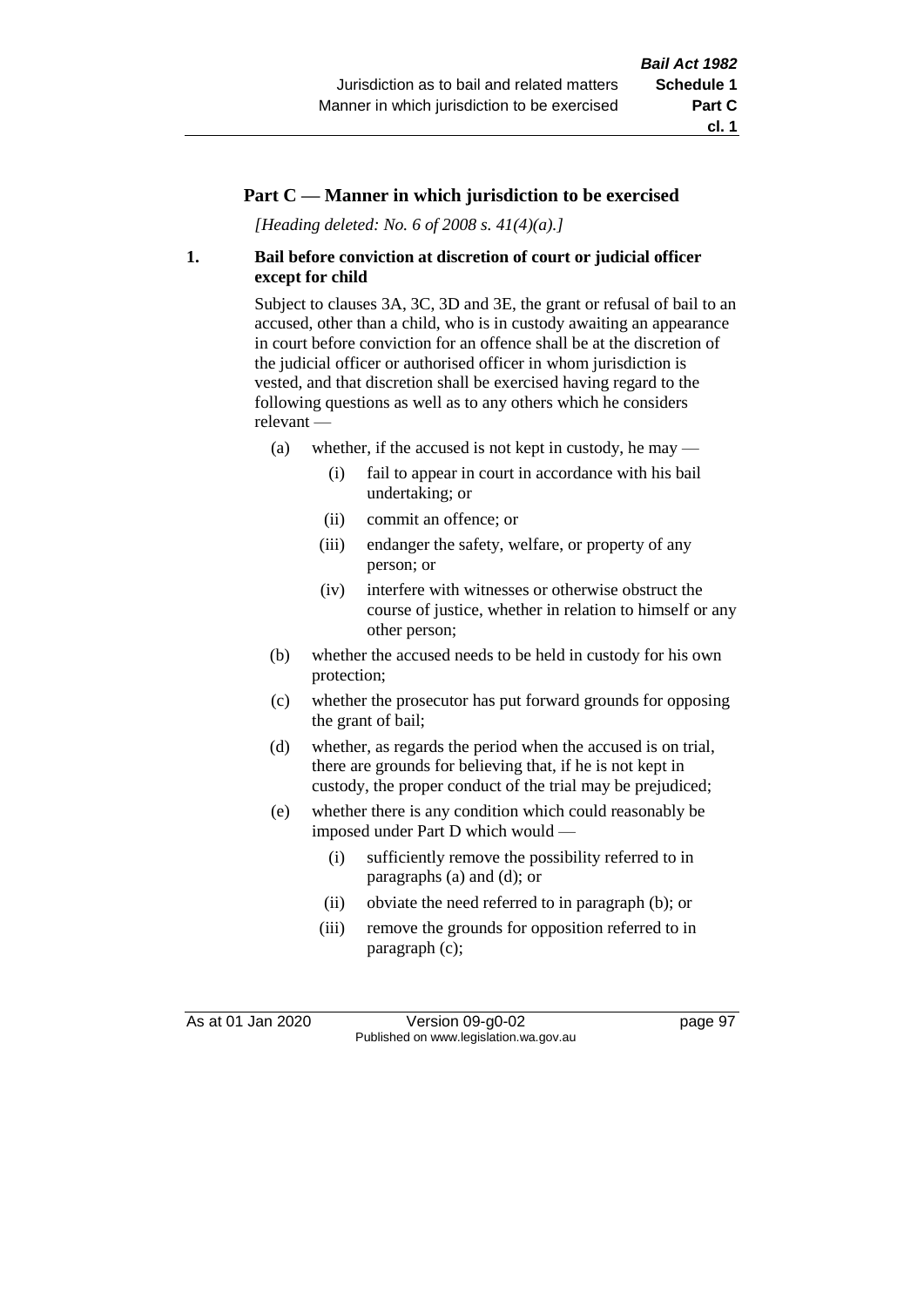- (f) where the accused is charged with an offence that is alleged to have been committed in respect of a child, whether a condition should be imposed under Part D requiring the accused to reside at a place other than the place where the child resides;
- (g) whether the alleged circumstances of the offence or offences amount to wrongdoing of such a serious nature as to make a grant of bail inappropriate.

*[Clause 1 amended: No. 14 of 1992 s. 11; No. 45 of 1993 s. 10(2)(a); No. 54 of 1998 s. 8(a) and (b); No. 84 of 2004 s. 82; No. 6 of 2008 s. 41(4)(b); No. 21 of 2017 s. 7; No. 15 of 2019 s. 13(1).]*

#### **2. Child to have qualified right to bail**

(1) In this clause —

*responsible person* means a parent, relative, employer or other person who, in the opinion of the judicial officer or authorised officer, is in a position to both influence the conduct of the child and provide the child with support and direction.

- (2) Subject to subclause (3), a child accused who is in custody awaiting an appearance in court before conviction for an offence has a right to be granted bail unless —
	- (a) in the opinion of the judicial officer or authorised officer in whom jurisdiction is vested —
		- (i) one or more of the questions set out in clause  $1(a)$ , (b), (d) and (g) must be answered in the affirmative; and
		- (ii) there is no condition which he could reasonably impose under Part D which would satisfy the relevant provision of clause 1(e);

or

(b) there is no responsible person willing to enter into an undertaking of the kind described in subclause (3)(c),

and if the child is refused bail he shall be dealt with in accordance with section 19(2) of the *Young Offenders Act 1994*.

page 98 Version 09-g0-02 As at 01 Jan 2020 Published on www.legislation.wa.gov.au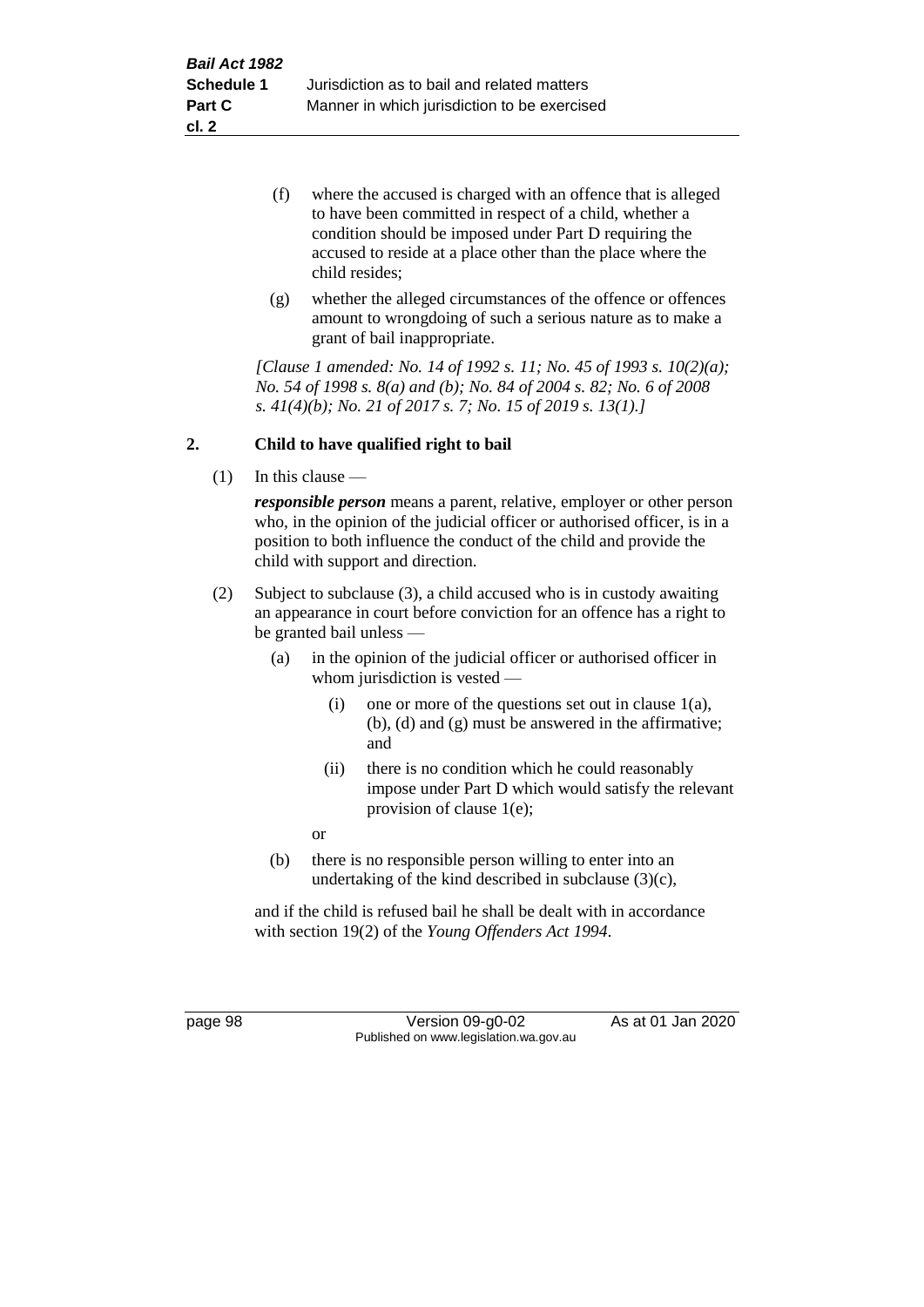- (3) The right of a child accused under subclause (2) is subject to  $-$ 
	- (a) clauses 3A, 3C, 3D and 3E; and
	- *[(b) deleted]*
	- (c) there being imposed as a condition on the grant of bail a requirement that before the release of the child on bail a responsible person undertakes in writing in the approved form to ensure that the child complies with any requirement of his bail undertaking mentioned in section  $28(2)(a)$ , (b), (c) and (d).
- (4) Subclauses (2)(b) and (3)(c) do not apply to a child accused if it appears to the judicial officer or authorised officer that the accused —
	- (a) is over the age of 17 years; and
	- (b) has sufficient maturity to live independently without the guidance or control of a parent or guardian.
- (5) For the purposes of this clause, the provisions of sections 46, 47, 48, 54, 55(2), 60 and  $67(2)(a)(iv)$  apply with all necessary changes as  $if -$ 
	- (a) references in those provisions to a surety and a surety undertaking were references to a responsible person and to an undertaking referred to in subclause (3)(c) respectively; and
	- (b) section  $54(1)(b)(i)$  read as follows
		- (i) a person who has entered into an undertaking referred to in clause 2(3)(c) of Part C of Schedule 1 should no longer be regarded as a responsible person for the purposes of that clause, or is dead;
- (6) Where a child accused is released on bail his right to be at liberty is subject to the exercise of the powers in section 17A.

*[Clause 2 inserted: No. 45 of 1993 s. 10(2)(b); amended: No. 57 of 1997 s. 21(3)(a); No. 54 of 1998 s. 8(c); No. 34 of 2004 Sch. 2 cl. 3(3); No. 84 of 2004 s. 82; No. 6 of 2008 s. 41(4)(c) and 43(4); No. 21 of 2017 s. 8; No. 15 of 2019 s. 13(2).]*

As at 01 Jan 2020 Version 09-g0-02 page 99 Published on www.legislation.wa.gov.au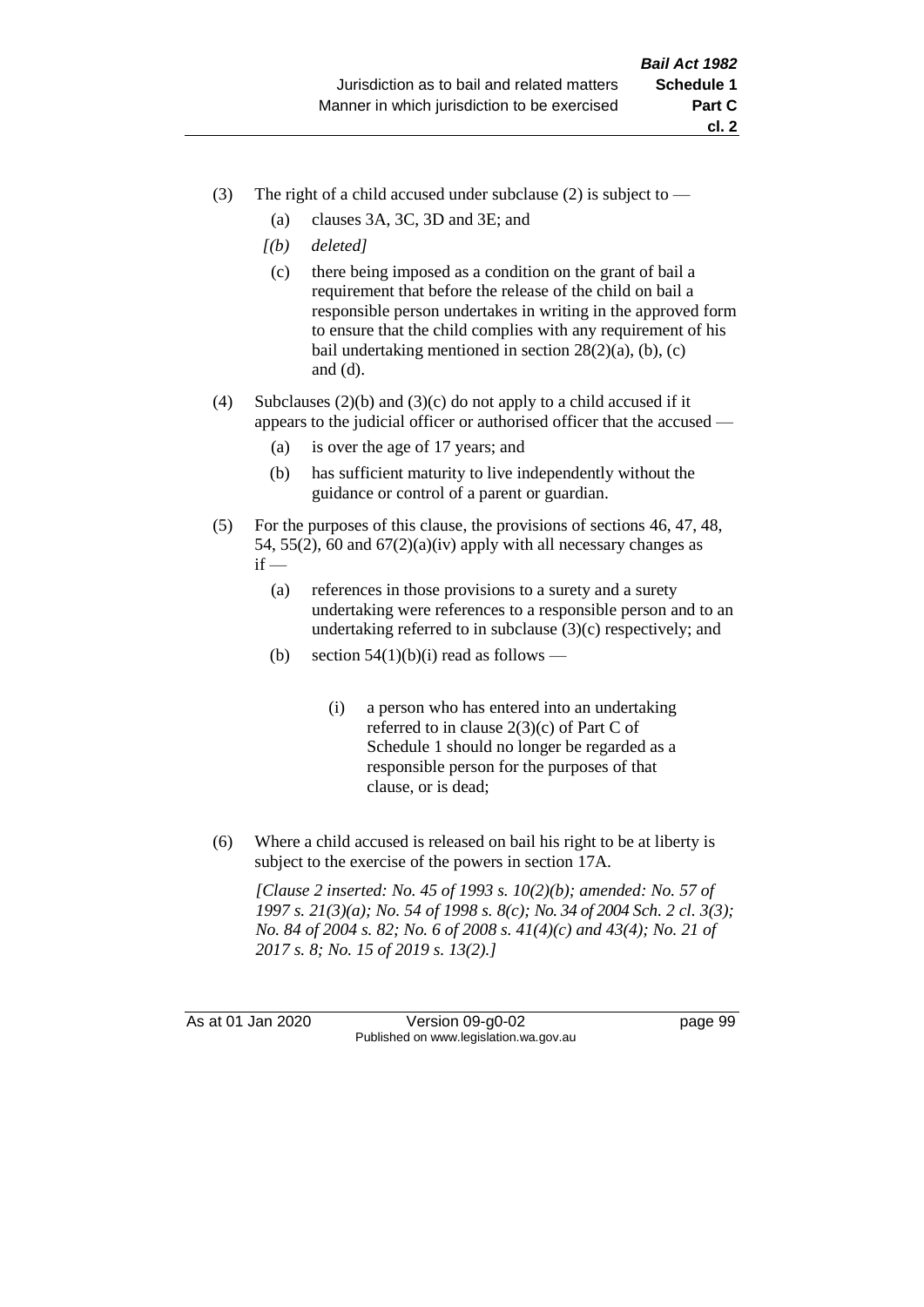## **3. Matters relevant to cl. 1(a)**

In considering whether an accused may do any of the things mentioned in clause 1(a), the judicial officer or authorised officer shall have regard to the following matters, as well as to any others which he considers relevant —

- (a) the nature and seriousness of the offence or offences (including any other offence or offences for which he is awaiting trial) and the probable method of dealing with the accused for it or them, if he is convicted; and
- (b) the character, previous convictions, antecedents, associations, home environment, background, place of residence, and financial position of the accused; and
- (c) the history of any previous grants of bail to him; and
- (d) the strength of the evidence against him.

*[Clause 3 amended: No. 84 of 2004 s. 82.]*

## **3A. Bail for accused charged with serious offence committed while on bail or early release for another serious offence**

- (1) Notwithstanding clause 1, 2 or 4 or any other provision of this Act, where —
	- (a) an accused is in custody
		- (i) awaiting an appearance in court before conviction for a serious offence; or
		- (ii) waiting to be sentenced or otherwise dealt with for a serious offence of which the accused has been convicted;

and

- (b) the serious offence is alleged to have been committed while the accused was —
	- (i) on bail for; or
	- (ii) at liberty under an early release order made in respect of,

another serious offence,

the judicial officer or (if section 16A does not apply) the authorised officer in whom jurisdiction is vested shall refuse to grant bail for the

page 100 Version 09-g0-02 As at 01 Jan 2020 Published on www.legislation.wa.gov.au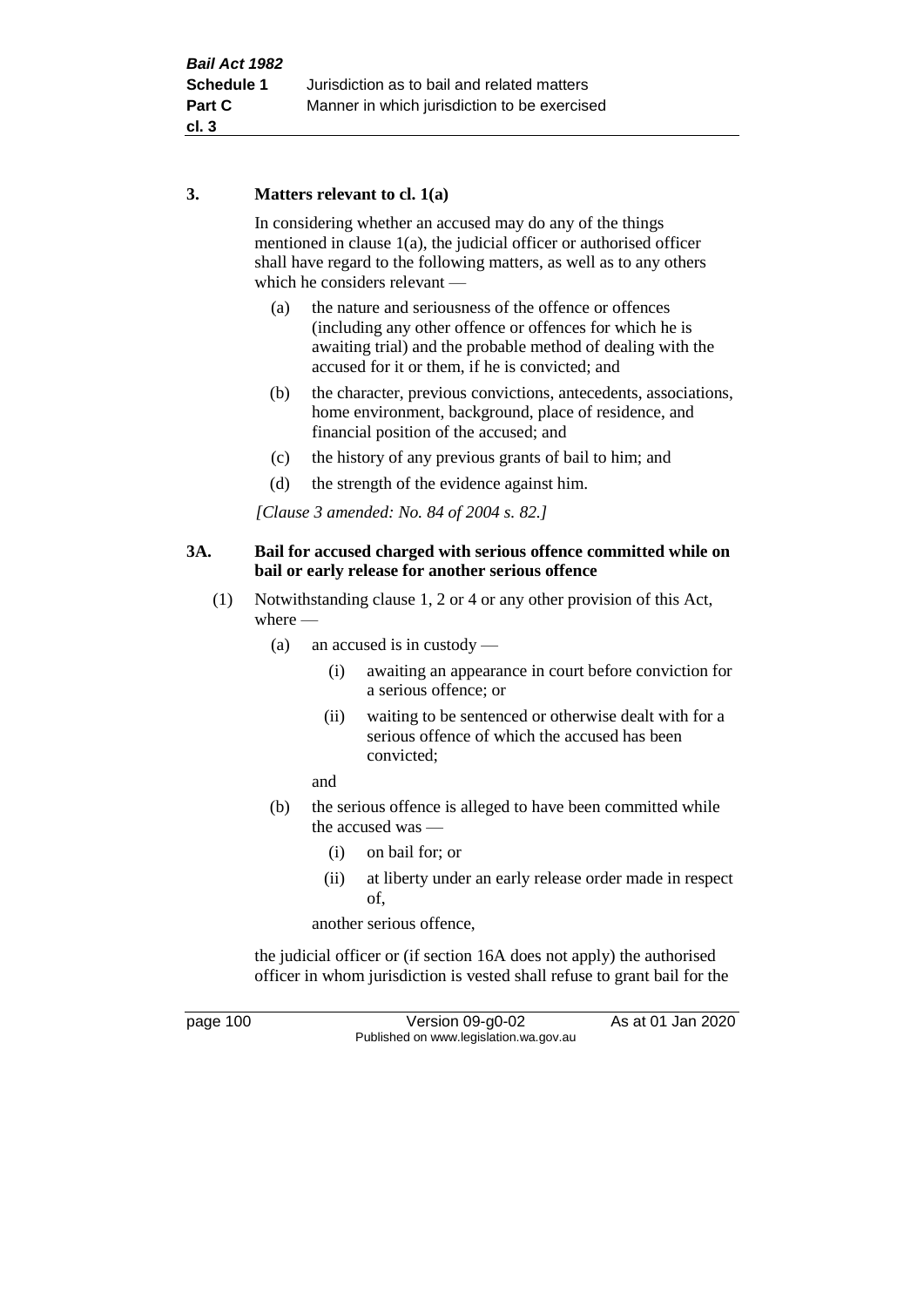serious offence referred to in paragraph (a) unless the judicial officer or authorised officer —

- (c) is satisfied that there are exceptional reasons why the accused should not be kept in custody and, if clause 3B applies, is so satisfied only after complying with that clause; and
- (d) is also satisfied that bail may properly be granted having regard to the provisions of clauses 1 and 3 or, in the case of a child accused, clauses 2 and 3.
- (2) Notwithstanding section 7(1), where an accused is refused bail under subclause (1) for an appearance for a serious offence his case for bail need not be considered again under that subsection for an appearance for that offence unless he satisfies the judicial officer who may order his detention that —
	- (a) new facts have been discovered, new circumstances have arisen or the circumstances have changed since bail was refused; or
	- (b) he failed to adequately present his case for bail on the occasion of that refusal.
- (3) Where a child accused is refused bail under subclause (1) he shall be dealt with in accordance with section 19(2) of the *Young Offenders Act 1994*.

*[Clause 3A inserted: No. 45 of 1993 s. 10(2)(c); amended: No. 57 of 1997 s. 21(3)(b); No. 54 of 1998 s. 7 and 13(1); No. 84 of 2004 s. 82; No. 6 of 2008 s. 41(4)(d).]*

## **3B. Exceptional reasons under cl. 3A(1), determining**

- (1) This clause applies where it appears to the judicial officer or (if section 16A does not apply) the authorised officer that all or any of the acts alleged to constitute a serious offence referred to in clause 3A(1)(b) would, if proved in the appropriate proceedings, amount to a breach by the accused of a protective condition or order.
- (2) The judicial officer or authorised officer shall, before making a decision that there are exceptional reasons for the purposes of clause 3A(1)(c), make enquiry, or cause enquiry to be made, whether there has already been —
	- (a) any breach by the accused of the protective condition or order that has been proved in proceedings; or

| As at 01 Jan 2020 | Version $09-g0-02$                     | page 101 |
|-------------------|----------------------------------------|----------|
|                   | Published on www.legislation.wa.gov.au |          |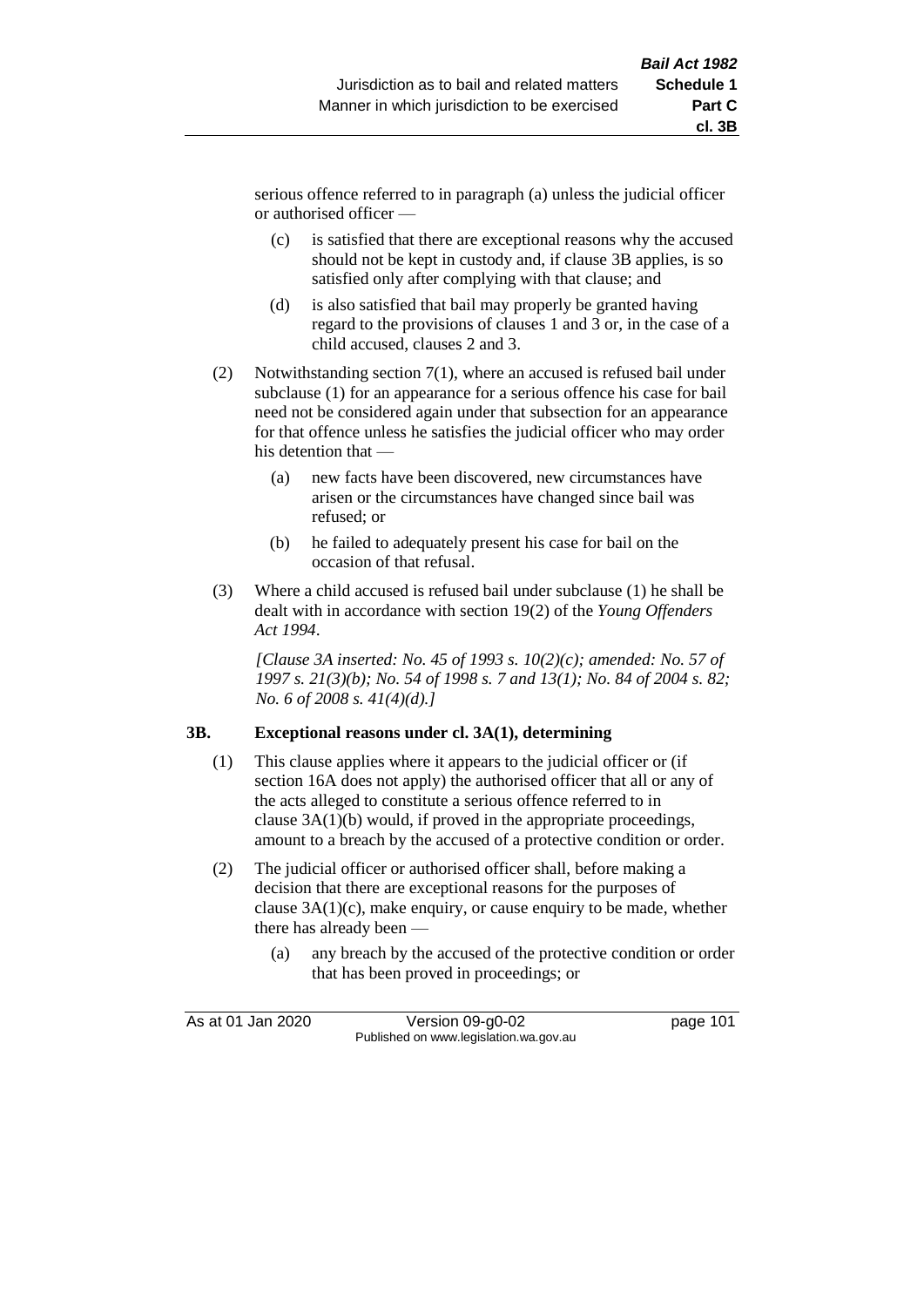- (b) any alleged breach by the accused of the protective condition or order that has not been so proved, including an allegation that has not been the subject of a prosecution or any other communication to any relevant official; or
- (c) any alleged breach by the accused of any other protective condition or order that has been the subject of a prosecution.
- (3) On becoming aware of any such alleged breach, the judicial officer or authorised officer shall give each person for whose protection a protective condition or order referred to in subclause (2) was imposed or made (a *relevant person*) a reasonable opportunity to give evidence by affidavit on matters relating to that protective condition or order.
- (4) The judicial officer or authorised officer shall in making any decision for the purposes of clause  $3A(1)(c)$  —
	- (a) give due weight to  $-$ 
		- (i) any evidence given under subclause (3); and
		- (ii) any adverse effect that a grant of bail to the accused would have on a relevant person; and
		- (iii) any difficulty that a relevant person might have in proving any future breach of a protective condition or order;

and

- (b) consider whether it would be appropriate to refuse bail and make a hospital order under section 5 of the *Criminal Law (Mentally Impaired Accused) Act 1996*; and
- (c) in the case of a condition imposed for a purpose mentioned in clause  $2(2)(c)$  or (d) of Part D, treat any alleged breach of the condition as a serious matter even if the conduct alleged to amount to the breach in itself appears to be trivial; and
- (d) consider whether any alleged breach of a protective condition or order that has occurred shows that the purpose of the condition or order has not been achieved and that the accused should be kept in custody.
- (5) The provisions of this clause do not limit the matters that the judicial officer or authorised officer may take into account for the purposes of clause  $3A(1)(c)$ .

page 102 Version 09-g0-02 As at 01 Jan 2020 Published on www.legislation.wa.gov.au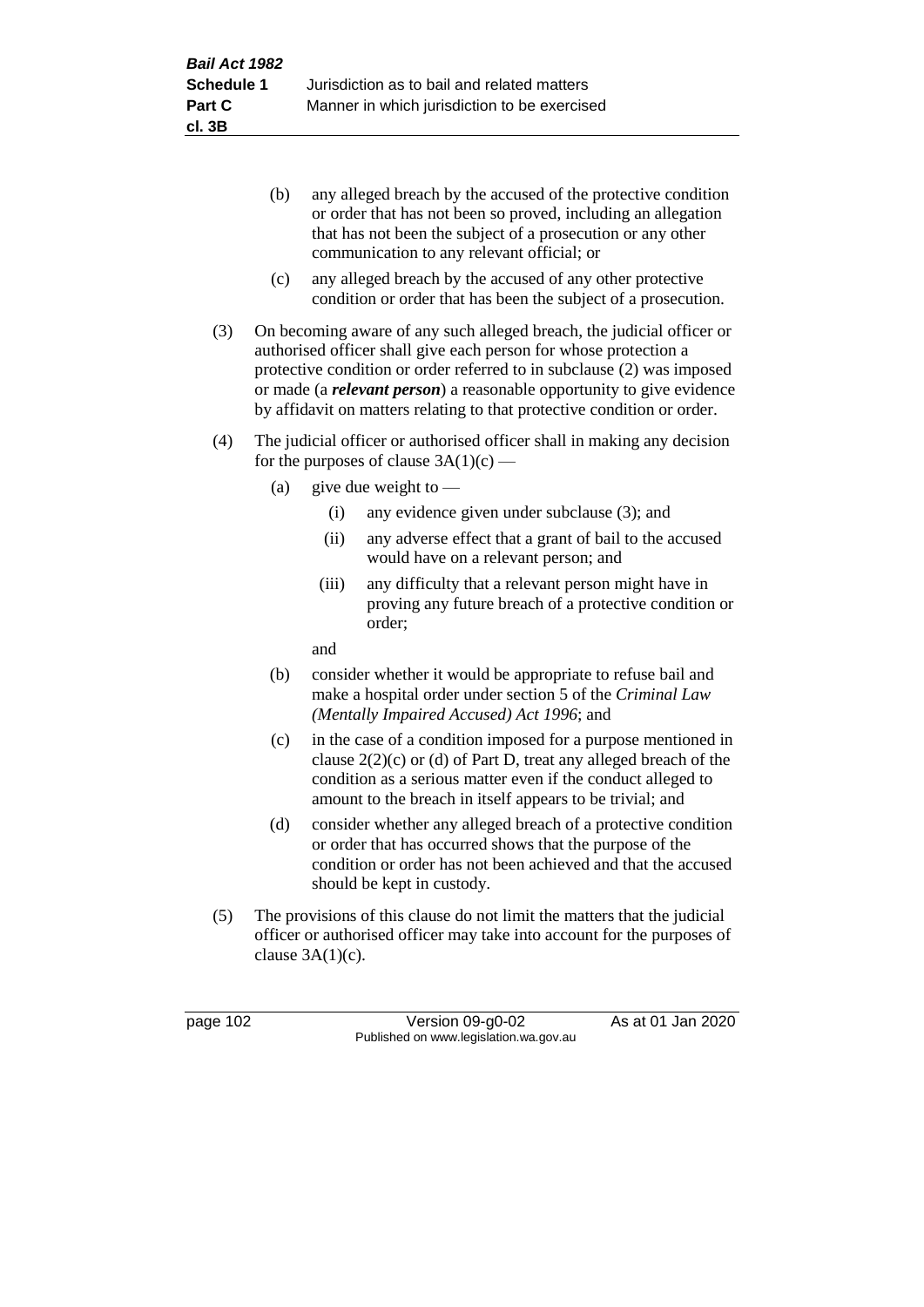(6) In this clause —

#### *protective condition or order* means —

- (a) a condition imposed for a purpose mentioned in clause  $2(2)(c)$ or (d) of Part D; or
- (b) a family violence restraining order or a violence restraining order or a police order under the *Restraining Orders Act 1997*; or
- (c) a Part VII order under the *Justices Act 1902* <sup>2</sup>
	- (i) that under section 86 of the *Restraining Orders Act 1997* is taken to be a misconduct restraining order under that Act; and
	- (ii) that shows on the face of the order that the causing or threatening of personal injury by the accused was a ground for the making of the order.

*[Clause 3B inserted: No. 54 of 1998 s. 13(2); amended: No. 38 of 2004 s. 60; No. 59 of 2004 s. 141; No. 84 of 2004 s. 11 and 82; No. 49 of 2016 s. 89.]*

## **3C. Bail in murder cases**

Notwithstanding clause 1, 2 or 4 or any other provision of this Act, where an accused is in custody —

- (a) awaiting an appearance in court before conviction for an offence of murder; or
- (b) waiting to be sentenced or otherwise dealt with for an offence of murder of which the accused has been convicted,

the judicial officer in whom jurisdiction is vested shall refuse to grant bail for the offence unless the judicial officer is satisfied that —

- (c) there are exceptional reasons why the accused should not be kept in custody; and
- (d) bail may properly be granted having regard to the provisions of clauses 1 and 3 or, in the case of a child, clauses 2 and 3.

*[Clause 3C inserted: No. 6 of 2008 s. 41(4)(e); amended: No. 29 of 2008 s. 24(7).]*

As at 01 Jan 2020 Version 09-g0-02 page 103 Published on www.legislation.wa.gov.au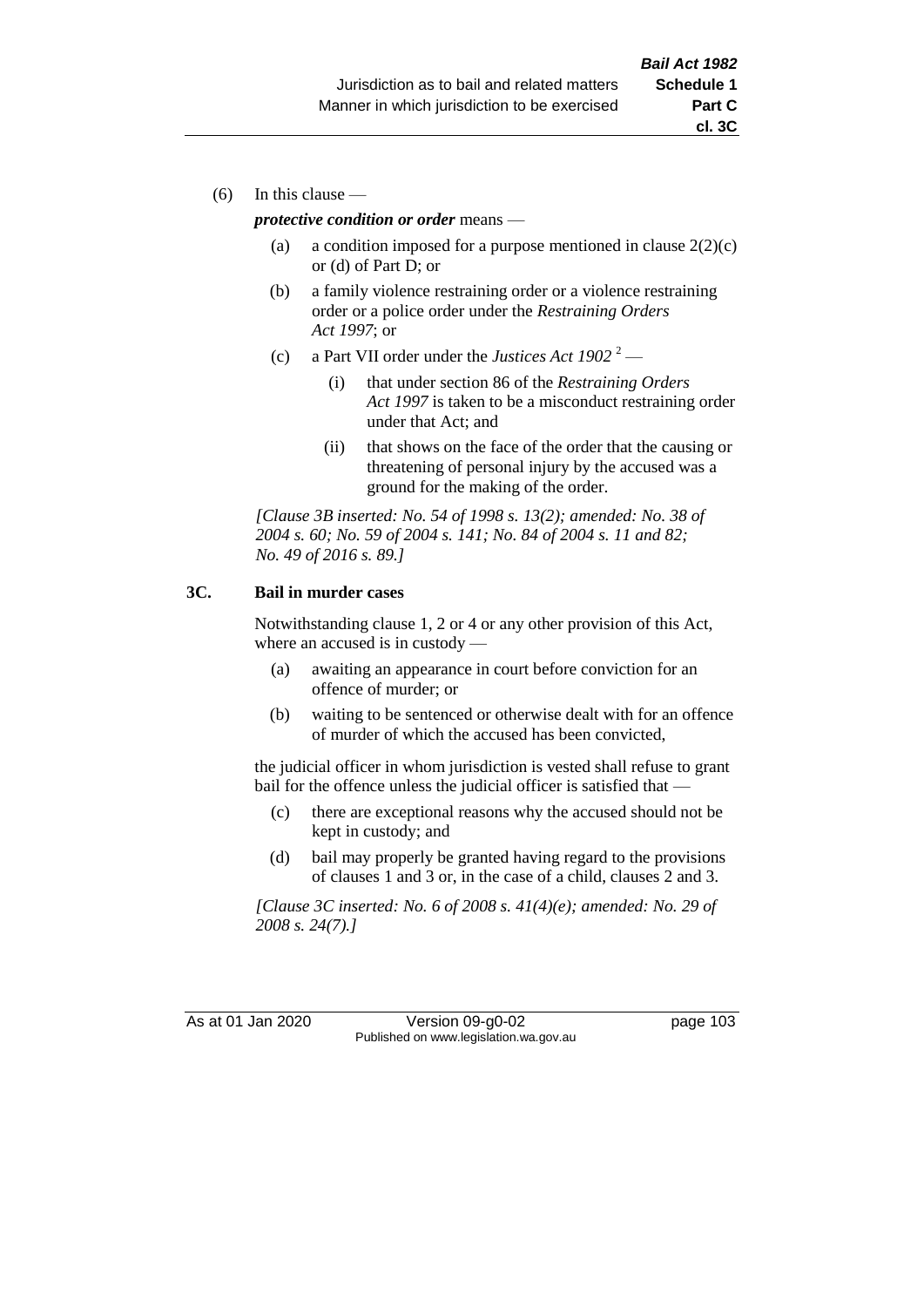### **3D. Bail in cases of offence under** *Dangerous Sexual Offenders Act 2006* **section 40A**

(1) In this clause —

*section 40A offence* means the offence under the *Dangerous Sexual Offenders Act 2006* section 40A of contravening a requirement of a supervision order;

*victim* has the meaning given in the *Dangerous Sexual Offenders Act 2006* section 3(1).

- (2) This clause applies where an accused is in custody
	- (a) awaiting an appearance in court before conviction for a section 40A offence; or
	- (b) waiting to be sentenced or otherwise dealt with for a section 40A offence of which the accused has been convicted.
- (3) Despite clause 1, 2 or 4 or any other provision of this Act, where this clause applies the judicial officer or (if section 16A does not apply) the authorised officer in whom jurisdiction is vested must refuse to grant bail for the section 40A offence unless the judicial officer or authorised officer —
	- (a) is satisfied that there are exceptional reasons why the accused should not be kept in custody; and
	- (b) is satisfied that bail may properly be granted having regard to the provisions of clauses 1 and 3 or, in the case of a child, clauses 2 and 3.
- (4) The judicial officer or authorised officer must in making any decision for the purposes of subclause  $(3)$  —
	- (a) have regard to
		- (i) any history of proven or alleged contraventions of supervision orders by the accused; and
		- (ii) any adverse effect that a grant of bail to the accused would have on a victim of the accused;

and

(b) consider whether it would be appropriate to refuse bail and make a hospital order under the *Criminal Law (Mentally Impaired Accused) Act 1996* section 5; and

page 104 Version 09-g0-02 As at 01 Jan 2020 Published on www.legislation.wa.gov.au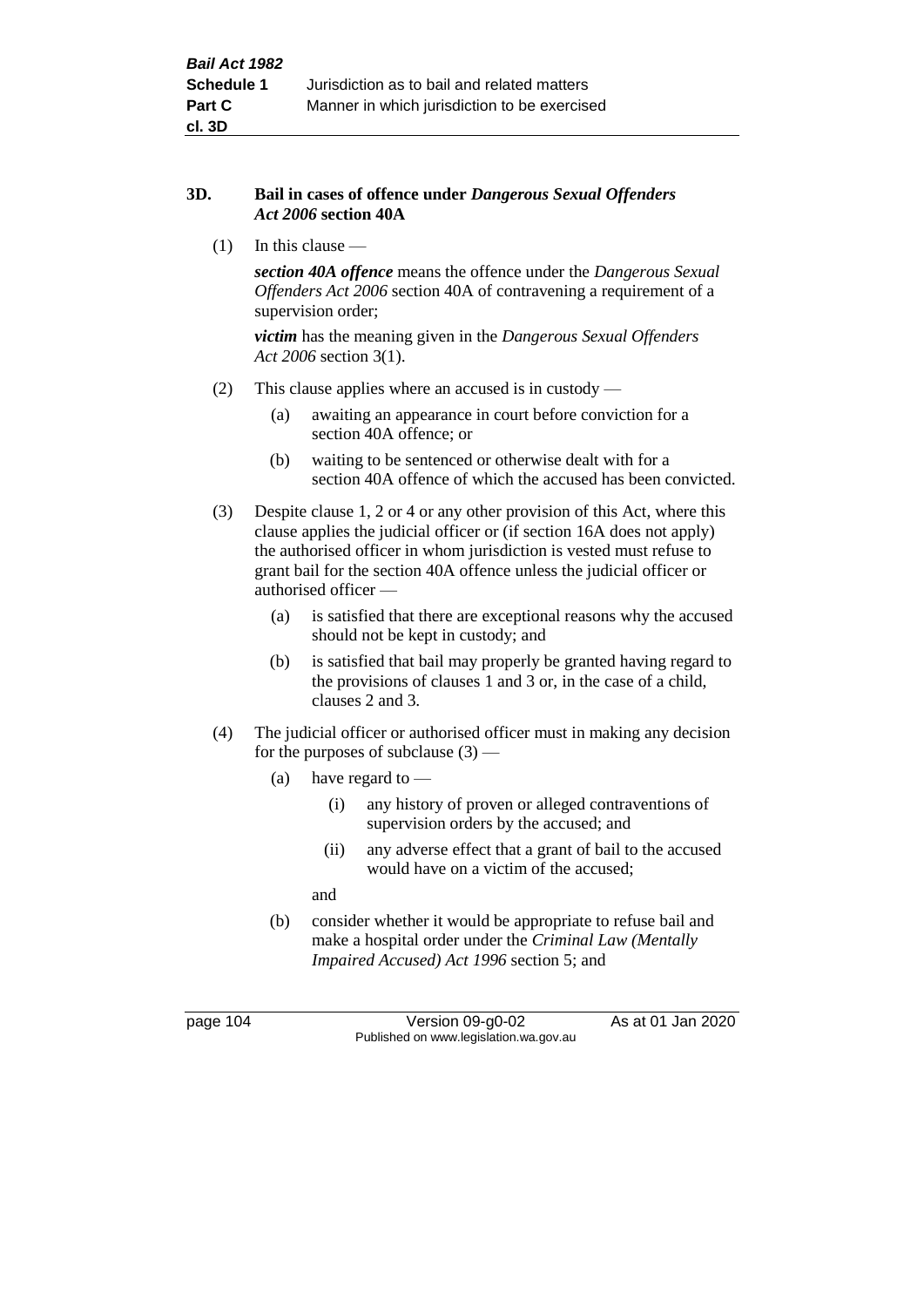- (c) consider whether the conduct alleged to amount to the contravention in itself appears to be minor or trivial.
- (5) Subclause (4) does not limit the matters that the judicial officer or authorised officer may take into account for the purposes of subclause (3).
- (6) Despite section 7(1), where an accused is refused bail under subclause (3) for an appearance for a section 40A offence the accused's case for bail need not be considered again under that subsection for an appearance for that offence unless the accused satisfies the judicial officer who may order detention that —
	- (a) new facts have been discovered, new circumstances have arisen or the circumstances have changed since bail was refused; or
	- (b) the accused failed adequately to present the case for bail on the occasion of that refusal.
- (7) A child accused who is refused bail under subclause (3) must be dealt with in accordance with the *Young Offenders Act 1994* section 19(2).

*[Clause 3D inserted: No. 21 of 2017 s. 9.]*

## **3E. Bail in cases of person linked to terrorism**

- (1) This clause applies where an accused who is a person linked to terrorism is in custody —
	- (a) awaiting an appearance in court before conviction for an offence; or
	- (b) waiting to be sentenced or otherwise dealt with for an offence of which the accused has been convicted.
- (2) Despite clause 1, 2 or 4 or any other provision of this Act, and in addition to clauses 3A to 3D, where this clause applies the judicial officer in whom jurisdiction is vested must refuse to grant bail for the offence unless the judicial officer is satisfied that —
	- (a) there are exceptional reasons why the accused should not be kept in custody; and
	- (b) bail may properly be granted having regard to the provisions of clauses 1 and 3 or, in the case of a child, clauses 2 and 3.

As at 01 Jan 2020 Version 09-g0-02 page 105 Published on www.legislation.wa.gov.au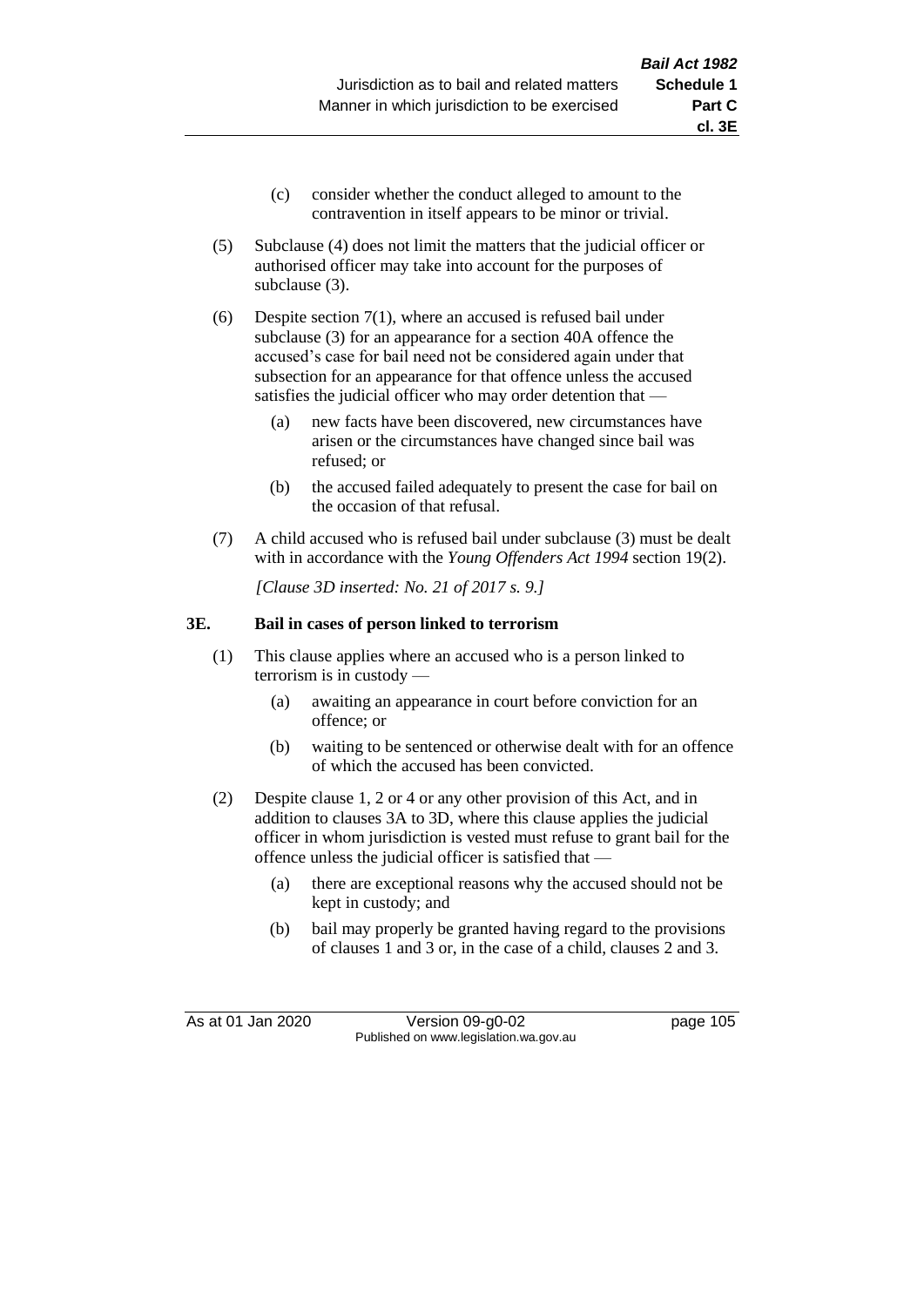- (3) The judicial officer must, in making any decision for the purposes of subclause  $(2)(a)$  —
	- (a) have regard to the nature and seriousness of the offence or offences (including any other offence or offences for which the accused is awaiting trial) and the probable method of dealing with the accused for it or them, if the accused is convicted; and
	- (b) have regard to the conduct of the accused since the accused was —
		- (i) charged with or convicted of a terrorism offence; or
		- (ii) made the subject of the relevant interim control order or confirmed control order;

and

- (c) consider whether it would be appropriate to refuse bail and make a hospital order under the *Criminal Law (Mentally Impaired Accused) Act 1996* section 5; and
- (d) in the case of a child, consider the *Young Offenders Act 1994* section 6(d) as an objective of this Act with the safety of the community being an overriding objective.
- (4) Subclause (3) does not limit the matters that the judicial officer may take into account for the purposes of subclause  $(2)(a)$ .
- (5) Despite section 7(1), where an accused is refused bail under subclause (2) the accused's case for bail need not be considered again under that subsection for an appearance for that offence unless the accused satisfies the judicial officer who may order detention that —
	- (a) new facts have been discovered, new circumstances have arisen or the circumstances have changed since bail was refused; or
	- (b) the accused failed adequately to present the case for bail on the occasion of that refusal.
- (6) Where an accused is granted bail under subclause (2), on any subsequent appearance in the same case a judicial officer may order that bail is to continue on the same terms and conditions.

page 106 Version 09-g0-02 As at 01 Jan 2020 Published on www.legislation.wa.gov.au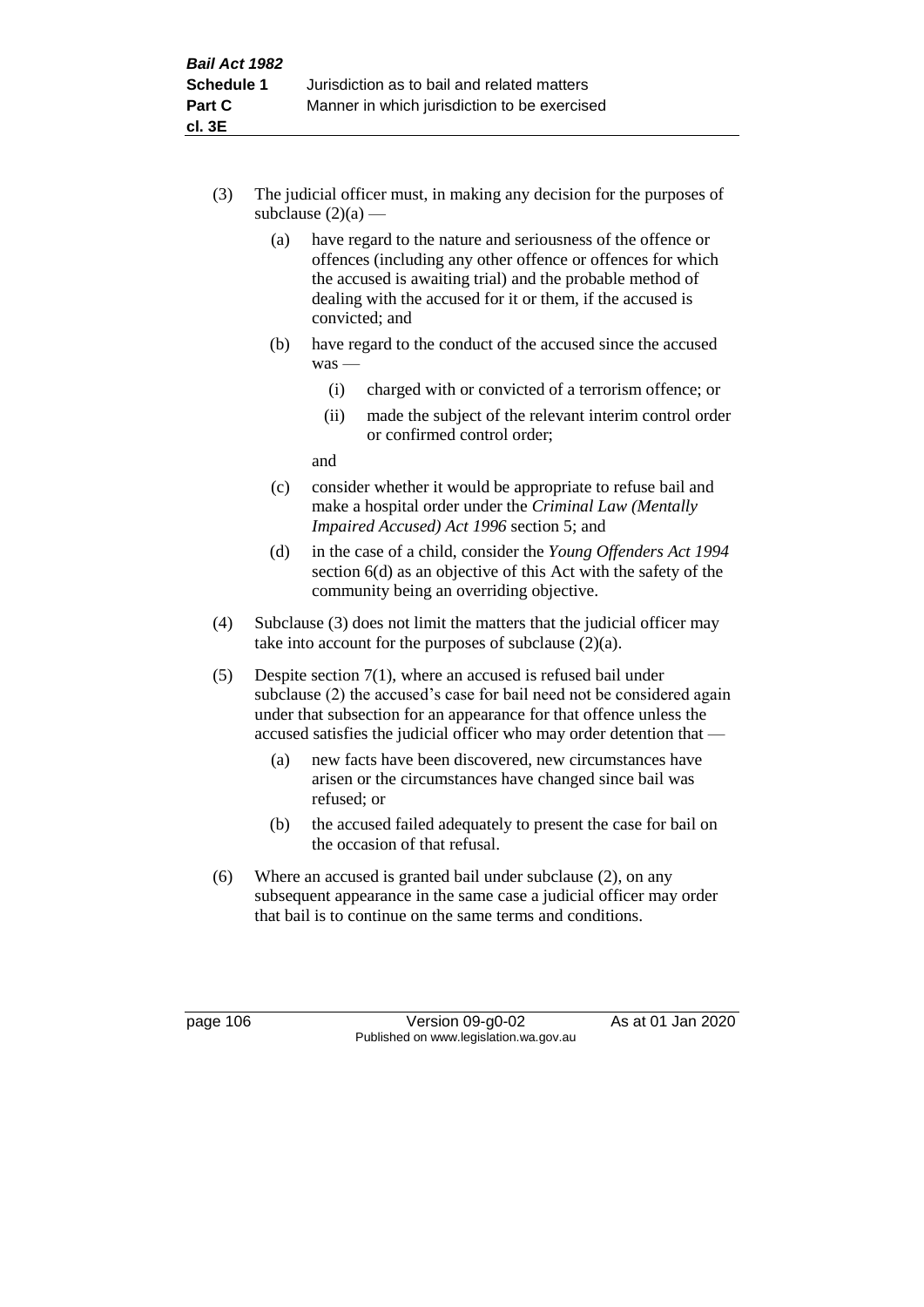(7) Where a child accused is refused bail under subclause (2), the child accused shall be dealt with in accordance with the *Young Offenders Act 1994* section 19(2).

Note for this clause:

The *Crimes Act 1914* (Commonwealth) section 15AA provides that a bail authority must not grant bail to a person charged with, or convicted of, a terrorism offence as defined in section 3(1) of that Act unless the bail authority is satisfied that exceptional circumstances exist to justify bail.

*[Clause 3E inserted: No. 15 of 2019 s. 13(3).]*

#### **4. Bail after conviction for accused awaiting sentence**

- (1) Subject to clauses 3A, 3C, 3D and 3E, the grant or refusal of bail to an accused, other than a child, who is in custody waiting to be sentenced or otherwise dealt with for an offence of which the accused has been convicted shall be at the discretion of the judicial officer in whom jurisdiction is vested, and that discretion shall be exercised having regard to the questions set out in clause 1 as well as to any others which the judicial officer considers relevant.
- (2) A child accused who is in custody waiting to be sentenced or otherwise dealt with for an offence of which the child accused has been convicted has the same right to be granted bail as a child accused referred to in clause 2(2), and the provisions of clause 2 apply accordingly.

*[Clause 4 inserted: No. 6 of 2008 s. 41(4)(f); amended: No. 21 of 2017 s. 10; No. 15 of 2019 s. 13(4).]*

#### **4A. Bail after conviction for accused awaiting disposal of appeal**

In deciding whether or not to grant bail to an accused who is in custody waiting for the disposal of appeal proceedings, the judicial officer shall consider whether there are exceptional reasons why the accused should not be kept in custody, and shall only grant bail to the accused if satisfied that —

- (a) exceptional reasons exist; and
- (b) it is proper to do so having regard to the provisions of clauses 1 and 3 or, in the case of a child, clauses 2 and 3.

*[Clause 4A inserted: No. 6 of 2008 s. 41(4)(f).]*

As at 01 Jan 2020 Version 09-g0-02 page 107 Published on www.legislation.wa.gov.au

**cl. 4**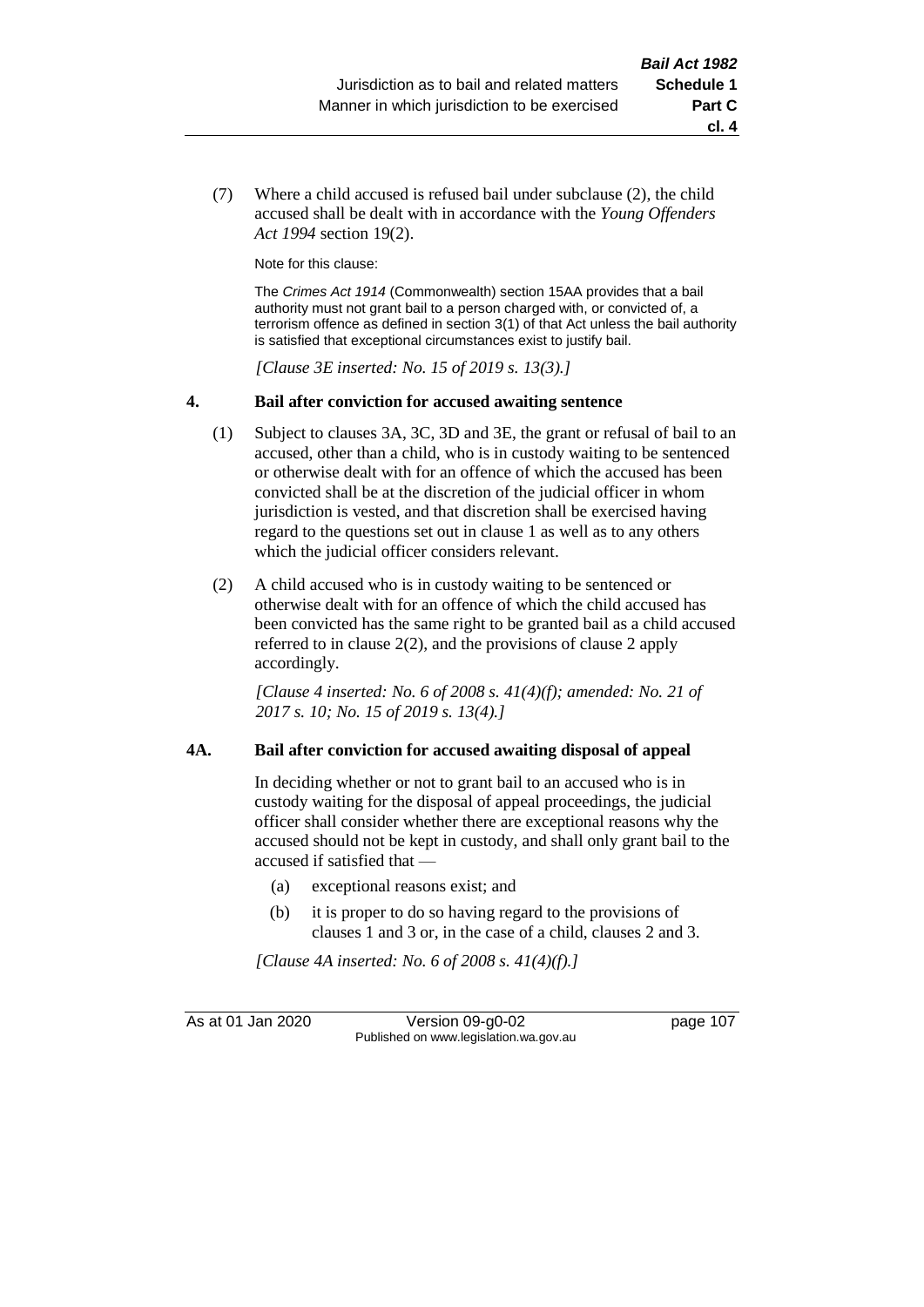## **5. Exception to cl. 4A for bail in appeal under** *Criminal Appeals Act 2004* **Part 2**

Clause 4A does not apply to the bail of a person who is awaiting the disposal of appeal proceedings under Part 2 of the *Criminal Appeals Act 2004*; such a person shall be deemed for the purposes of this Part to be awaiting an appearance in court before conviction for an offence.

*[Clause 5 inserted: No. 33 of 1989 s. 18; amended: No. 59 of 2004 s. 141; No. 84 of 2004 s. 11; No. 6 of 2008 s. 41(4)(g).]*

## **6. Bail of people on community or similar orders**

For the purpose of determining whether clause 4 applies, a person in custody —

- (a) under section 50, 79, 84E, 128, 129 or 132 of the *Sentencing Act 1995* in connection with a possible breach of a conditional release order, a sentence of suspended imprisonment or conditional suspended imprisonment or a community order imposed under that Act; or
- (b) under section 43 of the *Young Offenders Act 1994* in respect of an alleged breach of a youth community based order, an intensive youth supervision order or a conditional release order made under that Act,

is to be taken as not having been convicted of the offence for which the sentence was imposed.

*[Clause 6 inserted: No. 78 of 1995 s. 8; amended: No. 27 of 2004 s. 13(3).]*

*[Heading deleted: No. 6 of 2008 s. 41(4)(h).]*

## **7. Bail for initial appearance to be for not more than 30 days**

In fixing the terms of bail of an accused for his initial appearance in court for an offence, a justice or an authorised officer shall require him to make the appearance within the period of 30 days commencing on and including the day on which the accused was arrested for the offence.

*[Clause 7 amended: No. 84 of 2004 s. 82; No. 6 of 2008 s. 41(4)(i).]*

page 108 Version 09-g0-02 As at 01 Jan 2020 Published on www.legislation.wa.gov.au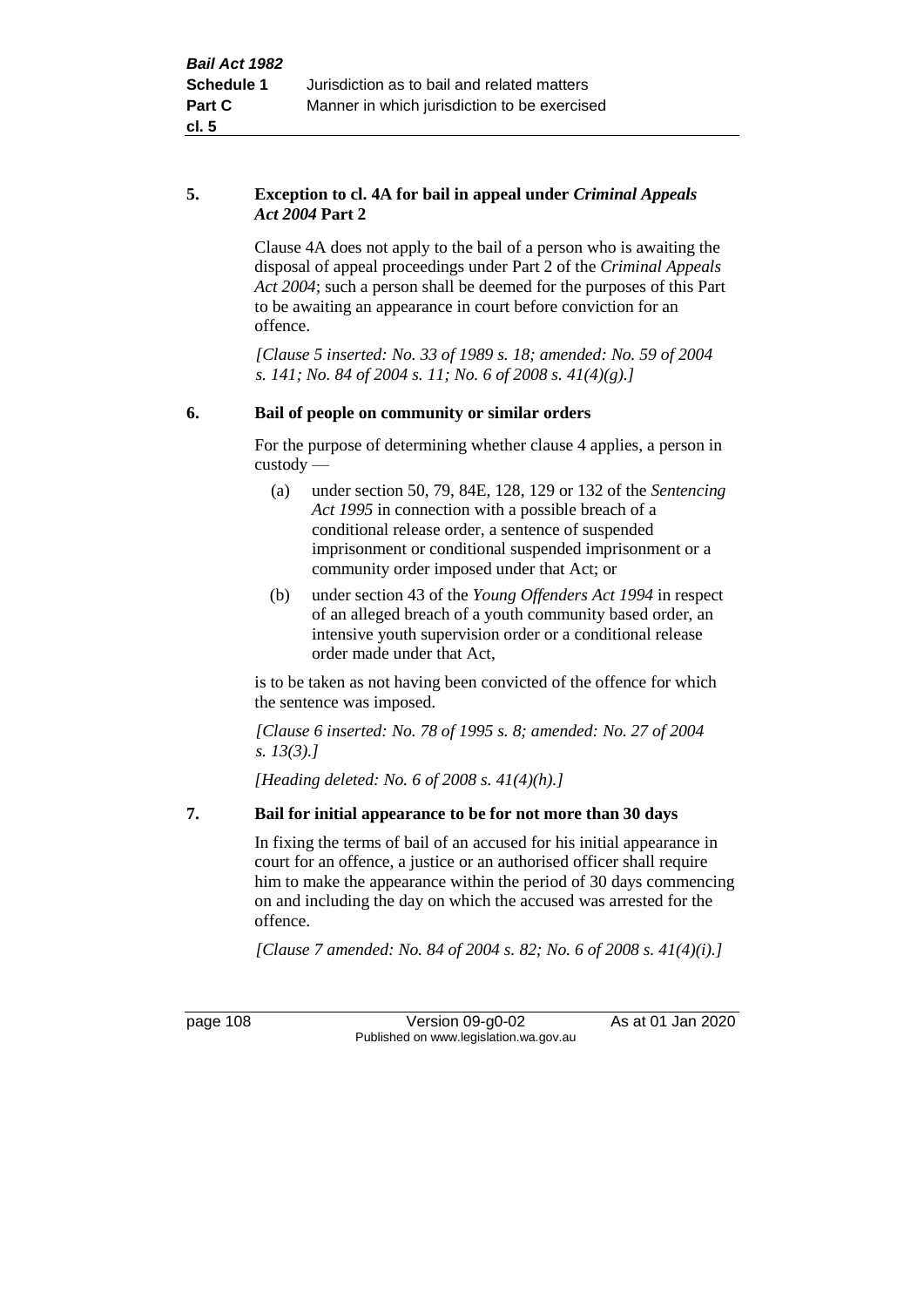### **8. Bail on adjournment in court of summary jurisdiction to be for not more than 30 days except by consent**

In fixing the terms of bail of an accused for an appearance in court after an adjournment of proceedings for an offence, a judicial officer sitting as a court of summary jurisdiction shall require him to make the appearance within the period of 30 days commencing on and including the day on which the proceedings are adjourned, unless the accused consents to appear on a later day.

*[Clause 8 amended: No. 49 of 1988 s. 90(c); No. 59 of 2004 s. 141; No. 84 of 2004 s. 82.]*

## **9. Calculating periods for cl. 7 and 8**

The periods specified in clauses 7 and 8 shall be calculated to include any Sunday or public holiday.

## **Part D — Conditions which may be imposed on a grant of bail**

## **1. Conditions as to forfeiture, sureties, security etc.**

- (1) A judicial officer or authorised officer, on a grant of bail, may impose conditions under this clause if he considers that it is desirable to do so to ensure the performance of the accused's bail undertaking.
- (2) If a judicial officer or authorised officer considers that it is desirable as mentioned in subclause (1), he may in addition to releasing the accused on his bail undertaking impose any one or more of the following conditions —
	- (a) that the accused in his bail undertaking agree to forfeit a specified amount of money if he fails to comply with any requirement of his bail undertaking mentioned in section  $28(2)(a)$  or (b); or
	- (b) that a surety or a specified number of sureties enter into a surety undertaking or surety undertakings whereby he or they agree to forfeit a specified amount or specified amounts of money if the accused fails to comply with any requirement of his bail undertaking mentioned in section 28(2)(a) or (b); or
	- (c) that any of them the accused and the surety or sureties give security of a specified value, including the deposit of a

As at 01 Jan 2020 Version 09-g0-02 page 109 Published on www.legislation.wa.gov.au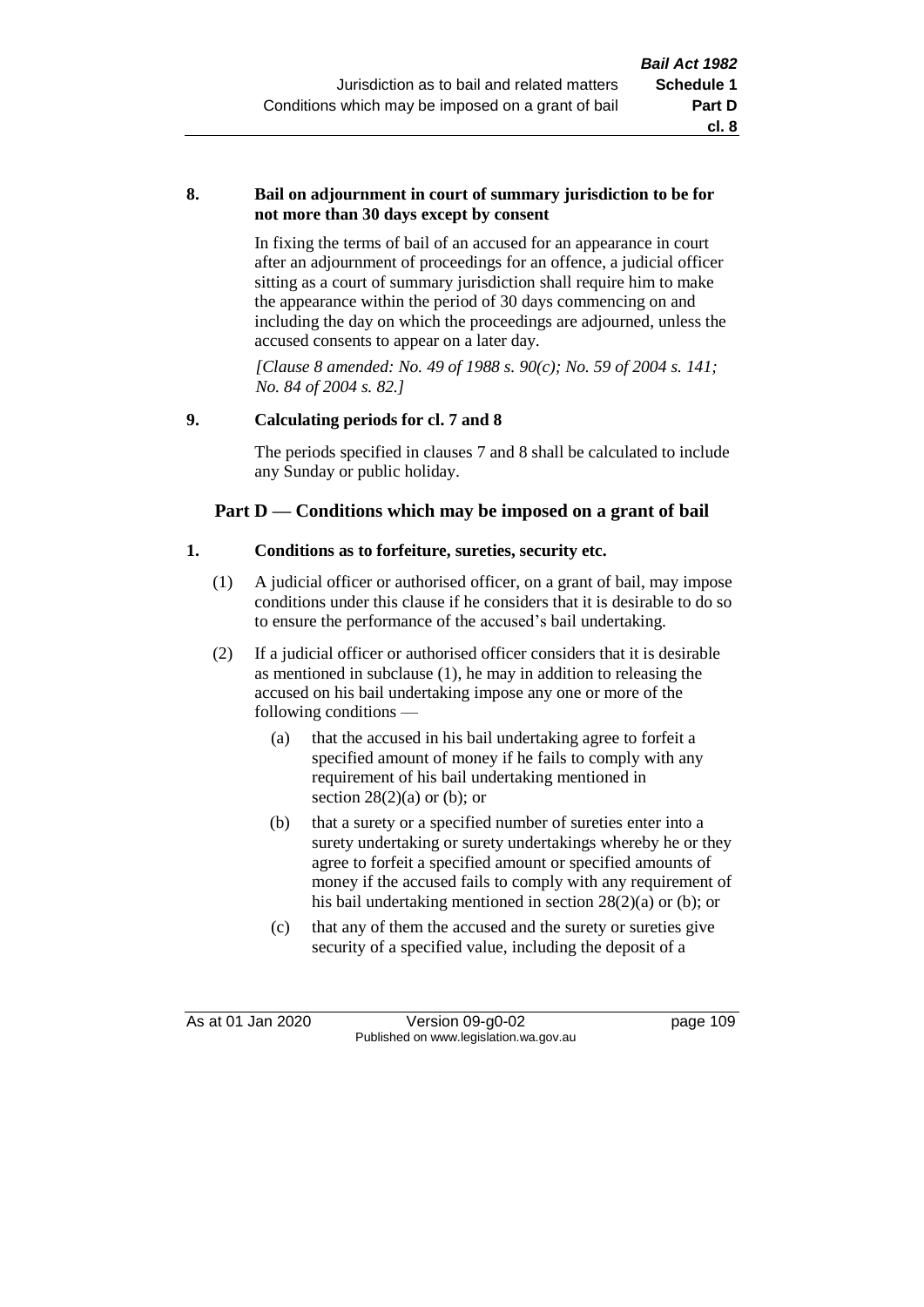specified amount of cash, for the performance of their respective obligations; or

- (d) that any of them the accused and the surety or sureties deposit with a specified officer any specified passbook or document relating to the title to, or ownership of, any account or other asset offered as security for the performance of their respective obligations; or
- (e) that any of them the accused and the surety or sureties, at his or their own expense or otherwise, enter into such mortgage, charge, assignment or other transaction, or take such other step, as may be required, including completion of the necessary documents, to render any security effective and enforceable by the State.
- (3) The nature and sufficiency of any security, and the documentation therefor, required under subclause (2) shall be determined by the judicial officer or authorised officer who imposed the condition or, if no determination is so made —
	- (a) by the person before whom the bail undertaking is entered into, where the security is to be given by the accused; and
	- (b) where the security is to be given by a surety, by any person authorised under section 36 to approve the surety or before whom the surety undertaking is entered into.
- (4) When a bail undertaking ceases to have effect as provided in section 34(a) to (d), or upon an accused being acquitted of a charge under section  $51(1)$  or (2) or discharged from further proceedings therefor, each of them the accused, or where section 34(b) applies his personal representative, and any surety is entitled to have returned to him any security given under subclause (2).
- (5) When a surety undertaking ceases to have effect as provided in section 47(a) to (f), a surety is entitled to have returned to him any security given under subclause (2).

*[Clause 1 amended: No. 65 of 2003 s. 121(3); No. 84 of 2004 s. 82; No. 6 of 2008 s. 18(3).]*

page 110 Version 09-g0-02 As at 01 Jan 2020 Published on www.legislation.wa.gov.au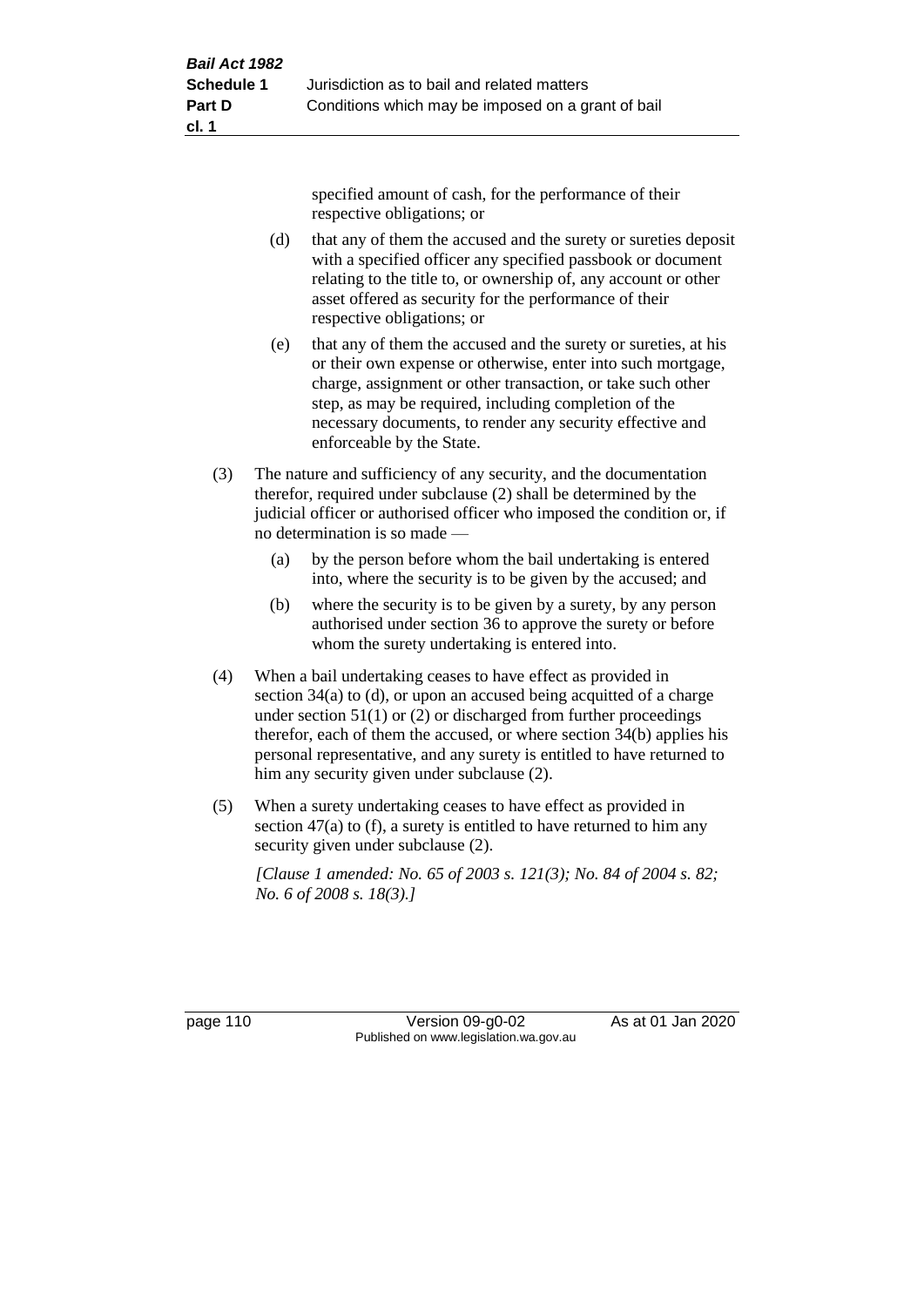## **2. Other conditions**

- (1) A judicial officer or authorised officer, on a grant of bail, may impose conditions —
	- (a) to be complied with before the accused is released on bail or while the accused is on bail; or
	- (b) as to the accused's conduct while on bail; or
	- (c) as to where the accused shall reside while on bail,

if he considers that it is desirable for any purpose mentioned in subclause (2), (2b), (3) or (4).

(1a) Without limiting subclause (1), a judicial officer or authorised officer shall, on a grant of bail to a child accused, consider whether it is desirable for any purpose mentioned in subclause (2) to impose a condition as to —

- (a) any period in each day during which the child is to remain at a particular place; or
- (b) any person with whom the child is not to associate or communicate; or
- (c) any place that the child is not to frequent; or
- (d) the attendance by the child at a school or other educational institution; or
- (e) any other matter,

and the judicial officer or authorised officer may impose any such condition.

- (2) Any condition may be imposed under subclause (1) or (1a) to ensure that an accused —
	- (a) appears in court in accordance with his bail undertaking; or
	- (b) does not while on bail commit an offence; or
	- (c) does not endanger the safety, welfare or property of any person; or
	- (d) does not interfere with witnesses or otherwise obstruct the course of justice, whether in relation to himself or any other person; or
	- (e) as regards the period when the accused is on trial, does not prejudice the proper conduct of the trial.

As at 01 Jan 2020 Version 09-g0-02 page 111 Published on www.legislation.wa.gov.au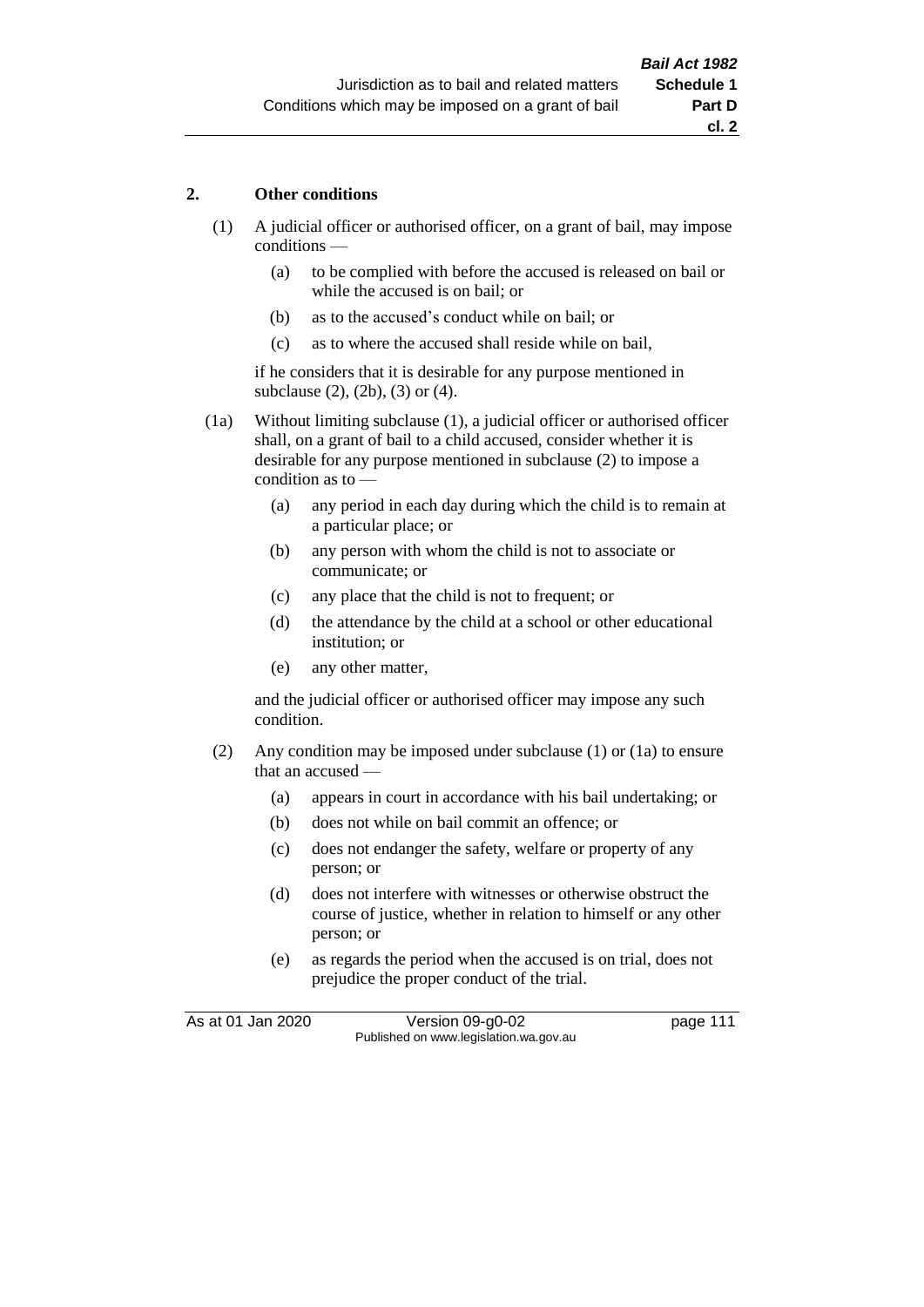- (2a) Before imposing a condition on a grant of bail for a purpose mentioned in subclause (2)(c) or (d) a judicial officer or authorised officer is to consider whether that purpose would be better served, or could be better assisted, by a restraining order made under the *Restraining Orders Act 1997* and whether, in the case of a judicial officer, to exercise the power in section 63 of that Act or, in the case of an authorised officer, to make a telephone application under that Act.
- (2b) Where a judicial officer is of the opinion that the accused should while on bail —
	- (a) be counselled for a behavioural problem; or
	- (b) attend a course or programme that may assist with such a problem,

the judicial officer may under subclause (1) impose a condition for that purpose that requires the accused to —

- (c) attend a prescribed person to be counselled; or
- (d) attend a prescribed course or programme,

that is specified by the judicial officer in the condition.

- (3) Where a judicial officer who grants bail to an accused is of the opinion that the accused's physical condition ought to be examined the officer may, under subclause (1), impose any condition which the officer considers desirable for the purpose of ensuring that the accused is examined by a medical practitioner.
- (3a) Where a judicial officer who grants bail to an accused is of the opinion that the accused's mental condition ought to be assessed or examined the officer may, under subclause (1), impose any condition which the officer considers desirable for the purpose of ensuring that the accused's mental condition is assessed or examined including a condition —
	- (a) that the accused be assessed, either by a medical practitioner or by an authorised mental health practitioner as defined in the *Mental Health Act 2014* section 4, for the purpose of deciding whether to make a referral under section 26 of that Act;

page 112 Version 09-g0-02 As at 01 Jan 2020 Published on www.legislation.wa.gov.au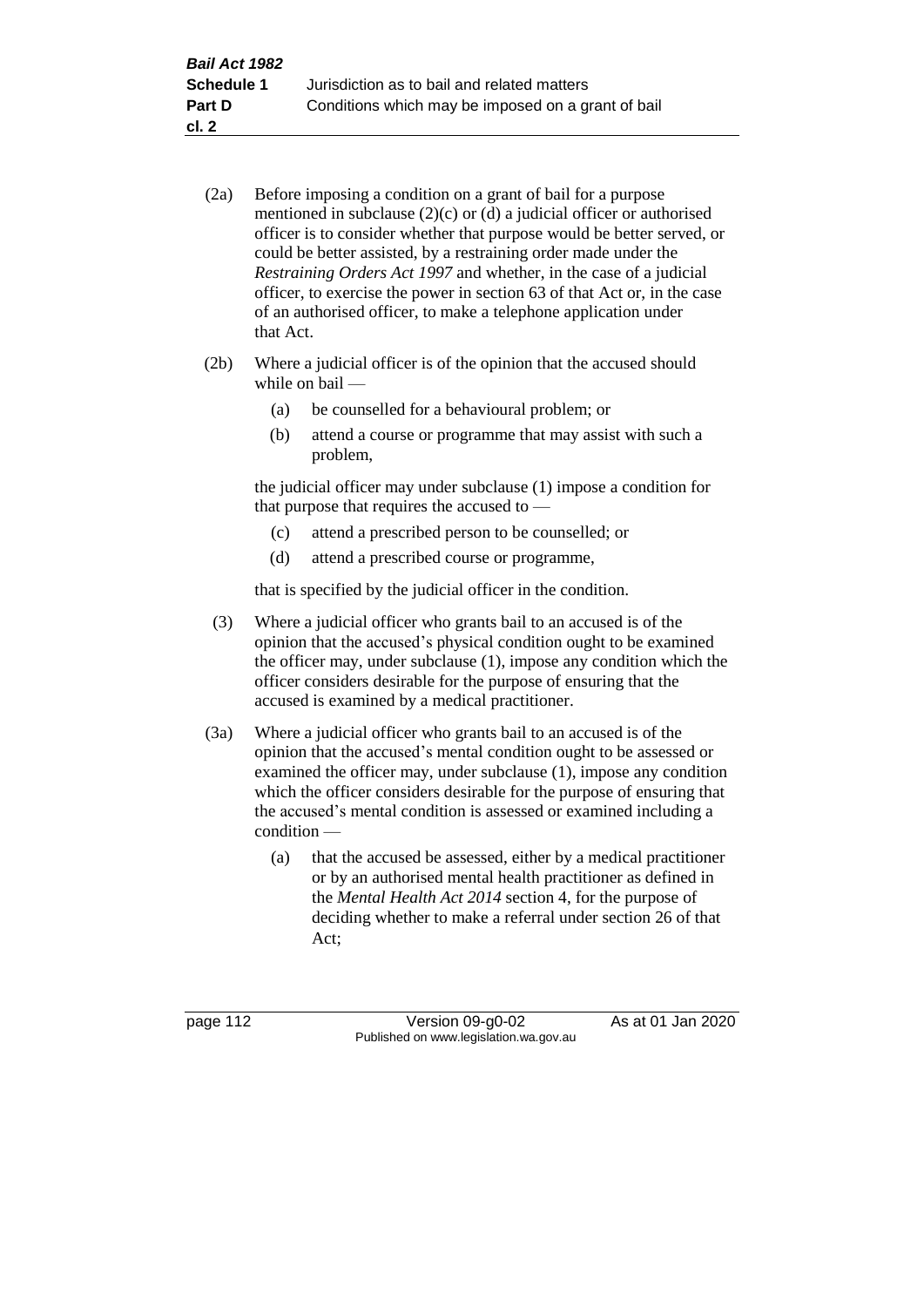- (b) that the accused be admitted to an authorised hospital (as defined in the *Mental Health Act 2014* section 4);
- (c) that the accused be examined by a psychiatrist.
- (4) Where a judicial officer is of the opinion that an accused is suffering from alcohol or drug abuse and is in need of care or treatment either on that account, or to enable him to be prepared for his trial, the judicial officer may, under subclause (1), impose any condition which he considers desirable for the purpose of ensuring that the accused receives such care or treatment, including that he lives in, or from time to time attends at, a specified institution or place in order to receive such care or treatment.
- (5) Where a judicial officer imposes a condition for a purpose mentioned in subclause (2b), (3), (3a) or (4), the judicial officer shall cause to be sent to the person who is to counsel, assess or examine the accused, or the place at which the accused is to attend, a statement of the reasons for imposing the condition.
- (6) Where a condition is imposed under this clause that an accused shall reside in premises established for the accommodation of persons to whom bail has been granted, that condition shall be deemed to include a further condition that the accused shall comply with such rules as are for the time being laid down for the maintenance of the good order of those premises, whether such rules are made under section 67 or by the authority responsible for the good order of the premises.
- (7) In this clause —

*medical practitioner* means a person registered under the *Health Practitioner Regulation National Law (Western Australia)* in the medical profession;

*psychiatrist* has the meaning given in the *Mental Health Act 2014* section 4.

*[Clause 2 amended: No. 45 of 1993 s. 10(3); No. 69 of 1996 s. 3; No. 54 of 1998 s. 12; No. 84 of 2004 s. 82; No. 22 of 2008 Sch. 3 cl. 4; No. 35 of 2010 s. 29; No. 25 of 2014 s. 35.]*

*[Clause 2. Modifications to be applied in order to give effect to Cross-border Justice Act 2008: clause altered 1 Nov 2009. See endnote 1M.]*

As at 01 Jan 2020 Version 09-g0-02 page 113 Published on www.legislation.wa.gov.au

**cl. 2**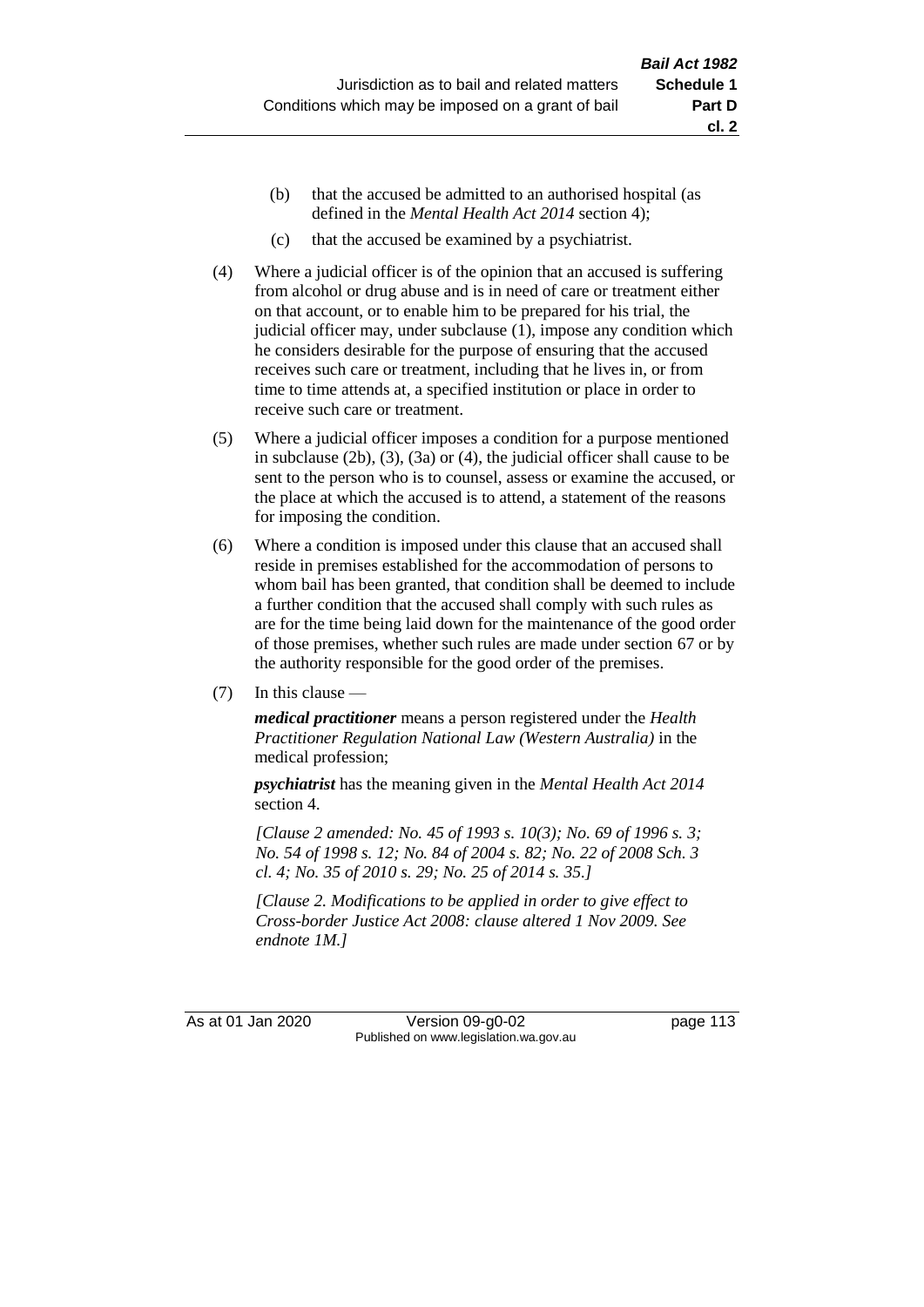## **3. Home detention condition**

- (1) A judicial officer may, subject to this clause, impose a home detention condition as a condition on a grant of bail.
- (2) A home detention condition shall not be imposed unless the accused is over the age of 17 years and the judicial officer is satisfied —
	- (a) after considering a report from a community corrections officer about the accused and his circumstances, that the accused is suitable to be subject to a home detention condition; and
	- (b) that the place where it is proposed the accused will remain while subject to the home detention condition is a suitable place; and
	- (c) that unless a home detention condition is imposed, the accused will not be released on bail.
- (3) A home detention condition is a condition that while the accused is on bail the accused shall —
	- (a) remain at and not leave the place specified in the bail record form and in the bail undertaking (or in a notice under section 50E) until the time specified, or deemed by section 31(3) to be specified, in the bail undertaking except —
		- (i) to work in gainful employment approved by a community corrections officer; or
		- (ii) with the approval of a community corrections officer, to seek gainful employment; or
		- (iii) to obtain urgent medical or dental treatment for the accused; or
		- (iv) for the purpose of averting or minimizing a serious risk of death or injury to the accused or to another person; or
		- (v) to obey an order issued under a written law (such as a summons) requiring the accused's presence elsewhere; or
		- (vi) for a purpose approved of by a community corrections officer; or

page 114 Version 09-g0-02 As at 01 Jan 2020 Published on www.legislation.wa.gov.au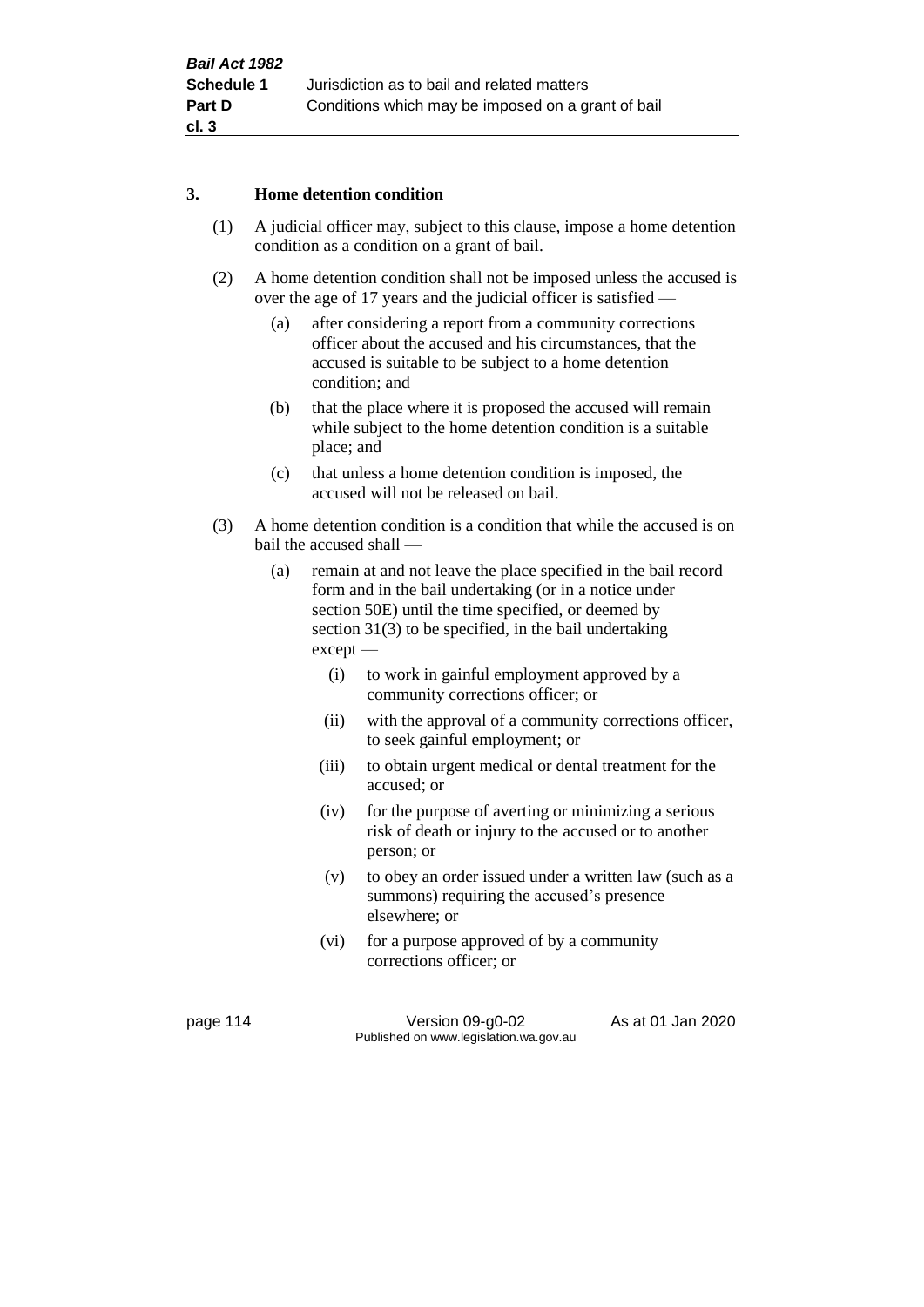- (vii) on the direction of a community corrections officer; and
- (b) not leave the State; and
- (c) comply with every reasonable direction of a community corrections officer; and
- (d) comply with such of the conditions specified in the list provided under section 24A(4) as may be specified in a notice given under section 50E(b); and
- (e) when requested to do so, produce a copy of his bail undertaking and any notice by the CEO (corrections) under section 50E for inspection by a community corrections officer or a member of the Police Force.

*[Clause 3 inserted: No. 61 of 1990 s. 15; amended: No. 31 of 1993 s. 9; No. 84 of 2004 s. 82; No. 65 of 2006 s. 53.]*

*[Clause 3. Modifications to be applied in order to give effect to Cross-border Justice Act 2008: clause altered 1 Nov 2009. See endnote 1M.]*

As at 01 Jan 2020 Version 09-g0-02 page 115 Published on www.legislation.wa.gov.au

**cl. 3**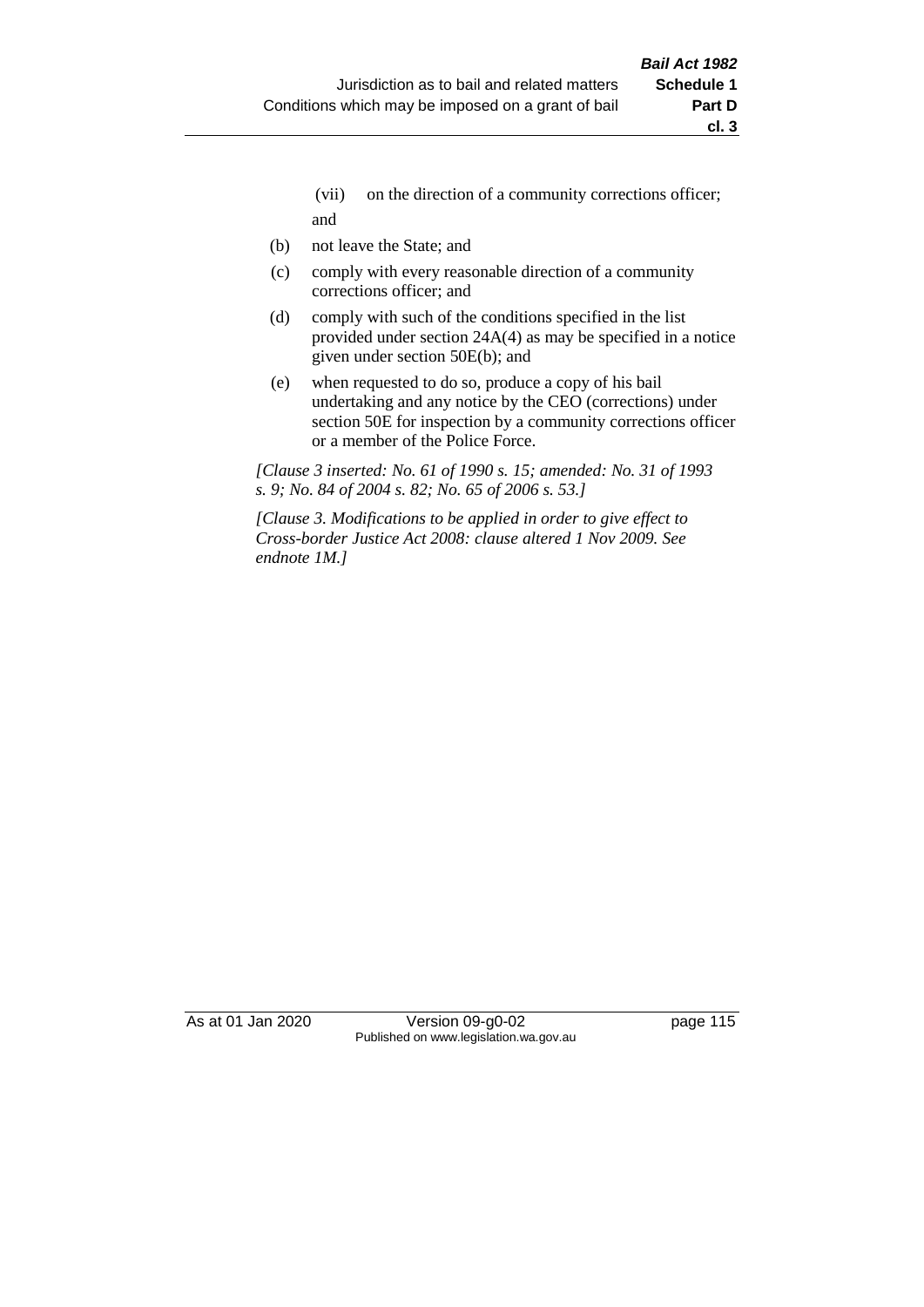**cl. 1**

## **Schedule 2 — Serious offences**

 $[s. 3(1)]$ 

*[Heading inserted: No. 6 of 2008 s. 42(1).]*

|    | <b>Enactment</b>         | <b>Description of offence</b>                                                    |
|----|--------------------------|----------------------------------------------------------------------------------|
| 1. | <b>The Criminal Code</b> |                                                                                  |
|    | s. $221E(1)$             | Participating in activities of<br>criminal organisation                          |
|    | s. $221F(1)$             | Instructing commission of offence<br>for benefit of criminal organisation        |
|    | s. 279                   | Murder                                                                           |
|    | s. 280                   | Manslaughter                                                                     |
|    | s. 281                   | Unlawful assault causing death                                                   |
|    | s. 283                   | Attempt to murder                                                                |
|    | s. 292                   | Disabling in order to commit<br>indictable offence                               |
|    | s. 294                   | Acts intended to cause grievous<br>bodily harm or to resist or prevent<br>arrest |
|    | s. 297                   | Grievous bodily harm                                                             |
|    | s. 301                   | Wounding and similar acts                                                        |
|    | s. $304(2)$              | Acts or omissions, with intent to<br>harm, causing bodily harm or<br>danger      |
|    | s. 317                   | Assault occasioning bodily harm                                                  |
|    | s. $317A(a)$             | Assault with intent to commit or<br>facilitate a crime                           |
|    | s. $317A(b)$             | Assault with intent to do grievous<br>bodily harm                                |
|    | s. 318                   | Serious assaults                                                                 |
|    | s. 323                   | Indecent assault                                                                 |
|    |                          |                                                                                  |

page 116 Version 09-g0-02 As at 01 Jan 2020 Published on www.legislation.wa.gov.au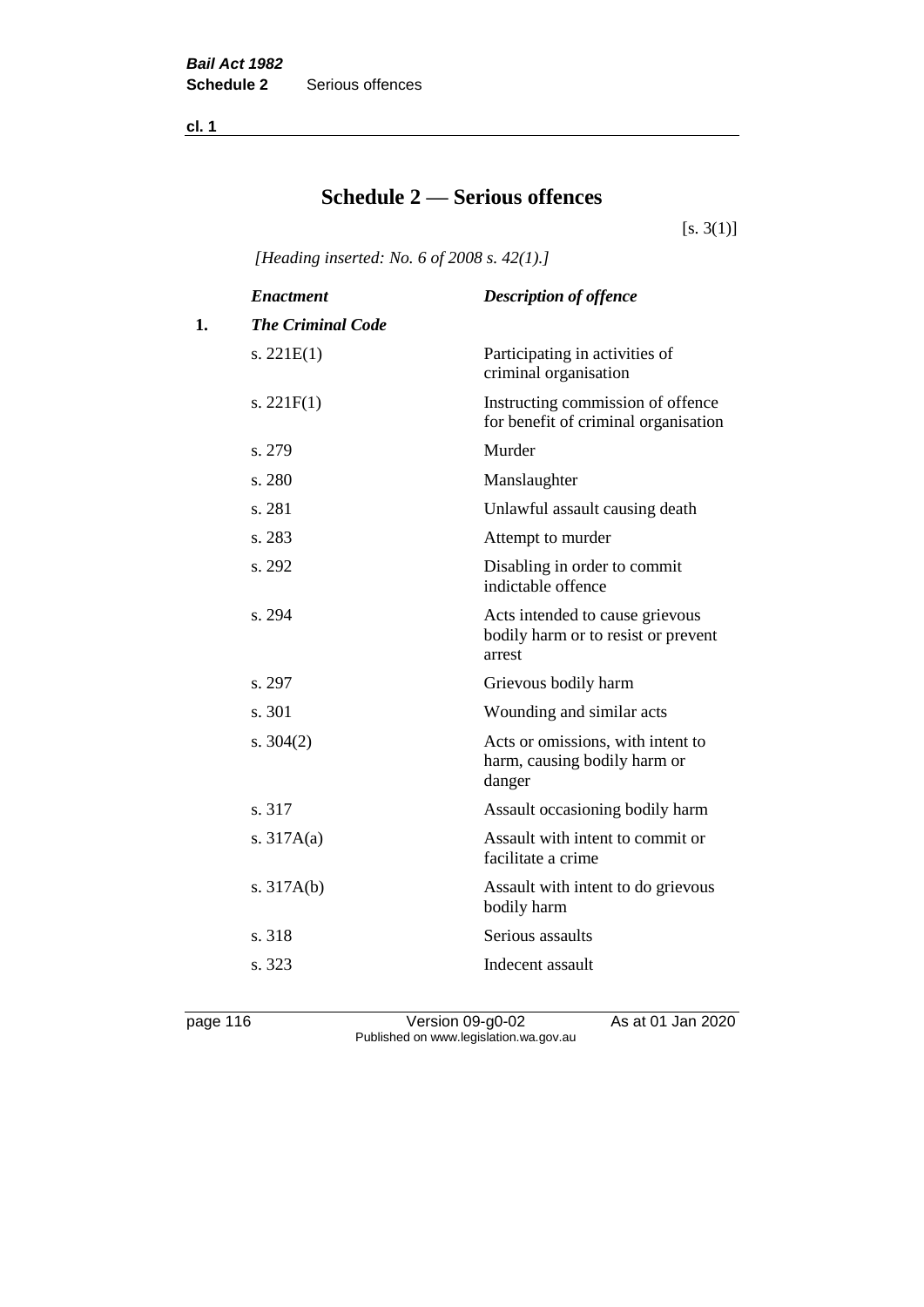|      | <b>Enactment</b>                               | <b>Description of offence</b>                                                                                                                      |
|------|------------------------------------------------|----------------------------------------------------------------------------------------------------------------------------------------------------|
|      | s. 324                                         | Aggravated indecent assault                                                                                                                        |
|      | s. 325                                         | Sexual penetration without consent                                                                                                                 |
|      | s. 326                                         | Aggravated sexual penetration<br>without consent                                                                                                   |
|      | s. 331B                                        | Sexual servitude                                                                                                                                   |
|      | s. 331C                                        | Conducting business involving<br>sexual servitude                                                                                                  |
|      | s. 331D                                        | Deceptive recruiting for<br>commercial sexual services                                                                                             |
|      | s. 332                                         | Kidnapping                                                                                                                                         |
|      | s. 333                                         | Deprivation of liberty                                                                                                                             |
|      | s. 338E                                        | Stalking                                                                                                                                           |
|      | s. 378                                         | Stealing a motor vehicle                                                                                                                           |
|      | s. 392                                         | Robbery                                                                                                                                            |
|      | s. 393                                         | Assault with intent to rob                                                                                                                         |
|      | s. 401                                         | <b>Burglary</b>                                                                                                                                    |
|      | s. 444                                         | Criminal damage, if the property is<br>destroyed or damaged by fire                                                                                |
| 2.   | <b>Bush Fires Act 1954</b>                     |                                                                                                                                                    |
|      | s. 32                                          | Wilfully lighting a fire or causing a<br>fire to be lit under such<br>circumstances as to be likely to<br>injure or damage a person or<br>property |
| 2AA. | <b>Criminal Organisations Control Act 2012</b> |                                                                                                                                                    |
|      | s. $99(1)$                                     | Association by controlled person<br>with another controlled person                                                                                 |
|      | s. $99(3)$                                     | Association by controlled person<br>with another controlled person<br>on 3 or more occasions within<br>3 month period                              |
|      |                                                |                                                                                                                                                    |

As at 01 Jan 2020 **Version 09-g0-02 Page 117** Published on www.legislation.wa.gov.au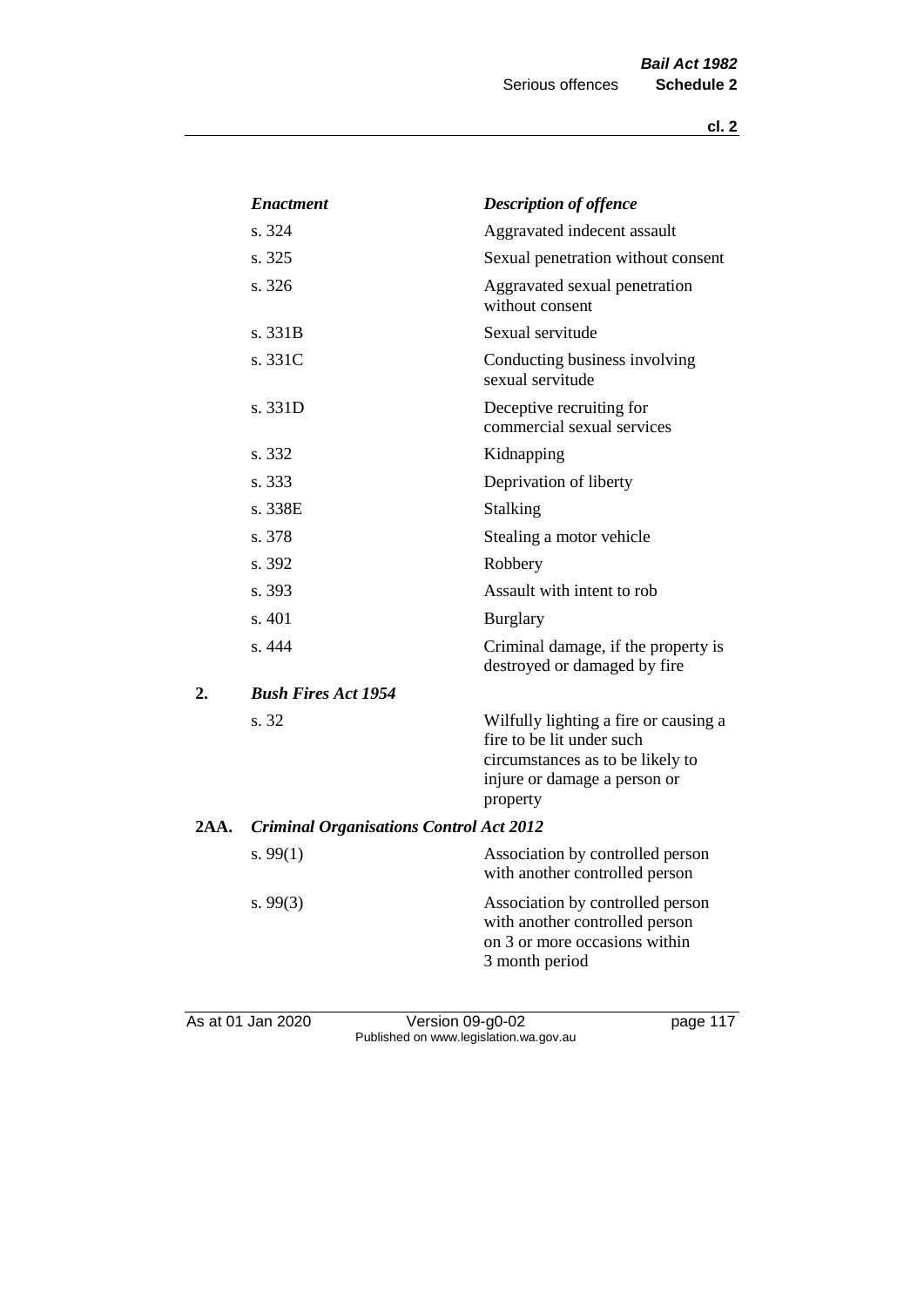**cl. 2a**

|     | <b>Enactment</b>                | <b>Description of offence</b>                                                                                                                                                                                                                                                                                                             |
|-----|---------------------------------|-------------------------------------------------------------------------------------------------------------------------------------------------------------------------------------------------------------------------------------------------------------------------------------------------------------------------------------------|
|     | s. 102                          | Offence for controlled person to<br>get funds to, from or for declared<br>criminal organisation                                                                                                                                                                                                                                           |
|     | s. 103                          | Other contravention of interim<br>control order or control order                                                                                                                                                                                                                                                                          |
|     | s. 106                          | Recruiting members for declared<br>criminal organisation                                                                                                                                                                                                                                                                                  |
|     | s. $107(2)$                     | Permitting premises to be<br>habitually used as place of resort<br>by members of declared criminal<br>organisation                                                                                                                                                                                                                        |
|     | s. $107(3)$                     | Being knowingly concerned in the<br>management of premises<br>habitually used as place of resort<br>by members of declared criminal<br>organisation                                                                                                                                                                                       |
| 2a. | <b>Misuse of Drugs Act 1981</b> |                                                                                                                                                                                                                                                                                                                                           |
|     | s. $6(1)$                       | Offences concerned with<br>prohibited drugs generally                                                                                                                                                                                                                                                                                     |
|     | s. $7(1)$                       | Offences concerned with<br>prohibited plants generally                                                                                                                                                                                                                                                                                    |
|     | s. $14(1)$                      | Possessing a quantity of a<br>category 1 item or a category 2<br>item in circumstances where the<br>life, health or safety of a child<br>under 16 years of age was<br>endangered, or bodily harm (as<br>defined in The Criminal Code<br>section $1(1)$ and $(4)$ ) was caused to<br>such a child, by the acts<br>constituting the offence |
|     | s. $33(1)(a)$                   | Attempting to commit an offence<br>under section $6(1)$ or $7(1)$                                                                                                                                                                                                                                                                         |

page 118 Version 09-g0-02 As at 01 Jan 2020 Published on www.legislation.wa.gov.au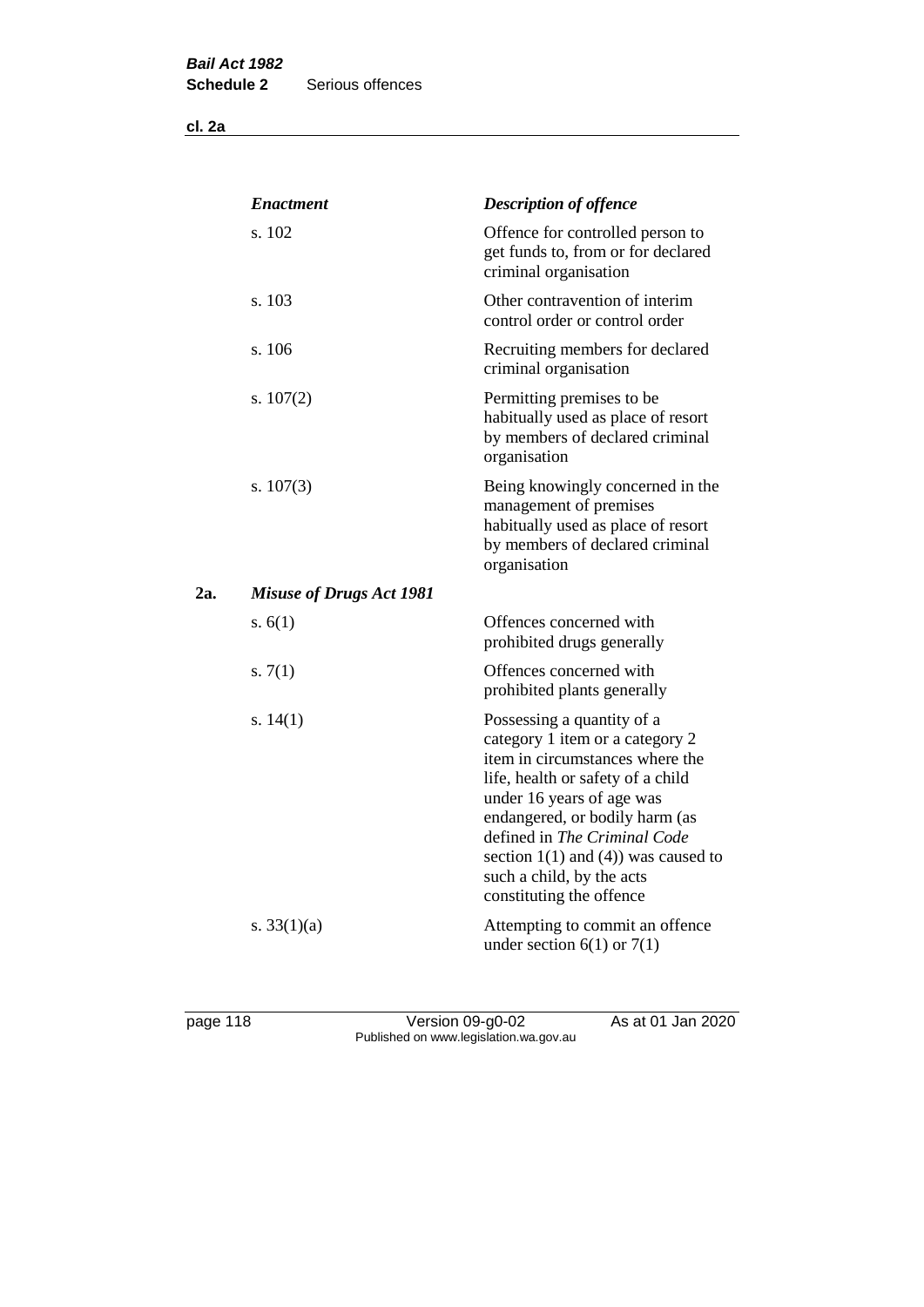|     | <b>Enactment</b>                   |                                                              | <b>Description of offence</b>                                                                                                                                  |
|-----|------------------------------------|--------------------------------------------------------------|----------------------------------------------------------------------------------------------------------------------------------------------------------------|
|     | s. $33(2)(a)$                      | Conspiracy to commit an offence<br>under s. $6(1)$ or $7(1)$ |                                                                                                                                                                |
| 2b. | <b>Restraining Orders Act 1997</b> |                                                              |                                                                                                                                                                |
|     | s. $61(1)$                         | order                                                        | Breach of a violence restraining                                                                                                                               |
|     | s. $61(2a)$                        | Breach of a police order                                     |                                                                                                                                                                |
|     | s. $86(2)$                         |                                                              | Breach of a Part VII order under<br>the Justices Act 1902 <sup>2</sup> —                                                                                       |
|     |                                    | (a)                                                          | that under section 86 of the<br><b>Restraining Orders Act 1997</b><br>is taken to be a misconduct<br>restraining order under that<br>Act; and                  |
|     |                                    | (b)                                                          | that shows on the face of the<br>order that the causing or<br>threatening of personal<br>injury by the accused was a<br>ground for the making of the<br>order. |
| 3.  | <b>Road Traffic Act 1974</b>       |                                                              |                                                                                                                                                                |
|     | s. 59                              | injury, etc.                                                 | Dangerous driving causing death,                                                                                                                               |
|     | s.59A                              | harm                                                         | Dangerous driving causing bodily                                                                                                                               |
|     |                                    |                                                              |                                                                                                                                                                |

*[Schedule 2 inserted: No. 45 of 1993 s. 11; amended: No. 82 of 1994 s. 13; No. 38 of 1998 s. 4(2); No. 54 of 1998 s. 15; No. 23 of 2001 s. 10(1); No. 4 of 2004 s. 24 and 26; No. 38 of 2004 s. 61; No. 62 of 2004 s. 9(1); No. 84 of 2004 s. 82; No. 6 of 2008 s. 42(2); No. 29 of 2008 s. 24(8); No. 47 of 2011 s. 19; No. 56 of 2011 s. 11; No. 49 of 2012 s. 172.]* 

As at 01 Jan 2020 Version 09-g0-02 page 119 Published on www.legislation.wa.gov.au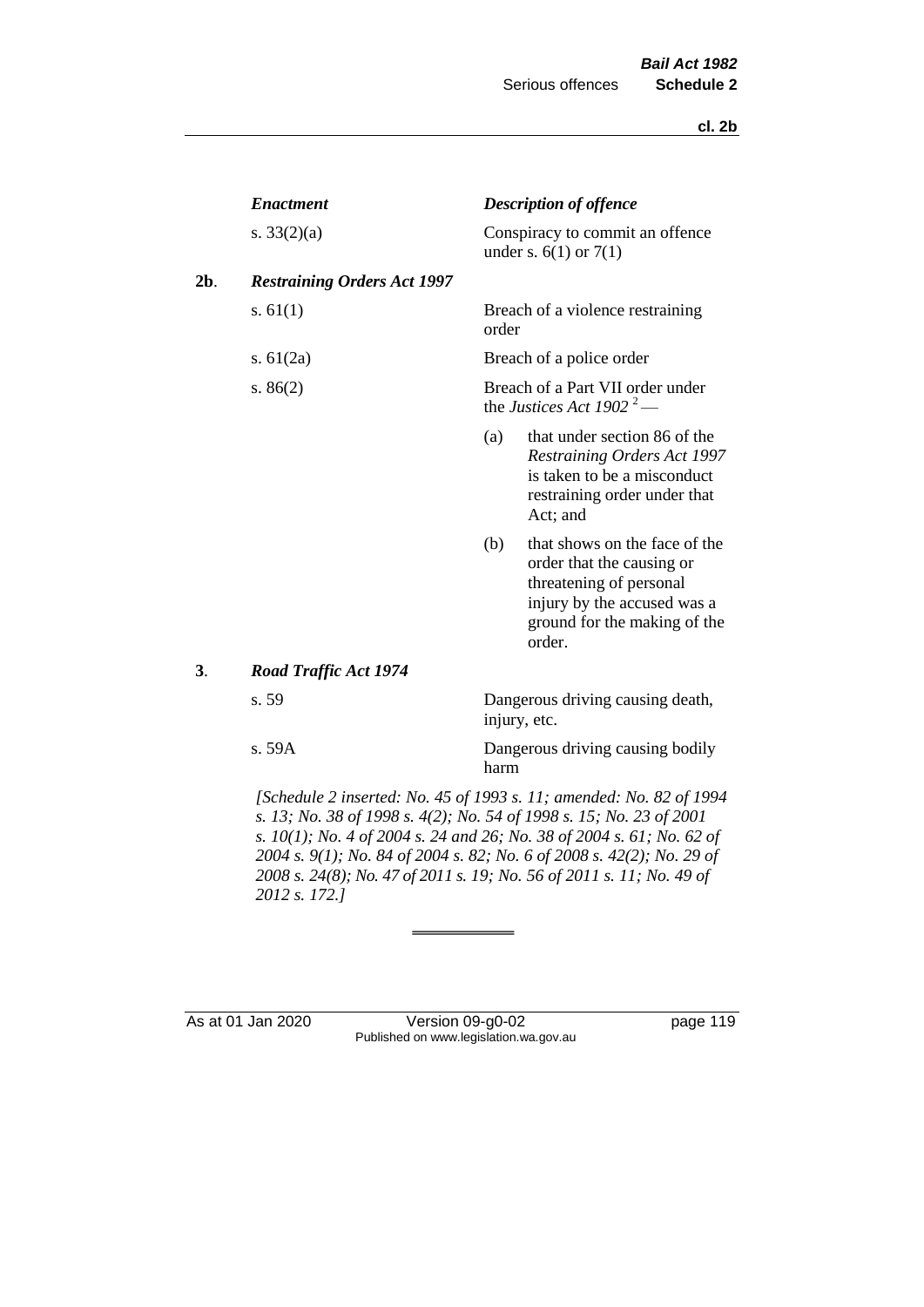# **Notes**

This is a compilation of the *Bail Act 1982* and includes amendments made by other written laws  $1M$ ,  $3, 4$ . For provisions that have come into operation, and for information about any reprints, see the compilation table.

## **Compilation table**

| <b>Short title</b>                                                                                                                       | <b>Number</b><br>and year                              | <b>Assent</b> | Commencement                                                        |
|------------------------------------------------------------------------------------------------------------------------------------------|--------------------------------------------------------|---------------|---------------------------------------------------------------------|
| Bail Act 1982                                                                                                                            | 86 of 1982                                             | 18 Nov 1982   | 6 Feb 1989 (see s. 2 and<br>Gazette 27 Jan 1989 p. 263)             |
| <b>Acts Amendment</b><br>(Abolition of Capital<br>Punishment) Act 1984<br>Pt. III                                                        | 52 of 1984                                             | 5 Sep 1984    | 3 Oct 1984                                                          |
| <b>Bail Amendment</b><br>Act 1984 <sup>5</sup>                                                                                           | 74 of 1984<br>(as amended<br>by $15$ of<br>1988 s. 20) |               | 29 Nov 1984 6 Feb 1989 (see s. 2 and<br>Gazette 27 Jan 1989 p. 263) |
| <b>Bail Amendment</b><br>Act 1988                                                                                                        | 15 of 1988                                             | 6 Sep 1988    | 6 Feb 1989 (see s. 2 and<br>Gazette 27 Jan 1989 p. 263)             |
| Reprint of the Bail Act 1982 under the Reprints Act 1984 and the Bail Amendment<br>Act 1988 s. $21^6$ (includes amendments listed above) |                                                        |               |                                                                     |
| Criminal Law<br>Amendment Act 1988<br>Pt. 4                                                                                              | 70 of 1988                                             | 15 Dec 1988   | 6 Feb 1989 (see s. 2(2)(b) and<br>Gazette 27 Jan 1989 p. 263)       |
| <b>Acts Amendment</b><br>(Children's Court)<br>Act 1988 Pt. 13                                                                           | 49 of 1988                                             | 22 Dec 1988   | 1 Dec 1989 (see s. 2 and<br>Gazette 24 Nov 1989 p. 4327)            |
| Justices Amendment<br>Act 1989 s. 18                                                                                                     | 33 of 1989                                             | 22 Dec 1989   | 1 Jun 1991 (see s. 2 and<br>Gazette 17 May 1991 p. 2455)            |
| <b>Community Corrections</b><br><b>Legislation Amendment</b><br>Act 1990 Pt. 2                                                           | 61 of 1990                                             | 17 Dec 1990   | 3 Apr 1991 (see s. 2 and<br>Gazette 22 Mar 1991 p. 1209)            |
| Child Welfare<br>Amendment Act<br>$(No. 2)$ 1990 s. 15                                                                                   | 83 of 1990                                             | 22 Dec 1990   | 1 Aug 1991 (see s. 2 and<br>Gazette 1 Aug 1991 p. 3983)             |
| Children's Court of<br>Western Australia<br>Amendment Act<br>$(No. 2)$ 1991 s. 21                                                        | 15 of 1991                                             | 21 Jun 1991   | 9 Aug 1991 (see s. 2(2) and<br>Gazette 9 Aug 1991 p. 4101)          |

page 120 Version 09-g0-02 As at 01 Jan 2020 Published on www.legislation.wa.gov.au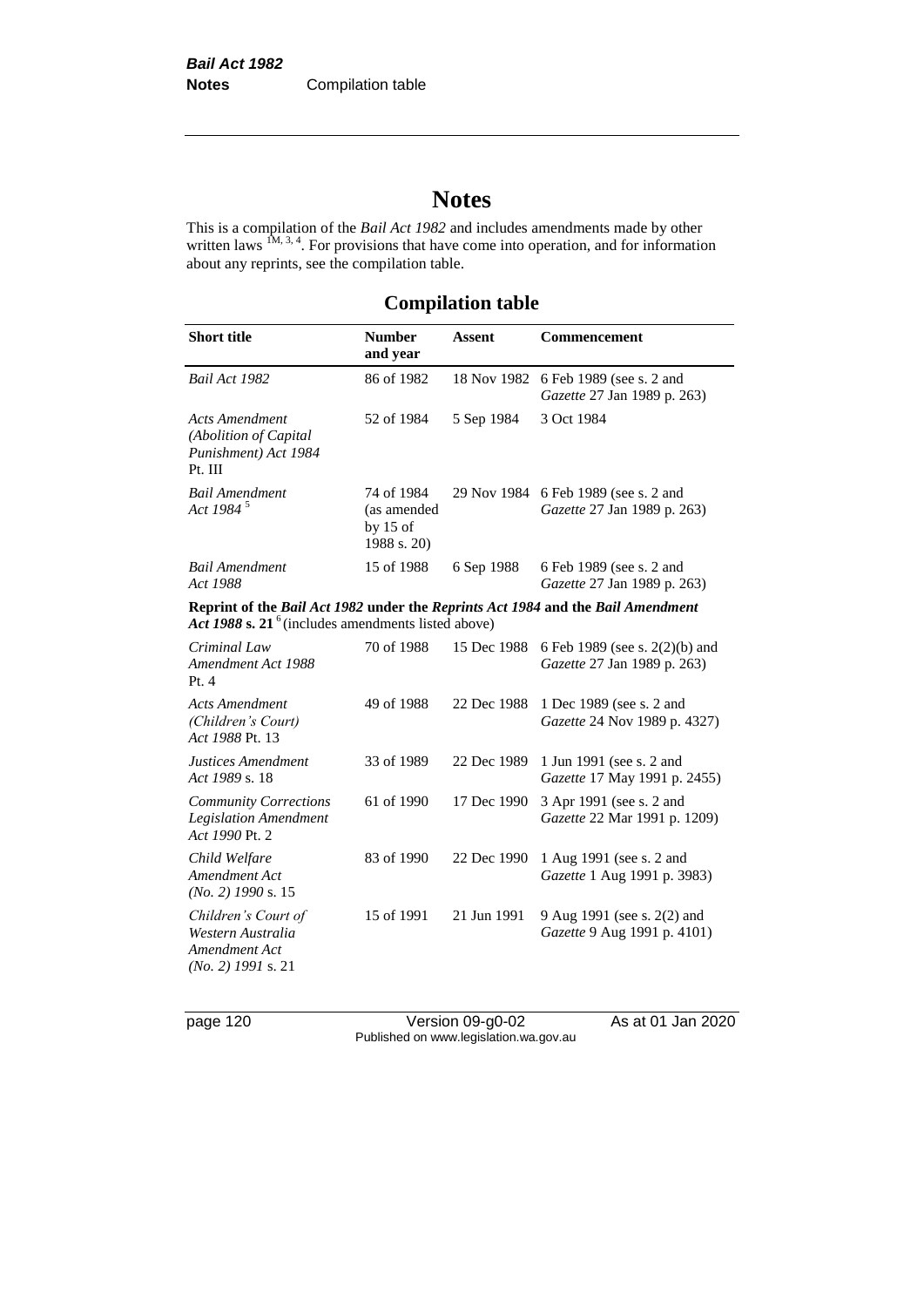| <b>Short title</b>                                                                         | <b>Number</b><br>and year | <b>Assent</b> | <b>Commencement</b>                                                                                                                                                      |  |
|--------------------------------------------------------------------------------------------|---------------------------|---------------|--------------------------------------------------------------------------------------------------------------------------------------------------------------------------|--|
| Reprint of the <i>Bail Act 1982</i> as at 17 Oct 1991 (includes amendments listed above)   |                           |               |                                                                                                                                                                          |  |
| <b>Acts Amendment (Sexual</b><br>Offences) Act 1992 Pt. 3                                  | 14 of 1992                | 17 Jun 1992   | 1 Aug 1992 (see s. 2 and<br>Gazette 28 Jul 1992 p. 3671)                                                                                                                 |  |
| <b>Acts Amendment</b><br>(Ministry of Justice)<br>Act 1993 Pt. 3 <sup>7</sup>              | 31 of 1993                | 15 Dec 1993   | 1 Jul 1993 (see s. 2)                                                                                                                                                    |  |
| Criminal Procedure<br>Amendment Act 1993<br>Pt. 2 <sup>8</sup>                             | 45 of 1993                | 20 Dec 1993   | Act other than s. 7-9 and<br>10(2)(b): 17 Jan 1994<br>(see s. $2(1)$ );<br>s. 7-9 and $10(2)(b)$ : 4 Mar 1994<br>(see s. $2(2)$ and <i>Gazette</i><br>4 Mar 1994 p. 915) |  |
| Criminal Law<br>Amendment Act 1994<br>s. $13(1)$ and $(2)$                                 | 82 of 1994                | 23 Dec 1994   | 20 Jan 1995 (see s. 2(2))                                                                                                                                                |  |
| Acts Amendment (Fines,<br>Penalties and<br><i>Infringement Notices</i> )<br>Act 1994 Pt. 3 | 92 of 1994                | 23 Dec 1994   | 1 Jan 1995 (see s. 2(1) and<br>Gazette 30 Dec 1994 p. 7211)                                                                                                              |  |
| Sentencing<br>(Consequential<br>Provisions) Act 1995 Pt. 5                                 | 78 of 1995                | 16 Jan 1996   | 4 Nov 1996 (see s. 2 and<br>Gazette 25 Oct 1996 p. 5632)                                                                                                                 |  |
| Coroners Act 1996 s. 61                                                                    | 2 of 1996                 |               | 24 May 1996 7 Apr 1997 (see s. 2 and<br>Gazette 18 Mar 1997 p. 1529)                                                                                                     |  |
| <b>Mental Health</b><br>(Consequential<br>Provisions) Act 1996 Pt. 2                       | 69 of 1996                |               | 13 Nov 1996 13 Nov 1997 (see s. 2)                                                                                                                                       |  |
| <b>Doprint of the Rail Act 1082 as at 13 Mar 1007</b> (includes emendments listed above    |                           |               |                                                                                                                                                                          |  |

**Reprint of the** *Bail Act 1982* **as at 13 Mar 1997** (includes amendments listed above except those in the *Coroners Act 1996* and the *Mental Health (Consequential Provisions) Act 1996*) (corrections in *Gazette* 25 Jul 1997 p. 3909 and 14 Nov 1997 p. 6426)

| Statutes (Repeals and<br>Minor Amendments)<br>Act 1997 s. 21 | 57 of 1997 |                         | 15 Dec 1997 15 Dec 1997 (see s. 2(1))                                                                           |
|--------------------------------------------------------------|------------|-------------------------|-----------------------------------------------------------------------------------------------------------------|
| Criminal Law<br>Amendment Act<br>$(No. 1)$ 1998 s. 4(2)      | 38 of 1998 | 25 Sep 1998 23 Oct 1998 |                                                                                                                 |
| Bail Amendment<br>Act 1998 <sup>9</sup>                      | 54 of 1998 | 11 Jan 1999             | s. 1 and 2: 11 Jan 1999;<br>Pt. 4 and 7: 15 May 1999<br>(see s. 2 and <i>Gazette</i> )<br>11 May 1999 p. 1905); |

As at 01 Jan 2020 Version 09-g0-02 page 121 Published on www.legislation.wa.gov.au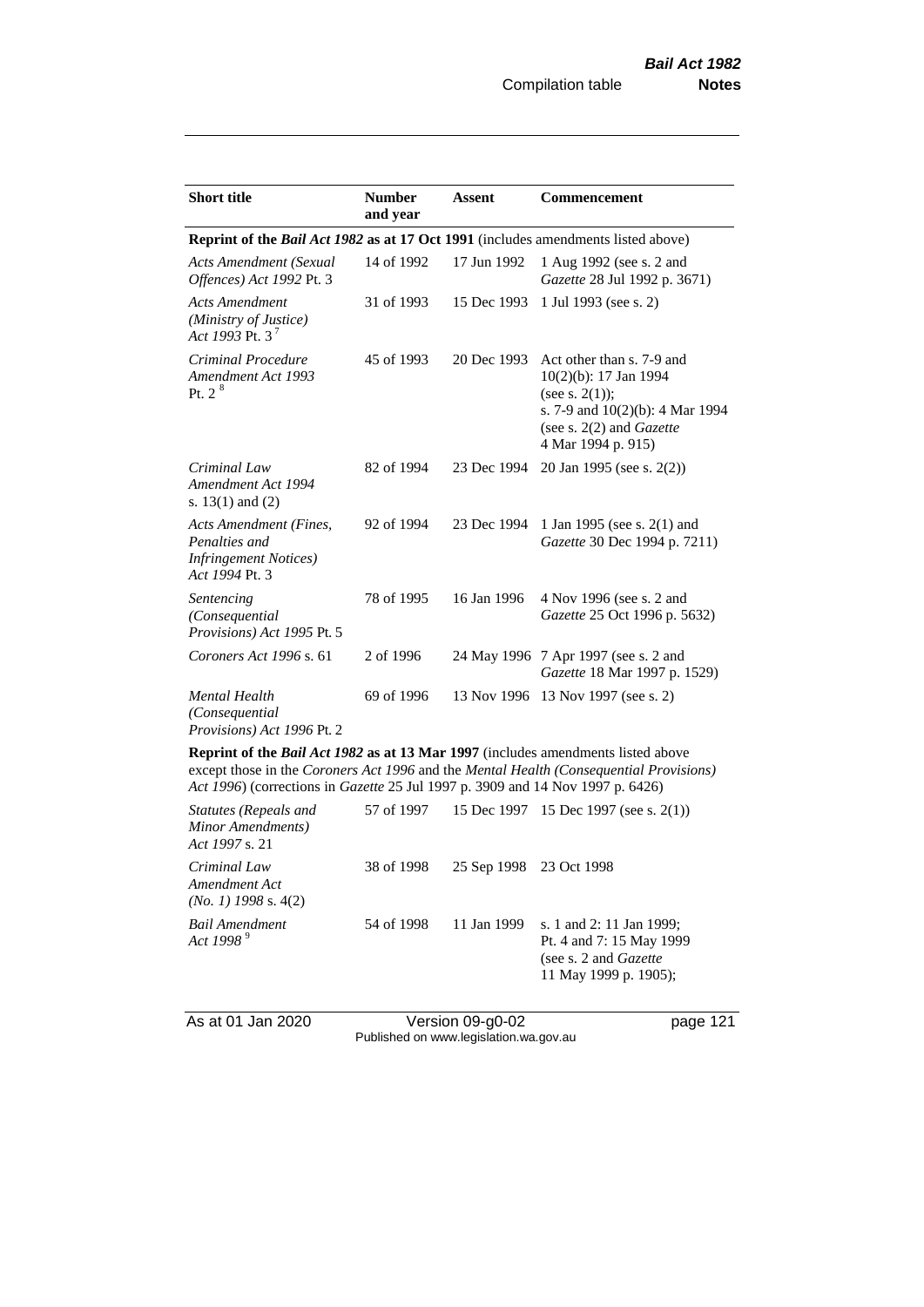| <b>Short title</b>                                                                                                                                        | <b>Number</b><br>and year | Assent      | Commencement                                                                                                                                                                                                                         |
|-----------------------------------------------------------------------------------------------------------------------------------------------------------|---------------------------|-------------|--------------------------------------------------------------------------------------------------------------------------------------------------------------------------------------------------------------------------------------|
|                                                                                                                                                           |                           |             | Pt. 2, 3 and 5 (other than s. 12):<br>8 Mar 2000 (see s. 2 and<br>Gazette 7 Mar 2000 p. 1039);<br>s. 12: 1 Sep 2000 (see s. 2 and<br>Gazette 29 Aug 2000 p. 4985);<br>Pt. 6: 4 Dec 2000 (see s. 2 and<br>Gazette 4 Dec 2000 p. 6799) |
| <b>Reprint of the Bail Act 1982 as at 27 Aug 1999</b> (includes amendments listed above<br>except those in the Bail Amendment Act 1998 Pt. 2, 3, 5 and 6) |                           |             |                                                                                                                                                                                                                                      |
| Court Security and<br><b>Custodial Services</b><br>(Consequential<br>Provisions) Act 1999 Pt. 3                                                           | 47 of 1999                | 8 Dec 1999  | 18 Dec 1999 (see s. 2 and<br>Gazette 17 Dec 1999 p. 6175-6)                                                                                                                                                                          |
| Criminal Law Amendment<br>Act 2001 s. $10(1)$                                                                                                             | 23 of 2001                | 26 Nov 2001 | 24 Dec 2001                                                                                                                                                                                                                          |
| Criminal Investigation<br>(Identifying People)<br>Act 2002 Sch. 2 cl. 1                                                                                   | 6 of 2002                 | 4 Jun 2002  | 20 Nov 2002 (see s. 2 and<br>Gazette 19 Nov 2002 p. 5505)                                                                                                                                                                            |
| Criminal Law (Procedure)<br>Amendment Act 2002 Pt. 4<br>Div. 1                                                                                            | 27 of 2002                | 25 Sep 2002 | 27 Sep 2002 (see s. 2 and<br>Gazette 27 Sep 2002 p. 4875)                                                                                                                                                                            |
| <b>Sentencing Legislation</b><br>Amendment and Repeal<br>Act 2003 s. 29(3) and 37                                                                         | 50 of 2003                | 9 Jul 2003  | s. 29(3): 31 Aug 2003 (see s. 2)<br>and Gazette 29 Aug 2003<br>p. 3833);<br>s. 37: 15 May 2004 (see s. 2 and<br>Gazette 14 May 2004 p. 1445)                                                                                         |
| Acts Amendment and<br>Repeal (Courts and Legal<br>Practice) Act 2003 s. 88<br>and 121 <sup>10</sup>                                                       | 65 of 2003                | 4 Dec 2003  | 1 Jan 2004 (see s. 2 and Gazette<br>30 Dec 2003 p. 5722)                                                                                                                                                                             |
| Statutes (Repeals and<br>Minor Amendments)<br>Act 2003 s. 29                                                                                              | 74 of 2003                | 15 Dec 2003 | 15 Dec 2003 (see s. 2)                                                                                                                                                                                                               |
| Criminal Code Amendment<br>Act 2004 s. 24, 26 and 58                                                                                                      | 4 of 2004                 | 23 Apr 2004 | 21 May 2004 (see s. 2)                                                                                                                                                                                                               |
| Sentencing Legislation<br>Amendment Act 2004 s. 13                                                                                                        | 27 of 2004                | 14 Oct 2004 | 31 May 2006 (see s. 2 and<br>Gazette 30 May 2006 p. 1965)                                                                                                                                                                            |
| Children and Community<br>Services Act 2004 Sch. 2<br>cl.3                                                                                                | 34 of 2004                | 20 Oct 2004 | 1 Mar 2006 (see s. 2 and<br>Gazette 14 Feb 2006 p. 695)                                                                                                                                                                              |

page 122 Version 09-g0-02 As at 01 Jan 2020 Published on www.legislation.wa.gov.au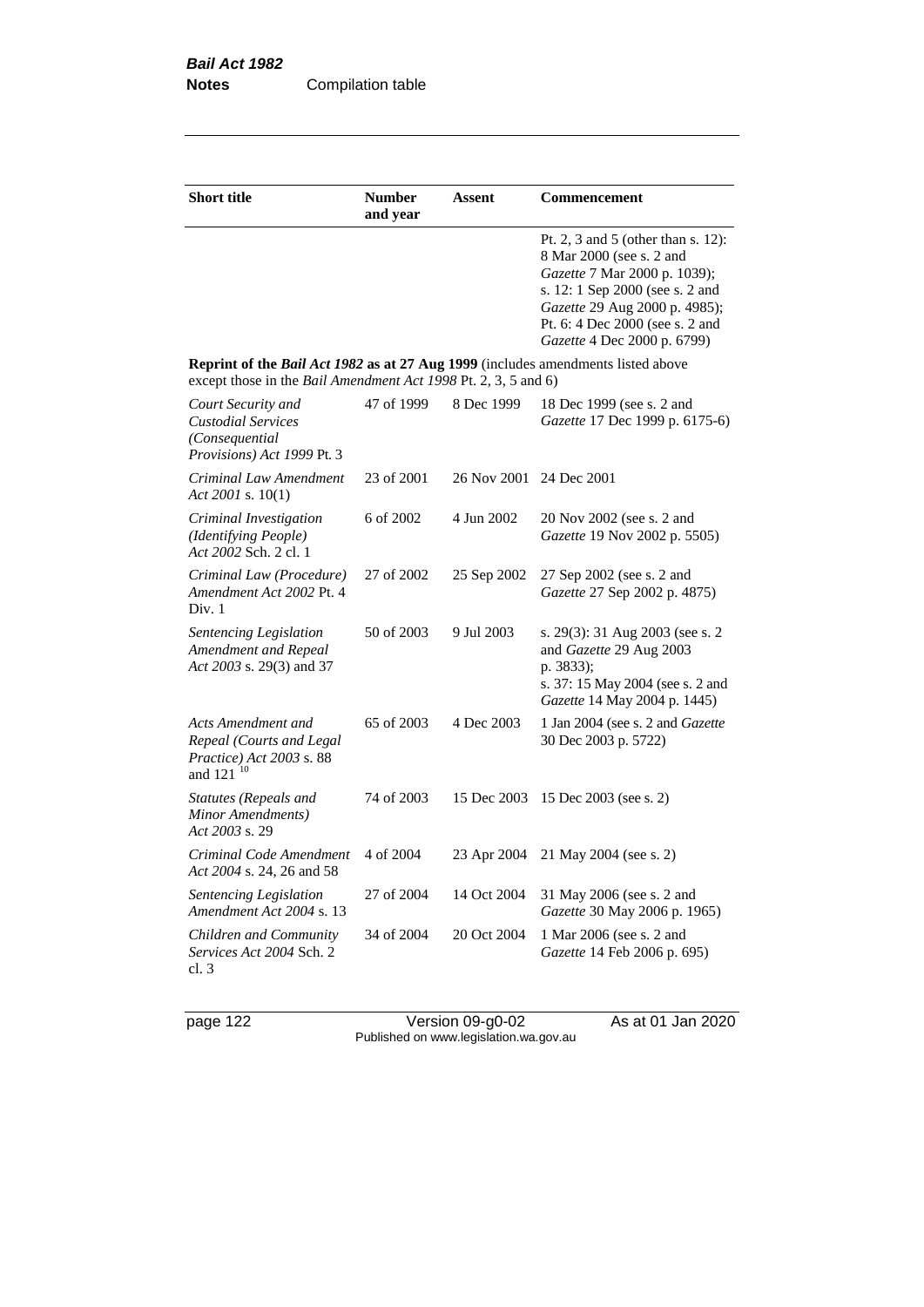| <b>Short title</b>                                                                                           | <b>Number</b><br>and year | Assent      | Commencement                                                                                                                                                                                                                                                |  |
|--------------------------------------------------------------------------------------------------------------|---------------------------|-------------|-------------------------------------------------------------------------------------------------------------------------------------------------------------------------------------------------------------------------------------------------------------|--|
| <b>Acts Amendment (Family</b><br>and Domestic Violence)<br>Act 2004 Pt. 3                                    | 38 of 2004                | 9 Nov 2004  | 1 Dec 2004 (see s. 2 and<br>Gazette 26 Nov 2004 p. 5309)                                                                                                                                                                                                    |  |
| Acts Amendment (Court of<br>Appeal) Act 2004 s. 28                                                           | 45 of 2004                | 9 Nov 2004  | s. $28(1)$ , (2) and (4) (other than<br>the amendment to s. $7A(1)$ :<br>1 Feb 2005 (see. s. 2 and<br><i>Gazette</i> 14 Jan 2005 p. 163);<br>s. 28(3) and (4) (the<br>amendment to s. $7A(1)$ :<br>2 May 2005 (see. s. 2 and<br>Gazette 14 Jan 2005 p. 163) |  |
| Courts Legislation<br>Amendment and Repeal<br>Act 2004 s. 141 <sup>11</sup>                                  | 59 of 2004                | 23 Nov 2004 | 1 May 2005 (see s. 2 and<br>Gazette 31 Dec 2004 p. 7128)                                                                                                                                                                                                    |  |
| Misuse of Drugs<br>Amendment Act 2004 s. 9(1)                                                                | 62 of 2004                | 24 Nov 2004 | 1 Jan 2005 (see s. 2 and <i>Gazette</i><br>10 Dec 2004 p. 5965)                                                                                                                                                                                             |  |
| Criminal Procedure and<br>Appeals (Consequential and<br>Other Provisions) Act 2004<br>Pt. 3 and s. 82 and 83 | 84 of 2004                | 16 Dec 2004 | 2 May 2005 (see s. 2 and<br>Gazette 31 Dec 2004 p. 7129<br>(correction in Gazette)<br>7 Jan 2005 p. 53))                                                                                                                                                    |  |
| <b>Doprint 5. The Dail Act 1082 as at 1 Apr 2005</b> (includes emendments listed above except                |                           |             |                                                                                                                                                                                                                                                             |  |

**Reprint 5: The** *Bail Act 1982* **as at 1 Apr 2005** (includes amendments listed above except those in the *Sentencing Legislation Amendment Act 2004*, the *Children and Community Services Act 2004*, the *Acts Amendment (Court of Appeal) Act 2004* s. 28(3) and (4) (the amendment to s. 7A(1)), the *Courts Legislation Amendment and Repeal Act 2004* and the *Criminal Procedure and Appeals (Consequential and Other Provisions) Act 2004*)

| Planning and Development<br>(Consequential and<br><b>Transitional Provisions</b> )<br>Act 2005 s. 15 | 38 of 2005 | 12 Dec 2005 | 9 Apr 2006 (see s. 2 and<br><i>Gazette</i> 21 Mar 2006 p. 1078)               |
|------------------------------------------------------------------------------------------------------|------------|-------------|-------------------------------------------------------------------------------|
| Criminal Investigation<br>(Consequential Provisions)<br>Act 2006 Pt. 2                               | 59 of 2006 |             | 16 Nov 2006 1 Jul 2007 (see s. 2 and <i>Gazette</i><br>22 Jun 2007 p. 2838)   |
| <b>Prisons and Sentencing</b><br><b>Legislation Amendment</b><br>Act 2006 Pt. 5                      | 65 of 2006 | 8 Dec 2006  | 4 Apr 2007 (see s. 2 and Gazette<br>3 Apr 2007 p. 1491)                       |
| <b>Reprint 6:</b> The <i>Bail Act 1982</i> as at 14 Sep 2007 (includes amendments listed above)      |            |             |                                                                               |
| Criminal Law and Evidence 2 of 2008<br>Amendment Act 2008 s. 56                                      |            |             | 12 Mar 2008 27 Apr 2008 (see s. 2 and<br><i>Gazette</i> 24 Apr 2008 p. 1559)  |
| Bail Amendment Act 2008<br>Pt. $2^{12}$                                                              | 6 of 2008  |             | 31 Mar 2008 1 Mar 2009 (see s. 2(b) and<br><i>Gazette</i> 27 Feb 2009 p. 511) |

As at 01 Jan 2020 Version 09-g0-02 page 123 Published on www.legislation.wa.gov.au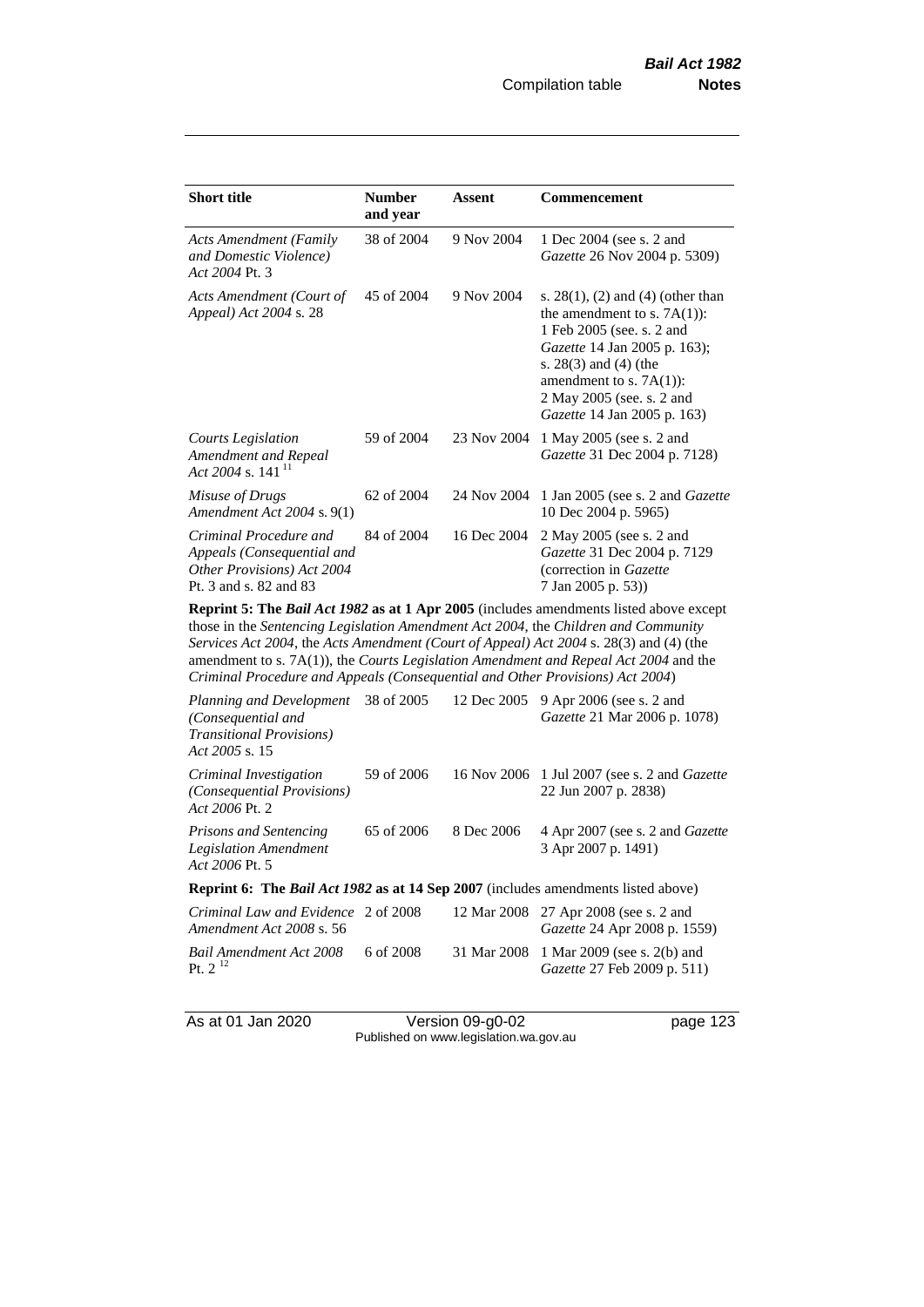| <b>Short title</b>                                                                                              | <b>Number</b><br>and year | <b>Assent</b> | Commencement                                                                                                                                                                                                       |
|-----------------------------------------------------------------------------------------------------------------|---------------------------|---------------|--------------------------------------------------------------------------------------------------------------------------------------------------------------------------------------------------------------------|
| <b>Medical Practitioners</b><br>Act 2008 Sch. 3 cl. 4                                                           | 22 of 2008                | 27 May 2008   | 1 Dec 2008 (see s. 2 and<br>Gazette 25 Nov 2008 p. 4989)                                                                                                                                                           |
| Criminal Law Amendment<br>(Homicide) Act $2008$ s. 24                                                           | 29 of 2008                | 27 Jun 2008   | 1 Aug 2008 (see s. 2(d) and<br>Gazette 22 Jul 2008 p. 3353)                                                                                                                                                        |
| Reprint 7: The Bail Act 1982 as at 6 Mar 2009 (includes amendments listed above)                                |                           |               |                                                                                                                                                                                                                    |
| Police Amendment<br>Act 2009 s. 12                                                                              | 42 of 2009                | 3 Dec 2009    | 13 Mar 2010 (see s. 2(b) and<br>Gazette 12 Mar 2010 p. 941)                                                                                                                                                        |
| <b>Health Practitioner</b><br><b>Regulation National Law</b><br>(WA) Act 2010 Pt. 5 Div. 4                      | 35 of 2010                | 30 Aug 2010   | 18 Oct 2010 (see s. 2(b) and<br>Gazette 1 Oct 2010 p. 5075-6)                                                                                                                                                      |
| <b>Electronic Transactions</b><br>Act 2011 s. 25                                                                | 46 of 2011                | 25 Oct 2011   | 1 Aug 2012 (see s. 2(c) and<br>Gazette 31 Jul 2012 p. 3683)                                                                                                                                                        |
| Statutes (Repeals and<br>Minor Amendments)<br>Act 2011 s. 19                                                    | 47 of 2011                | 25 Oct 2011   | 26 Oct 2011 (see s. 2(b))                                                                                                                                                                                          |
| Misuse of Drugs<br>Amendment Act 2011 Pt. 3                                                                     | 56 of 2011                | 21 Nov 2011   | 24 Mar 2012 (see s. 2(b) and<br>Gazette 23 Mar 2012 p. 1363)                                                                                                                                                       |
| those in the <i>Electronic Transactions Act 2011</i> )                                                          |                           |               | Reprint 8: The Bail Act 1982 as at 6 Jul 2012 (includes amendments listed above except                                                                                                                             |
| Criminal Organisations<br>Control Act 2012 s. 172                                                               | 49 of 2012                | 29 Nov 2012   | 2 Nov 2013 (see s. 2(b) and<br>Gazette 1 Nov 2013 p. 4891)                                                                                                                                                         |
| <b>Courts and Tribunals</b><br>(Electronic Processes<br>Facilitation) Act 2013 Pt. 3<br>Div. $1$ (s. 21-31)     | 20 of 2013                | 4 Nov 2013    | Pt. 3 Div. 1 (other than s. 22,<br>23, 25 and 27-30):<br>25 Nov 2013 (see s. 2(b) and<br>Gazette 22 Nov 2013 p. 5391);<br>s. 22, 23, 25 and 27-30:<br>13 Sep 2014 (see s. 2(b) and<br>Gazette 12 Sep 2014 p. 3279) |
| Reprint 9: The Bail Act 1982 as at 1 May 2015 (includes amendments listed above)                                |                           |               |                                                                                                                                                                                                                    |
| Mental Health Legislation<br>Amendment Act 2014 Pt. 4<br>Div. 4 Subdiv. 2                                       | 25 of 2014                | 3 Nov 2014    | 30 Nov 2015 (see s. 2(b) and<br>Gazette 13 Nov 2014 p. 4632)                                                                                                                                                       |
| Restraining Orders and<br><b>Related Legislation</b><br>Amendment (Family<br>Violence) Act 2016<br>Pt. 3 Div. 1 | 49 of 2016                | 29 Nov 2016   | 1 Jul 2017 (see s. 2(b) and<br>Gazette 7 Feb 2017 p. 1157)                                                                                                                                                         |

page 124 Version 09-g0-02 As at 01 Jan 2020 Published on www.legislation.wa.gov.au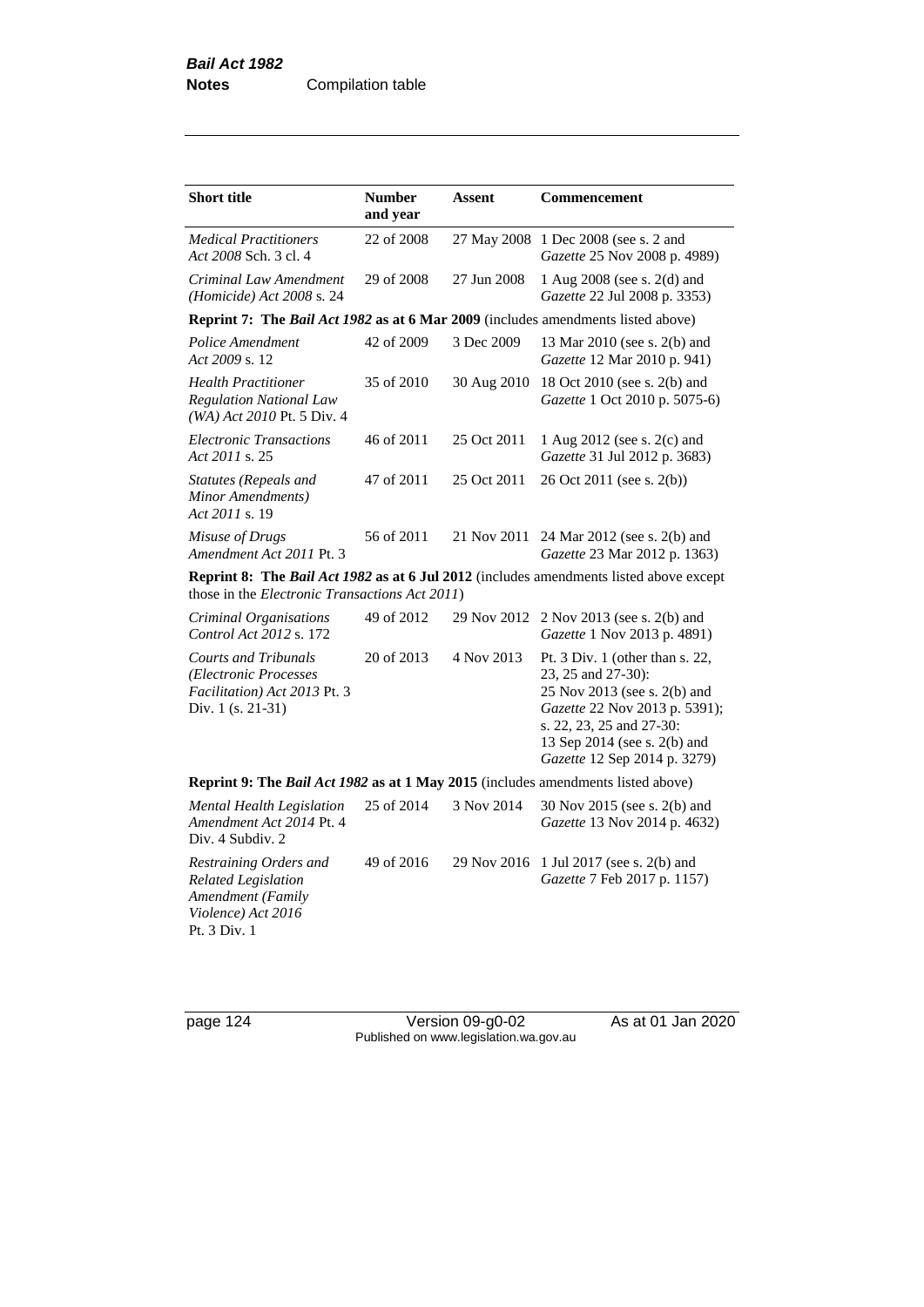| <b>Short title</b>                                                           | <b>Number</b><br>and year | Assent     | <b>Commencement</b>                                                                                                                   |
|------------------------------------------------------------------------------|---------------------------|------------|---------------------------------------------------------------------------------------------------------------------------------------|
| Dangerous Sexual<br><b>Offenders</b> Legislation<br>Amendment Act 2017 Pt. 2 | 21 of 2017                |            | 13 Dec 2017 29 Mar 2018 (see s. 2(b) and<br>Gazette 16 Mar 2018<br>p. $916-17$                                                        |
| <b>Bail Amendment (Persons</b><br>Linked to Terrorism)<br>Act 2019           | 15 of 2019                | 5 Jul 2019 | s. 1 and 2: 5 Jul 2019<br>(see s. $2(a)$ );<br>Act other than s. 1 and 2:<br>1 Jan 2020 (see 2(b) and<br>Gazette 15 Nov 2019 p. 4029) |

## **Other notes**

- <sup>1M</sup> Under the *Cross-border Justice Act 2008* section 14, in order to give effect to that Act, this Act must be applied with the modifications prescribed by the *Cross-border Justice Regulations 2009* Part 3 Division 3 as if this Act had been altered in that way. If a modification is to replace or insert a numbered provision, the new provision is identified by the superscript 1M appearing after the provision number. If a modification is to replace or insert a definition, the new definition is identified by the superscript 1M appearing after the defined term.
- <sup>1</sup> Repealed by the *Sentencing Legislation Amendment and Repeal Act 2003*.
- <sup>2</sup> The short title of the *Justices Act 1902* was changed to the *Criminal Procedure (Summary) Act 1902* by the *Courts Legislation Amendment and Repeal Act 2004*  s. 23. The Act was then repealed by the *Criminal Procedure and Appeal (Consequential and Other Provisions) Act 2004* s. 4.
- <sup>3</sup> The amendment in the *Sentencing Legislation Amendment and Repeal Act 1999* s. 26 had not come into operation when it was repealed by the *Sentencing Legislation Amendment and Repeal Act 2003* s. 31.
- <sup>4</sup> The *Machinery of Government (Miscellaneous Amendments) Act 2006* Pt. 3 Div. 1 was repealed by the *Statutes (Repeals and Minor Amendments) Act 2011* s. 23(2) before it purported to come into operation.
- <sup>5</sup> The *Bail Amendment Act 1984* s. 10 and 11 were repealed by the *Bail Amendment Act 1988* s. 20.
- <sup>6</sup> The *Bail Act 1982* was not in operation at the time when the reprint was compiled, but the reprinting was authorised by the *Bail Amendment Act 1988* s. 21.
- <sup>7</sup> The *Acts Amendment (Ministry of Justice) Act 1993* Pt. 19 is a transitional provision that is of no further effect.
- <sup>8</sup> The *Criminal Procedure Amendment Act 1993* s. 13 is a transitional provision that is of no further effect.

As at 01 Jan 2020 Version 09-g0-02 page 125 Published on www.legislation.wa.gov.au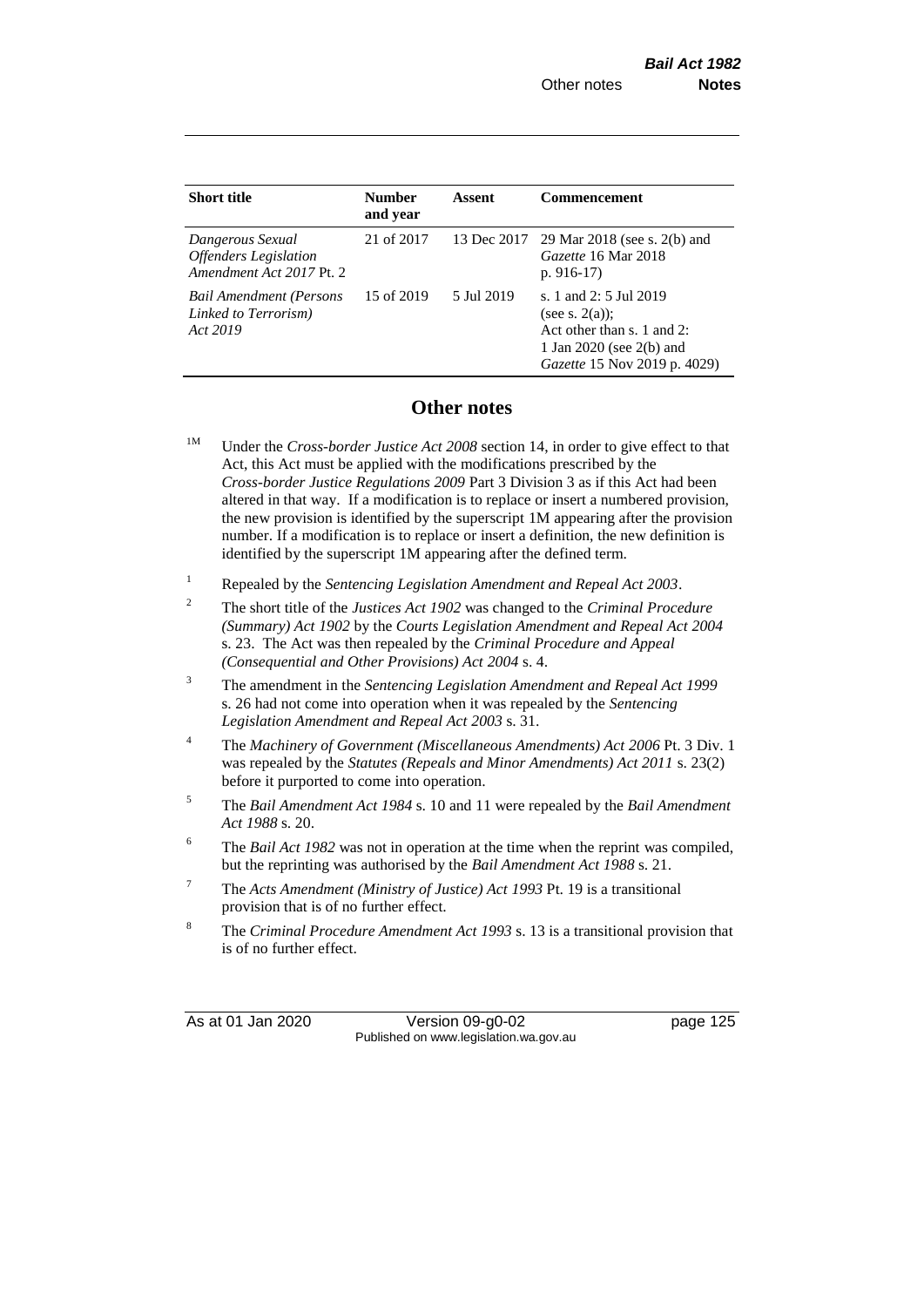- <sup>9</sup> The *Bail Amendment Act 1998* s. 6(2) is a transitional provision that is of no further effect.
- <sup>10</sup> The *Acts Amendment and Repeal (Courts and Legal Practice) Act 2003* s. 97 reads as follows:

#### **97. References to Crown Solicitor**

If in a written law or other document or instrument there is a reference to the Crown Solicitor that reference may, where the context so requires, be read as if it had been amended to be a reference to the State Solicitor.

- <sup>11</sup> The amendment in the *Courts Legislation Amendment and Repeal Act 2004* s. 141 (amending Sch. 1 Pt. A cl. 4) is not included because the clause it sought to amend had been amended by the *Acts Amendment (Court of Appeal) Act 2004* s. 28(4) before the amendment purported to come into operation.
- <sup>12</sup> The *Bail Amendment Act 2008* s. 6(2), 9(4)-(11), 10(2), 11(3), 15(5)-(8), 16(2), 18(4)-(5), 21(3), 22(2), 23(4), 24(6)-(7), 27(2)-(3), 28(6), 30(4)-(5), 31(2)-(3), 32(3)-(4), 33(6), 40(2), 41(5)-(9), 42(3) and 44 are transitional provisions.

page 126 Version 09-g0-02 As at 01 Jan 2020 Published on www.legislation.wa.gov.au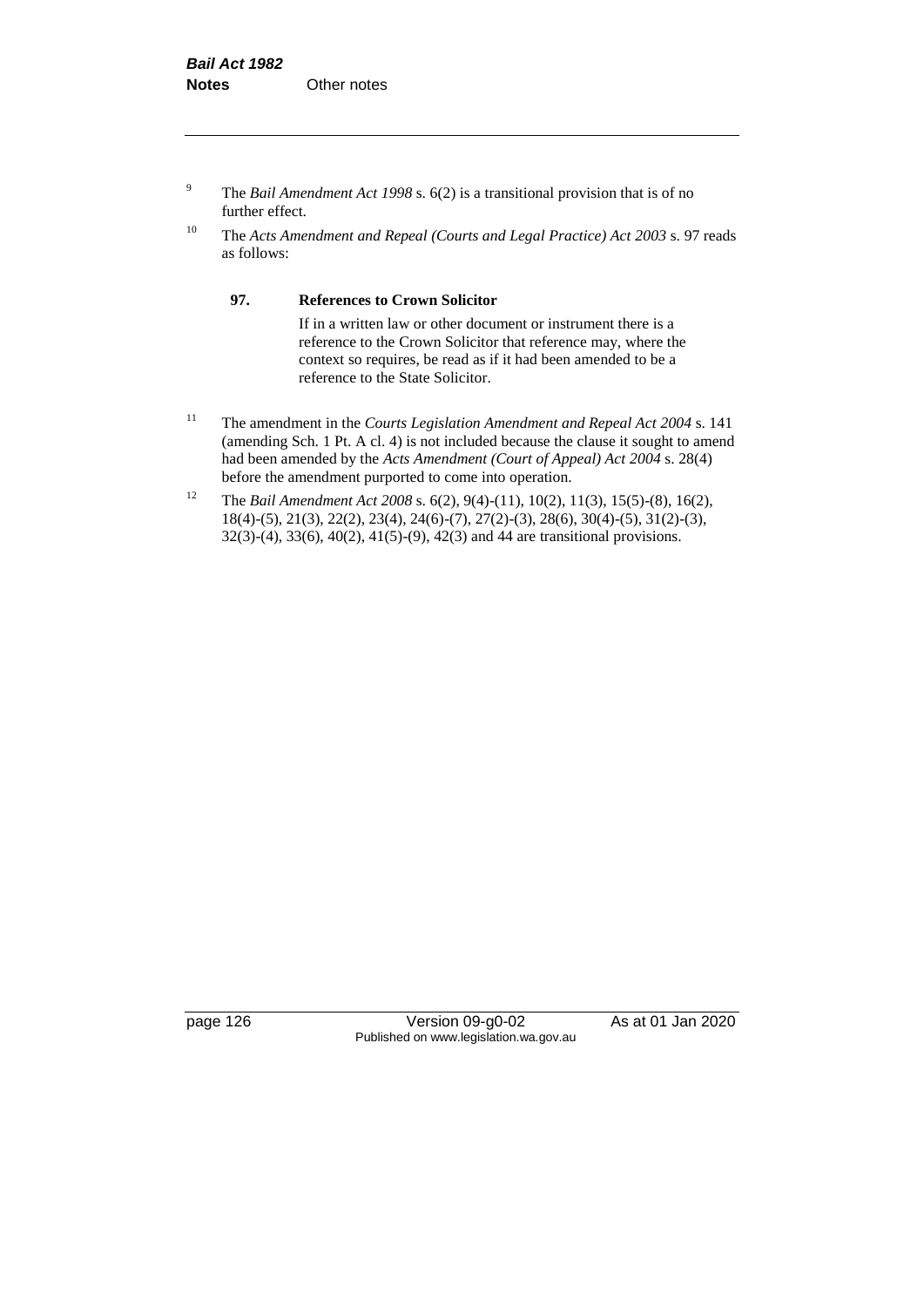# **Defined terms**

[This is a list of terms defined and the provisions where they are defined. The list is not part of the law.]

| <b>Defined term</b> | Provision(s) |
|---------------------|--------------|
|                     |              |
|                     |              |
|                     |              |
|                     |              |
|                     |              |
|                     |              |
|                     |              |
|                     |              |
|                     |              |
|                     |              |
|                     |              |
|                     |              |
|                     |              |
|                     |              |
|                     |              |
|                     |              |
|                     |              |
|                     |              |
|                     |              |
|                     |              |
|                     |              |
|                     |              |
|                     |              |
|                     |              |
|                     |              |
|                     |              |
|                     |              |
|                     |              |
|                     |              |
|                     |              |
|                     |              |
|                     |              |
|                     |              |
|                     |              |
|                     |              |
|                     |              |
|                     |              |
|                     |              |
|                     |              |
|                     |              |
|                     |              |

As at 01 Jan 2020

Version 09-g0-02 Published on www.legislation.wa.gov.au page 127